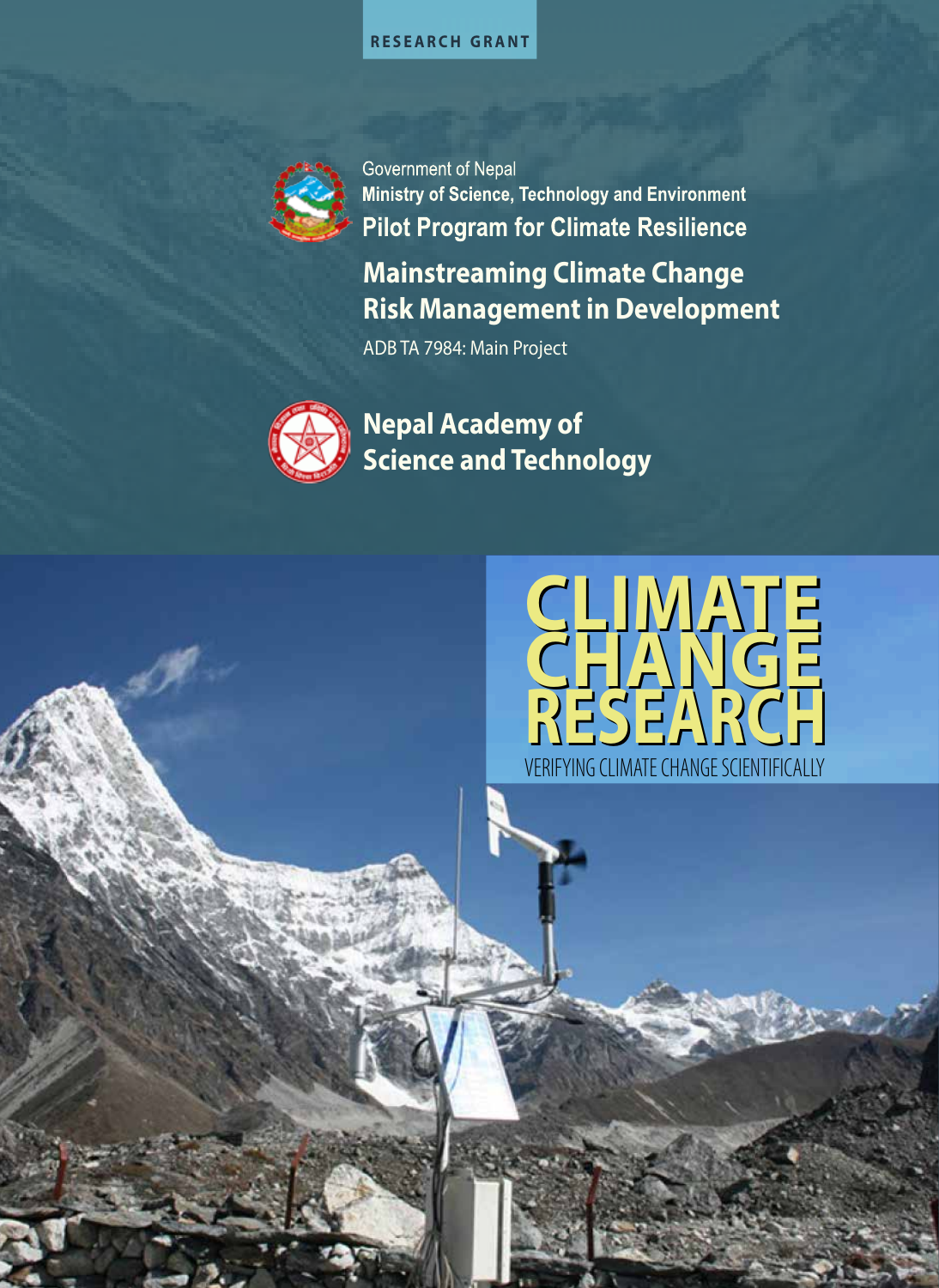#### **Abbreviation**

| <b>ADB</b>    | <b>Asian Development Bank</b>                               |
|---------------|-------------------------------------------------------------|
| <b>CCRGP</b>  | <b>Climate Change Research Grant Program</b>                |
| <b>CCWG</b>   | <b>Climate Change Working Group</b>                         |
| <b>LAPA</b>   | <b>Local Adaptation Plan of Action</b>                      |
| <b>MCCRMD</b> | Mainstreaming Climate Change Risk Management in Development |
| <b>MOSTE</b>  | Ministry of Science, Technology and Environment             |
| <b>NAPA</b>   | <b>National Adaptation Program of Action</b>                |
| <b>NAST</b>   | Nepal Academy of Science and Technology                     |
| I/NGO         | International/Non-government Organization                   |
| <b>PPCR</b>   | <b>Pilot Program for Climate Resilience</b>                 |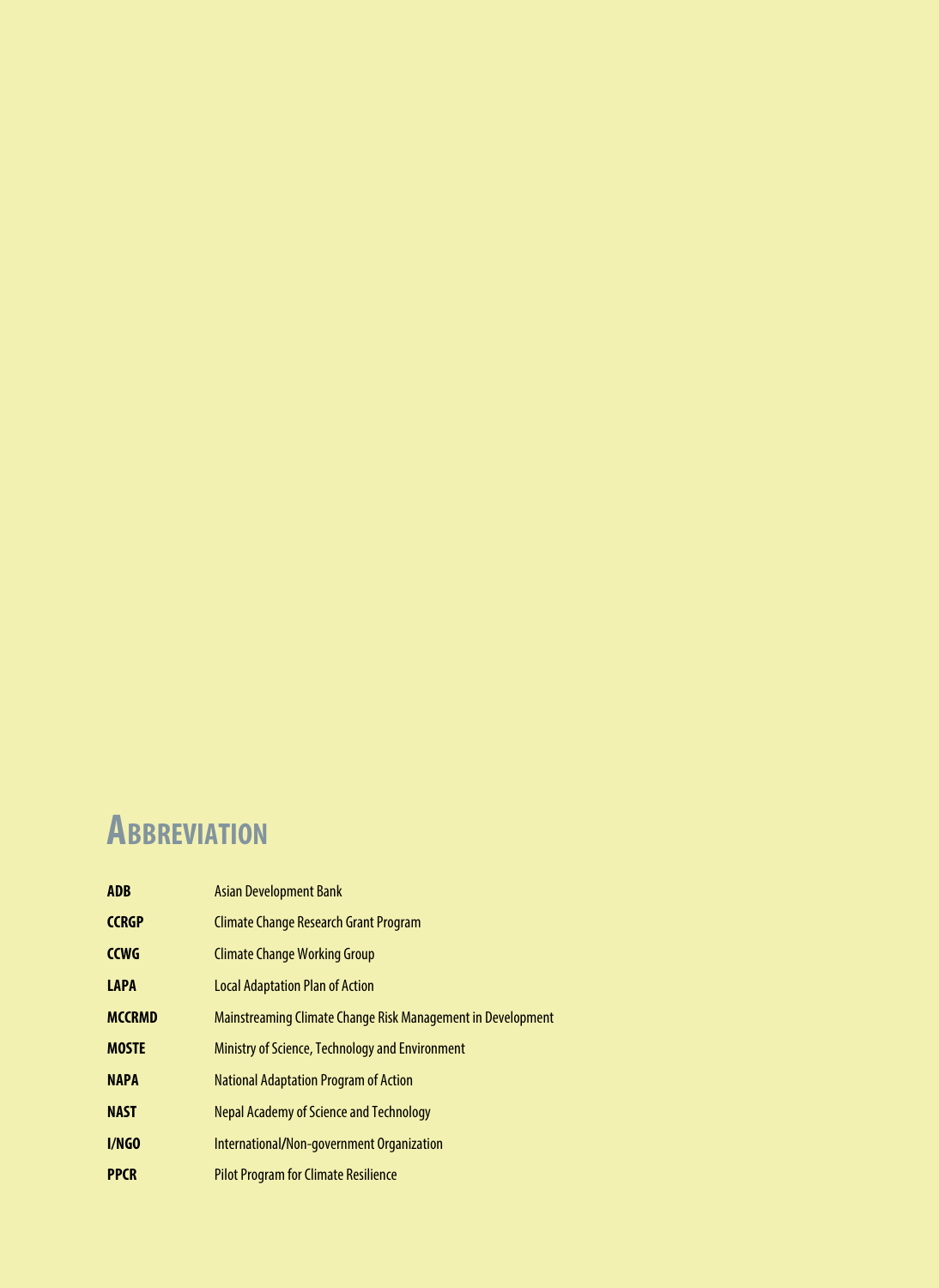#### **INTRODUCTION**

**The Climate Change Research Grant Program (CCRGP) is an activity of the project- Mainstreaming Climate Change Risk Management in Development (MCCRMD) that is part of Nepal's Pilot Program for Climate Resilience (PPCR). The MCCRMD project is assisting the Government of Nepal to safeguard its development programs and infrastructure from the impacts of climate change. The project is executed by the Ministry of Science, Technology and Environment and administered by the Asian Development Bank with financing from the Climate Investment Fund.** 

**Nepal Academy of Science and Technology (NAST) has been managing CCRGP, as a part of PPCR and providing grants for 36 research projects of different themes including urban settlements and infrastructure, water resources and energy, forests and biodiversity, agriculture and food security, climate induced disasters and public health.** 

**The objective of CCRGP is to contribute to Nepal's climate change policy process through intensive research in themes identified as priorities in the National Adaptation Program of Action (Forests and Biodiversity). Therefore, it has awarded the grants to those researchers who demonstrated high quality research on the climate change issues that are more critical to Nepal's development. Amongst the selected 36 grantees, 10 researches are related to Forest and Biodiversity, 8 are related to Agriculture and Food Security, 8 are related to water resources and energy, 5 related to climate induced disaster, 3 related to public health and 2 are related to urban settlement and infrastructure. These researchers cover 44 districts of Nepal.** 

**Experienced Nepali researchers from universities, NGOs and private companies are selected for this research work through open, transparent and competitive selection process. Among the selected grantees, 10 research projects are being conducting by experts involved in NGOs, three from private sector institutions, and the remaining 23 from universities.** 

**The researchers will produce their findings by August 2016 and will share it with government, development practitioners and other researchers ultimately contributing to advancing Nepal's knowledge base and policies on climate change. CCRGP will also encourage researchers to contribute to climate change science at the global level by publishing their findings in reputed international journals.** 

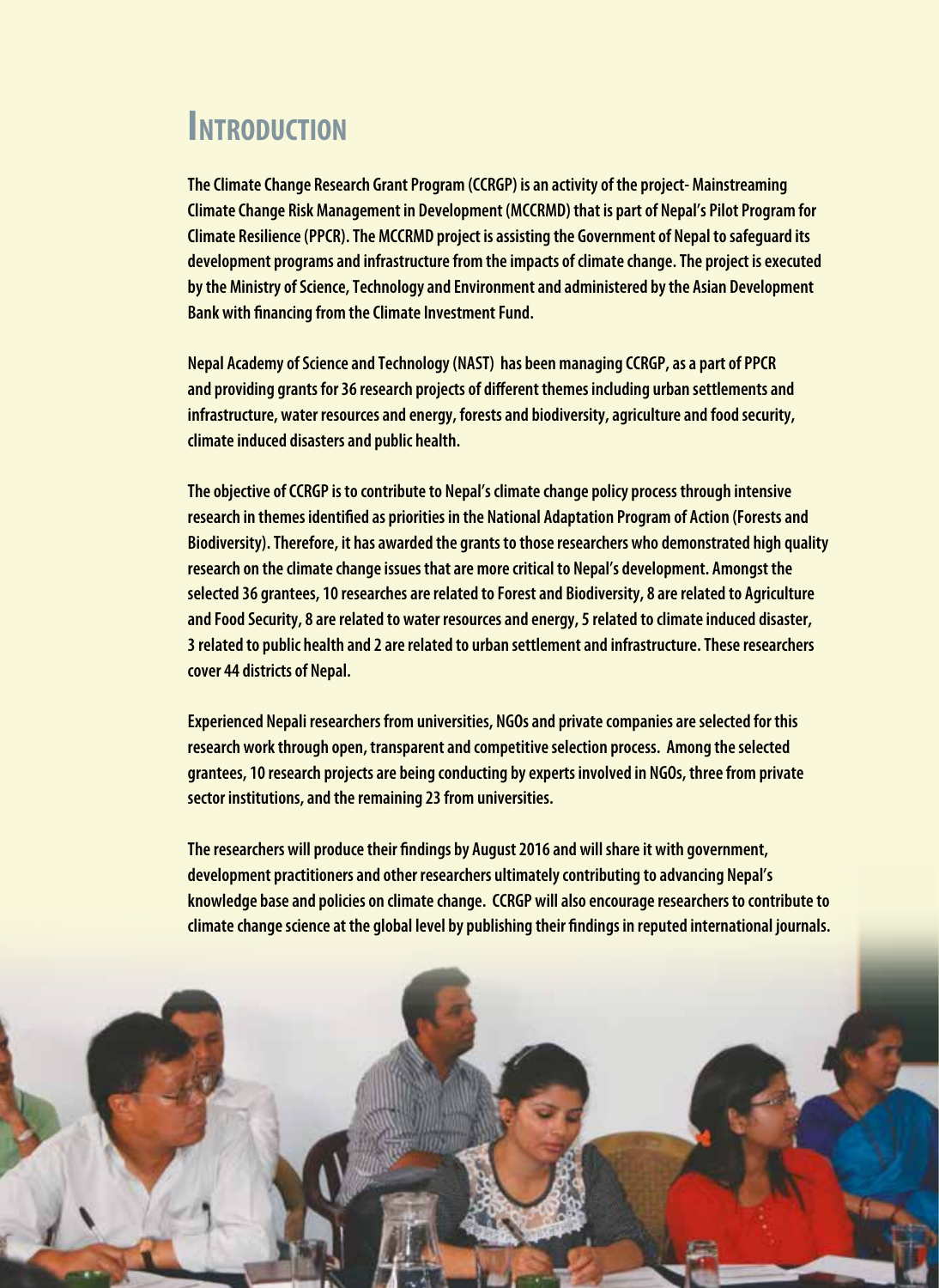#### **Approved Research Grantees**

| S.<br>N.       | <b>Theme</b> | <b>Title of the Project</b>                                                                                                  | <b>Principal</b><br><b>Researcher</b> | <b>Geographical Location</b>                                                                                                                                                  | <b>Budget</b> |
|----------------|--------------|------------------------------------------------------------------------------------------------------------------------------|---------------------------------------|-------------------------------------------------------------------------------------------------------------------------------------------------------------------------------|---------------|
| $\mathbf{1}$   | <b>FB</b>    | Impact of climate change on the quality of<br>herbal drugs: a threat to plant based traditional<br>knowledge for livelihood  | Rajendra Gyawali                      | <b>Mustang District</b>                                                                                                                                                       | 11,720        |
| $\overline{2}$ | PH           | Study and assessment of environmental burden of<br>diseases attributable to climate change in Nepal                          | Sirjan Lal<br><b>Shrestha</b>         | <b>Mountain: One District Coverage;</b><br>Hill: Kathmandu Valley (3 Districts<br>Coverage); Terai: 2 Districts Coverage                                                      | 11,005        |
| $\overline{3}$ | <b>WRE</b>   | "Habitat loss of freshwater molluscs and their<br>consumption trends among Tharu people in Kailali<br>District, Nepal"       | <b>Prem Bahadur</b><br><b>Budha</b>   | Sadepani, Darakh, Khailad and<br>Lalbojhi, and Janakinagar Village<br><b>Development Committees of Kailali</b><br>District, Far-Western Development<br>Region                 | 10,051        |
| $\overline{4}$ | <b>CID</b>   | Developing a methodology for assessing damage<br>and losses of adverse effects of climate change and<br>variability in Nepal | <b>Deepak Paudel</b>                  | 6 districts (2 districts from each<br>Ecological zone); 12 VDCs (2 VDCs<br>from each District)                                                                                | 10,893        |
| 5              | <b>CID</b>   | High mountain facing severe climate influence<br>and impact on the tourism and tourism dependent<br>livelihood               | <b>Thakur Prasad</b><br>Devkota       | Western Region, Gorkha District                                                                                                                                               | 10,954        |
| 6              | <b>CID</b>   | <b>Climate Change Impact and Adaptation Measures in</b><br><b>Upper Mustang</b>                                              | Hari Krishna<br><b>Shrestha</b>       | Dhey, Yara and Samjong Villages,<br><b>Surkhang VDC, Upper Mustang</b>                                                                                                        | 9,505         |
| $\overline{7}$ | <b>FB</b>    | Climate change and hydro-ecological responses of<br><b>Glaciarized Mountain Basins in Nepal Himalaya</b>                     | Narayan Prasad<br>Ghimire             | Glaciarized- and medium-small sized<br>basins in the Eastern and Western<br>parts of Nepal with distinct climatic<br>characteristics                                          | 13,118        |
| 8              | <b>AFS</b>   | Agriculture calendar shift due to climate conditions<br>in three ecological regions of Sagarmatha zone,<br><b>Nepal</b>      | <b>Bed Mani Dahal</b>                 | Solukhumbu, Okhaldhunga and<br>Saptari Districts                                                                                                                              | 12,905        |
| 9              | <b>FB</b>    | River ecological study: assessing the climate change<br>and building the base for adaptation                                 | <b>Bibhuti Ranjan</b><br>Jha          | <b>Udaypur Districts-Iname,</b><br>Tawashree, Barre, Risku and Triveni<br>VDCs, Katari Municipality, Taplejung<br>and Panchthar district- Adjacent<br>municipalities and VDCs | 13,863        |
| 10             | PH           | Impact of climate change on cholera outbreak in<br><b>Nepal</b>                                                              | Supriya Sharma                        | High risk cholera epidemic prone<br><b>District</b>                                                                                                                           | 10,695        |
| 11             | <b>AFS</b>   | Study on autonomous adaptation measures of<br>farmers to changing precipitation pattern                                      | <b>Beda Bahadur</b><br>Rokaya         | <b>Rangapur and Dharmapur VDCs of</b><br><b>Rautahat district</b>                                                                                                             | 11,905        |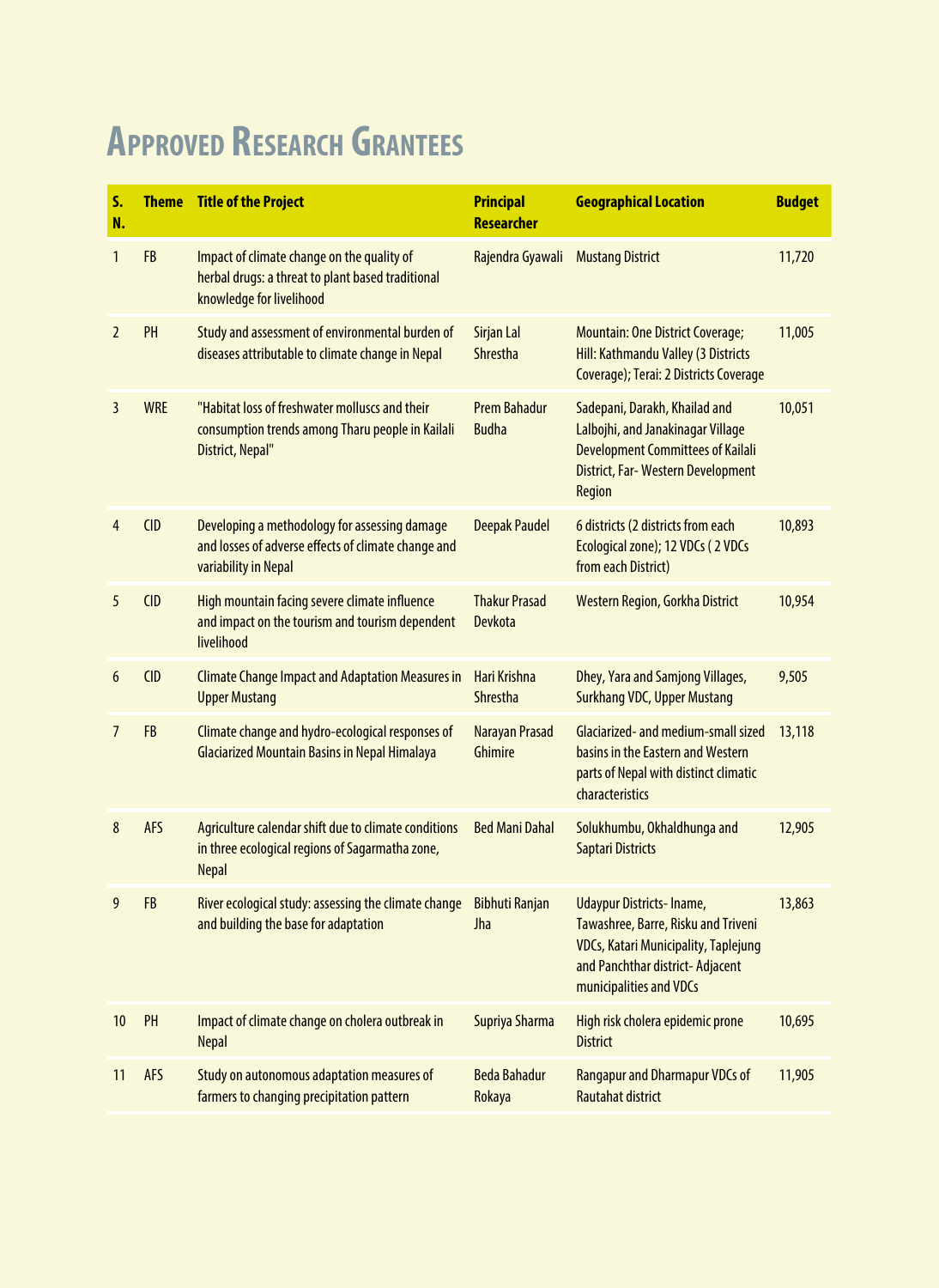| S.<br>N. |            | <b>Theme</b> Title of the Project                                                                                                      | <b>Principal</b><br><b>Researcher</b>    | <b>Geographical Location</b>                                                                                                            | <b>Budget</b> |
|----------|------------|----------------------------------------------------------------------------------------------------------------------------------------|------------------------------------------|-----------------------------------------------------------------------------------------------------------------------------------------|---------------|
| 12       | <b>FB</b>  | Plant water relations and altitudinal shifts of<br>Quercus semecarpifolia in response to drought and<br>climate change at Hill, Nepal. | <b>Kanta Poudyal</b>                     | <b>Phulchowki Hill</b>                                                                                                                  | 13,040        |
| 13       | <b>AFS</b> | Effect of climate change on insect pests incidence in<br>major staple food crops                                                       | <b>Kapil Kafle</b>                       | <b>Three Agro Climatic Regions Terai</b><br>(Chitwan District), Mid hill (Lamjung<br>District) and High hill (Manang<br>District)       | 26,128        |
| 14       | <b>WRE</b> | Budhi Gandaki Hydropower Project under climate<br>change: An assessment of hydro-sociality                                             | Khada Nanda<br><b>Dulal</b>              | <b>Budhi Gandaki River Basin</b>                                                                                                        | 13,412        |
| 15       | PH         | Impact of climate change in the incidence of<br>dengue virus in Aedes vectors                                                          | Reshma Tuladhar                          | One dengue endemic Terai district<br>and one Hill district, in coordination<br>with Epidemiology and Disease<br><b>Control Division</b> | 8,983         |
| 16       | <b>FB</b>  | Assessment of the effects of climate change on<br>distribution of invasive alien plant species                                         | <b>Mohan Siwakoti</b>                    | 22 districts                                                                                                                            | 27,864        |
| 17       | <b>AFS</b> | Development of design guidelines of digester for<br>biogas generation at high altitude                                                 | <b>Bhagwan Ratna</b><br>Kansakar         | <b>Manang District, Manang VDC</b>                                                                                                      | 11,000        |
| 18       | <b>WRE</b> | Characterization of microorganisms isolated from<br>hot springs of Nepal                                                               | <b>Bhupal Govinda</b><br><b>Shrestha</b> | <b>Department of Biotechnology,</b><br><b>Kathmandu University</b>                                                                      | 12,880        |
| 19       | <b>WRE</b> | Climate change on spring water of mid hills of Nepal<br>with special focus on drudgery on women                                        | <b>Prem Sagar</b><br>Chapagain           | Sindhupalchok District; Kiul,<br>Helambu, Baruwa, and Bhotang<br><b>VDCs</b>                                                            | 25,208        |
| 20       | <b>FB</b>  | Tree line shift in central Nepal Himalaya and climate Yub Raj Dhakal<br>reconstruction of past millennia                               |                                          | Manang, Mustang and Dolpo<br><b>Regions</b>                                                                                             | 12,562        |
| 21       | <b>WRE</b> | Study of the snow-melt run off for the sustainability<br>of hydropower projects under climate change                                   | Narendra Man<br>Shakya                   | <b>Himalayan Region of Nepal</b>                                                                                                        | 10,685        |
| 22       | <b>CID</b> | Marsyangdi basin water-induced disaster triggered<br>by climate change and its prognostic projection in<br>the middle of 21st Century  | <b>Dinesh Pathak</b>                     | Marshyangdi River Basin (Tanahu,<br><b>Gorkha, Lamjung and Manang</b><br><b>Districts of Nepal)</b>                                     | 26,800        |
| 23       | <b>USI</b> | Fostering climate change resilient cities through<br>augmenting the blue land use: A case of Janakpur<br><b>Municipality</b>           | Ajaya Chandra Lal                        | Janakpur Municipality, Central<br><b>Terai15km from the Indian Border</b><br>in Central Development Region of<br><b>Nepal</b>           | 10,936        |
| 24       | <b>USI</b> | Sustainable urban transport solutions to mitigate<br>climate change, a case study of Kathmandu Valley,<br><b>Nepal</b>                 | <b>Ashim Ratna</b><br>Bajracharya        | Kathmandu, Bhaktapur and Lalitpur<br>districts                                                                                          | 13,569        |
| 25       | <b>AFS</b> | Vulnerability of livestock farming system to impact<br>on climate change in the Terai region of Nepal                                  | <b>Shiva Chandra</b><br><b>Dhakal</b>    | Morang, Sarlahi, Bara, Chitwan,<br><b>Rupandehi and Banke Districts</b>                                                                 | 10,302        |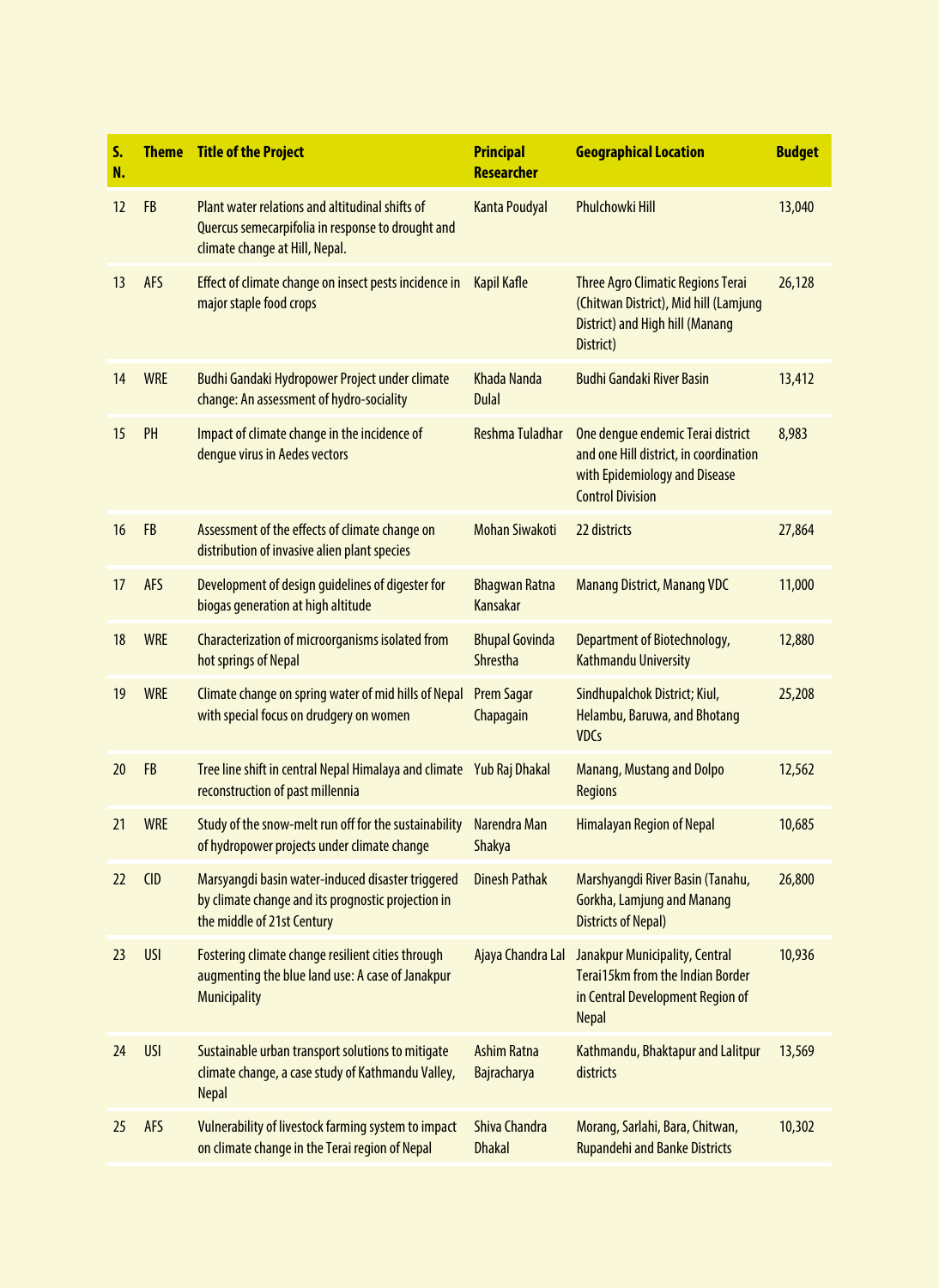| S.<br>N. | <b>Theme</b> | <b>Title of the Project</b>                                                                                                                                                         | <b>Principal</b><br><b>Researcher</b>    | <b>Geographical Location</b>                                                                                            | <b>Budget</b> |
|----------|--------------|-------------------------------------------------------------------------------------------------------------------------------------------------------------------------------------|------------------------------------------|-------------------------------------------------------------------------------------------------------------------------|---------------|
| 26       | <b>AFS</b>   | Impacts of climate change on cereal crop production<br>and on food security: a case study of Dhading<br>district                                                                    | Surya Mani<br><b>Dhungana</b>            | <b>Dhading District</b>                                                                                                 | 10,511        |
| 27       | <b>FB</b>    | Carbon sequestration in a fire ecosystem of pine<br>forest                                                                                                                          | <b>Biva Aryal</b>                        | <b>Gatlang and Haku of Rasuwa District</b>                                                                              | 11,301        |
| 28       | <b>WRE</b>   | Selection of the best renewable energy resource for<br>Nepal to mitigate the climate change: An Analytic<br><b>Hierarchy Process (AHP) approach</b>                                 | <b>Prabal Sapkota</b>                    | "Local data for the project will<br>be collected from four locations<br>covering three climatic condition<br>of Nepal.  | 11,293        |
| 29       | <b>FB</b>    | In-vitro propagation of Paulownia Tomentosa<br>Steud for commercial production and evaluate its<br>carbon dioxide sequestration ability in a previously<br>planted Paulownia trees. | Niranjan Parajuli                        | National College, Khusibu,<br>Nayabazar, Kathmandu, Nepal                                                               | 11,917        |
| 30       | <b>CID</b>   | Assessing the impacts of climate change induced<br>displacement from gendered perspective in<br>Darchula district, far western region                                               | Sushila C. Nepali                        | Darchula District, Far Western Region                                                                                   | 12,889        |
| 31       | <b>AFS</b>   | Understanding climate change adaptation by<br>farmers in crop variety in Nepal.                                                                                                     | <b>Madhav Dhital</b>                     | 6 different districts Jhapa, Sindhuli,<br>Sankhuwashawa, Rautahat, Salyan<br>and Kalikot                                | 11,990        |
| 32       | <b>WRE</b>   | Assessment of climate change impacts on Helambu<br>sub-watershed                                                                                                                    | Lachana<br>Shresthacharya                | <b>Central Development Region,</b><br>Sindhupalchok district, Helambu VDC                                               | 21,965        |
| 33       | <b>WRE</b>   | An assessment of economic loss due to water-<br>induced disaster of the Mahakali flood in 2013 in<br>Darchula district in relation with climate change<br>impact                    | <b>Mahendra</b><br><b>Bahadur Gurung</b> | Darchula District, Mahakali Zone,<br><b>Far-West Region, Nepal</b>                                                      | 15,700        |
| 34       | <b>AFS</b>   | Climate change impacts on livestock raising and<br>household economy of Mustang District                                                                                            | <b>Shreeram Prasad</b><br>Neopane        | <b>Dhaulagiri zone of the Western</b><br><b>Development region, Mustang</b><br>(Lomathan VDC, Kagbeni VDC, Kunjo<br>VDC | 21,417        |
| 35       | <b>FB</b>    | Regeneration and distribution modeling of Larix<br>spp. under climate change scenarios in Nepal<br>Himalaya                                                                         | <b>Prakash Chandra</b><br>Aryal          | Taplejung, Rasuwa and other areas<br>of Larix distribution                                                              | 10,295        |
| 36       | <b>FB</b>    | Effect of climate change on secondary metabolite<br>production in Lichen of Nepal                                                                                                   | <b>Bishnu Prasad</b><br>Neupane          | Landhruk, Ghandruk, Sikles,<br>Parche, Lumle, Taprang, Kimrung,<br>Chhumrung                                            | 10,741        |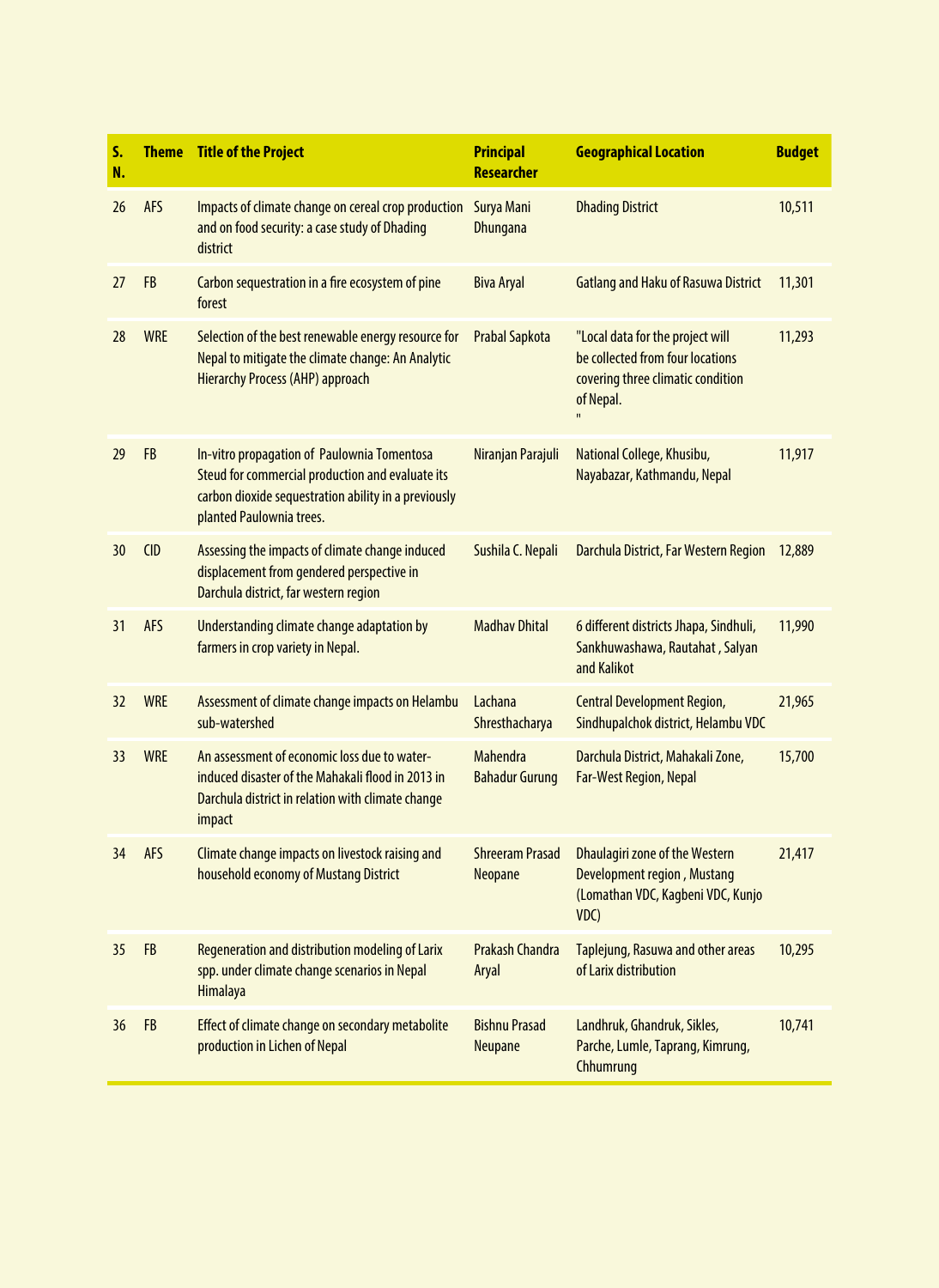| <b>Topic</b>                               | IMPACT OF CLIMATE CHANGE ON THE QUALITY OF HERBAL DRUGS: A THREAT TO PLANT- BASED TRADITIONAL KNOWLEDGE FOR LIVELIHOOD.                                                                                                                                                                                                                                                                                                                                                                                                                                                                                                                                                                                                                                                                     |
|--------------------------------------------|---------------------------------------------------------------------------------------------------------------------------------------------------------------------------------------------------------------------------------------------------------------------------------------------------------------------------------------------------------------------------------------------------------------------------------------------------------------------------------------------------------------------------------------------------------------------------------------------------------------------------------------------------------------------------------------------------------------------------------------------------------------------------------------------|
| <b>Thematic Area</b>                       | <b>Forests and Biodiversity</b>                                                                                                                                                                                                                                                                                                                                                                                                                                                                                                                                                                                                                                                                                                                                                             |
| Geographic Area                            | Mustang District, Mid Western Development Region                                                                                                                                                                                                                                                                                                                                                                                                                                                                                                                                                                                                                                                                                                                                            |
| <b>Duration</b>                            | 18 months: February 15, 2015 to August 14, 2016                                                                                                                                                                                                                                                                                                                                                                                                                                                                                                                                                                                                                                                                                                                                             |
| <b>Lead Researcher</b><br>and Organization | Rajendra Gyawali, Ph.D.<br>Department of Pharmacy, Kathmandu University, Dhulikhel, Kavre                                                                                                                                                                                                                                                                                                                                                                                                                                                                                                                                                                                                                                                                                                   |
| <b>Team Members</b>                        | Dipesh Pyakurel, Tirtha Maiya Shrestha, Jagendra Khadka, Prem Narayan Poudel, Rudra Upreti, Nira Paudel, Prerok<br>Regmi                                                                                                                                                                                                                                                                                                                                                                                                                                                                                                                                                                                                                                                                    |
| Grant                                      | USD 11,720                                                                                                                                                                                                                                                                                                                                                                                                                                                                                                                                                                                                                                                                                                                                                                                  |
|                                            | Kathmandu University, Department of Pharmacy Dhulikhel, Kavre                                                                                                                                                                                                                                                                                                                                                                                                                                                                                                                                                                                                                                                                                                                               |
| <b>Contact</b>                             | Tel<br>011-663188                                                                                                                                                                                                                                                                                                                                                                                                                                                                                                                                                                                                                                                                                                                                                                           |
| <b>Information</b>                         | Fax<br>977-011-661443                                                                                                                                                                                                                                                                                                                                                                                                                                                                                                                                                                                                                                                                                                                                                                       |
|                                            | <b>Email</b><br>gyawali@ku.edu.np, ragyawali@gmail.com                                                                                                                                                                                                                                                                                                                                                                                                                                                                                                                                                                                                                                                                                                                                      |
| Goal                                       | To find out the impact of climate change on herbal resources used in traditional medicine, by studying the change<br>patterns in the phytochemical profile and therapeutic efficacy of plants grown in different environments, and its<br>impact on traditional medications and livelihood in Salyan.                                                                                                                                                                                                                                                                                                                                                                                                                                                                                       |
| <b>Objectives</b>                          | <b>Environmental:</b> To evaluate the impact of temperature and soil on phytochemical constituents<br>۰<br>biosynthesized by medicinal plants in different climatic greenhouse conditions.<br>Medicinal: To evaluate the impact of climate change on therapeutic quality, efficacy and pharmacological<br>properties of medicinal plants.<br>Social: To study the impact of climate change on traditional health practice and livelihood<br>۰                                                                                                                                                                                                                                                                                                                                               |
| <b>Activities</b>                          | Utilization pattern and biodiversity Analysis:<br>÷<br>Field survey.<br>۰<br>Traditional healing centers survey.<br>۰<br>Practitioners and locals interviews.<br>۰<br>۰<br>Organize 3 community meetings.<br>۰<br>Species distribution, shifting phenology, seed germination pattern, habitat encroachment/invasion etc.<br>Literature survey and comparison.<br>÷.<br>Analysis of Impact of temperature and soil on phytochemicals:<br>۰<br>۰<br>Soil and plant collection.<br>Greenhouse cultivation.<br>۰<br>Soil quality analysis.<br>۰<br>Morphology of plant monitoring.<br>۰<br>Evaluation on changes or depletion on secondary metabolites.<br>۰<br>Analysis of Impact of temperature and soil on medicinal property of plants:<br>÷<br>Changes on pharmacological activities.<br>۰ |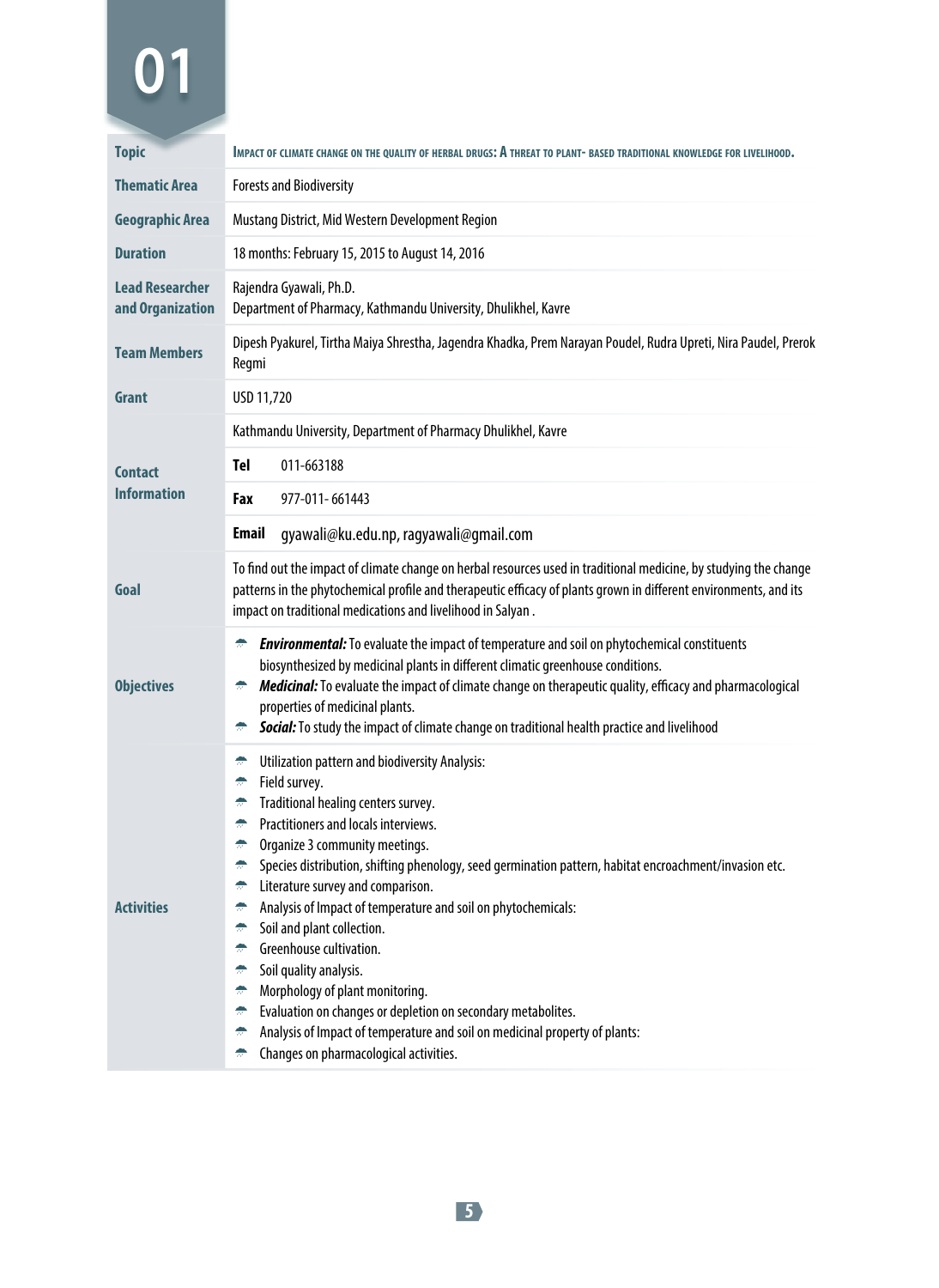| <b>Expected Result</b>                       | Utilization pattern of plants for healthcare based on traditional knowledge will be documented.<br>÷<br>Impact of climate change on traditional medicinal practices will be evaluated.<br>÷<br>Reasons for a threat to livelihood due to biodiversity loss will be documented.<br>÷<br>Impact of environmental factors (temperature and soil) on bioactive phytochemical production will be<br>÷<br>scientifically validated.<br>Impact of environmental factors (temperature and soil) on the therapeutic and pharmacological property of<br>÷.<br>plants will be evaluated thus assuring the quality of herbal drugs.<br>Future strategies for research and policy development will be established.<br>÷<br>Appropriate policies will be recommended.<br>Publications in International and National Journals. |
|----------------------------------------------|-----------------------------------------------------------------------------------------------------------------------------------------------------------------------------------------------------------------------------------------------------------------------------------------------------------------------------------------------------------------------------------------------------------------------------------------------------------------------------------------------------------------------------------------------------------------------------------------------------------------------------------------------------------------------------------------------------------------------------------------------------------------------------------------------------------------|
| <b>Relevance to</b><br><b>Climate Change</b> | Medicinal plant species of the area have high reproduction rates, and are typically resistant to temperature and<br>÷<br>soil, selecting a more resistant plant with more resilience to some of the predicted effects of climate change.<br>Adaptation measures in traditional medication due to climate change will be discussed.<br>÷<br>Soil and temperature stress on phytochemicals will be determined for better yields, which can be useful to<br>÷<br>estimate important plant species towards adaptation.<br>Contribute future strategies to formulate policy and development at the Government level.<br>÷                                                                                                                                                                                            |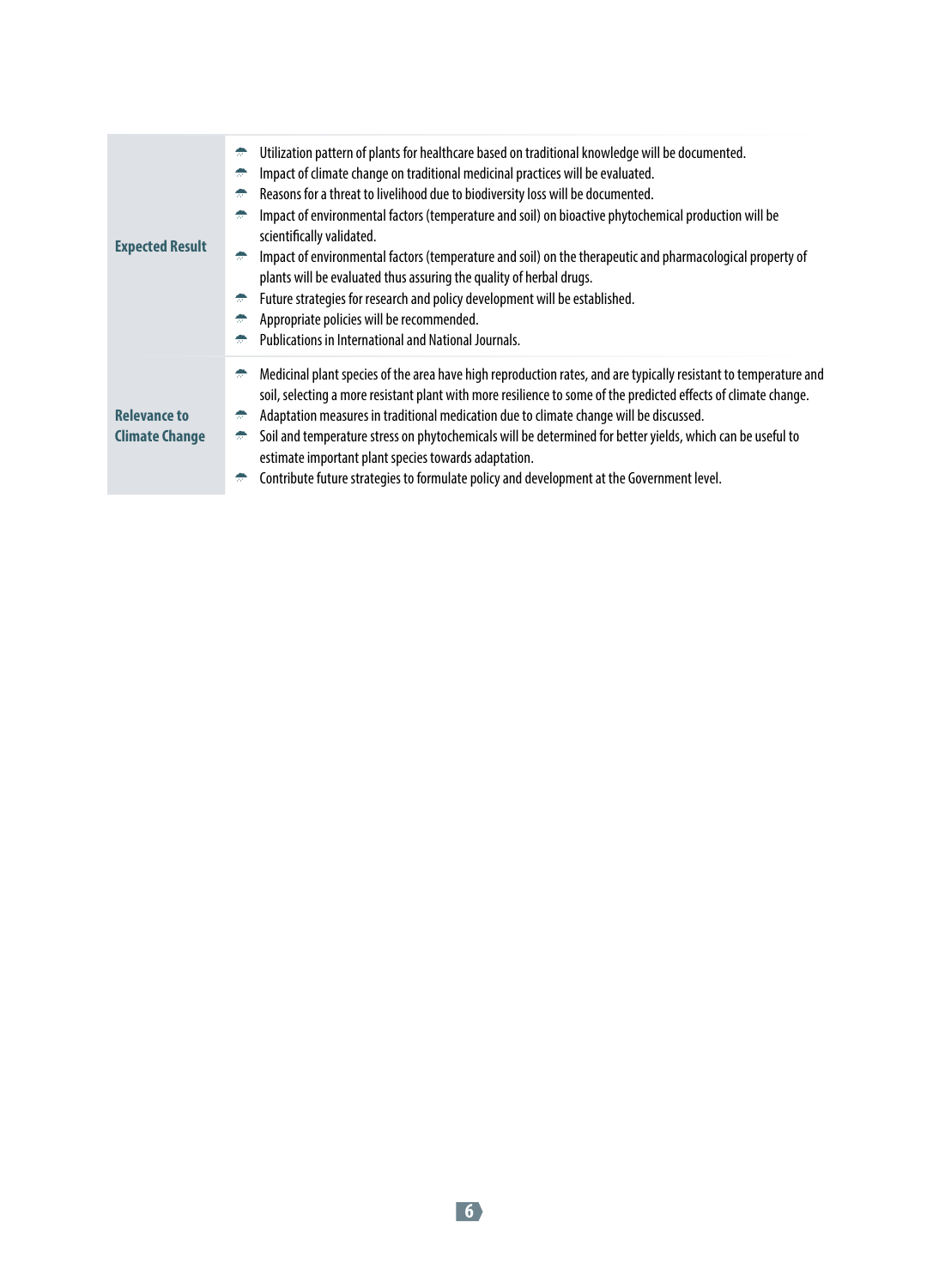| <b>Topic</b>                               | STUDY AND ASSESSMENT OF ENVIRONMENTAL BURDEN OF DISEASES ATTRIBUTABLE TO CLIMATE CHANGE IN NEPAL                                                                                                                                                                                                                                                                                                                                                                                                                                                                                                                                                                                                                                                                                                                                                                                                                                                                                                                |
|--------------------------------------------|-----------------------------------------------------------------------------------------------------------------------------------------------------------------------------------------------------------------------------------------------------------------------------------------------------------------------------------------------------------------------------------------------------------------------------------------------------------------------------------------------------------------------------------------------------------------------------------------------------------------------------------------------------------------------------------------------------------------------------------------------------------------------------------------------------------------------------------------------------------------------------------------------------------------------------------------------------------------------------------------------------------------|
| <b>Thematic Area</b>                       | <b>Public Health</b>                                                                                                                                                                                                                                                                                                                                                                                                                                                                                                                                                                                                                                                                                                                                                                                                                                                                                                                                                                                            |
| Geographic Area                            | Kavrepalanchowk, Kathmandu, Bhaktapur, Lalitpur, Sunsari                                                                                                                                                                                                                                                                                                                                                                                                                                                                                                                                                                                                                                                                                                                                                                                                                                                                                                                                                        |
| <b>Duration</b>                            | 18 months: February 15, 2015 to August 14, 2016                                                                                                                                                                                                                                                                                                                                                                                                                                                                                                                                                                                                                                                                                                                                                                                                                                                                                                                                                                 |
| <b>Lead Researcher</b><br>and Organization | Srijan Lal Shrestha, PhD<br>Central Department of Statistics, Kirtipur, Kathmandu                                                                                                                                                                                                                                                                                                                                                                                                                                                                                                                                                                                                                                                                                                                                                                                                                                                                                                                               |
| <b>Team Members</b>                        | Iswori Lal Shrestha, Ph.D.; Niraj Shrestha, Ph.D. and Researchers                                                                                                                                                                                                                                                                                                                                                                                                                                                                                                                                                                                                                                                                                                                                                                                                                                                                                                                                               |
| Grant                                      | USD 11,005                                                                                                                                                                                                                                                                                                                                                                                                                                                                                                                                                                                                                                                                                                                                                                                                                                                                                                                                                                                                      |
|                                            | Sanepa, Lalitpur - 2                                                                                                                                                                                                                                                                                                                                                                                                                                                                                                                                                                                                                                                                                                                                                                                                                                                                                                                                                                                            |
| <b>Contact</b><br><b>Information</b>       | 5539397<br><b>Tel</b>                                                                                                                                                                                                                                                                                                                                                                                                                                                                                                                                                                                                                                                                                                                                                                                                                                                                                                                                                                                           |
|                                            | srijan_shrestha@yahoo.com<br><b>Email</b>                                                                                                                                                                                                                                                                                                                                                                                                                                                                                                                                                                                                                                                                                                                                                                                                                                                                                                                                                                       |
| Goal                                       | Reduction in climate affecting (deteriorating) factors through implementation of sustainable development plans,<br>policies and adaptation strategies to cope with climate change and thus reduce vulnerability and burden of diseases<br>related to climate change in Nepal.                                                                                                                                                                                                                                                                                                                                                                                                                                                                                                                                                                                                                                                                                                                                   |
| <b>Objectives</b>                          | ۰<br>Collection of daily time series climate data and climate sensitive health effect data and perform time series<br>analysis for the period of 3-5 years.<br>Develop suitable statistical models for different disease burdens (mortality and morbidity effects) separately<br>÷<br>for different eco-belt areas of Nepal and a final combined (or pooled) model for Nepal.<br>← Ouantification of health effect coefficients related to climate related variables.<br>÷.<br>Estimation and assessment of the environmental burden of diseases that can be attributed to climate change<br>in Nepal.                                                                                                                                                                                                                                                                                                                                                                                                          |
| <b>Activities</b>                          | ۰<br>Literature review of relevant studies in Nepal.<br>÷.<br>Development of detailed methodology, research plans and activities and tools.<br>Collection of data from secondary sources.<br>÷.<br>Data entry, management and analysis.<br>÷.<br>Development of statistical models and estimation of verifiable indicators.<br>÷.<br>۰<br>Assessment of Environmental Burden of Diseases due to climate change.<br>۰<br>Report writing.                                                                                                                                                                                                                                                                                                                                                                                                                                                                                                                                                                         |
| <b>Expected Result</b>                     | Time series analysis and assessment of climate change assessed by meteorological data, frequency of natural<br>disasters and extreme weather conditions and health data in the selected regions of Nepal for the study period.<br>Estimation or quantification of health effect coefficients (mortality and morbidity) separately for the climate<br>sensitive diseases for selected regions of Nepal.<br>Estimation of environmental burden of diseases separately for the climate sensitive diseases for selected<br>÷.<br>regions of Nepal.<br>Computation of relative risks associated with climate changes.<br>÷.<br>÷.<br>Separate assessment of climate change and health effect assessment for three ecological belts of Nepal.<br>provide how climate-related variables and climate sensitive health effects have changed during the study<br>÷<br>period in different regions of Nepal and to what extent climate change have affected people of Nepal with<br>respect to climate sensitive diseases. |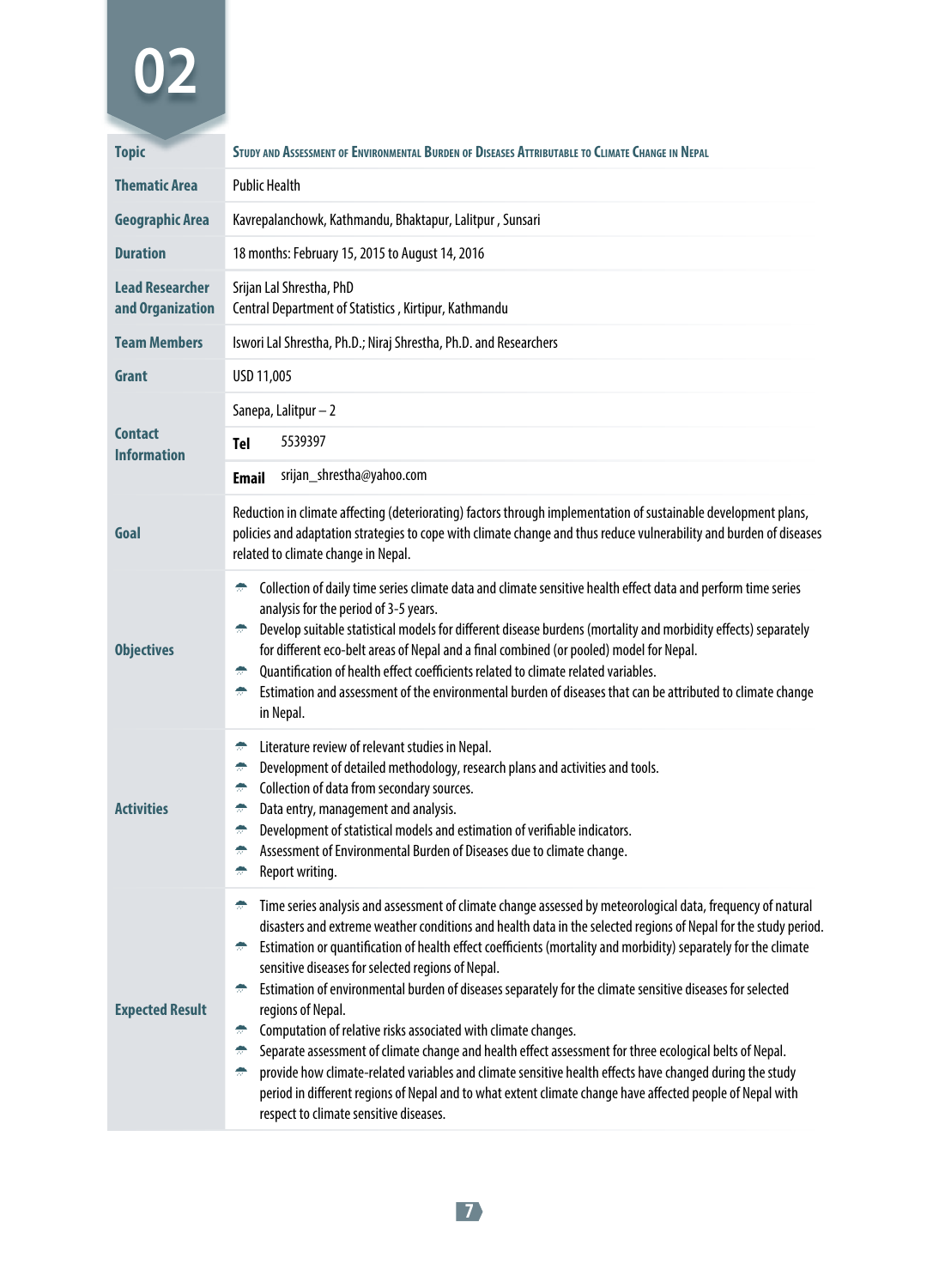| <b>Relevance to</b><br><b>Climate Change</b> | The study is expected to develop models capable of linking climate change with health burdens in Nepal. The<br>÷<br>coefficients will quantify the extent of health burdens in Nepalese people that can be attributed to climate<br>change. This will lead to quantify the number of people in the study area (and Nepal by extrapolation)<br>suffering from considered disease burdens due to change in climatic conditions. This research will therefore<br>estimate what proportions of climate sensitive disease burdens can be attributed to climate change in Nepal in<br>terms of number of human casualties related to vector borne as well as water borne diseases.<br>As a result, the study results will be very helpful for planner and policy makers in formulation of policies,<br>₩.<br>climate resilient development and mitigation plans assessment of vulnerability of people and identification<br>and development of adaptation strategies to cope with climate change. For instance, some examples are:<br>development processes related to health facilities and infrastructure in particular; educating people and<br>generating awareness about impacts of climate changes; and preventive measures which need to be adopted<br>to avoid health effects. . Additionally, the determination of the extent of effects between considered regions<br>will also be helpful in planning mitigation activities between the ecological belts of Nepal. |
|----------------------------------------------|-------------------------------------------------------------------------------------------------------------------------------------------------------------------------------------------------------------------------------------------------------------------------------------------------------------------------------------------------------------------------------------------------------------------------------------------------------------------------------------------------------------------------------------------------------------------------------------------------------------------------------------------------------------------------------------------------------------------------------------------------------------------------------------------------------------------------------------------------------------------------------------------------------------------------------------------------------------------------------------------------------------------------------------------------------------------------------------------------------------------------------------------------------------------------------------------------------------------------------------------------------------------------------------------------------------------------------------------------------------------------------------------------------------------------------------------------------------------------|
|----------------------------------------------|-------------------------------------------------------------------------------------------------------------------------------------------------------------------------------------------------------------------------------------------------------------------------------------------------------------------------------------------------------------------------------------------------------------------------------------------------------------------------------------------------------------------------------------------------------------------------------------------------------------------------------------------------------------------------------------------------------------------------------------------------------------------------------------------------------------------------------------------------------------------------------------------------------------------------------------------------------------------------------------------------------------------------------------------------------------------------------------------------------------------------------------------------------------------------------------------------------------------------------------------------------------------------------------------------------------------------------------------------------------------------------------------------------------------------------------------------------------------------|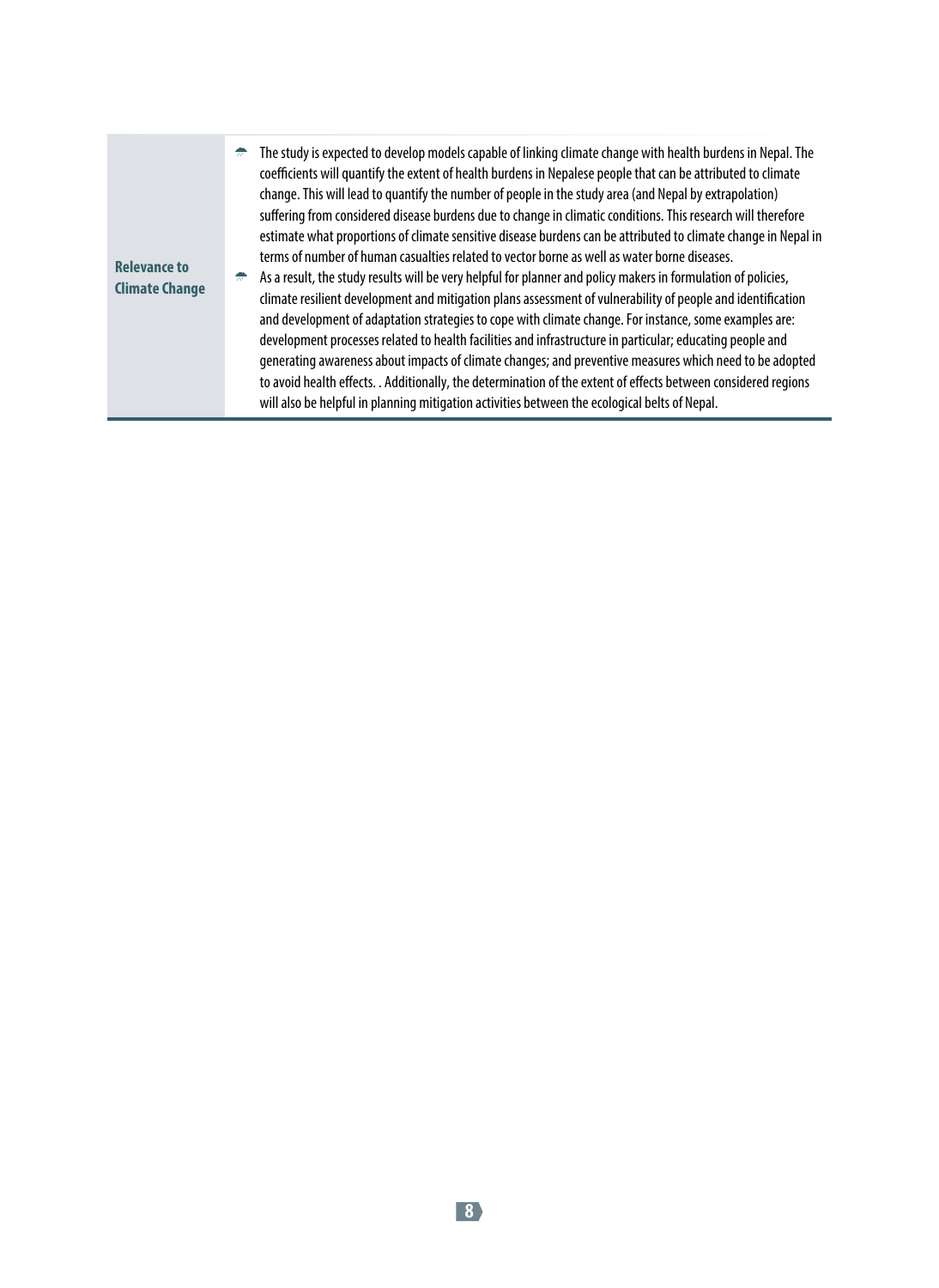| <b>Topic</b>                               | HABITAT LOSS OF FRESHWATER MOLLUSCS AND THEIR CONSUMPTION TRENDS AMONG THARU PEOPLE IN KAILALI DISTRICT, NEPAL                                                                                                                                                                                                                                                                                                                                                                                                                                                            |
|--------------------------------------------|---------------------------------------------------------------------------------------------------------------------------------------------------------------------------------------------------------------------------------------------------------------------------------------------------------------------------------------------------------------------------------------------------------------------------------------------------------------------------------------------------------------------------------------------------------------------------|
| <b>Thematic Area</b>                       | <b>WRE: Water Resource and Energy:</b><br>Climate Change impacts on wetlands and ecological services, and;<br>Food security under climate change scenarios and adaptation strategies.                                                                                                                                                                                                                                                                                                                                                                                     |
| <b>Geographic Area</b>                     | Sadepani, Darakh, Khailad and Janakinagar Village Development Committees of Kailali district, Far western<br><b>Development Region</b>                                                                                                                                                                                                                                                                                                                                                                                                                                    |
| <b>Duration</b>                            | 18 months: February 15, 2015 to August 14, 2016                                                                                                                                                                                                                                                                                                                                                                                                                                                                                                                           |
| <b>Lead Researcher</b><br>and Organization | Prem Bahadur Budha<br>Central Department of Zoology, Tribhuvan University, Kirtipur, Kathmandu.                                                                                                                                                                                                                                                                                                                                                                                                                                                                           |
| <b>Team Members</b>                        | Dambar Singh Pujara and Subarna Ghimire                                                                                                                                                                                                                                                                                                                                                                                                                                                                                                                                   |
| Grant                                      | USD 10,051                                                                                                                                                                                                                                                                                                                                                                                                                                                                                                                                                                |
|                                            | Central Department of Zoology, Tribhuvan University, Kirtipur, Kathmandu.                                                                                                                                                                                                                                                                                                                                                                                                                                                                                                 |
| <b>Contact</b><br><b>Information</b>       | 01-4333816<br>Tel                                                                                                                                                                                                                                                                                                                                                                                                                                                                                                                                                         |
|                                            | prembudha@yahoo.com<br><b>Email</b>                                                                                                                                                                                                                                                                                                                                                                                                                                                                                                                                       |
| Goal                                       | To measure land use change and habitat destruction over the past 50 years for freshwater molluscs, document<br>freshwater mollusc species and their utilization trends by Tharu community.                                                                                                                                                                                                                                                                                                                                                                                |
| <b>Objectives</b>                          | Prepare a comprehensive list of freshwater molluscs including the status of food value species of Tharu<br>۰<br>communities in Kailali District.<br>Identify prime habitats of freshwater molluscs and produce species distribution maps of different studied<br>÷.<br>lakes, river, streams and agricultural land.<br>Collect climate change impact evidence (temperature, humidity, precipitation, droughts and floods) over the<br>₩.<br>last 50 years on freshwater molluscs.<br>Produce a map of the land use change and habitat destruction in the study area.<br>÷ |
| <b>Activities</b>                          | Preparation and desktop study.<br>÷<br>Reconnaissance survey.<br>÷.<br>GIS data collection.<br>÷<br>Field survey & data collection.<br>۰<br>VDC level meetings.<br>÷<br>Progress reports.<br>÷<br>Identification of species.<br>÷.<br>Data analysis and interpretation.<br>÷<br>Writing color guide.<br>۰<br>Report writing & GIS mapping.<br>÷<br>Submission of paper, draft report and color guide.<br>۰                                                                                                                                                                |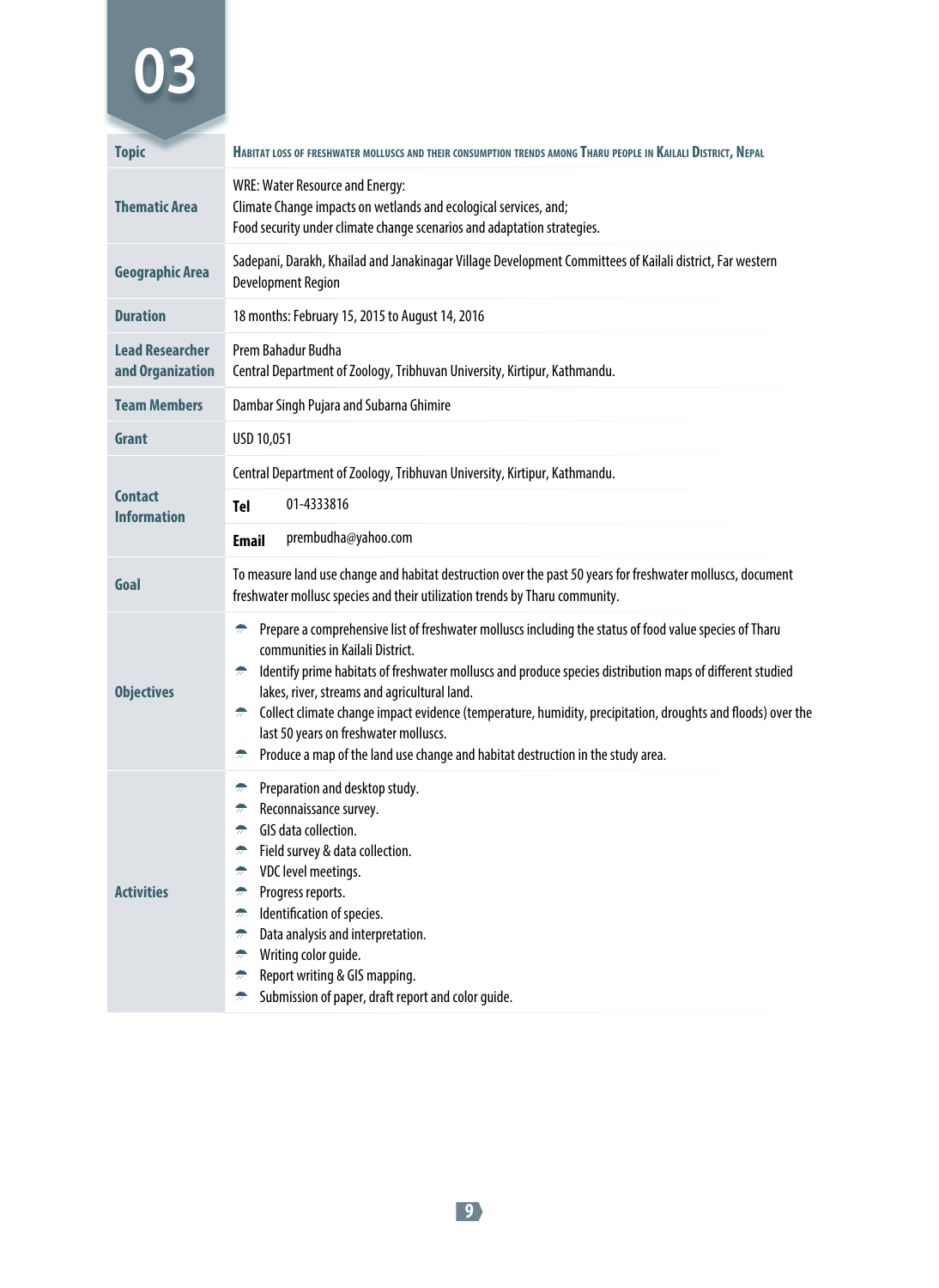| <b>Expected Result</b>                       | Complete checklist of the freshwater mollusc fauna in different lakes, and rivers of Kailali district will be<br>produced.<br>Produce a comprehensive color quide of freshwater molluscs with distribution maps and water quality of<br>÷<br>surveyed lakes.<br>Maps on the land use change and freshwater habitat loss over last 50 years will be produced.<br>Climatic variation of data over the past 50 years will be documented.<br>÷<br>Reference collection of freshwater mollusc species will be established in academic institutions so the further<br>÷<br>monitoring of freshwater molluscs will be available for the researchers.<br>Awareness among Tharu communities will be raised for sustainable harvesting of edible mollusc species.<br>÷<br>Publication of a paper in peer review national and international journal.                                                                                                                                                                                                                                                                       |
|----------------------------------------------|-----------------------------------------------------------------------------------------------------------------------------------------------------------------------------------------------------------------------------------------------------------------------------------------------------------------------------------------------------------------------------------------------------------------------------------------------------------------------------------------------------------------------------------------------------------------------------------------------------------------------------------------------------------------------------------------------------------------------------------------------------------------------------------------------------------------------------------------------------------------------------------------------------------------------------------------------------------------------------------------------------------------------------------------------------------------------------------------------------------------|
| <b>Relevance to</b><br><b>Climate Change</b> | Climate change can affect organisms both directly via physiological stress and indirectly via changing<br>relationships among species (Harley, 2011). However, we do not fully understand how changing interspecific<br>relationships contribute to community and ecosystem level responses to environmental forcing. Mussels<br>are considered the most endangered animal groups in the planet and seventeen causes of declining mussel<br>populations have been reported among which habitat alteration and destruction evidence was at the top<br>(Dowing et al., 2010). Ecological knowledge to assess these ecosystem consequences is a prerequisite to<br>assessing the full range of trade-offs involved in land-use decisions (DeFries et al 2004). The climate change<br>impacts have been significantly observed in agriculture and food security, water resources, forest and<br>biodiversity, health tourism and infrastructures (GON, 2011). Freshwater fauna are the most vulnerable group<br>of animals in the world (Lydeard et al., 2004) but the specific data are severely lacking in Nepal. |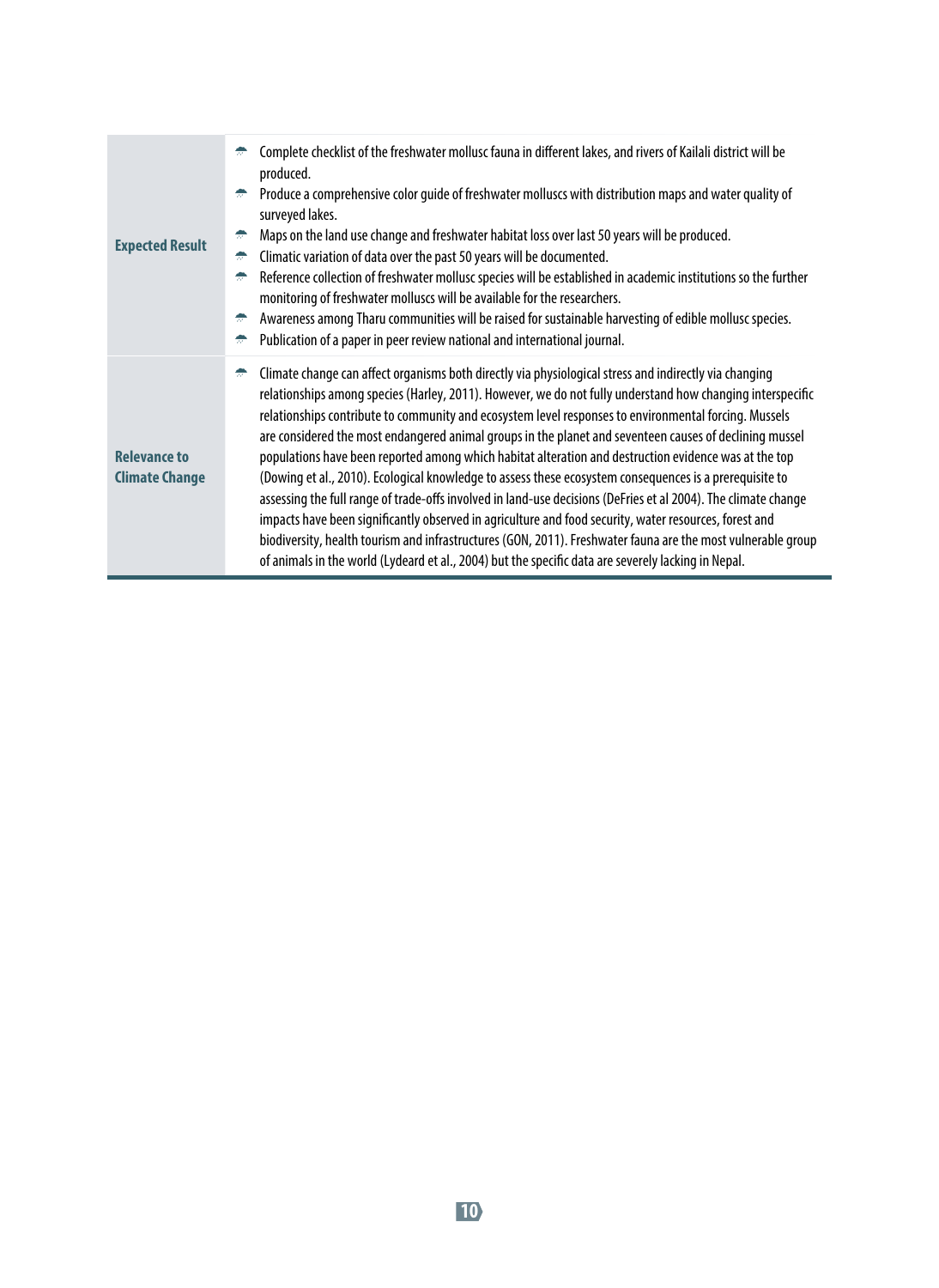| <b>Topic</b>                               | DEVELOPING A METHODOLOGY FOR ASSESSING LOSS AND DAMAGE OF CLIMATE CHANGE AND VARIABILITY IN NEPAL                                                                                                                                                                                                                                                                                                                                                                                                                                                                                                                                                                                            |
|--------------------------------------------|----------------------------------------------------------------------------------------------------------------------------------------------------------------------------------------------------------------------------------------------------------------------------------------------------------------------------------------------------------------------------------------------------------------------------------------------------------------------------------------------------------------------------------------------------------------------------------------------------------------------------------------------------------------------------------------------|
| <b>Thematic Area</b>                       | <b>Climate Induced Disasters</b>                                                                                                                                                                                                                                                                                                                                                                                                                                                                                                                                                                                                                                                             |
| <b>Geographic Area</b>                     | Taplejung, Dailekh, Sindhuli, Lamjung, Kailali, and Mahottari.                                                                                                                                                                                                                                                                                                                                                                                                                                                                                                                                                                                                                               |
| <b>Duration</b>                            | 17 months: February 15, 2015 to July 14, 2016                                                                                                                                                                                                                                                                                                                                                                                                                                                                                                                                                                                                                                                |
| <b>Lead Researcher</b><br>and Organization | <b>Deepak Paudel</b><br><b>Nature's Conservation Pvt. Ltd</b>                                                                                                                                                                                                                                                                                                                                                                                                                                                                                                                                                                                                                                |
| <b>Team Members</b>                        | Principal Investigator, Finance and Admin, Climate data Analyst, Community participation, Representative from<br><b>NAST</b>                                                                                                                                                                                                                                                                                                                                                                                                                                                                                                                                                                 |
| Grant                                      | USD 10,983                                                                                                                                                                                                                                                                                                                                                                                                                                                                                                                                                                                                                                                                                   |
|                                            | Mandikatar/Aktabasti, Mahankal 9, Kathmandu                                                                                                                                                                                                                                                                                                                                                                                                                                                                                                                                                                                                                                                  |
| <b>Contact</b><br><b>Information</b>       | Tel<br>01 4738336                                                                                                                                                                                                                                                                                                                                                                                                                                                                                                                                                                                                                                                                            |
|                                            | <b>Email</b><br>deepakndmf@gmail.com, deepakndmf@yahoo.com                                                                                                                                                                                                                                                                                                                                                                                                                                                                                                                                                                                                                                   |
| Goal                                       | Enhancing knowledge of DRR and CCA through the methods and tools for loss and damage assessment associated<br>with the adverse effects of climate change, including impacts related to extreme weather events and slow onset<br>events.                                                                                                                                                                                                                                                                                                                                                                                                                                                      |
| <b>Objectives</b>                          | To review the existing practices of assessing loss and damage of adverse effects of climate change and climate<br>÷<br>variability to enhance adaptive capacity;<br>To develop a method for assessing loss and damage associated with climate change adverse impacts<br>particularly extreme weather events (e.g. rapid onset events such as floods and landslides) and slow onset<br>events (e.g. droughts);<br>To pilot the methods and tools in all three ecological regions of the country for building comprehensive climate<br>÷.<br>risk management;<br>To share the findings of the research among relevant stakeholders for assessing of and responding to loss and<br>÷<br>damage. |
| <b>Activities</b>                          | Desk work and Literature review.<br>÷<br>Secondary Data Collection and Analysis.<br>۰<br><b>Consultation with National Institutions.</b><br>۰<br>Formulation of a demo version of methodology and tools.<br>۰<br>Piloting the methodology.<br>۰<br>Dissemination of the findings.<br>۰                                                                                                                                                                                                                                                                                                                                                                                                       |
| <b>Expected Result</b>                     | Issue of loss and damage associated with climate change and variability will be explored for climate resilient<br>÷<br>development.<br>Loss and damage assessment methodology will be developed and tested in the selected district.<br>۰<br>Improved knowledge of policy makers and implementing agencies in the integration of climate change<br>۰<br>adaptation in development program will certainly help in climate resilient development.                                                                                                                                                                                                                                              |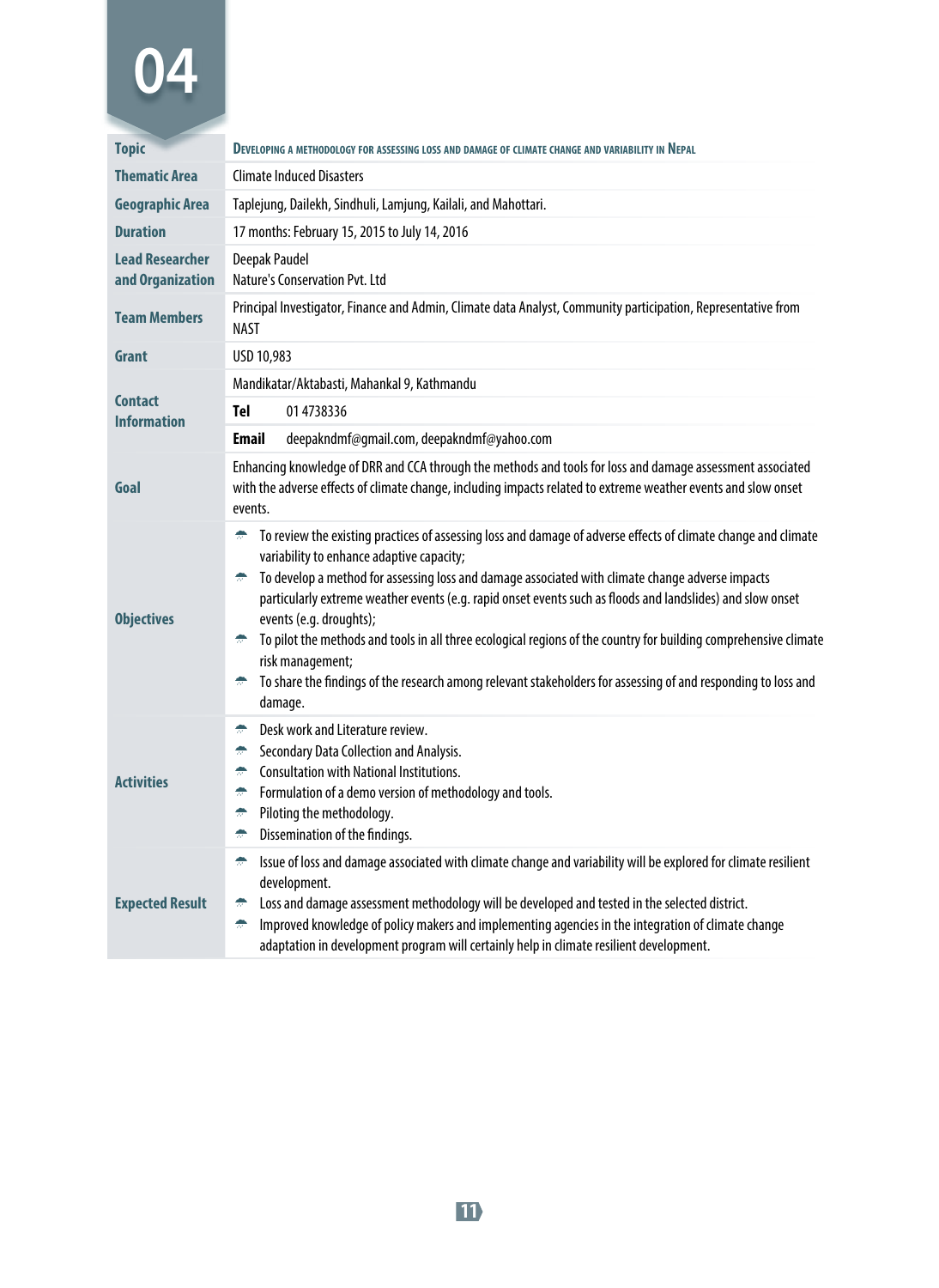Proper risk management and planning of climate impacts such as droughts and floods is required for long-term impacts on development, food security, displacement and livelihoods. The outcomes of the project will certainly contribute to the decision-making process for adaptation planning at the national and local levels. Incorporation of loss and damage assessment associated with extreme weather in national policies and also in the planning process at the local level is expected to make for a climate resilient development. For example, the finding of the research will be directly observed by increasing the knowledge of the local decision makers. The knowledge will be upscaled through the incorporation of the loss and damage assessment in Local Adaptation Plan of Action and Local Disaster Risk Management Plan. Since the local livelihoods (agribusinesses) and vulnerable communities are more exposed to the effects of climate change and variability, The research findings will also help in up-scaling the involvement of the private sector for their support to local livelihoods and vulnerable communities The research findings will also help in policy enhancement towards addressing and restoring for adaptation costs and increasing resilience especially by reducing exposure and addressing underlying causes of vulnerability.

#### **Relevance to Climate Change**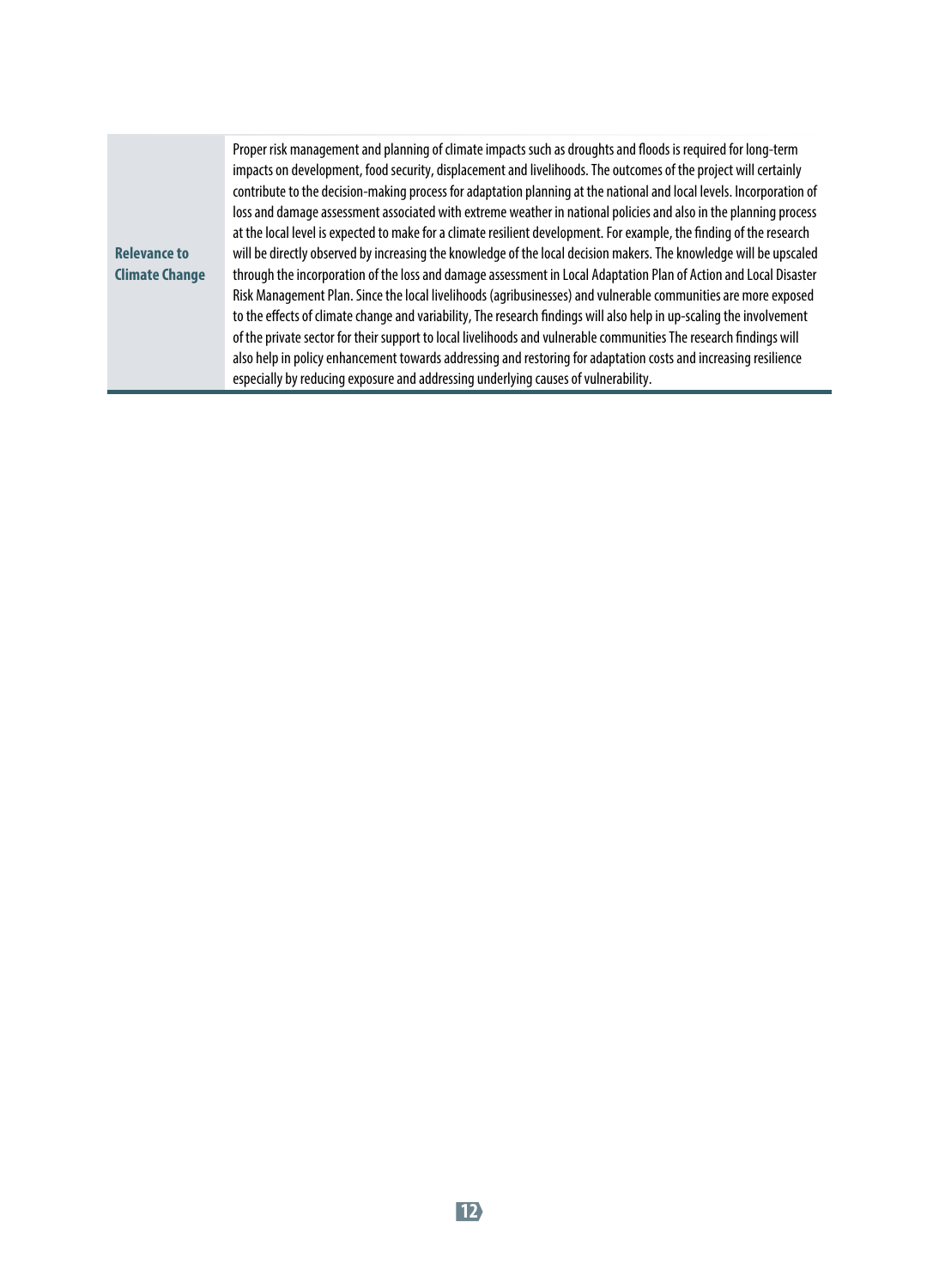| <b>Topic</b>                               | HIGH MOUNTAINS FACING SEVERE CLIMATIC INFLUENCE AND IMPACT ON THE TOURISM AND TOURISM DEPENDENT LIVELIHOOD                                                                                                                                                                                                                                                                                                                                                                                                                                                                                                                                                                                                                                                                                                                                                                                                                                                                                                                                                                                                      |
|--------------------------------------------|-----------------------------------------------------------------------------------------------------------------------------------------------------------------------------------------------------------------------------------------------------------------------------------------------------------------------------------------------------------------------------------------------------------------------------------------------------------------------------------------------------------------------------------------------------------------------------------------------------------------------------------------------------------------------------------------------------------------------------------------------------------------------------------------------------------------------------------------------------------------------------------------------------------------------------------------------------------------------------------------------------------------------------------------------------------------------------------------------------------------|
| <b>Thematic Area</b>                       | <b>Climate Induced Disasters</b>                                                                                                                                                                                                                                                                                                                                                                                                                                                                                                                                                                                                                                                                                                                                                                                                                                                                                                                                                                                                                                                                                |
| <b>Geographic Area</b>                     | Lho and Samagaun VDCS of Trans-Himalayan North region of Gorkha                                                                                                                                                                                                                                                                                                                                                                                                                                                                                                                                                                                                                                                                                                                                                                                                                                                                                                                                                                                                                                                 |
| <b>Duration</b>                            | 12 months: February 15, 2015 to February 14, 2016                                                                                                                                                                                                                                                                                                                                                                                                                                                                                                                                                                                                                                                                                                                                                                                                                                                                                                                                                                                                                                                               |
| <b>Lead Researcher</b><br>and Organization | <b>Thakur Prasad Devkota</b>                                                                                                                                                                                                                                                                                                                                                                                                                                                                                                                                                                                                                                                                                                                                                                                                                                                                                                                                                                                                                                                                                    |
| <b>Team Members</b>                        |                                                                                                                                                                                                                                                                                                                                                                                                                                                                                                                                                                                                                                                                                                                                                                                                                                                                                                                                                                                                                                                                                                                 |
| Grant                                      | USD 10,954                                                                                                                                                                                                                                                                                                                                                                                                                                                                                                                                                                                                                                                                                                                                                                                                                                                                                                                                                                                                                                                                                                      |
| <b>Contact</b><br><b>Information</b>       | Tel                                                                                                                                                                                                                                                                                                                                                                                                                                                                                                                                                                                                                                                                                                                                                                                                                                                                                                                                                                                                                                                                                                             |
|                                            | <b>Email</b><br>bgs@ku.edu.np                                                                                                                                                                                                                                                                                                                                                                                                                                                                                                                                                                                                                                                                                                                                                                                                                                                                                                                                                                                                                                                                                   |
| Goal                                       | Find out the impact of climate change induced disasters on tourism industries and tourism dependent people's<br>livelihoods.                                                                                                                                                                                                                                                                                                                                                                                                                                                                                                                                                                                                                                                                                                                                                                                                                                                                                                                                                                                    |
| <b>Objectives</b>                          | To study the critical climate related events and natural disasters in Manaslu region.<br>۰<br>To enhance the indigenous knowledge supplemented by contemporary practices on emerging issues and<br>۰<br>opportunities on tourism under climate change conditions.<br>To provide a base for mainstreaming the impact of climate change induced disaster and risk in tourism with<br>÷<br>clear guidance on the formulation of the sustainable mountain tourism development policy and planning.                                                                                                                                                                                                                                                                                                                                                                                                                                                                                                                                                                                                                  |
| <b>Activities</b>                          | Collection and review of literature.<br>÷<br>۰<br>Interaction with experts for identification of sectors for policy intervention.<br>Discourse and narrative analysis,<br>۰<br>Focus group discussion for identification and familiarization of climatic variables and disasters.<br>÷<br>Participatory Rural Appraisal for prioritization of the vulnerable climatic variables<br>۰<br>Key informant interviews with semi- structure questionnaire.<br>۰<br>Participant observation with local old age peoples for making a history of climatic disasters.<br>÷<br>Interaction with local peoples, entrepreneurs, and leaders regarding climatic disasters and identify the sectors<br>÷<br>of intervention.<br>Perception and response collection and analysis<br>÷.<br>PRA for identification of indigenous knowledge system used in tourism.<br>÷.<br>Discussion with NGO/INGO, government officials and researchers.<br>÷<br>Interaction for need assessment of sustainable tourism development<br>÷<br>PRA for vulnerability assessment in local livelihoods<br>۰<br>Submission of the final report.<br>÷ |

#### **Expected Result**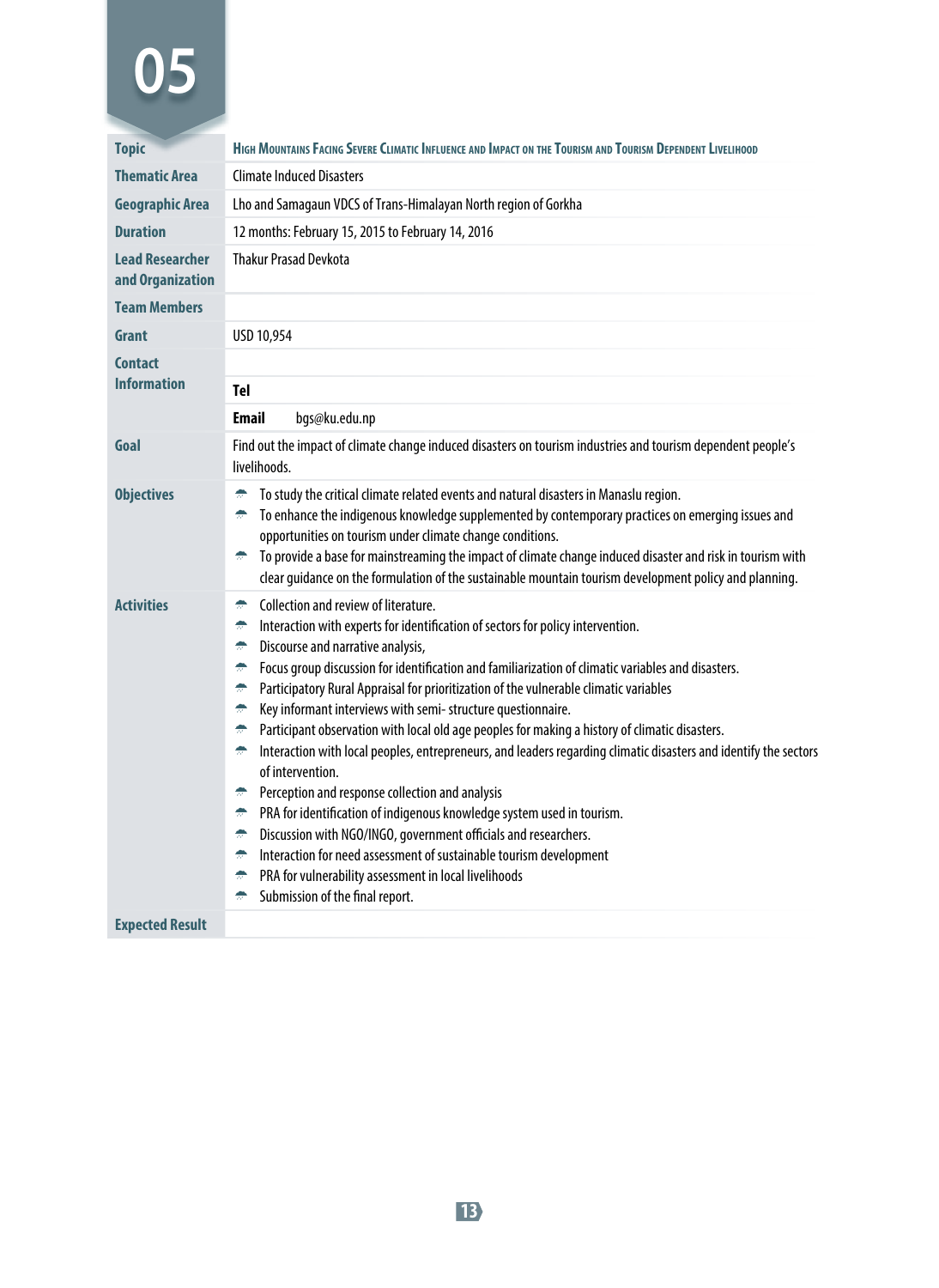| <b>Relevance to</b><br><b>Climate Change</b> | ÷ | In tourism potential country like Nepal, mainstreaming climate change and tourism should be one of the main<br>national agenda of development because The associated risk of climate induced disaster is the major concern<br>in Tourism development in the face of climate change.                                                                                                                                                                                                                                                                                                                                                                                                                                                                                                                                                                                                                                                                                                                                                                                                                                                                                          |
|----------------------------------------------|---|------------------------------------------------------------------------------------------------------------------------------------------------------------------------------------------------------------------------------------------------------------------------------------------------------------------------------------------------------------------------------------------------------------------------------------------------------------------------------------------------------------------------------------------------------------------------------------------------------------------------------------------------------------------------------------------------------------------------------------------------------------------------------------------------------------------------------------------------------------------------------------------------------------------------------------------------------------------------------------------------------------------------------------------------------------------------------------------------------------------------------------------------------------------------------|
|                                              | ÷ | In this context, the study will prepare an inventory of the available natural, cultural and archeological<br>resources together with the probable climatic risks of the study area. This will give valuable information to<br>the policy makers, planners, development workers, researchers and even to local people by listing issues,<br>opportunities, indigenous knowledge and practices using adopted knowledge from outside to coupe the<br>situation. . The finding of this study will therefore be useful to planners to formulate "Climate Smart Tourism<br>Development" policy. Knowledge and information gained from the study can be helpful to devise the develop<br>plan that incorporates climate change adaptation as one of its components. Compiled information about the<br>changing pattern of climatic variables and natural disasters as well as the indigenous knowledge and practices<br>are useful for adaptation measures that fit the local conditions. This contributes to building a climate resilient<br>community and reduces the risk of climate change impacts on the tourism sector and tourism dependent<br>livelihood of the study area. |
|                                              |   |                                                                                                                                                                                                                                                                                                                                                                                                                                                                                                                                                                                                                                                                                                                                                                                                                                                                                                                                                                                                                                                                                                                                                                              |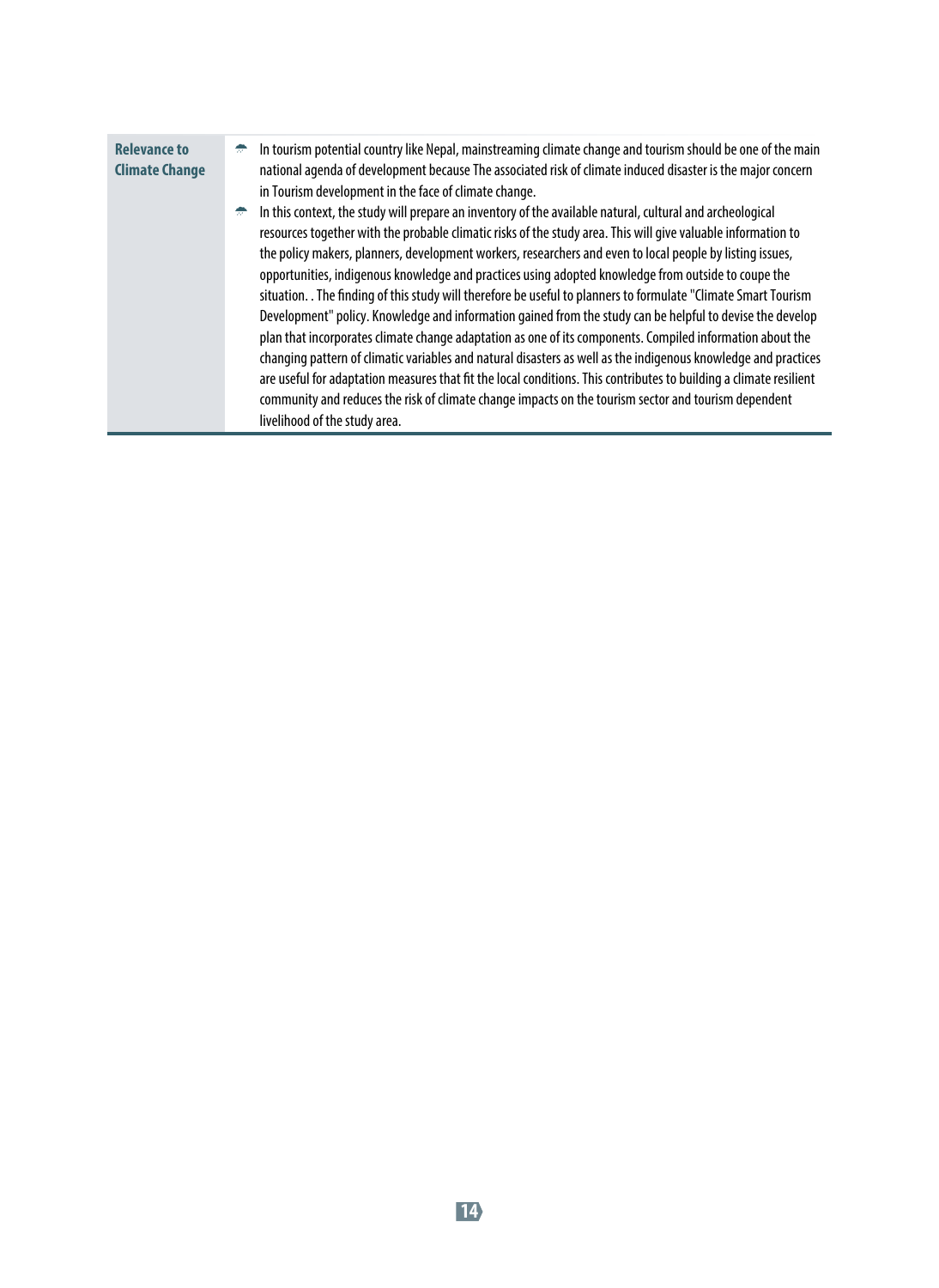| <b>Topic</b>                               | <b>Climate Change Impact and Adaptation Measures in Upper Mustang (CAMUM)</b>                                                                                                                                                                                                                                                                                                                                                                                                                                                                                                                                                                                                                                                                                                                                                                                                                                                                                                                                                                                                                                                                                                                                         |
|--------------------------------------------|-----------------------------------------------------------------------------------------------------------------------------------------------------------------------------------------------------------------------------------------------------------------------------------------------------------------------------------------------------------------------------------------------------------------------------------------------------------------------------------------------------------------------------------------------------------------------------------------------------------------------------------------------------------------------------------------------------------------------------------------------------------------------------------------------------------------------------------------------------------------------------------------------------------------------------------------------------------------------------------------------------------------------------------------------------------------------------------------------------------------------------------------------------------------------------------------------------------------------|
| <b>Thematic Area</b>                       | Climate Induced Disaster: Assessment of climate change and disaster vulnerable groups, their livelihood and<br>adaptation priorities                                                                                                                                                                                                                                                                                                                                                                                                                                                                                                                                                                                                                                                                                                                                                                                                                                                                                                                                                                                                                                                                                  |
| <b>Geographic Area</b>                     | Dhey Village located in Ward No. 9 in Surkhang VDC in Mustang.                                                                                                                                                                                                                                                                                                                                                                                                                                                                                                                                                                                                                                                                                                                                                                                                                                                                                                                                                                                                                                                                                                                                                        |
| <b>Duration</b>                            | 18 months: February 15, 2015 to August 14, 2016                                                                                                                                                                                                                                                                                                                                                                                                                                                                                                                                                                                                                                                                                                                                                                                                                                                                                                                                                                                                                                                                                                                                                                       |
| <b>Lead Researcher</b><br>and Organization | Prof. Hari Krishna Shrestha, Ph.D.<br>Hydro Knowledge System                                                                                                                                                                                                                                                                                                                                                                                                                                                                                                                                                                                                                                                                                                                                                                                                                                                                                                                                                                                                                                                                                                                                                          |
| <b>Team Members</b>                        | Climate change scientist, Ecologist, Agricultural Engineer and Field Researcher                                                                                                                                                                                                                                                                                                                                                                                                                                                                                                                                                                                                                                                                                                                                                                                                                                                                                                                                                                                                                                                                                                                                       |
| <b>Grant</b>                               | USD 9,505                                                                                                                                                                                                                                                                                                                                                                                                                                                                                                                                                                                                                                                                                                                                                                                                                                                                                                                                                                                                                                                                                                                                                                                                             |
| <b>Contact</b>                             | Jhamsikhel, Pulchowk, Lalitpur Sub-Municipality-3, Nepal                                                                                                                                                                                                                                                                                                                                                                                                                                                                                                                                                                                                                                                                                                                                                                                                                                                                                                                                                                                                                                                                                                                                                              |
| <b>Information</b>                         | Tel<br>01-5543755                                                                                                                                                                                                                                                                                                                                                                                                                                                                                                                                                                                                                                                                                                                                                                                                                                                                                                                                                                                                                                                                                                                                                                                                     |
|                                            | <b>Email</b><br>hydroknowledgesystem@gmail.com                                                                                                                                                                                                                                                                                                                                                                                                                                                                                                                                                                                                                                                                                                                                                                                                                                                                                                                                                                                                                                                                                                                                                                        |
| Goal                                       | Contribute to the enhancement of climate change resilience of communities in dry semi-arid regions of Nepal by<br>developing site-specific adaptation measures.                                                                                                                                                                                                                                                                                                                                                                                                                                                                                                                                                                                                                                                                                                                                                                                                                                                                                                                                                                                                                                                       |
| <b>Objectives</b>                          | Comprehensive study of water availability for various livelihood options of the local community, considering<br>the climate change scenario;<br>Evaluation of the local residents' degree of vulnerability in terms of their reduced access to water caused by<br>÷<br>climate change;<br>Documentation and evaluation of sustainability of the local residents' current coping mechanisms against<br>÷<br>reduced access to water; and<br>Development of adaptation mechanisms against potential climate change impact at the study areas.<br>÷                                                                                                                                                                                                                                                                                                                                                                                                                                                                                                                                                                                                                                                                      |
| <b>Activities</b>                          | Preparation of a working report on collection, compilation and analysis of available secondary data and<br>÷<br>literature review.<br>Preparation of a field visit plan and questionnaire through an initial meeting with representatives of project<br>÷<br>area.<br>Preparation of a working report of the field visit, which will be conducted for ground reality checks, collection<br>÷.<br>of primary data, initial assessment of awareness levels, skill levels, coping mechanisms, climate change<br>impacts on livelihood, water volume and discharge estimation, photographic evidence and video recording of<br>existing livelihood practices.<br>Preparation of water source maps.<br>÷.<br>Preparation of a working report based on analysis of primary and secondary data and development of<br>÷<br>adaptation measures.<br>Preparation of an updated project report through a meeting with local residents to update work progress and<br>÷<br>receive feedback on social viability and sustainability of adaptation measures.<br>Final field visit to evaluate project impact.<br>÷.<br>Preparation of a journal paper based on research findings.<br>÷<br>Preparation of final project report.<br>۰ |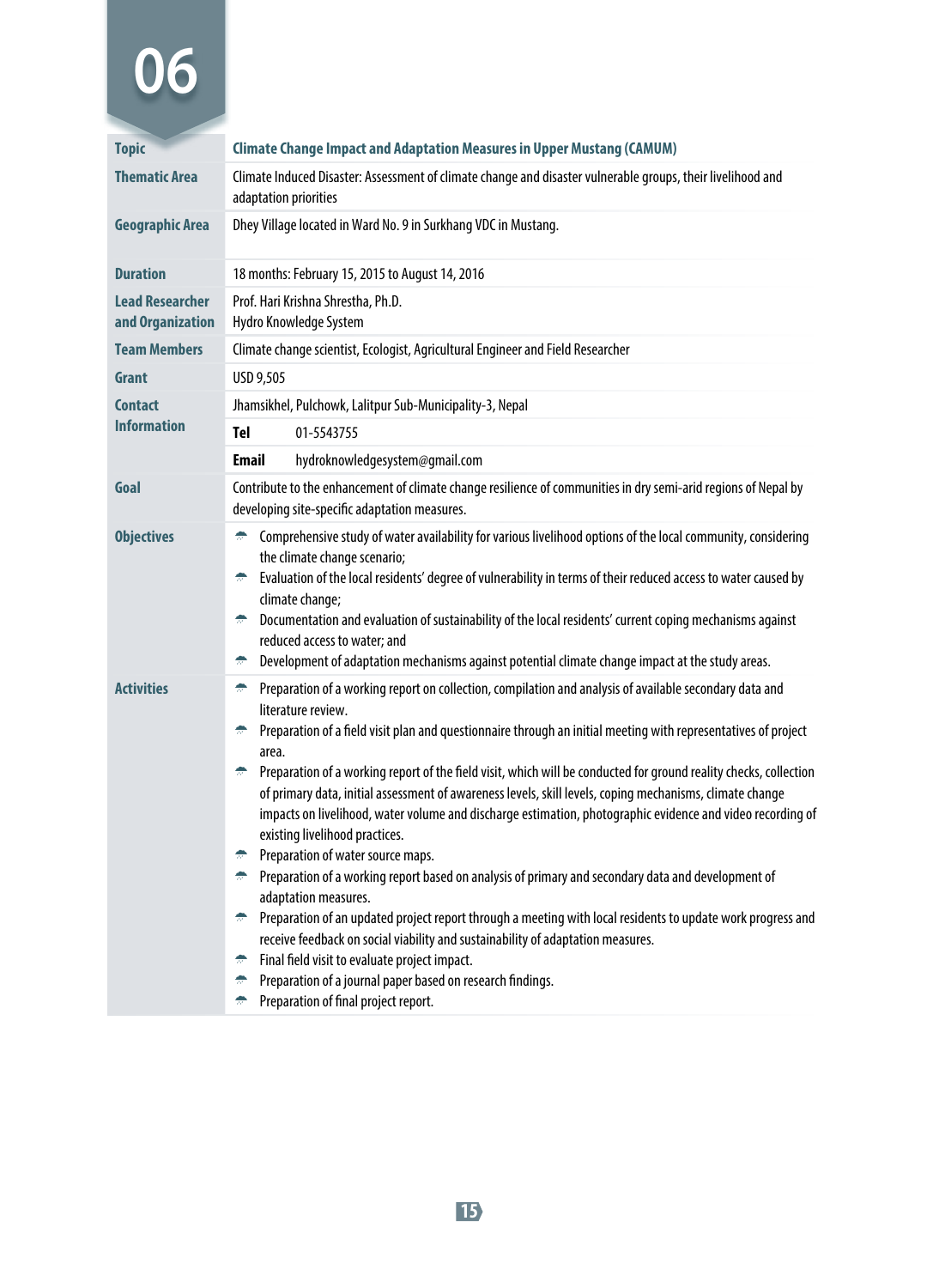| <b>Expected Result</b>                       | Final report on: (i) climate change impact awareness level (before and after); (ii) water management skill<br>level (before and after); (iii) existing coping mechanisms and site specific climate smart adaptation methods;<br>and (iv) hydrological aspects of the study area: temporal water availability (monthly volume and discharge of<br>rivers and springs), including a map of available and potential water sources, considering the climate change<br>effect.<br>Pamphlet on adaptation methods.<br>Video of water management skill enhancement.<br>Research paper in international journal.<br>Policy Brief based on research findings.<br>۰                                                                                                                                                                                                                  |
|----------------------------------------------|----------------------------------------------------------------------------------------------------------------------------------------------------------------------------------------------------------------------------------------------------------------------------------------------------------------------------------------------------------------------------------------------------------------------------------------------------------------------------------------------------------------------------------------------------------------------------------------------------------------------------------------------------------------------------------------------------------------------------------------------------------------------------------------------------------------------------------------------------------------------------|
| <b>Relevance to</b><br><b>Climate Change</b> | Analysis of the current climate change coping mechanism of Dhey residents will provide clues on the vulnerability<br>level of the people and whether their traditional knowledge will be sufficient to deal with the climate change<br>impacts. Based on the effectiveness of the adaptation measures applied in similar geo-climate conditions elsewhere<br>in the world, and in coordination with the local residents, site-specific climate adaptation measures will be<br>developed for Dhey, which is expected to enhance their climate resilience. The project will develop a schematic<br>design of water conservation and management techniques that should enhance access to water even during the<br>dry season. Based on the existing and expected climate condition of Dhey, the project will suggest appropriate crop<br>types and cropping pattern for Dhey. |
|                                              | The water management, for domestic, agriculture and livestock, and cropping pattern developed from this project<br>can be promoted, with site specific modifications, to increase climate resilience of settlements in similar climatic<br>regions in Mustang and in other parts of Nepal and Hindukush Region. The effectiveness of the adaptation measures<br>in Dhey can be evaluated and upscaled for implementation in larger communities, using the research design of this<br>project as a basic template.                                                                                                                                                                                                                                                                                                                                                          |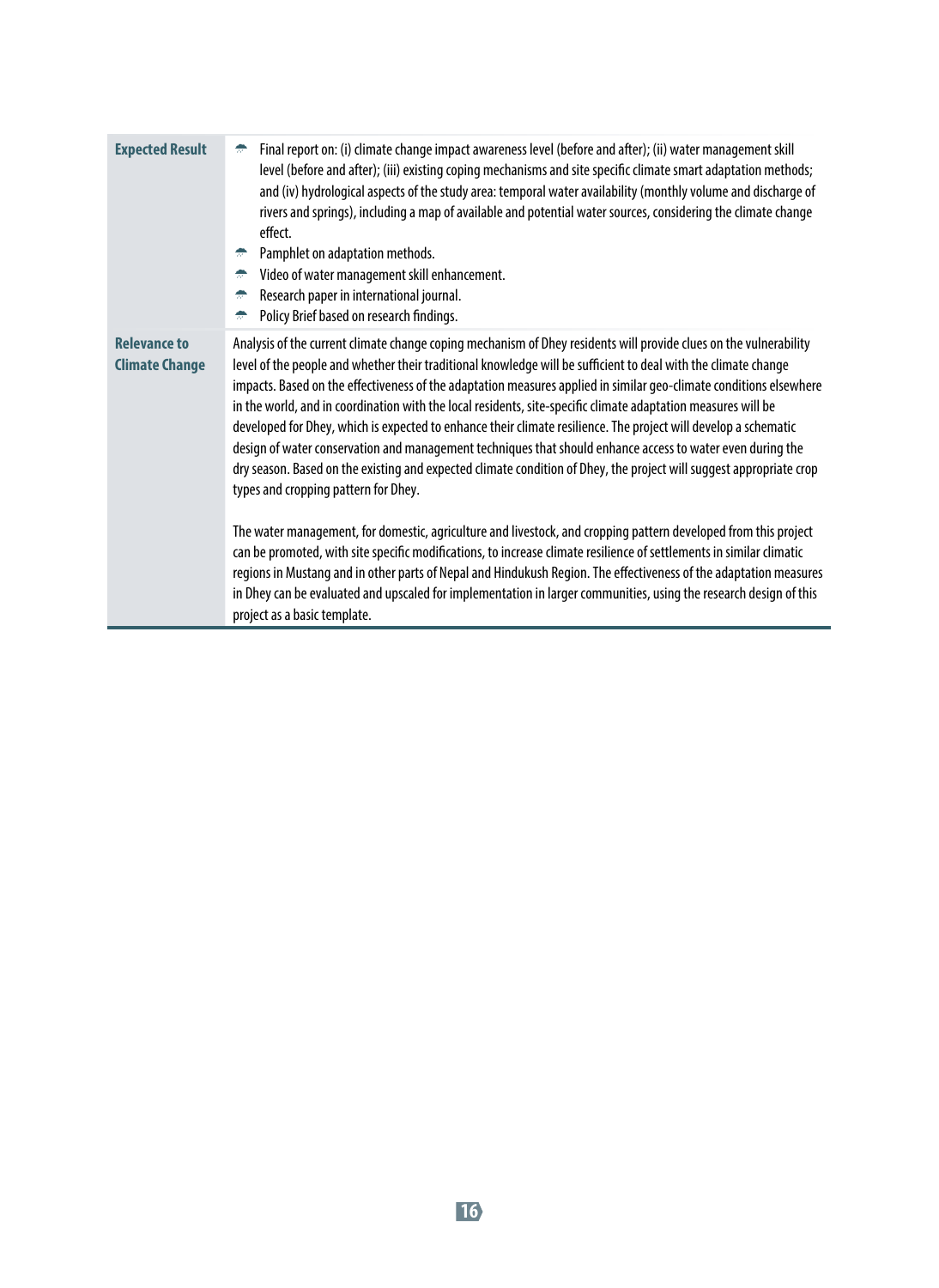| <b>Topic</b>                               | CLIMATE CHANGE AND HYDRO-ECOLOGICAL RESPONSES OF GLACIARIZED MOUNTAIN BASINS IN NEPAL HIMALAYA                                                                                                                                                                                                                                                                                                                                                                                                                                                                                                                                                                                                                                                                                                                                 |  |
|--------------------------------------------|--------------------------------------------------------------------------------------------------------------------------------------------------------------------------------------------------------------------------------------------------------------------------------------------------------------------------------------------------------------------------------------------------------------------------------------------------------------------------------------------------------------------------------------------------------------------------------------------------------------------------------------------------------------------------------------------------------------------------------------------------------------------------------------------------------------------------------|--|
| <b>Thematic Area</b>                       | <b>Water Resources and Energy</b>                                                                                                                                                                                                                                                                                                                                                                                                                                                                                                                                                                                                                                                                                                                                                                                              |  |
| <b>Geographic Area</b>                     | Tamor and West Seti river basins in Eastern and Western bound of Nepal, respectively.                                                                                                                                                                                                                                                                                                                                                                                                                                                                                                                                                                                                                                                                                                                                          |  |
| <b>Duration</b>                            | 18 months: February 15, 2015 to August 14, 2016                                                                                                                                                                                                                                                                                                                                                                                                                                                                                                                                                                                                                                                                                                                                                                                |  |
| <b>Lead Researcher</b><br>and Organization | Narayan Prasad Ghimire, Ph.D.<br><b>Nepal Biological Society</b>                                                                                                                                                                                                                                                                                                                                                                                                                                                                                                                                                                                                                                                                                                                                                               |  |
| <b>Team Members</b>                        | Glaciohydrologists, botanist and remote sensing/GIS expert                                                                                                                                                                                                                                                                                                                                                                                                                                                                                                                                                                                                                                                                                                                                                                     |  |
| Grant                                      | USD 13,118                                                                                                                                                                                                                                                                                                                                                                                                                                                                                                                                                                                                                                                                                                                                                                                                                     |  |
| <b>Contact</b>                             | Narephant, Koteshwor, Kathmandu Metropolitan City - 35, Kathmandu District                                                                                                                                                                                                                                                                                                                                                                                                                                                                                                                                                                                                                                                                                                                                                     |  |
| <b>Information</b>                         | <b>Tel</b>                                                                                                                                                                                                                                                                                                                                                                                                                                                                                                                                                                                                                                                                                                                                                                                                                     |  |
|                                            | Email<br>nghimire077@gmail.com                                                                                                                                                                                                                                                                                                                                                                                                                                                                                                                                                                                                                                                                                                                                                                                                 |  |
| Goal                                       | Detection of spatio-temporal hydro-ecological responses to climate change.                                                                                                                                                                                                                                                                                                                                                                                                                                                                                                                                                                                                                                                                                                                                                     |  |
| <b>Objectives</b>                          | Detecting climatic trends and climate variability;<br>۰<br>Assessing the ecological vulnerability of the water bodies using biological indicators;<br>۰<br>Detecting temporal change of glaciers and snow cover extent;<br>۰<br>Analyzing the natural tracers and determining the water contribution potential from different hydrologic<br>۰<br>components to river flows;<br>Developing future water availability scenarios.<br>۰                                                                                                                                                                                                                                                                                                                                                                                            |  |
| <b>Activities</b>                          | Secondary data collection (Hydro-meteorological and satellite data).<br>۰<br>Hydro-meteorological analysis.<br>۰<br>GIS and RS analysis.<br>÷.<br>Field mission.<br>÷.<br>Lab work and data analysis.<br>۰<br>Hydrological simulation.<br>÷.<br><b>• Presentation at different events.</b><br>Submission of paper.<br>÷.<br>Final Reporting.<br>÷                                                                                                                                                                                                                                                                                                                                                                                                                                                                              |  |
| <b>Expected Result</b>                     | An established knowledge on the climatic trends and climate variability: temporal trends of temperature and<br>۰<br>precipitation, their seasonal and spatial behavior;<br>Understanding of the ecological vulnerability of the water bodies contributed by the glaciers and snow melting;<br>۰<br>Quantitative knowledge on the change of glaciers and snow cover extent in the basins;<br>÷<br>Quantified data of meltwater contribution from glaciers and snowmelt on the river flow;<br>÷.<br>New knowledge on the possible impacts of temperature and precipitation;<br>÷<br>Scenario of the future water availability and potential threats based on the projected climate change scenario;<br>÷<br>Submission of research finding to the peer reviewed journals for documentation and sharing of produced<br>knowledge. |  |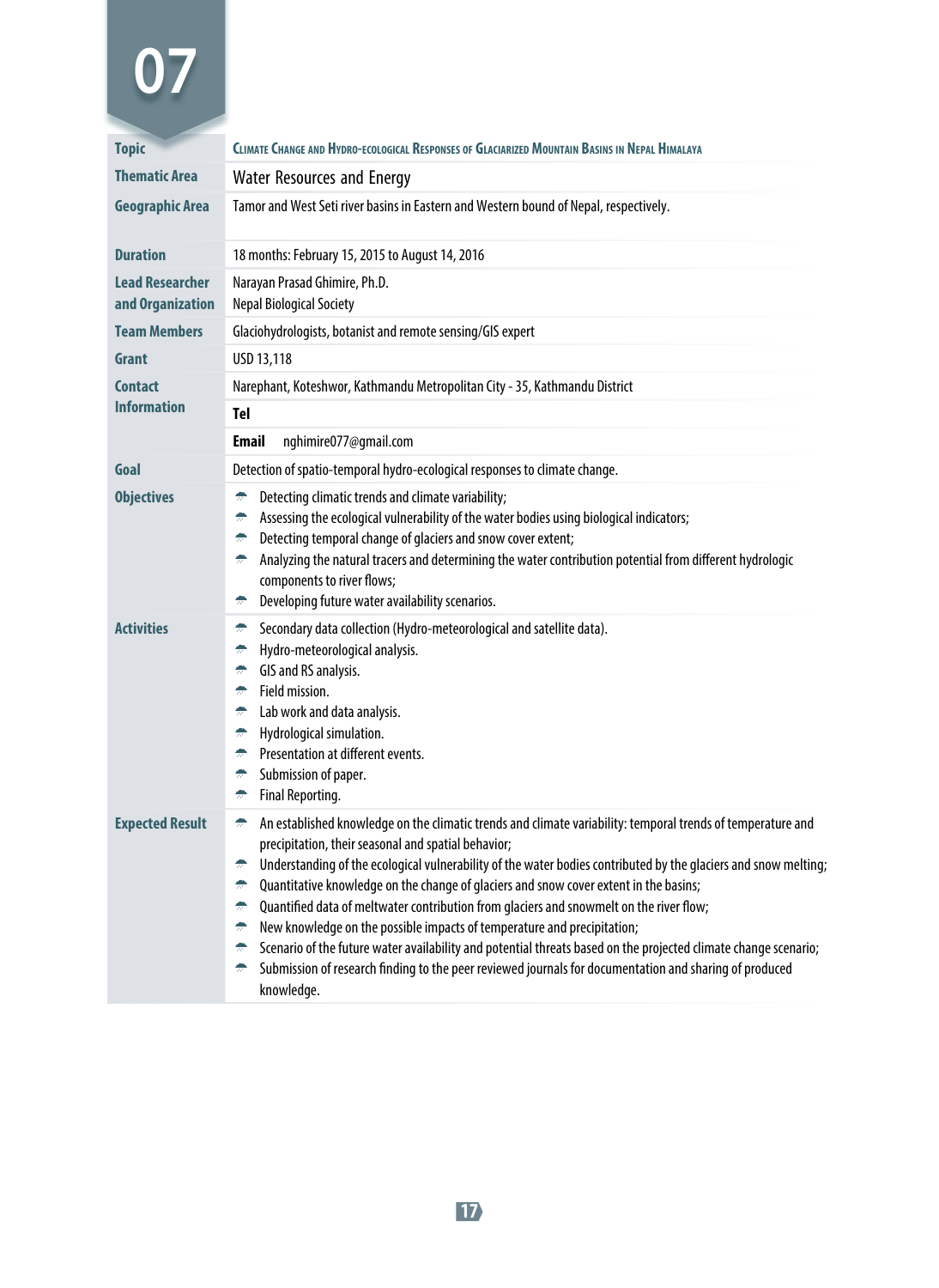| <b>Relevance to</b><br><b>Climate Change</b> | The project will address the climate and water resource issues that are of crucial interest to human livelihood and<br>ecosystem regulation. These issues have direct implications for the sustainability of earth's limited resources and<br>socio-economic development. The melting of glaciers, changes in seasonality, snowfall and water supply can affect<br>the agriculture production, hydropower generation, ecosystem goods and services, and cause potential increases<br>in the climate related hazards. All these changes can threaten the sustainability of the people who live in these<br>mountains and downstream in the plain. Climate and water information are vital to address societal needs, minimize<br>growing economic losses from natural hazards and help country and society adapt to climate change. The proposed<br>project will help obtain answers to key issues and improve the knowledge on the possible future of the water<br>resources and thus it will actually have a direct impact on the climate resilient development process. |
|----------------------------------------------|---------------------------------------------------------------------------------------------------------------------------------------------------------------------------------------------------------------------------------------------------------------------------------------------------------------------------------------------------------------------------------------------------------------------------------------------------------------------------------------------------------------------------------------------------------------------------------------------------------------------------------------------------------------------------------------------------------------------------------------------------------------------------------------------------------------------------------------------------------------------------------------------------------------------------------------------------------------------------------------------------------------------------------------------------------------------------|
|----------------------------------------------|---------------------------------------------------------------------------------------------------------------------------------------------------------------------------------------------------------------------------------------------------------------------------------------------------------------------------------------------------------------------------------------------------------------------------------------------------------------------------------------------------------------------------------------------------------------------------------------------------------------------------------------------------------------------------------------------------------------------------------------------------------------------------------------------------------------------------------------------------------------------------------------------------------------------------------------------------------------------------------------------------------------------------------------------------------------------------|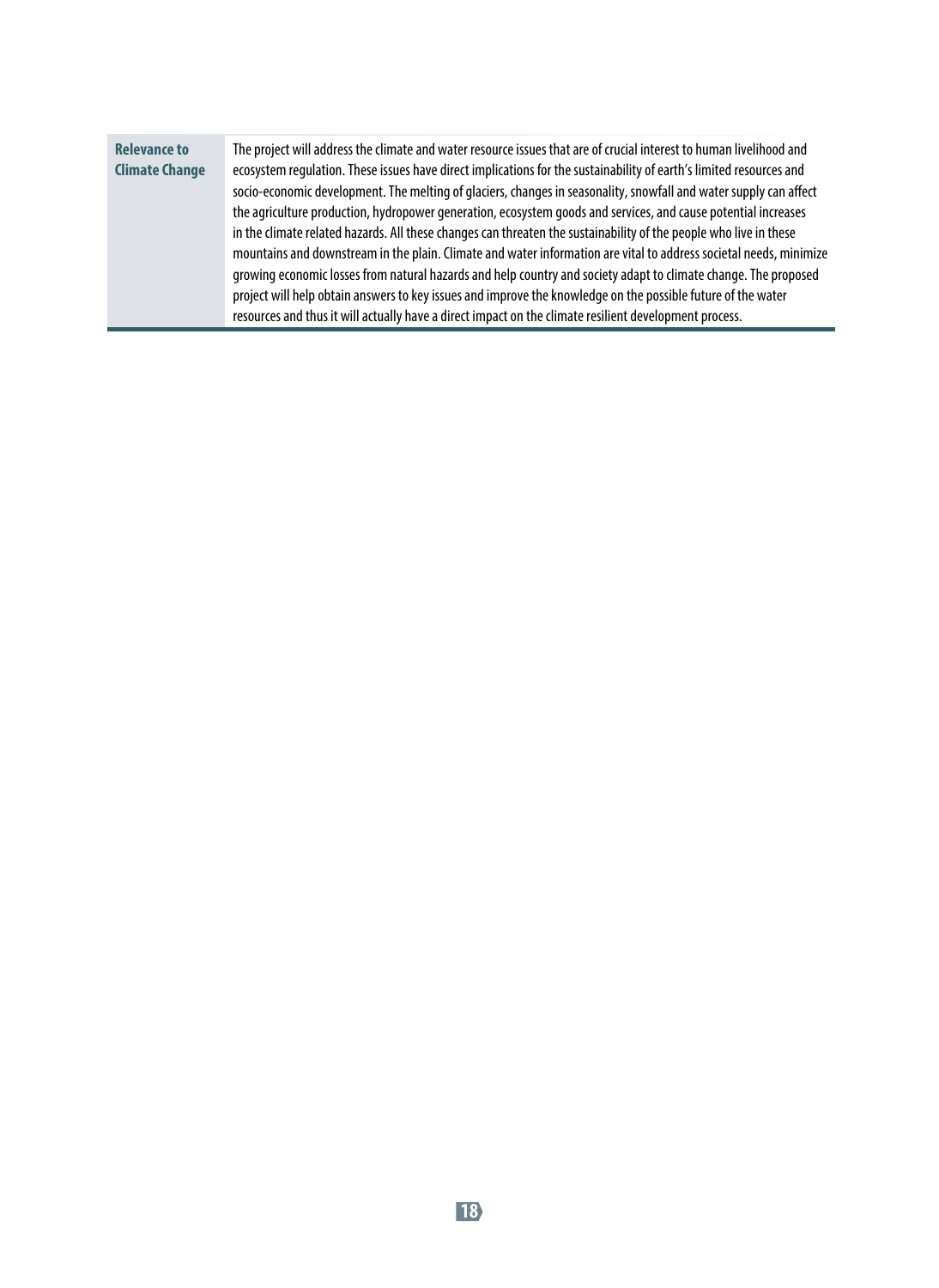| <b>Topic</b>                               | AGRICULTURAL CALENDAR SHIFT DUE TO CLIMATIC CONDITIONS IN THREE ECOLOGICAL REGIONS OF SAGARMATHA ZONE, NEPAL                                                                                                                                                                                                                                                                                                                                                                                                                                                                                                                                                                                                                                                                                                                                                                                                                                                                                                                                                                                                                                                                                                                                                                            |
|--------------------------------------------|-----------------------------------------------------------------------------------------------------------------------------------------------------------------------------------------------------------------------------------------------------------------------------------------------------------------------------------------------------------------------------------------------------------------------------------------------------------------------------------------------------------------------------------------------------------------------------------------------------------------------------------------------------------------------------------------------------------------------------------------------------------------------------------------------------------------------------------------------------------------------------------------------------------------------------------------------------------------------------------------------------------------------------------------------------------------------------------------------------------------------------------------------------------------------------------------------------------------------------------------------------------------------------------------|
| <b>Thematic Area</b>                       | Agriculture and Food Security: Agricultural / seasonal calendar change and farmer adaptation strategies                                                                                                                                                                                                                                                                                                                                                                                                                                                                                                                                                                                                                                                                                                                                                                                                                                                                                                                                                                                                                                                                                                                                                                                 |
| <b>Geographic Area</b>                     | Solukhumbu, Okhaldhunga and Saptari districts of Sagarmatha Zone                                                                                                                                                                                                                                                                                                                                                                                                                                                                                                                                                                                                                                                                                                                                                                                                                                                                                                                                                                                                                                                                                                                                                                                                                        |
| <b>Duration</b>                            | 18 months: February 15, 2015 to August 14, 2016                                                                                                                                                                                                                                                                                                                                                                                                                                                                                                                                                                                                                                                                                                                                                                                                                                                                                                                                                                                                                                                                                                                                                                                                                                         |
| <b>Lead Researcher</b><br>and Organization | Bed Mani Dahal, Ph.D.<br>Department of Environmental Science and Engineering, Kathmandu University                                                                                                                                                                                                                                                                                                                                                                                                                                                                                                                                                                                                                                                                                                                                                                                                                                                                                                                                                                                                                                                                                                                                                                                      |
| <b>Team Members</b>                        | Environmentalist (expertise in agricultural intensification and impacts on environment), Environment and<br>Development studies expert, Statistician<br>Environmental Chemist, Environmental Scientist with expertise in<br>hydro-meteorological studies                                                                                                                                                                                                                                                                                                                                                                                                                                                                                                                                                                                                                                                                                                                                                                                                                                                                                                                                                                                                                                |
| Grant                                      | USD 12,905                                                                                                                                                                                                                                                                                                                                                                                                                                                                                                                                                                                                                                                                                                                                                                                                                                                                                                                                                                                                                                                                                                                                                                                                                                                                              |
| <b>Contact</b>                             | House#194, Radhemarg, Dillibazaar, Kathmandu Metropolitan City, Kathmandu District                                                                                                                                                                                                                                                                                                                                                                                                                                                                                                                                                                                                                                                                                                                                                                                                                                                                                                                                                                                                                                                                                                                                                                                                      |
| <b>Information</b>                         | Tel<br>011-661399 (0), 01 4430982 (R)                                                                                                                                                                                                                                                                                                                                                                                                                                                                                                                                                                                                                                                                                                                                                                                                                                                                                                                                                                                                                                                                                                                                                                                                                                                   |
|                                            | Email<br>bedmani@ku.edu.np                                                                                                                                                                                                                                                                                                                                                                                                                                                                                                                                                                                                                                                                                                                                                                                                                                                                                                                                                                                                                                                                                                                                                                                                                                                              |
| Goal                                       | Increased food security.                                                                                                                                                                                                                                                                                                                                                                                                                                                                                                                                                                                                                                                                                                                                                                                                                                                                                                                                                                                                                                                                                                                                                                                                                                                                |
| <b>Objectives</b>                          | To study the climate change scenario based on the existing meteorological data in the study areas.<br>۰<br>To identify the historical agricultural calendar and recent change in agricultural cultivation time in three<br>÷.<br>ecological regions.<br>To establish the linkages of agricultural calendar change and agricultural production for major crops in the<br>study areas.<br>← To document and assess the adaptation strategies by farming communities in climate change conditions.                                                                                                                                                                                                                                                                                                                                                                                                                                                                                                                                                                                                                                                                                                                                                                                         |
| <b>Activities</b>                          | Scope and confirmation of meteorological stations applicable for study sites at VDC level of Solukhumbu,<br>÷.<br>Okhaldhunga, and Saptari districts.<br>Meteorological data acquisition and prepare agricultural maps of the study sites.<br>÷.<br>Develop data collection formats like a questionnaire checklist for interviews, productivity status, schedules for<br>÷.<br>workshop and focus group discussions.<br>Identification of key informants from each wards of the study VDCs.<br>÷.<br>Undertake field observations, workshops, group discussions and interviews.<br>÷.<br>Develop a database of compiled information, analyze the meteorological and field data, and validate the<br>÷.<br>information.<br>Disseminate the study findings through presentation, analytical reports, and scientific papers.<br>÷                                                                                                                                                                                                                                                                                                                                                                                                                                                          |
| <b>Expected Result</b>                     | Climate change scenario in the study area based on the meteorological data.<br>۰<br>The meteorological data mainly on rainfall, temperature and humidity for past 30 years or more will be<br>÷.<br>compiled from each study area and the trend of each parameter will be computed.<br>Climate change impacts on agricultural calendar change for major agricultural crops in three ecological<br>÷.<br>regions.<br>The agricultural activities and calendar in the study area will be assessed. The agricultural calendar will be<br>correlated with the trend of climatic data.<br>Change in the level of agricultural productivity due to calendar change.<br>÷.<br>The data on production of major crops over the past 30 years or more will be collected based on interviews.<br>÷.<br>Then the compiled data will be correlated with the calendar shift.<br>Identification of adoptive measures for agricultural productivity in different cultivation regions, which will be<br>$\bullet$<br>helpful to be considered in other similar agricultural regions in the country.<br>The agricultural measures that farmers have practiced over the past 30 years will be assessed and linked to<br>$\bullet$<br>whether the measures are practiced in coping with the climate change. |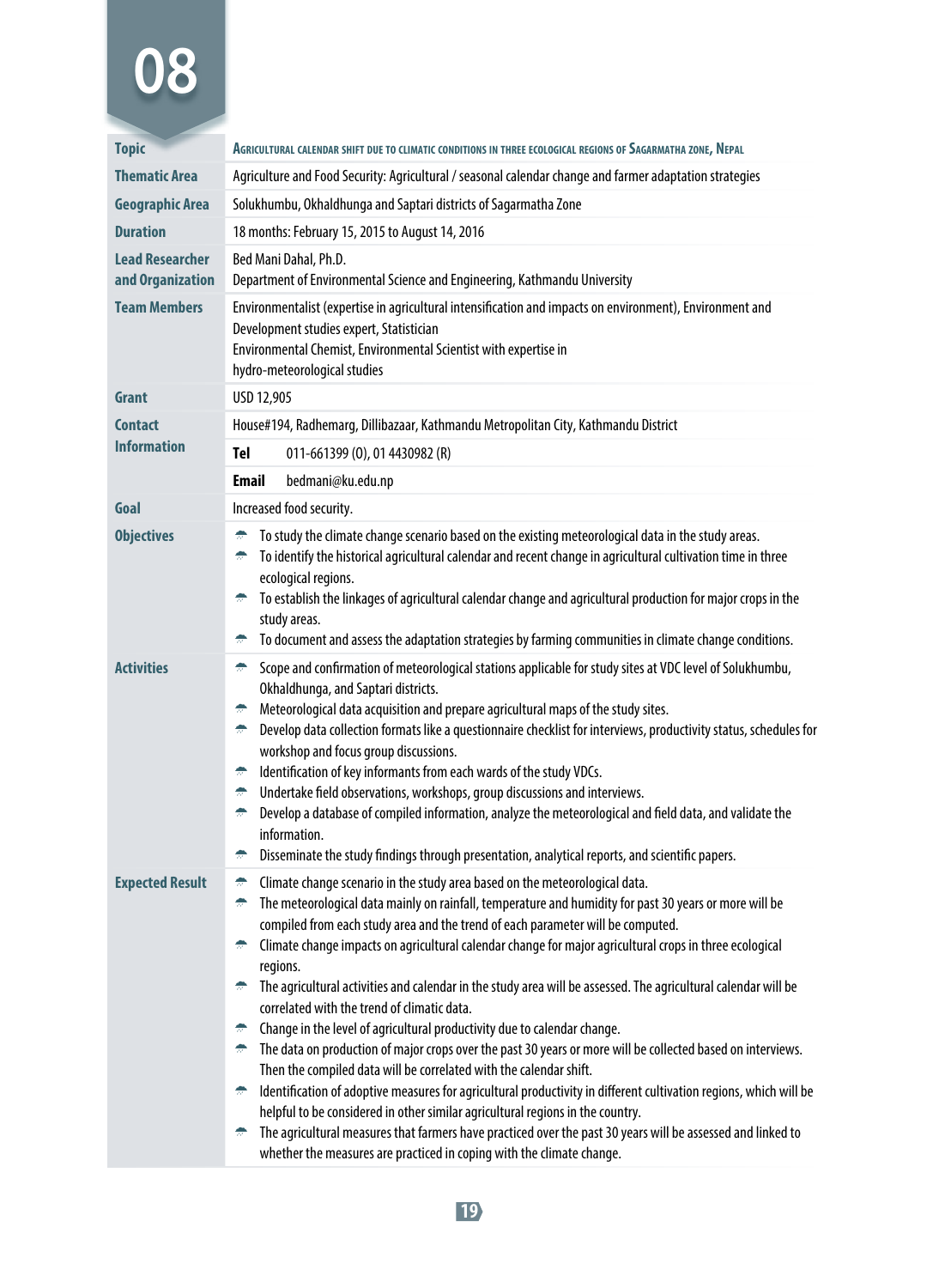| <b>Relevance to</b>   | The proposed project studies on historical and recent change in the agricultural cultivation calendar, agricultural |
|-----------------------|---------------------------------------------------------------------------------------------------------------------|
| <b>Climate Change</b> | production and agricultural adaptation strategies under the climate change scenario. Thus the study provides        |
|                       | linkages amongst climate change agricultural calendar shifts, food production and farmer adaptation strategies.     |
|                       | The proposed project will contribute to the scientific knowledge and create awareness among local farmers for       |
|                       | better understanding of the global climate change variability.                                                      |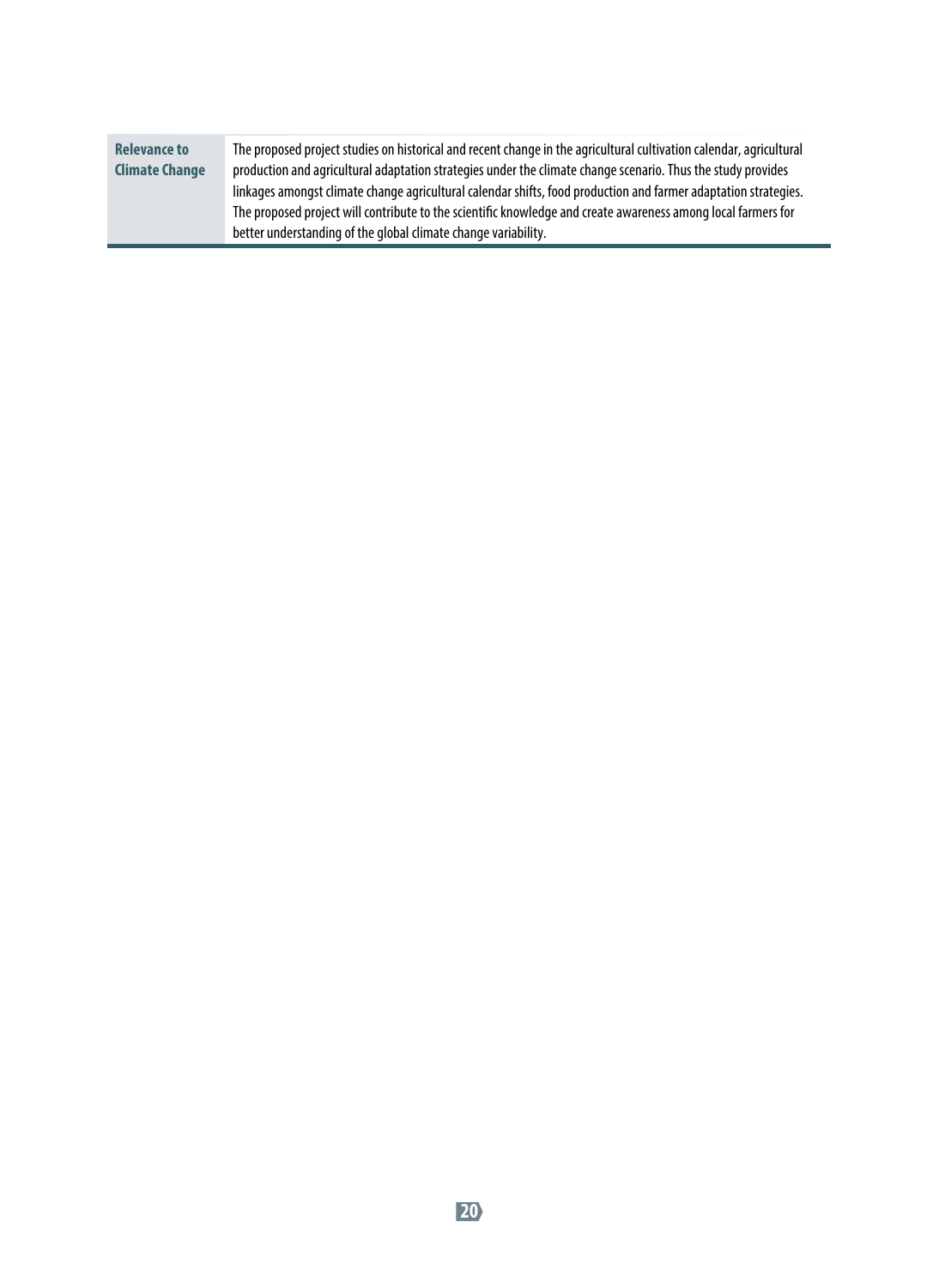| <b>Topic</b>                                 | RIVER ECOLOGICAL STUDY: ASSESSING THE CLIMATE CHANGE AND BUILDING THE BASE FOR ADAPTATION                                                                                                                                                                                                                                                                                                                                                                                                                                                                                                                  |
|----------------------------------------------|------------------------------------------------------------------------------------------------------------------------------------------------------------------------------------------------------------------------------------------------------------------------------------------------------------------------------------------------------------------------------------------------------------------------------------------------------------------------------------------------------------------------------------------------------------------------------------------------------------|
| <b>Thematic Area</b>                         | Important Plant Area (IPM) delineation, flora and fauna inventory and documentation of status of biodiversity/eco-<br>systems as baselines for assessing climate change impacts                                                                                                                                                                                                                                                                                                                                                                                                                            |
| Geographic Area                              | Panchthar/Taplejung and Udaypur Districts                                                                                                                                                                                                                                                                                                                                                                                                                                                                                                                                                                  |
| <b>Duration</b>                              | 18 months: February 15, 2015 to August 14, 2016                                                                                                                                                                                                                                                                                                                                                                                                                                                                                                                                                            |
| <b>Lead Researcher</b><br>and Organization   | Bibhuti Ranjan Jha, Ph.D.<br>Department of Environmental Science and Engineering, Kathmandu University                                                                                                                                                                                                                                                                                                                                                                                                                                                                                                     |
| <b>Team Members</b>                          | Zoologist/taxonomist, Environmental Scientist, Sociologist                                                                                                                                                                                                                                                                                                                                                                                                                                                                                                                                                 |
| Grant                                        | USD 13,863                                                                                                                                                                                                                                                                                                                                                                                                                                                                                                                                                                                                 |
| <b>Contact</b>                               | Manbhawan, Lalitpur Submetropolitan-5                                                                                                                                                                                                                                                                                                                                                                                                                                                                                                                                                                      |
| <b>Information</b>                           | <b>Tel</b><br>015008100                                                                                                                                                                                                                                                                                                                                                                                                                                                                                                                                                                                    |
|                                              | <b>Email</b><br>bibhuti@ku.edu.np                                                                                                                                                                                                                                                                                                                                                                                                                                                                                                                                                                          |
| Goal                                         | Improved rural livelihoods.                                                                                                                                                                                                                                                                                                                                                                                                                                                                                                                                                                                |
| <b>Objectives</b>                            | To analyze and evaluate the effects of climate change on fish ecology In the selected river system.<br>۰<br>To assess the diversity and distribution of macro-invertebrates, for analyzing the quality of selected river<br>۰<br>ecology.                                                                                                                                                                                                                                                                                                                                                                  |
| <b>Activities</b>                            | Scope and confirm sampling sites on key tributaries of the Tamor and Kamala rivers.<br>۰<br>۰<br>Prepare base maps of the sampling sites.<br>۰<br>Develop a schedule for sampling during the four key seasons.<br>Develop data collection formats and establish an electronic database system.<br>۰<br>Establish a partnership with local community members.<br>۰<br>Undertake sampling visits to the sites.<br>۰<br>Analyze data and prepare an analytical report.<br>۰<br>Develop database.<br>۰                                                                                                         |
| <b>Expected Result</b>                       | A complete data set after each sampling comprising fish attributes macro invertebrates assemblage, physico-<br>۰<br>chemical parameters and the river substrates.                                                                                                                                                                                                                                                                                                                                                                                                                                          |
| <b>Relevance to</b><br><b>Climate Change</b> | It is generally presumed that the impacts of climate change would be more severe in the country like Nepal due<br>to its location, physiography, poverty and lack of preparedness to cope the changes. The last reason is mainly<br>associated with knowledge, information and ability to use technologies based on science.                                                                                                                                                                                                                                                                               |
|                                              | The objective of the proposed research is to analyze and evaluate the effects of climate change by taking fish as<br>an indicator. However, an even more important outcome of the proposed research would be to prepare a solid<br>foundation of fish-based information, which could be used as a reference for a variety of purposes including the<br>study of climate change. Two sets of examples, one in the tributaries of a glacial river and another in the tributary of<br>the rain/spring fed river will be compared in terms of fish ecological attributes to see the effects of climate change. |
|                                              | Climate change study is a long-term study and requires scientific information in space and time. In many sectors,<br>Nepal either lacks primary information or has an unscientific documentation of available information. This research<br>addresses this gap and at the same time builds capacity to extend research and prepare adaptations.                                                                                                                                                                                                                                                            |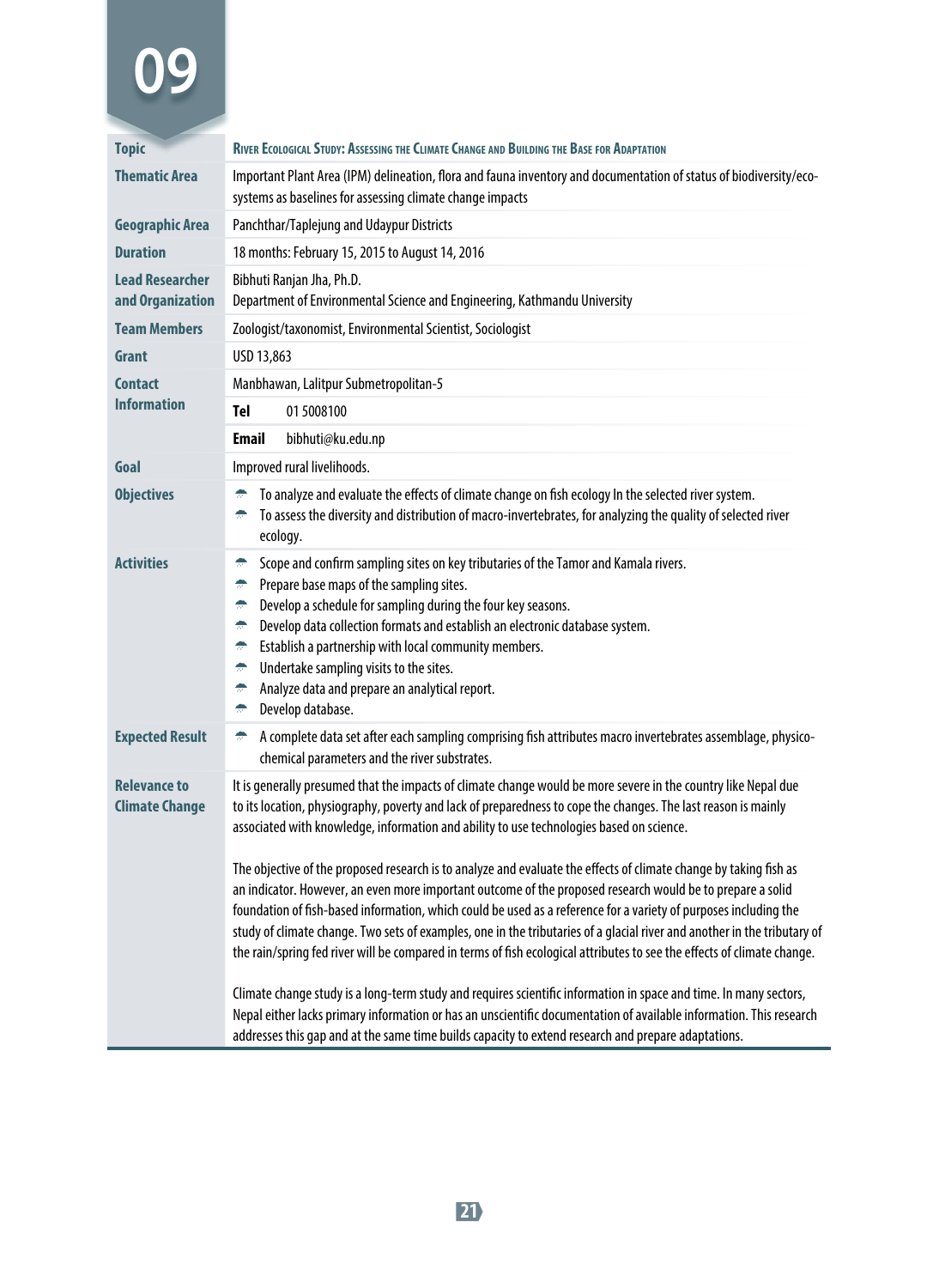| Public Health (Impact of climate change on infectious waterborne diseases)<br>Kathmandu, Bhaktapur, Lalitpur, Kavrepalanchowk, Saptari, Kaski, Kanchanpur, Surkhet<br>18 months: February 15, 2015 to August 14, 2016<br>Supriya Sharma<br>Central Department of Microbiology, Tribhuvan University<br>Microbiologists, Statistician, Environmental Scientist,<br>USD 10,695                                                                                                                                                                                                                                                                                                                                                                                                                                                                                                                                                                                                                            |
|---------------------------------------------------------------------------------------------------------------------------------------------------------------------------------------------------------------------------------------------------------------------------------------------------------------------------------------------------------------------------------------------------------------------------------------------------------------------------------------------------------------------------------------------------------------------------------------------------------------------------------------------------------------------------------------------------------------------------------------------------------------------------------------------------------------------------------------------------------------------------------------------------------------------------------------------------------------------------------------------------------|
|                                                                                                                                                                                                                                                                                                                                                                                                                                                                                                                                                                                                                                                                                                                                                                                                                                                                                                                                                                                                         |
|                                                                                                                                                                                                                                                                                                                                                                                                                                                                                                                                                                                                                                                                                                                                                                                                                                                                                                                                                                                                         |
|                                                                                                                                                                                                                                                                                                                                                                                                                                                                                                                                                                                                                                                                                                                                                                                                                                                                                                                                                                                                         |
|                                                                                                                                                                                                                                                                                                                                                                                                                                                                                                                                                                                                                                                                                                                                                                                                                                                                                                                                                                                                         |
|                                                                                                                                                                                                                                                                                                                                                                                                                                                                                                                                                                                                                                                                                                                                                                                                                                                                                                                                                                                                         |
|                                                                                                                                                                                                                                                                                                                                                                                                                                                                                                                                                                                                                                                                                                                                                                                                                                                                                                                                                                                                         |
| Bhajangal, Kirtipur Municipality - 18                                                                                                                                                                                                                                                                                                                                                                                                                                                                                                                                                                                                                                                                                                                                                                                                                                                                                                                                                                   |
| Tel<br>01-4331869                                                                                                                                                                                                                                                                                                                                                                                                                                                                                                                                                                                                                                                                                                                                                                                                                                                                                                                                                                                       |
| <b>Email</b><br>suprisharma@hotmail.com                                                                                                                                                                                                                                                                                                                                                                                                                                                                                                                                                                                                                                                                                                                                                                                                                                                                                                                                                                 |
| To reduce morbidity and mortality rates due to cholera by timely prediction of possible cholera outbreak and<br>۰<br>proper management                                                                                                                                                                                                                                                                                                                                                                                                                                                                                                                                                                                                                                                                                                                                                                                                                                                                  |
| To identify the relationship between various climatic factors with the occurrence/outbreak of cholera.<br>٠                                                                                                                                                                                                                                                                                                                                                                                                                                                                                                                                                                                                                                                                                                                                                                                                                                                                                             |
| Communication with organizations for the execution of the project<br>÷<br>Retrospective study<br>÷<br>Longitudinal study<br>÷<br>Data analysis<br>۰<br>Awareness program<br>۰                                                                                                                                                                                                                                                                                                                                                                                                                                                                                                                                                                                                                                                                                                                                                                                                                           |
| Documentation of socio-demographic factors and changes in climatic factors affecting cholera outbreak.<br>۰<br>Development of statistical tool to assist in early warning and prevention on cholera outbreak.<br>÷<br>Public awareness on risks to health related to climate change.<br>۰                                                                                                                                                                                                                                                                                                                                                                                                                                                                                                                                                                                                                                                                                                               |
| Climate risks cannot be eliminated, but negative impacts on people and economies can be reduced or managed.<br>Climate-resilient development helps minimize the costs and consequences of climate impacts so they do not hinder<br>progress toward development goals. In this context, the proposed project will identify key climatic factors that are<br>associated with occurrence/outbreak of cholera in Nepal. Finally, a statistical tool will be developed for prediction<br>of possible cholera outbreaks in Nepal. This can be utilized by the concerned stakeholders to establish early warning<br>systems so that the possible negative outcomes of the outbreak can be minimized or even controlled by timely<br>public awareness and proper management.<br>Thus Nepal would be able make better use of the early warning information to predict the onset, intensity and<br>duration of epidemics. Such predictions allow health professionals to pre-position medicines and other medical |
| supports as required that can reduce the morbidity and mortality rates.                                                                                                                                                                                                                                                                                                                                                                                                                                                                                                                                                                                                                                                                                                                                                                                                                                                                                                                                 |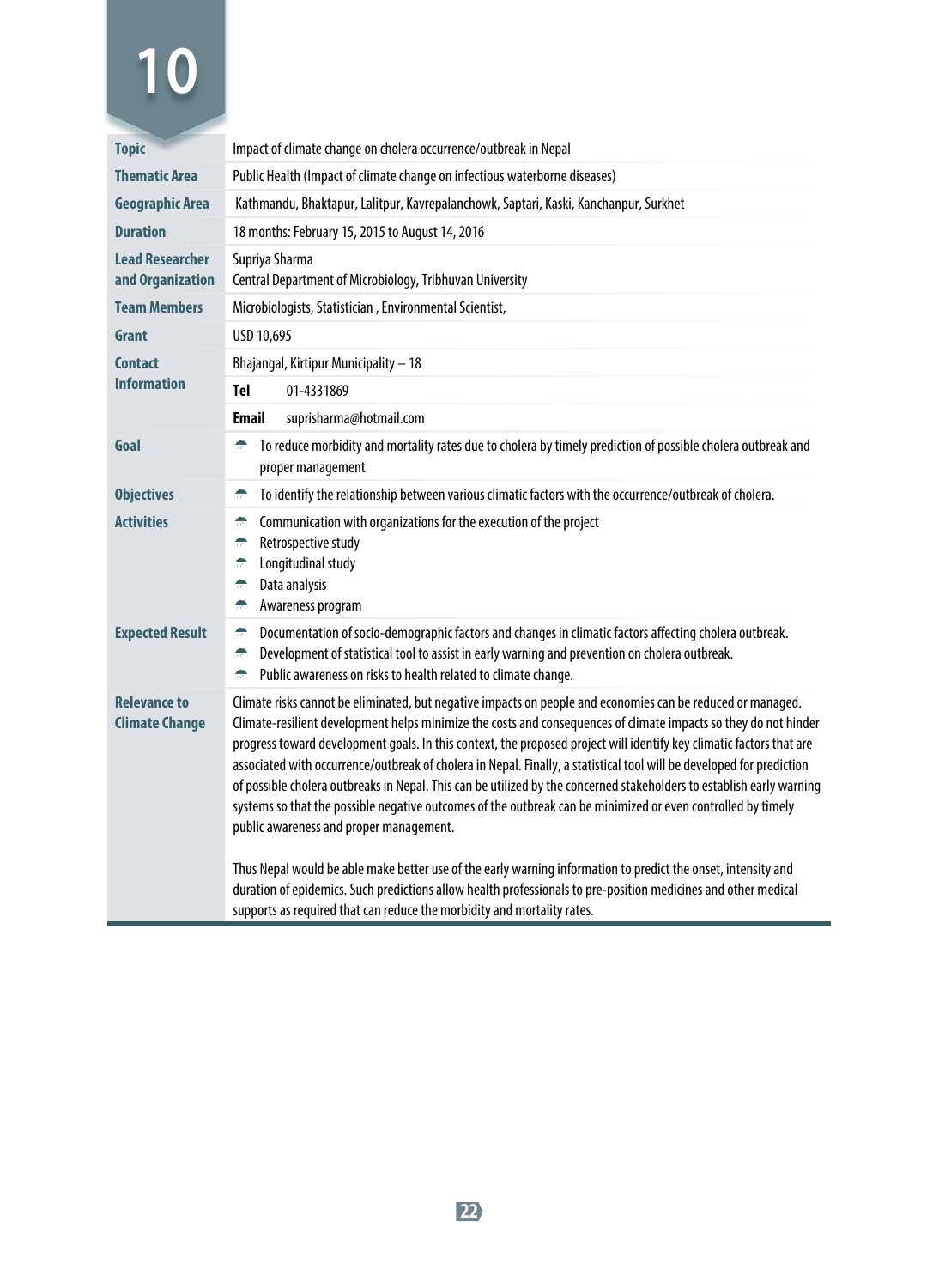| <b>Topic</b>                               | STUDY ON AUTONOMOUS ADAPTATION MEASURES OF FARMERS TO CHANGING PRECIPITATION PATTERNS                                                                                                                                                                                                                                                                                                                                                                                                                                                                                                                                                                                                                                                                                                                            |
|--------------------------------------------|------------------------------------------------------------------------------------------------------------------------------------------------------------------------------------------------------------------------------------------------------------------------------------------------------------------------------------------------------------------------------------------------------------------------------------------------------------------------------------------------------------------------------------------------------------------------------------------------------------------------------------------------------------------------------------------------------------------------------------------------------------------------------------------------------------------|
| <b>Thematic Area</b>                       | Agriculture and Food Security: Agricultural / seasonal calendar change and farmer adaptation strategies                                                                                                                                                                                                                                                                                                                                                                                                                                                                                                                                                                                                                                                                                                          |
| <b>Geographic Area</b>                     | Mohambatpur and Sangrampur VDCs of Rautahat district                                                                                                                                                                                                                                                                                                                                                                                                                                                                                                                                                                                                                                                                                                                                                             |
| <b>Duration</b>                            | 18 months: February 15, 2015 to August 14, 2016                                                                                                                                                                                                                                                                                                                                                                                                                                                                                                                                                                                                                                                                                                                                                                  |
| <b>Lead Researcher</b><br>and Organization | Beda Bahadur Rokaya<br><b>Nepal Environment Protection Centre</b>                                                                                                                                                                                                                                                                                                                                                                                                                                                                                                                                                                                                                                                                                                                                                |
| <b>Team Members</b>                        | <b>Research Assistant</b>                                                                                                                                                                                                                                                                                                                                                                                                                                                                                                                                                                                                                                                                                                                                                                                        |
| Grant                                      | USD 11,905                                                                                                                                                                                                                                                                                                                                                                                                                                                                                                                                                                                                                                                                                                                                                                                                       |
| <b>Contact</b>                             | Koteshwor, Kathmandu, P.O. Box 404, Kathmandu, Nepal                                                                                                                                                                                                                                                                                                                                                                                                                                                                                                                                                                                                                                                                                                                                                             |
| <b>Information</b>                         | Tel<br>014465942                                                                                                                                                                                                                                                                                                                                                                                                                                                                                                                                                                                                                                                                                                                                                                                                 |
|                                            | Email<br>rkbda@yahoo.com                                                                                                                                                                                                                                                                                                                                                                                                                                                                                                                                                                                                                                                                                                                                                                                         |
| Goal                                       | Support the farmers to cope with the climatic variability through identifying measures for adaptation relevant to<br>their agro-ecological zone.                                                                                                                                                                                                                                                                                                                                                                                                                                                                                                                                                                                                                                                                 |
| <b>Objectives</b>                          | To increase food security at the local level.<br>÷<br>To help the government to identify national level adaptive measures to climate change in the agriculture<br>sector.                                                                                                                                                                                                                                                                                                                                                                                                                                                                                                                                                                                                                                        |
| <b>Activities</b>                          | Baseline information collection.<br>۰<br>Sorting the possible crops to be cultivated before monsoon season.<br>÷<br>Leasing the agriculture land for the action research trial.<br>۰<br>Conducting research trial (demonstration plot).<br>۰<br>Training to local farmers on adaptation of agriculture to climate change resilience in agriculture.<br>÷<br>Purchase and distribution of inputs (seeds, fertilizers, insecticides and pesticides etc.).<br>÷<br>Field training to farmers.<br>÷<br>Technical support for changing cropping patterns and changed condition of diseases due to changed<br>۰<br>precipitation patterns.<br>Exchange visits with farmers.<br>÷.<br>Preparation of a brief concept proposal for future research.<br>۰<br>End line survey.<br>۰<br>Up-scaling of research output.<br>۰ |
| <b>Expected Result</b>                     | Baseline information on cropping patterns, precipitation patterns and economic loss due to climate variability<br>÷<br>gathered.<br>Knowledge on adaptation of climate change to agriculture imparted to farmers.<br>÷.<br>Technically and economically feasible alternative crops for the two months of pre-monsoon period identified.<br>÷<br>the findings of the research disseminated<br>Possibility of further research on alternative adaptation measures of climate change to agriculture explored.<br>۰                                                                                                                                                                                                                                                                                                  |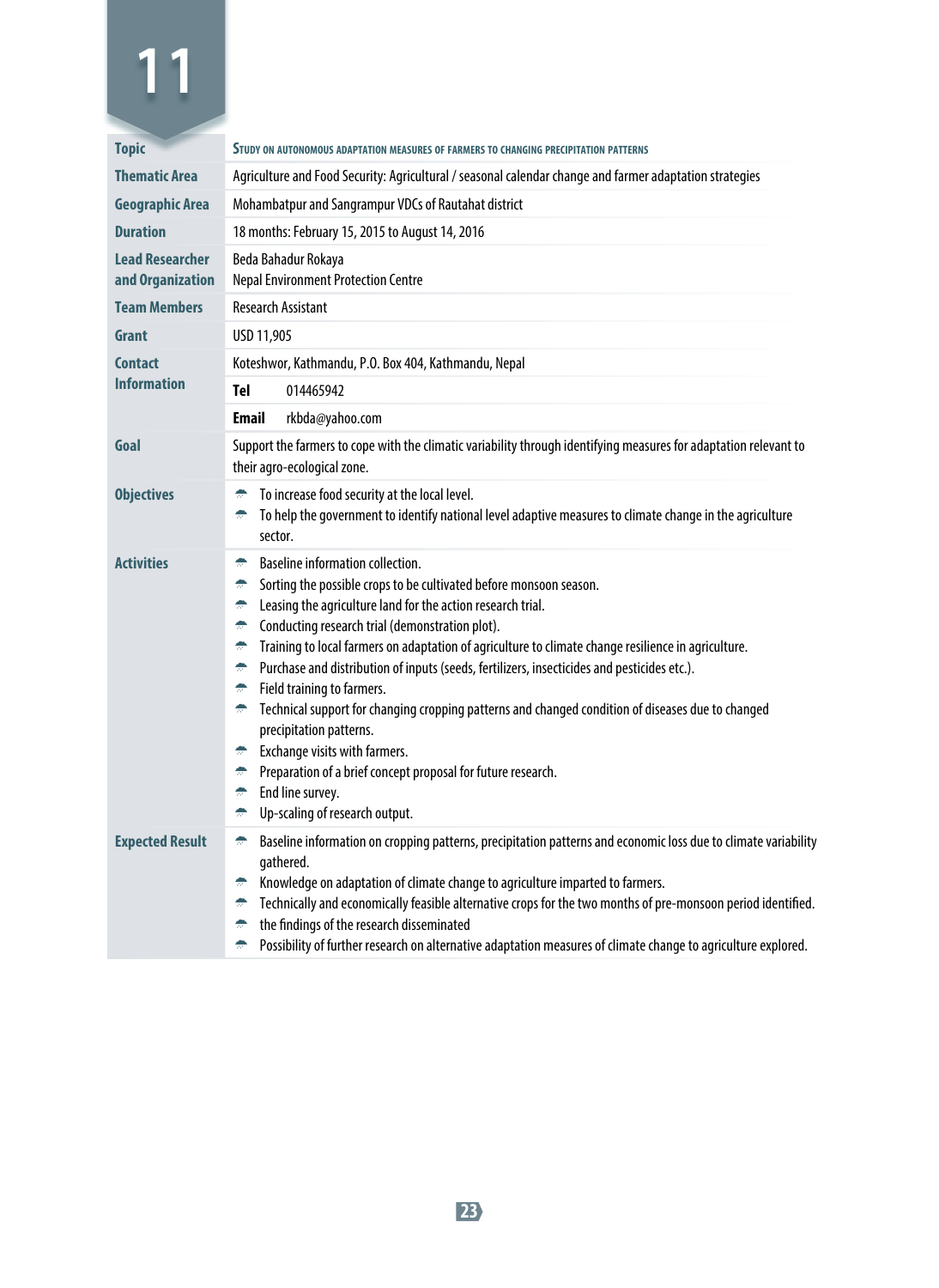| <b>Relevance to</b><br><b>Climate Change</b> | The outcomes of the project are to derive the best potential crop species and varieties to fill the gap between<br>different seasons. It also intends to inform farmers on climate change and its negative effects both in cropping<br>patterns and in daily life of. It is planned to establish baseline information on cropping patterns, precipitation<br>patterns and economic loss due to climate variability; transfer knowledge on adaptation of climate change to<br>agriculture to farmers; identify technically and economically feasible alternative crops for the two months of pre-<br>monsoon period; Dissemination of the findings and exploration of the possibility of further research on alternative<br>adaptation measures of climate change to agriculture. These attempts will provide a mirror of the gravity of climate<br>change effects and test/demonstrate the possible resilience measures that may include the identification of crops<br>that require less water and more photoperiod that can be cultivated to help paddy management. This project will<br>impart this knowledge and technology to develop a crisis management plan to the farmers for resilience of climate |
|----------------------------------------------|--------------------------------------------------------------------------------------------------------------------------------------------------------------------------------------------------------------------------------------------------------------------------------------------------------------------------------------------------------------------------------------------------------------------------------------------------------------------------------------------------------------------------------------------------------------------------------------------------------------------------------------------------------------------------------------------------------------------------------------------------------------------------------------------------------------------------------------------------------------------------------------------------------------------------------------------------------------------------------------------------------------------------------------------------------------------------------------------------------------------------------------------------------------------------------------------------------------|
|                                              | change effects for better utilization of seasonal planting.                                                                                                                                                                                                                                                                                                                                                                                                                                                                                                                                                                                                                                                                                                                                                                                                                                                                                                                                                                                                                                                                                                                                                  |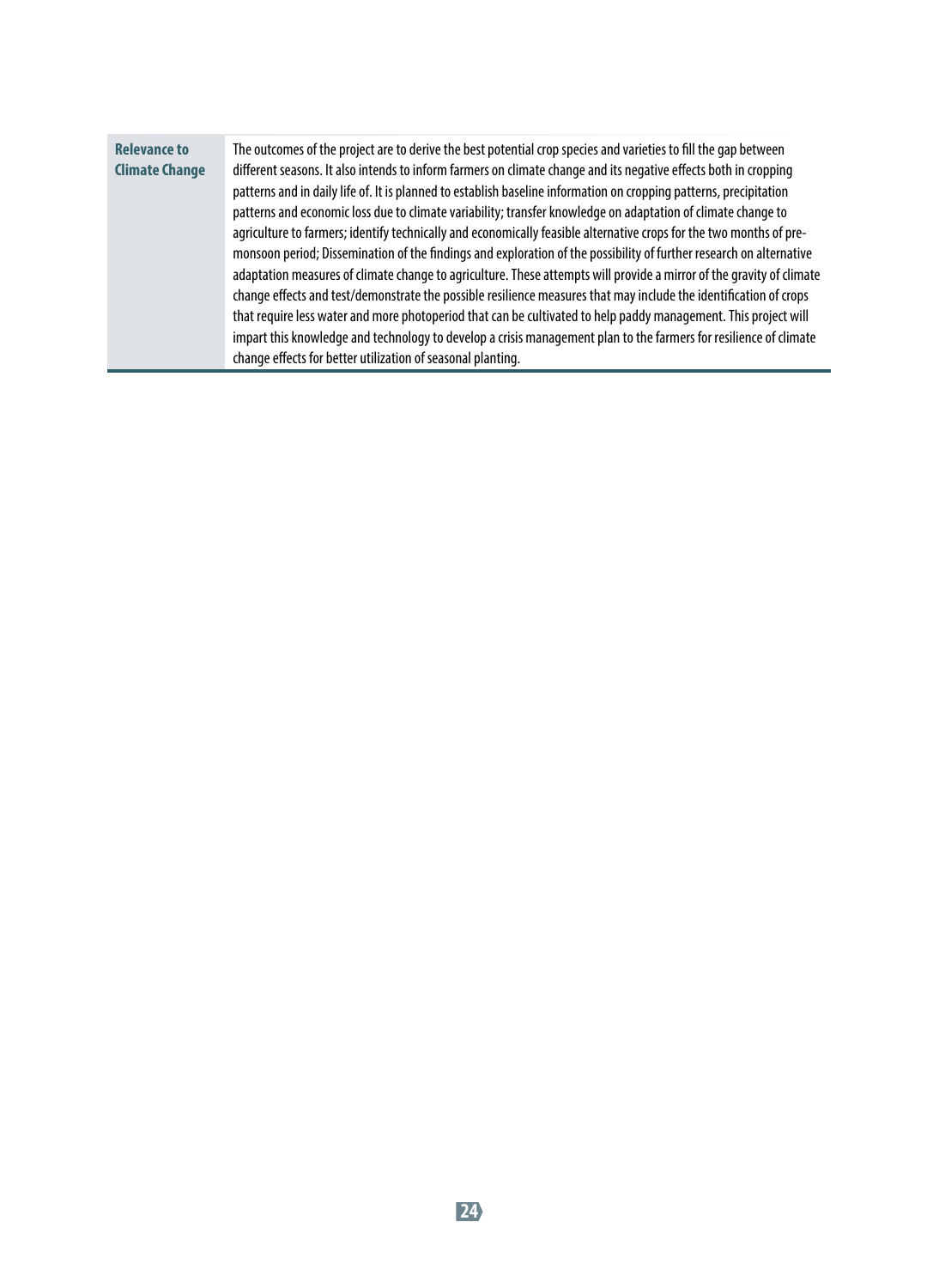| <b>Topic</b>                               | PLANT WATER RELATIONS AND ALTITUDINAL SHIFTS OF QUERCUS SEMECARPIFOLIA IN RESPONSE<br>TO DROUGHT AND CLIMATE CHANGE AT PHULCHOWKI HILL, NEPAL                                                                                                                                                                                                                                                                                                                                                                                                                                                                                                                                                                                                                                                       |
|--------------------------------------------|-----------------------------------------------------------------------------------------------------------------------------------------------------------------------------------------------------------------------------------------------------------------------------------------------------------------------------------------------------------------------------------------------------------------------------------------------------------------------------------------------------------------------------------------------------------------------------------------------------------------------------------------------------------------------------------------------------------------------------------------------------------------------------------------------------|
| Thematic Area                              | Forests and Biodiversity: Climate induced vegetation shift and ecosystem changes                                                                                                                                                                                                                                                                                                                                                                                                                                                                                                                                                                                                                                                                                                                    |
| <b>Geographic Area</b>                     | Phulchowki Hill, Lalitpur District                                                                                                                                                                                                                                                                                                                                                                                                                                                                                                                                                                                                                                                                                                                                                                  |
| <b>Duration</b>                            | 18 months: February 15, 2015 to August 14, 2016                                                                                                                                                                                                                                                                                                                                                                                                                                                                                                                                                                                                                                                                                                                                                     |
| <b>Lead Researcher</b><br>and Organization | Kanta Poudyal, Ph.D.                                                                                                                                                                                                                                                                                                                                                                                                                                                                                                                                                                                                                                                                                                                                                                                |
| <b>Team Members</b>                        | Statisticians, Research Assistant, Field Assistant                                                                                                                                                                                                                                                                                                                                                                                                                                                                                                                                                                                                                                                                                                                                                  |
| Grant                                      | USD 13,040                                                                                                                                                                                                                                                                                                                                                                                                                                                                                                                                                                                                                                                                                                                                                                                          |
| <b>Contact</b>                             | Lohsal, Basbari, Kathmandu Metropolitan-4                                                                                                                                                                                                                                                                                                                                                                                                                                                                                                                                                                                                                                                                                                                                                           |
| <b>Information</b>                         | Tel<br>01 4017076                                                                                                                                                                                                                                                                                                                                                                                                                                                                                                                                                                                                                                                                                                                                                                                   |
|                                            | Email<br>kantadidi@gmail.com                                                                                                                                                                                                                                                                                                                                                                                                                                                                                                                                                                                                                                                                                                                                                                        |
| Goal                                       | To assess the degree of climatic stress by studying plant water relations parameters and phenological cycle in<br>۰<br>Q. semecarpifolia at Phulchowki Hill.                                                                                                                                                                                                                                                                                                                                                                                                                                                                                                                                                                                                                                        |
| <b>Objectives</b>                          | To monitor soil and tree water status, drought impacts and phenological activities.<br>۰<br>To study altitudinal shifts of the species from lower to higher altitude.<br>۰<br>Investigate the effects of drought and the relative importance of elastic and/or osmotic adjustments in the<br>÷<br>maintenance of turgor.<br>To study twig conductance, wood water properties, leaf dynamics and phenology and their adaptive<br>۰<br>mechanisms.<br>Estimation of the existing soil seed banks, seed viability, seed regeneration and germination and the effect of<br>$\bullet$<br>water availability.<br>To perform an adaptation analysis and provide recommendations and development of management options<br>₩.<br>for improved forest management under the regional climate change scenarios. |
| <b>Activities</b>                          | Measurements of soil and plant water status and phenological cycles.<br>÷<br>Measurements of stomatal conductance during morning and afternoon.<br>۰<br>P-V Curve analysis.<br>÷.<br>Measurements of different parameters of twig conductance, wood water properties and phenology.<br>÷.<br>Seed bank estimation and germination of seeds.<br>۰<br>Dissemination of the final outcomes of the research work.<br>÷                                                                                                                                                                                                                                                                                                                                                                                  |
| <b>Expected Result</b>                     | Degree of water stress.<br>۰<br>Degree of Temperature stress.<br>÷.<br>Mechanism of turgor maintenance.<br>÷<br>Phenological shifts.<br>÷.<br>Degree of climatic stress and altitudinal shifts.<br>÷.<br>Altitudinal shifts in response to Drought and Climate Change.<br>۰                                                                                                                                                                                                                                                                                                                                                                                                                                                                                                                         |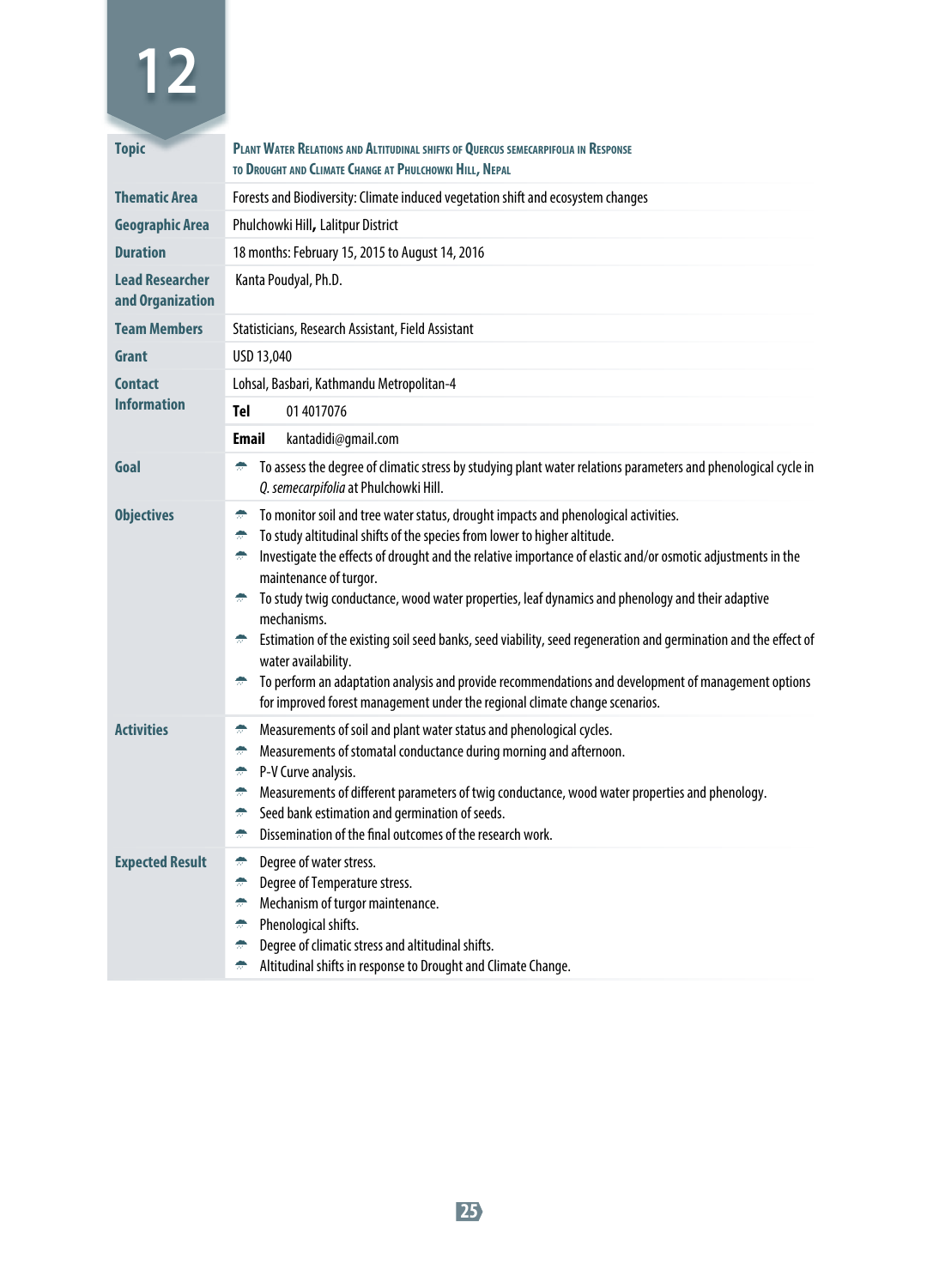| <b>Relevance to</b><br><b>Climate Change</b> | Seasonal variations of precipitation are reflected by the species as the depletion in water availability greatly<br>affects their water relations parameters. Plants have developed certain mechanisms to survive water deficit by<br>tolerance, escape and avoidance of tissue and cell dehydration. Avoidance of stress includes rapid phenological<br>shifts, increased stomatal and cuticular resistance, changes in leaf area, osmotic adjustment, hydraulic architecture<br>etc. Maintenance of turgor, however, is another primary performance that is very important for plant growth and<br>survival and is achieved mainly by the integrated mechanism of osmotic potential, changes in tissue elasticity (bulk<br>modulus of elasticity) and tissue relative water content.                                                                                                                                                                                                                                                                                           |
|----------------------------------------------|----------------------------------------------------------------------------------------------------------------------------------------------------------------------------------------------------------------------------------------------------------------------------------------------------------------------------------------------------------------------------------------------------------------------------------------------------------------------------------------------------------------------------------------------------------------------------------------------------------------------------------------------------------------------------------------------------------------------------------------------------------------------------------------------------------------------------------------------------------------------------------------------------------------------------------------------------------------------------------------------------------------------------------------------------------------------------------|
|                                              | Oaks occupy a very prominent place in the ecosystem of not only the Himalayan region but according to Gailing<br>et al. (2009) Quercus spp. are a model for forest tree species, being one of the most important genera of northern<br>hemisphere. As Q. semecarpifolia grow in typical seasonality of rainfall in Himalayas, it needs a special<br>adaptational strategy to efface water stress such as lowering of osmotic potential, change in tissue elasticity, high<br>xylem conductivity, phenological shifts etc. Thus a comprehensive study of the basic interactions of this species<br>and its environment will help to predict responses for now and in the future to the expanding demands of growing<br>population, global warming and climate change in natural and managed ecosystem. Hence, the proposed research<br>will provide a baseline for the study of water relation of oaks in a proper perspective as well as a quideline for forest<br>regeneration and management considering the evolutionary and ecological conseguences in the Himalayan region. |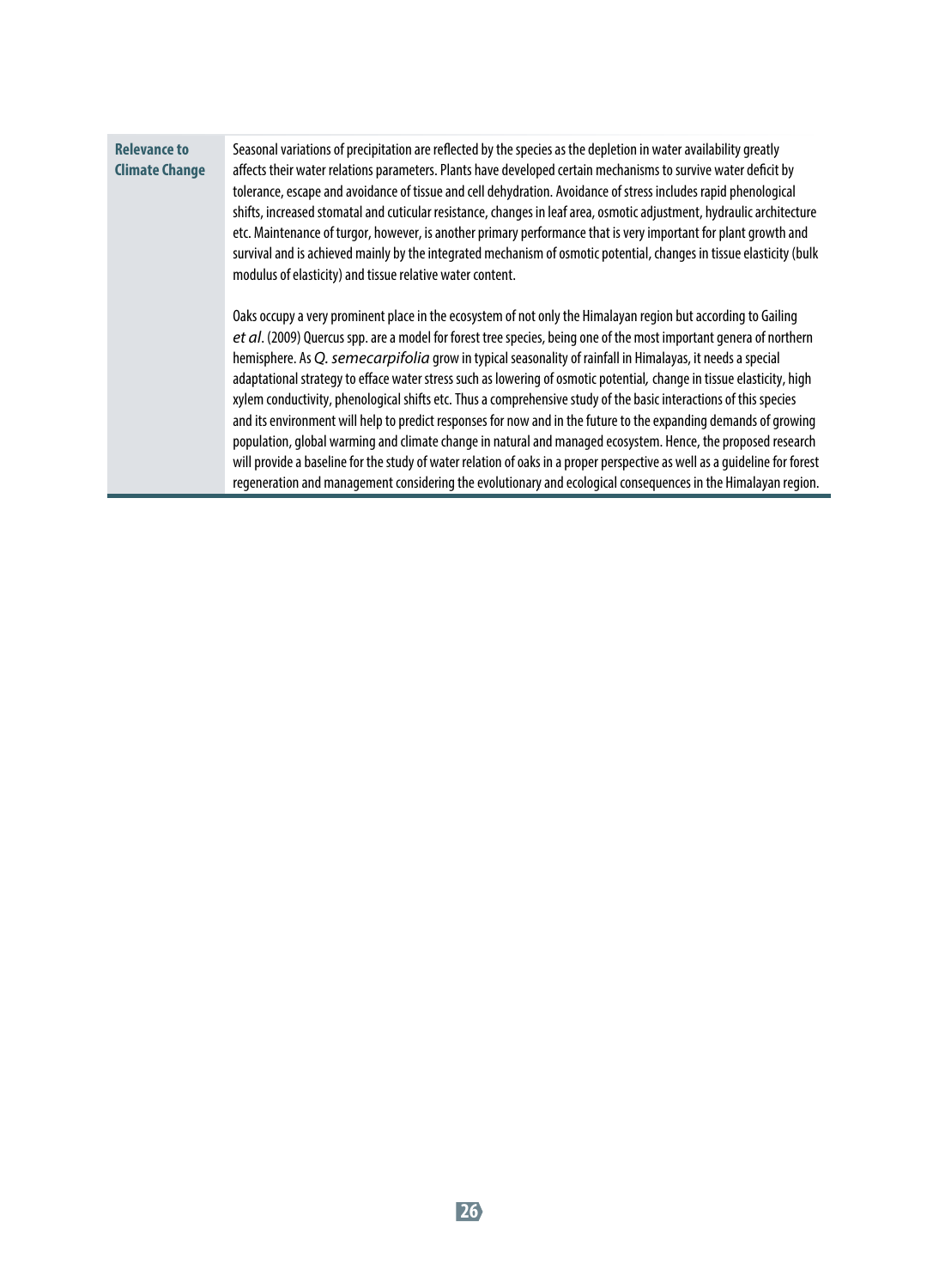| <b>Topic</b>                                 | <b>EFFECT OF CLIMATE CHANGE ON INSECT PEST INCIDENCE IN MAJOR STAPLE FOOD CROPS</b>                                                                                                                                                                                                                                                                                                                                                                                                                                                                                                                                                                                                                                                                                                                                                                                                                                                                                                                                                                      |  |
|----------------------------------------------|----------------------------------------------------------------------------------------------------------------------------------------------------------------------------------------------------------------------------------------------------------------------------------------------------------------------------------------------------------------------------------------------------------------------------------------------------------------------------------------------------------------------------------------------------------------------------------------------------------------------------------------------------------------------------------------------------------------------------------------------------------------------------------------------------------------------------------------------------------------------------------------------------------------------------------------------------------------------------------------------------------------------------------------------------------|--|
| <b>Thematic Area</b>                         | Agriculture and food security                                                                                                                                                                                                                                                                                                                                                                                                                                                                                                                                                                                                                                                                                                                                                                                                                                                                                                                                                                                                                            |  |
| <b>Geographic Area</b>                       | Three Agro Climatic Regions Terai (Chitwan District), Mid hill (Lamjung District) and High hill (Manang District)                                                                                                                                                                                                                                                                                                                                                                                                                                                                                                                                                                                                                                                                                                                                                                                                                                                                                                                                        |  |
| <b>Duration</b>                              | 18 months: February 15, 2015 to August 14, 2016                                                                                                                                                                                                                                                                                                                                                                                                                                                                                                                                                                                                                                                                                                                                                                                                                                                                                                                                                                                                          |  |
| <b>Lead Researcher</b><br>and Organization   | Kapil Kafle<br>Institute of Agriculture and Animal Science, Lamjung Campus (TU)                                                                                                                                                                                                                                                                                                                                                                                                                                                                                                                                                                                                                                                                                                                                                                                                                                                                                                                                                                          |  |
| <b>Team Members</b>                          | Entomologist, Horticulturist, Agronomist/Plant breeder and economist cum data analyst                                                                                                                                                                                                                                                                                                                                                                                                                                                                                                                                                                                                                                                                                                                                                                                                                                                                                                                                                                    |  |
| Grant                                        | USD 26,128                                                                                                                                                                                                                                                                                                                                                                                                                                                                                                                                                                                                                                                                                                                                                                                                                                                                                                                                                                                                                                               |  |
| <b>Contact</b>                               | Sundarbazar, Lamjung-4                                                                                                                                                                                                                                                                                                                                                                                                                                                                                                                                                                                                                                                                                                                                                                                                                                                                                                                                                                                                                                   |  |
| <b>Information</b>                           | Tel<br>066402037/38                                                                                                                                                                                                                                                                                                                                                                                                                                                                                                                                                                                                                                                                                                                                                                                                                                                                                                                                                                                                                                      |  |
|                                              | <b>Email</b><br>kaflekapil@hotmail.com                                                                                                                                                                                                                                                                                                                                                                                                                                                                                                                                                                                                                                                                                                                                                                                                                                                                                                                                                                                                                   |  |
| <b>Goal / Objectives</b>                     | Increase production of major staple food crops by reducing yield loss caused by insect pests.                                                                                                                                                                                                                                                                                                                                                                                                                                                                                                                                                                                                                                                                                                                                                                                                                                                                                                                                                            |  |
| <b>Activities</b>                            | Recruitment of field man for data recording and take care of fixed plot.<br>÷<br>Procurement of light trap, other traps, vials, brush, eye lens, bucket, net, forceps, insect collection box, sweep<br>۰<br>net, ethyl acetate etc.<br>Take land on rent to conduct field plot survey.<br>۰<br>Inputs purchase (seed and fertilizer).<br>۰<br>Costing agronomical practices<br>÷<br>Questionnaire preparation and field survey<br>۰<br>Publication of results.<br>۰<br>Dissemination of results.<br>÷                                                                                                                                                                                                                                                                                                                                                                                                                                                                                                                                                    |  |
| <b>Expected Result</b>                       | Assessment of insect pest dynamics of the major stable food crops (Rice, Maize, Wheat and Potato) will be<br>۰<br>the ultimate outcome of the project. The outcome of the project will help in assessing the abundance and<br>incidence of insect pests in major cereals and potatoes as a result of changing climatic conditions. This will<br>facilitate the adoption of appropriate adaptation measures so that the goal of increasing production of major<br>cereals and vegetables could be met. To achieve this outcome, the project has four outputs:<br>Insect pests and their severity, as a result of changing climate, in rice, maize, wheat and potato crops identified<br>÷<br>across the agro climatic zone and development regions of the country.<br>Pest incidence variation within the same crop across the different agro climatic zone assessed.<br>÷<br>Crop stage identified at which insects problem is more prominent.<br>÷<br>Insect abundance and population fluctuation with respect to climatic condition investigated.<br>÷ |  |
| <b>Relevance to</b><br><b>Climate Change</b> | The project studies the seasonal pest population variation within the same climatic condition and pest population<br>variation with respect to different climatic conditions in the different agro climatic zone of the country, which will<br>ultimately be useful in pest forecasting. Similarly, pest severity of rice, maize, wheat and potato crops in different<br>development regions and agro climatic zones will be identified which will help to develop and timely use effective<br>and efficient pest control measures to reduce yield loss caused by insect pests and help in food security.                                                                                                                                                                                                                                                                                                                                                                                                                                                |  |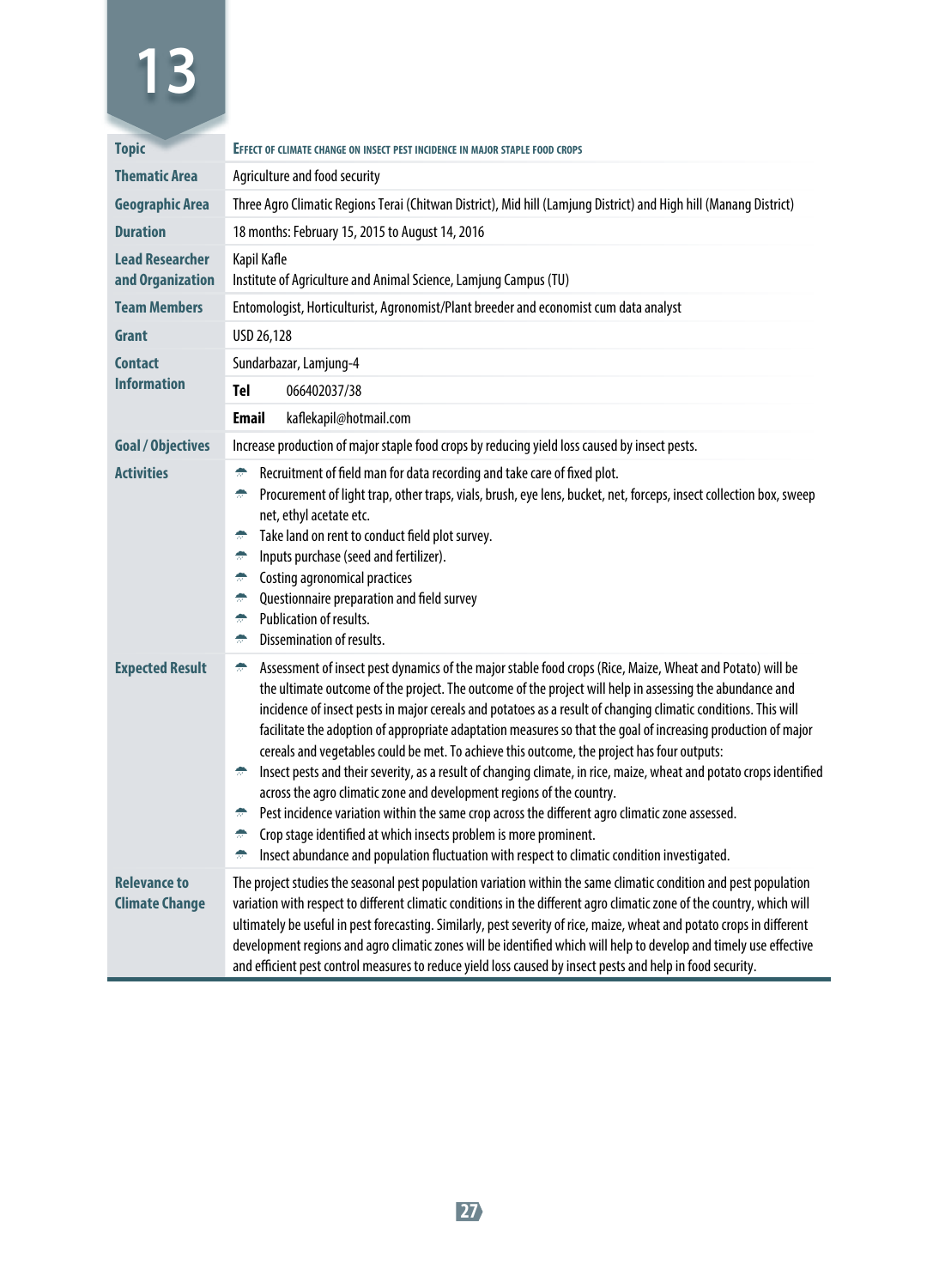| <b>Topic</b>                                 | BUDHI GANDAKI HYDROPOWER PROJECT UNDER CLIMATE CHANGE UNCERTAINTY: AN ASSESSMENT OF HYDRO-SOCIALITY                                                                                                                                                                                                                                                                                                                                                                                                                                                                                                                                                                                                                                                 |  |
|----------------------------------------------|-----------------------------------------------------------------------------------------------------------------------------------------------------------------------------------------------------------------------------------------------------------------------------------------------------------------------------------------------------------------------------------------------------------------------------------------------------------------------------------------------------------------------------------------------------------------------------------------------------------------------------------------------------------------------------------------------------------------------------------------------------|--|
| <b>Thematic Area</b>                         | <b>Water Resources and Energy</b>                                                                                                                                                                                                                                                                                                                                                                                                                                                                                                                                                                                                                                                                                                                   |  |
| <b>Geographic Area</b>                       | Budhi Gandaki River Basin, Nepal                                                                                                                                                                                                                                                                                                                                                                                                                                                                                                                                                                                                                                                                                                                    |  |
| <b>Duration</b>                              | 12 months: February 15, 2015 to February 14, 2016                                                                                                                                                                                                                                                                                                                                                                                                                                                                                                                                                                                                                                                                                                   |  |
| <b>Lead Researcher</b><br>and Organization   | Khadga Nandan Dulal, Ph.D.<br>Asian Institute of Technology and Management                                                                                                                                                                                                                                                                                                                                                                                                                                                                                                                                                                                                                                                                          |  |
| <b>Team Members</b>                          | Water resources engineer, environmentalist/social scientist, hydrologist/water resources engineer, hydro-<br>meteorologist, hydropower engineer, field enumerators                                                                                                                                                                                                                                                                                                                                                                                                                                                                                                                                                                                  |  |
| Grant                                        | USD 13,412                                                                                                                                                                                                                                                                                                                                                                                                                                                                                                                                                                                                                                                                                                                                          |  |
| <b>Contact</b>                               | Satdobato, Lalitpur Sub-metropolitan, Lalitpur District                                                                                                                                                                                                                                                                                                                                                                                                                                                                                                                                                                                                                                                                                             |  |
| <b>Information</b>                           | Tel<br>01 5545052, 5542423                                                                                                                                                                                                                                                                                                                                                                                                                                                                                                                                                                                                                                                                                                                          |  |
|                                              | <b>Email</b><br>kndulal@yahoo.com                                                                                                                                                                                                                                                                                                                                                                                                                                                                                                                                                                                                                                                                                                                   |  |
| Goal                                         | Assess potential impacts of climate change on BGHP hydropower project and measures required for adaption of this<br>major government investment.                                                                                                                                                                                                                                                                                                                                                                                                                                                                                                                                                                                                    |  |
| <b>Objectives</b>                            | Assess the impacts of increased uncertainty introduced by changing climate dynamics on the energy<br>۰<br>generation from the proposed Budhi Gandaki Hydropower Project (BGHP)<br>Assess the impacts of climate change on the livelihood of the indigenous people in the BGHP area.<br>۰                                                                                                                                                                                                                                                                                                                                                                                                                                                            |  |
| <b>Activities</b>                            | Literature review & data collection (Spatial and temporal data).<br>÷<br>۰<br>Data preparation, verification and hydro-climatic trend analysis.<br>Temperature & rainfall analysis.<br>۰<br>Hydrological modeling<br>۰<br>Reservoir simulation.<br>÷.<br>÷.<br>Extreme events analysis<br><sup>2</sup> Climate change analysis (Generation of future climate data).<br>Primary data collection.<br>۰<br>People's perception analysis.<br>Results interpretation and discussion.<br>÷<br>Conclusion.<br>۰                                                                                                                                                                                                                                            |  |
| <b>Expected Result</b>                       | Baseline document for the mainstreaming climate resilience in BGHP project.<br>Assessment of people's perceptions of climate change impacts on their livelihoods and documentation of<br>adaptation strategies.                                                                                                                                                                                                                                                                                                                                                                                                                                                                                                                                     |  |
| <b>Relevance to</b><br><b>Climate Change</b> | The main purpose of this research is to assess the hydro-sociality condition of BGHP under CC in Nepal. Normative<br>hydrologic studies under current climatic conditions will not be sufficient to enhance the resilience of these projects<br>to the changing climate. Overall research output will be determined through the policy framework, which makes<br>the project sustainable and environment friendly. Ranking of CC adaptation strategies through the people's<br>perception will be a key contribution of this research to the climate resilient development process at local level. This<br>research will generate a baseline document for the BGHP which will be extremely applicable to the government for<br>further development. |  |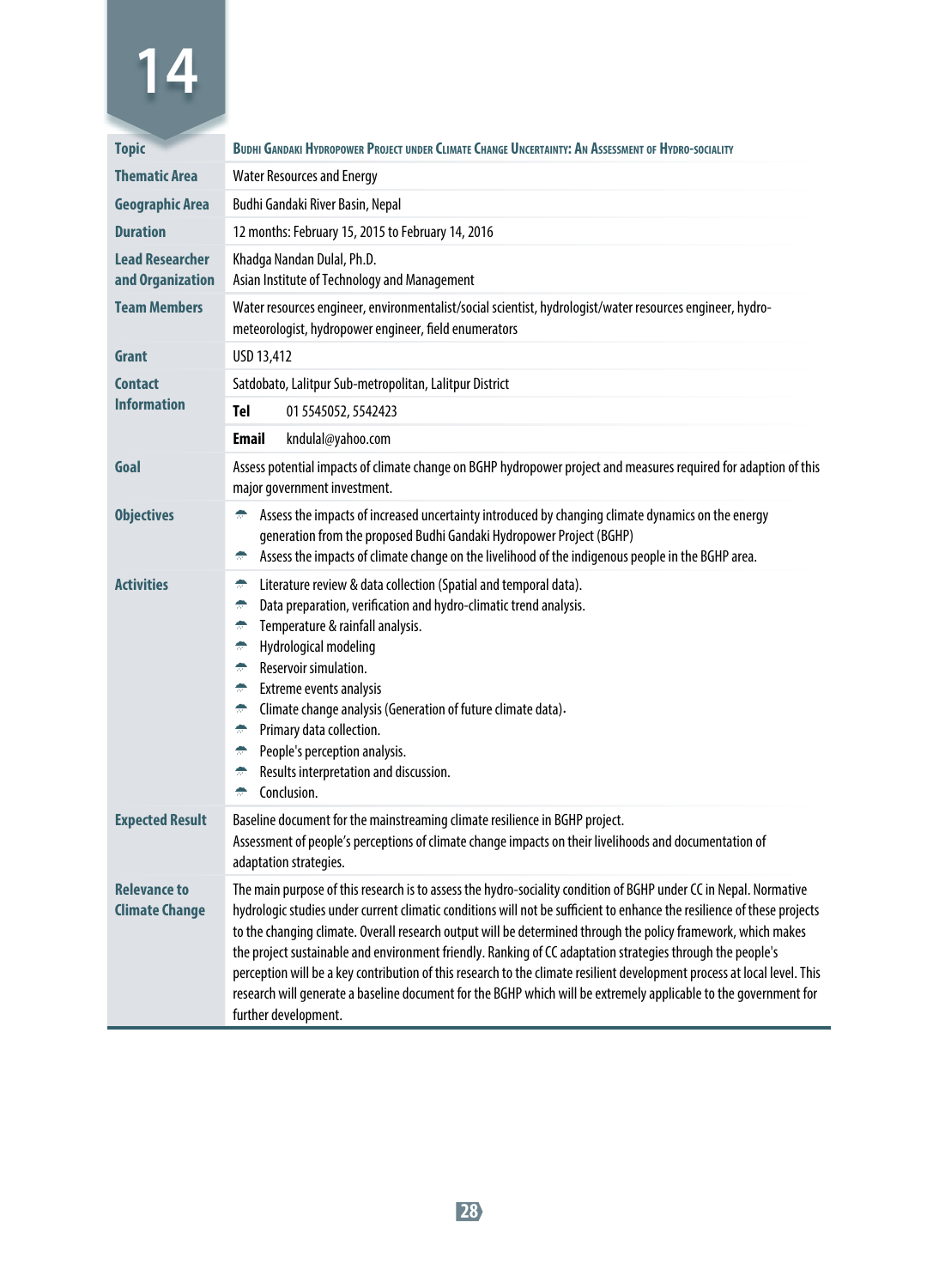| <b>Topic</b>                                 | IMPACT OF CLIMATE CHANGE IN DENGUE VIRUS INFECTION AMONG HUMAN AND AEDES VECTORS                                                                                                                                                                                                                                                                                                                                                                                                                                    |  |
|----------------------------------------------|---------------------------------------------------------------------------------------------------------------------------------------------------------------------------------------------------------------------------------------------------------------------------------------------------------------------------------------------------------------------------------------------------------------------------------------------------------------------------------------------------------------------|--|
| <b>Thematic Area</b>                         | Public Health (Climate change and disease outbreak)                                                                                                                                                                                                                                                                                                                                                                                                                                                                 |  |
| Geographic Area                              | Kathmandu valley and Chitwan district                                                                                                                                                                                                                                                                                                                                                                                                                                                                               |  |
| <b>Duration</b>                              | 18 months: February 15, 2015 to August 14, 2016                                                                                                                                                                                                                                                                                                                                                                                                                                                                     |  |
| <b>Lead Researcher</b><br>and Organization   | Reshma Tuladhar<br>Central Department of Microbiology, Tribhuvan University                                                                                                                                                                                                                                                                                                                                                                                                                                         |  |
| <b>Team Members</b>                          | Microbiologists, Statistician and Entomologist                                                                                                                                                                                                                                                                                                                                                                                                                                                                      |  |
| Grant                                        | USD 8.983                                                                                                                                                                                                                                                                                                                                                                                                                                                                                                           |  |
| <b>Contact</b>                               | Thamel, Kathmandu Metropolitan City-29, Kathmandu District                                                                                                                                                                                                                                                                                                                                                                                                                                                          |  |
| <b>Information</b>                           | Tel<br>4331869 (0), 4260359 (R)                                                                                                                                                                                                                                                                                                                                                                                                                                                                                     |  |
|                                              | <b>Email</b><br>resutu@qmail.com                                                                                                                                                                                                                                                                                                                                                                                                                                                                                    |  |
| <b>Goal / Objectives</b>                     | To determine the relationship between the number of dengue cases, vector density with climatic, socio-<br>demographic and vector breeding preference ratio in two different ecological settings of Nepal.                                                                                                                                                                                                                                                                                                           |  |
| <b>Expected Result</b>                       | Burden of dengue expressed as:<br>÷<br>Vector density<br>÷<br>Natural rate of infection of vector<br>÷<br><b>Climatic factors</b><br>÷                                                                                                                                                                                                                                                                                                                                                                              |  |
| <b>Relevance to</b><br><b>Climate Change</b> | The approach can be made by addressing the potential outbreak of disease as a consequence of climate change at<br>different levels.<br>The system of identifying interventions for reducing dengue fever risk, such as modifying household water storage<br>methods in dry season by covering the storage units, proper managing of solid waste and improving early detection<br>of outbreaks is one level.<br>This project will contribute to the community by enhancing awareness among vulnerable people to take |  |
|                                              | preventative measures and better respond to outbreaks of dengue fever.                                                                                                                                                                                                                                                                                                                                                                                                                                              |  |
|                                              | An approach can be made on the institutional level by strengthening the existing knowledge base about dengue<br>fever and linkages to climate variability, improving access to information and services about outbreaks, and<br>improving capacity of health systems in Nepal to prevent and respond to dengue fever.                                                                                                                                                                                               |  |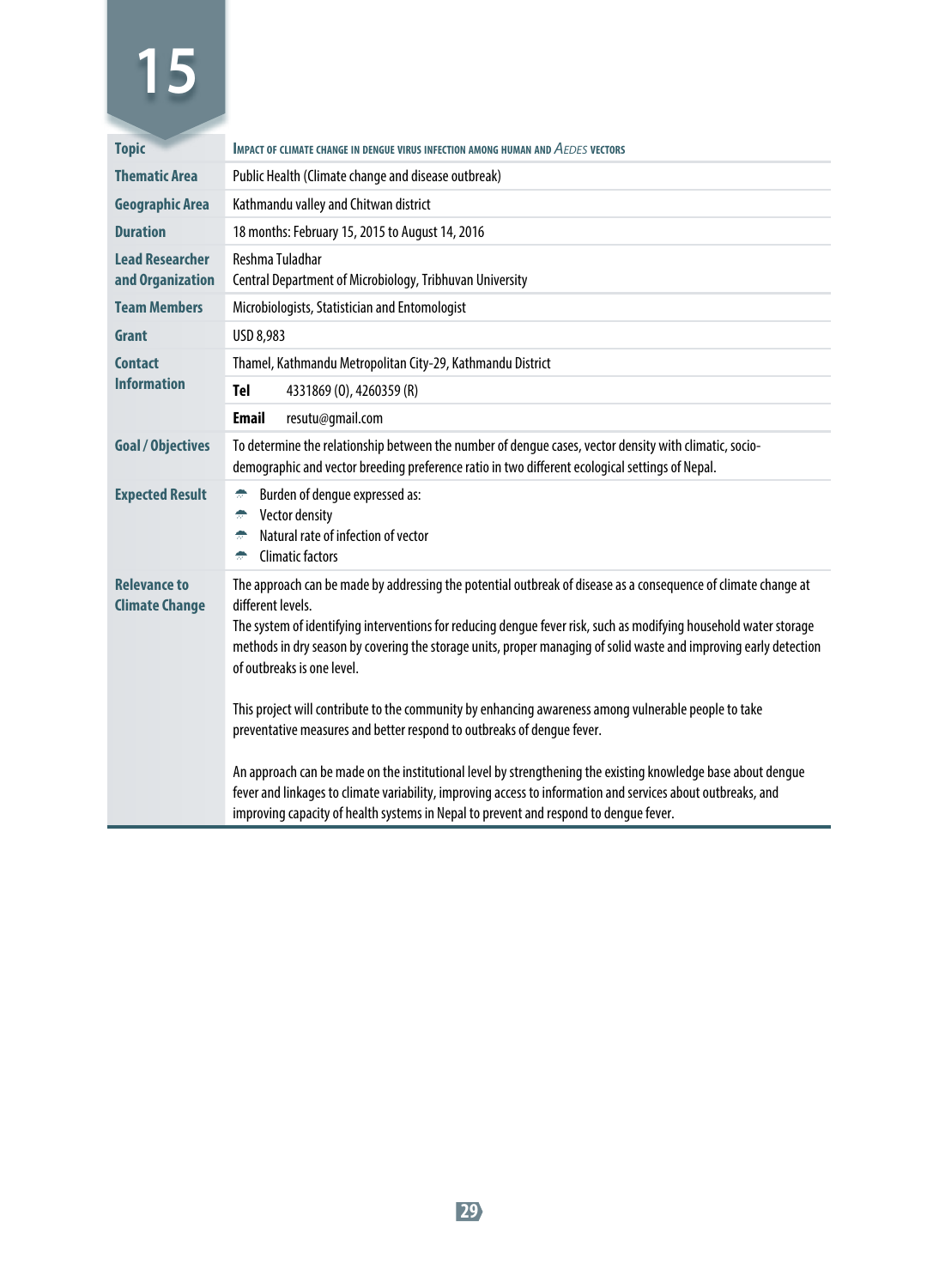| <b>Topic</b>                                 |                                                                                                                                                                                                                                                                                                                                                                                                                                                                                                                    | ASSESSMENT OF THE EFFECTS OF CLIMATE CHANGE ON DISTRIBUTION OF INVASIVE ALIEN PLANT SPECIES IN NEPAL                                                                                                                                                                                                                                                                                                                                                                                                                                                                                                                                                                                                                                                                                                                                                                                                                                                                                                                                                                                                                                                                                                                                                                                                                                                                                                                                |
|----------------------------------------------|--------------------------------------------------------------------------------------------------------------------------------------------------------------------------------------------------------------------------------------------------------------------------------------------------------------------------------------------------------------------------------------------------------------------------------------------------------------------------------------------------------------------|-------------------------------------------------------------------------------------------------------------------------------------------------------------------------------------------------------------------------------------------------------------------------------------------------------------------------------------------------------------------------------------------------------------------------------------------------------------------------------------------------------------------------------------------------------------------------------------------------------------------------------------------------------------------------------------------------------------------------------------------------------------------------------------------------------------------------------------------------------------------------------------------------------------------------------------------------------------------------------------------------------------------------------------------------------------------------------------------------------------------------------------------------------------------------------------------------------------------------------------------------------------------------------------------------------------------------------------------------------------------------------------------------------------------------------------|
| <b>Thematic Area</b>                         | <b>Forest and Biodiversity</b>                                                                                                                                                                                                                                                                                                                                                                                                                                                                                     |                                                                                                                                                                                                                                                                                                                                                                                                                                                                                                                                                                                                                                                                                                                                                                                                                                                                                                                                                                                                                                                                                                                                                                                                                                                                                                                                                                                                                                     |
| <b>Geographic Area</b>                       |                                                                                                                                                                                                                                                                                                                                                                                                                                                                                                                    | 19 districts from Chitwan-Annapurna Landscape and Rupandehi, Bara and Parsa Districts                                                                                                                                                                                                                                                                                                                                                                                                                                                                                                                                                                                                                                                                                                                                                                                                                                                                                                                                                                                                                                                                                                                                                                                                                                                                                                                                               |
| <b>Duration</b>                              |                                                                                                                                                                                                                                                                                                                                                                                                                                                                                                                    | 18 months: February 15, 2015 to August 14, 2016                                                                                                                                                                                                                                                                                                                                                                                                                                                                                                                                                                                                                                                                                                                                                                                                                                                                                                                                                                                                                                                                                                                                                                                                                                                                                                                                                                                     |
| <b>Lead Researcher</b><br>and Organization   |                                                                                                                                                                                                                                                                                                                                                                                                                                                                                                                    | Prof. Mohan Prasad Siwakoti, Ph.D.<br>Central Department of Botany, Tribhuvan University                                                                                                                                                                                                                                                                                                                                                                                                                                                                                                                                                                                                                                                                                                                                                                                                                                                                                                                                                                                                                                                                                                                                                                                                                                                                                                                                            |
| <b>Team Members</b>                          |                                                                                                                                                                                                                                                                                                                                                                                                                                                                                                                    | Invasion ecologist, Plant ecologist, GIS/RS expert and ecological modeling scientist and Resources economist                                                                                                                                                                                                                                                                                                                                                                                                                                                                                                                                                                                                                                                                                                                                                                                                                                                                                                                                                                                                                                                                                                                                                                                                                                                                                                                        |
| Grant                                        | USD 27,864                                                                                                                                                                                                                                                                                                                                                                                                                                                                                                         |                                                                                                                                                                                                                                                                                                                                                                                                                                                                                                                                                                                                                                                                                                                                                                                                                                                                                                                                                                                                                                                                                                                                                                                                                                                                                                                                                                                                                                     |
| <b>Contact</b>                               |                                                                                                                                                                                                                                                                                                                                                                                                                                                                                                                    | Kapan VDC-3, Kathmandu District                                                                                                                                                                                                                                                                                                                                                                                                                                                                                                                                                                                                                                                                                                                                                                                                                                                                                                                                                                                                                                                                                                                                                                                                                                                                                                                                                                                                     |
| <b>Information</b>                           | Tel                                                                                                                                                                                                                                                                                                                                                                                                                                                                                                                | 014331322                                                                                                                                                                                                                                                                                                                                                                                                                                                                                                                                                                                                                                                                                                                                                                                                                                                                                                                                                                                                                                                                                                                                                                                                                                                                                                                                                                                                                           |
|                                              | Email                                                                                                                                                                                                                                                                                                                                                                                                                                                                                                              | mohansiwakoti@live.com; or info@cdbtu.edu.np                                                                                                                                                                                                                                                                                                                                                                                                                                                                                                                                                                                                                                                                                                                                                                                                                                                                                                                                                                                                                                                                                                                                                                                                                                                                                                                                                                                        |
| Goal                                         |                                                                                                                                                                                                                                                                                                                                                                                                                                                                                                                    | Projection of potential distribution of invasive alien plant species of Nepal under future climate change scenarios.                                                                                                                                                                                                                                                                                                                                                                                                                                                                                                                                                                                                                                                                                                                                                                                                                                                                                                                                                                                                                                                                                                                                                                                                                                                                                                                |
| <b>Objectives</b>                            | ÷<br>÷<br>۰<br>÷                                                                                                                                                                                                                                                                                                                                                                                                                                                                                                   | Assessment of diversity of Invasive Alien Plant Species (IAPS) and naturalized species in 22 districts of Nepal.<br>Mapping distribution of IAPS under current and future climate change scenarios.<br><b>Economic valuation of IAPS.</b><br>Prioritization of ecosystems and IAPS for management.                                                                                                                                                                                                                                                                                                                                                                                                                                                                                                                                                                                                                                                                                                                                                                                                                                                                                                                                                                                                                                                                                                                                  |
| <b>Activities</b>                            | ÷<br>۰<br>÷<br>÷                                                                                                                                                                                                                                                                                                                                                                                                                                                                                                   | Ecological (quadrat) sampling.<br>Distribution survey in 22 districts and ecological modeling<br>Socio-economic survey.<br>Expert consultation meeting.                                                                                                                                                                                                                                                                                                                                                                                                                                                                                                                                                                                                                                                                                                                                                                                                                                                                                                                                                                                                                                                                                                                                                                                                                                                                             |
| <b>Expected Result</b>                       | Contribute to climate resilience development process by: fulfilling the gap in scientific knowledge and data;<br>identifying vulnerable ecosystems as well as economic and ecological risks in the context of climate change;<br>building capacity of new generations of scientists and increase public awareness of local communities on<br>the potential risks of biological invasion and climate change; and assisting to formulate adaptation options<br>recommended by National Adaptation Program of Action. |                                                                                                                                                                                                                                                                                                                                                                                                                                                                                                                                                                                                                                                                                                                                                                                                                                                                                                                                                                                                                                                                                                                                                                                                                                                                                                                                                                                                                                     |
| <b>Relevance to</b><br><b>Climate Change</b> | particular by:<br>a)<br>a)<br>a)<br>a)<br>a)                                                                                                                                                                                                                                                                                                                                                                                                                                                                       | The National policy on Climate Change (2011) considered challenges of the lack of knowledge, scientific data<br>and information related to the science of climate change and its impact on different sectors to make the socio-<br>economic sectors climate-resilient. It emphasized implementing climate adaptation-related programs and building<br>resilience capacity of local communities. This research by bridging the science-policy interface, will help engender<br>climate-resilient ecosystems and communities through knowledge generation, capacity building, and awareness in<br>Fulfilling the gap in scientific knowledge and data;<br>Identifying vulnerable ecosystems as well as economic and ecological risks in the context of climate change;<br>Building the capacity of new generation of scientists and increase public awareness of local communities on<br>the potential risks of biological invasion and climate change;<br>Assisting to formulate adaptation options recommended by NAPA.<br>The proposed promotion pathways for the use of the research findings on a more national level are:<br>Use of the data on the distribution and diversity of IAPS, their impacts on ecosystems and economy, and the<br>prioritized list of IAPS and ecosystems while preparing a national strategy for the management of IAPS as<br>envisioned by National Strategy for Biodiversity and Action Plan 2014. |
|                                              | a)<br>a)                                                                                                                                                                                                                                                                                                                                                                                                                                                                                                           | Production of public education materials.<br>Inclusion of 'biological invasion' in school and college levels curricula.                                                                                                                                                                                                                                                                                                                                                                                                                                                                                                                                                                                                                                                                                                                                                                                                                                                                                                                                                                                                                                                                                                                                                                                                                                                                                                             |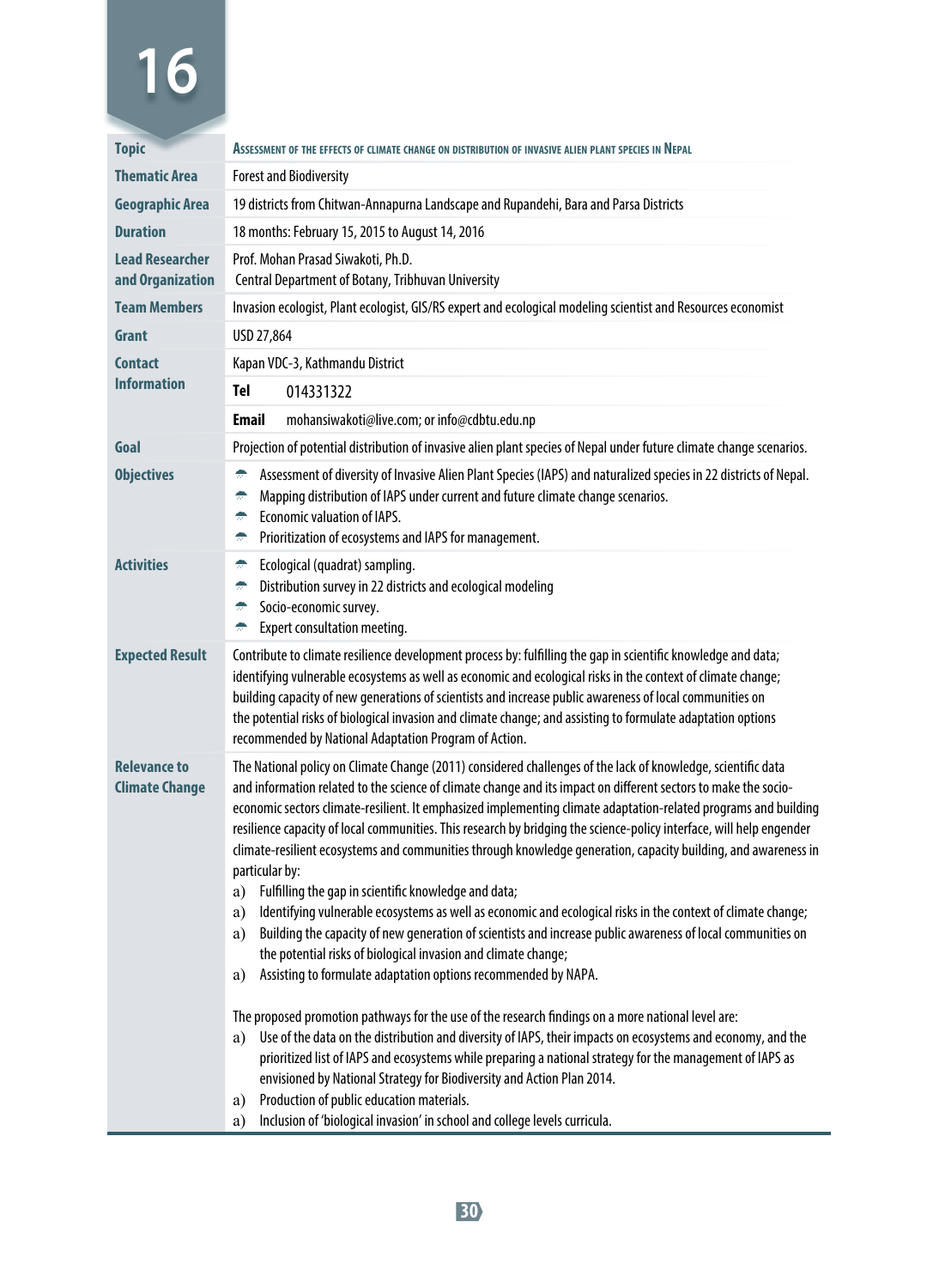| <b>Topic</b>                               | <b>DEVELOPMENT OF DESIGN GUIDELINES OF A DIGESTER FOR BIOGAS GENERATION AT HIGH ALTITUDE</b>                                                                                                                                                                                                                                                                                                                                                                                                                                                                                                                                                                                                                                                                                                                                                                                                                                                                           |  |
|--------------------------------------------|------------------------------------------------------------------------------------------------------------------------------------------------------------------------------------------------------------------------------------------------------------------------------------------------------------------------------------------------------------------------------------------------------------------------------------------------------------------------------------------------------------------------------------------------------------------------------------------------------------------------------------------------------------------------------------------------------------------------------------------------------------------------------------------------------------------------------------------------------------------------------------------------------------------------------------------------------------------------|--|
| <b>Thematic Area</b>                       | <b>Agriculture and Food Security</b>                                                                                                                                                                                                                                                                                                                                                                                                                                                                                                                                                                                                                                                                                                                                                                                                                                                                                                                                   |  |
| Geographic Area                            | Manang VDC, Manang District                                                                                                                                                                                                                                                                                                                                                                                                                                                                                                                                                                                                                                                                                                                                                                                                                                                                                                                                            |  |
| <b>Duration</b>                            | 17 months: February 15, 2015 to July 14, 2016                                                                                                                                                                                                                                                                                                                                                                                                                                                                                                                                                                                                                                                                                                                                                                                                                                                                                                                          |  |
| <b>Lead Researcher</b><br>and Organization | Prof. Bhagwan Ratna Kansakar, Ph.D.                                                                                                                                                                                                                                                                                                                                                                                                                                                                                                                                                                                                                                                                                                                                                                                                                                                                                                                                    |  |
| <b>Team Members</b>                        | Bio-Technologist, Biogas Expert and Research Assistants                                                                                                                                                                                                                                                                                                                                                                                                                                                                                                                                                                                                                                                                                                                                                                                                                                                                                                                |  |
| Grant                                      | USD 11,000                                                                                                                                                                                                                                                                                                                                                                                                                                                                                                                                                                                                                                                                                                                                                                                                                                                                                                                                                             |  |
| <b>Contact</b>                             | House No 238/51, Yagabirsingh Marga, Kathmandu Metropolitan City-18, Kathmandu District                                                                                                                                                                                                                                                                                                                                                                                                                                                                                                                                                                                                                                                                                                                                                                                                                                                                                |  |
| <b>Information</b>                         | Tel<br>014259359                                                                                                                                                                                                                                                                                                                                                                                                                                                                                                                                                                                                                                                                                                                                                                                                                                                                                                                                                       |  |
|                                            | <b>Email</b><br>brkansakar@gmail.com                                                                                                                                                                                                                                                                                                                                                                                                                                                                                                                                                                                                                                                                                                                                                                                                                                                                                                                                   |  |
| Goal                                       | Provide measures for adaptation towards climate change induced impacts to the indigenous people of high altitude<br>regions of Nepal.                                                                                                                                                                                                                                                                                                                                                                                                                                                                                                                                                                                                                                                                                                                                                                                                                                  |  |
| <b>Objectives</b>                          | To deliver methods for reducing the dependence on firewood as primary means of energy source<br>1.<br>۰<br>To identify and quantify methanogenesis potential of psychrophiles present in wetlands of Nepal<br>$\approx$ To establish experimental pilot setup for production of biogas using psychrophilic methanogens using organic<br>household waste as substrate.<br>to identify and formulate design parameters for construction of biogas digester feasible in cold climate of high<br>altitude using psychrophilic methanogens<br>to simplify the design parameters in abridged design guideline/manual/knowledge briefs/standard operating<br>procedures useful for various end users ranging from policy making organizations, biogas making companies<br>to community people.<br>To raise awareness about of the psychrophilic digesters to address the scarcity of firewood in high altitude<br>regions in the wake of increasing impact of climate change. |  |
| <b>Activities</b>                          | Identification of possible sites for sample collection.<br>÷.<br>÷.<br>Collection of permafrost sediment from appropriate sites.<br>Determination of the amount and composition of household waste by survey.<br>۰<br>۰<br>Isolation and characterization of psychrophiles from the collected samples.<br>÷<br>Determination of concentration of methanogenic psychrophiles in the isolated colonies.<br>۰<br>Preparation of prototype biogas digesters.<br>÷.<br>Detection of methane production and measurement of biogas production rates.<br>÷.<br>Design of an anaerobic digester for biogas production.<br>÷.<br>Piloting of the design in reduced scale<br>Verification of the design.<br>÷.<br>Simplification of the design to develop user-friendly manual/ guidelines.<br>۰<br>÷<br>Organization of a consultative workshop/seminar for dissemination.<br>۰<br>Communication with related organizations about the research findings.                         |  |
| <b>Expected Result</b>                     | ۰<br>Psychrophilic methanogens identified from permafrost sediments<br>design parameters formulated for construction of psychrophilic biogas digesters<br>۰<br>۰<br>Psychrophilic biogas digesters piloted<br>Knowledge briefs/simplified guidelines prepared and shared with related organizations for scaling up-scaling<br>out.                                                                                                                                                                                                                                                                                                                                                                                                                                                                                                                                                                                                                                     |  |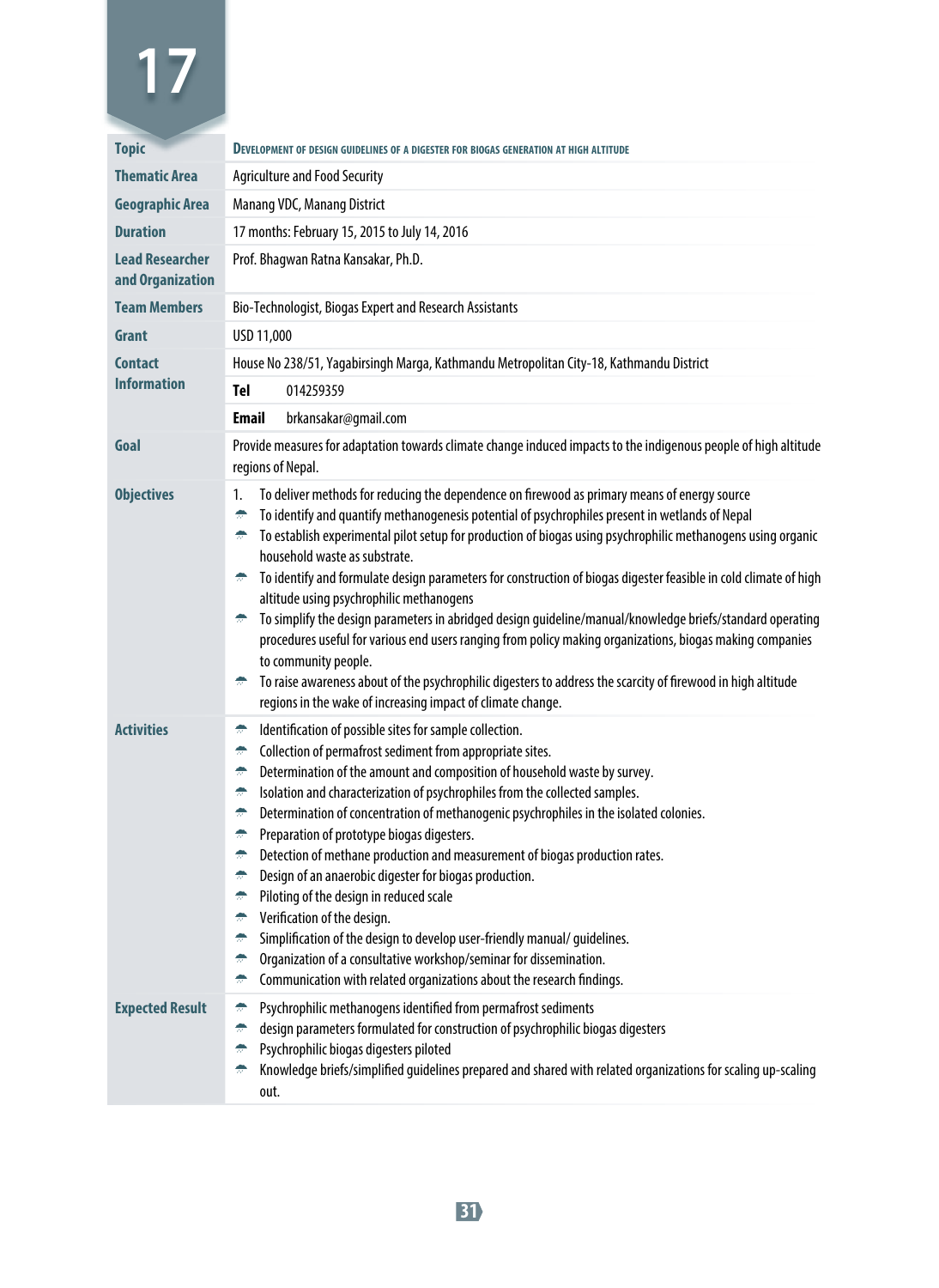| <b>Relevance to</b><br><b>Climate Change</b> | Increase in temperature and decrease in precipitation causes vegetation shift and decrease in vegetation. (ACAP,<br>2012) Providing an alternative to the already scarce firewood would lead to conservation of forests and in addition<br>would reduce the expenditure in comparatively costlier forms of energy like LPG gas and fossil fuels.                                                                        |
|----------------------------------------------|-------------------------------------------------------------------------------------------------------------------------------------------------------------------------------------------------------------------------------------------------------------------------------------------------------------------------------------------------------------------------------------------------------------------------|
|                                              | Furthermore, soil fertility is naturally poor in upper-hilly regions and this problem is further amplified by the<br>decrease in precipitation as a result of climate change. The end products of biogas digestion can be utilized as a<br>pathogen-free, nutrient-rich fertilizer that can significantly enhance soil fertility and also promote healthy sanitary<br>practices (P. E. Wright) (C. T. Lukehurst, 2010). |
|                                              | Methane, a potent greenhouse gas, is naturally released during the decomposition of organic matter (Wilkes, 2008).<br>This gas will be trapped and converted to a less potent greenhouse gas carbon dioxide during its utilization as a fuel<br>source.                                                                                                                                                                 |
|                                              | This research will produce quidelines using a prototype biogas plant, which can easily be promoted and<br>implemented at the community level by different biogas installation companies.                                                                                                                                                                                                                                |
|                                              | Hence, Policymakers can use the findings of this research to redesign the existing policies and implement it for the<br>achievement of climate resilient development.                                                                                                                                                                                                                                                   |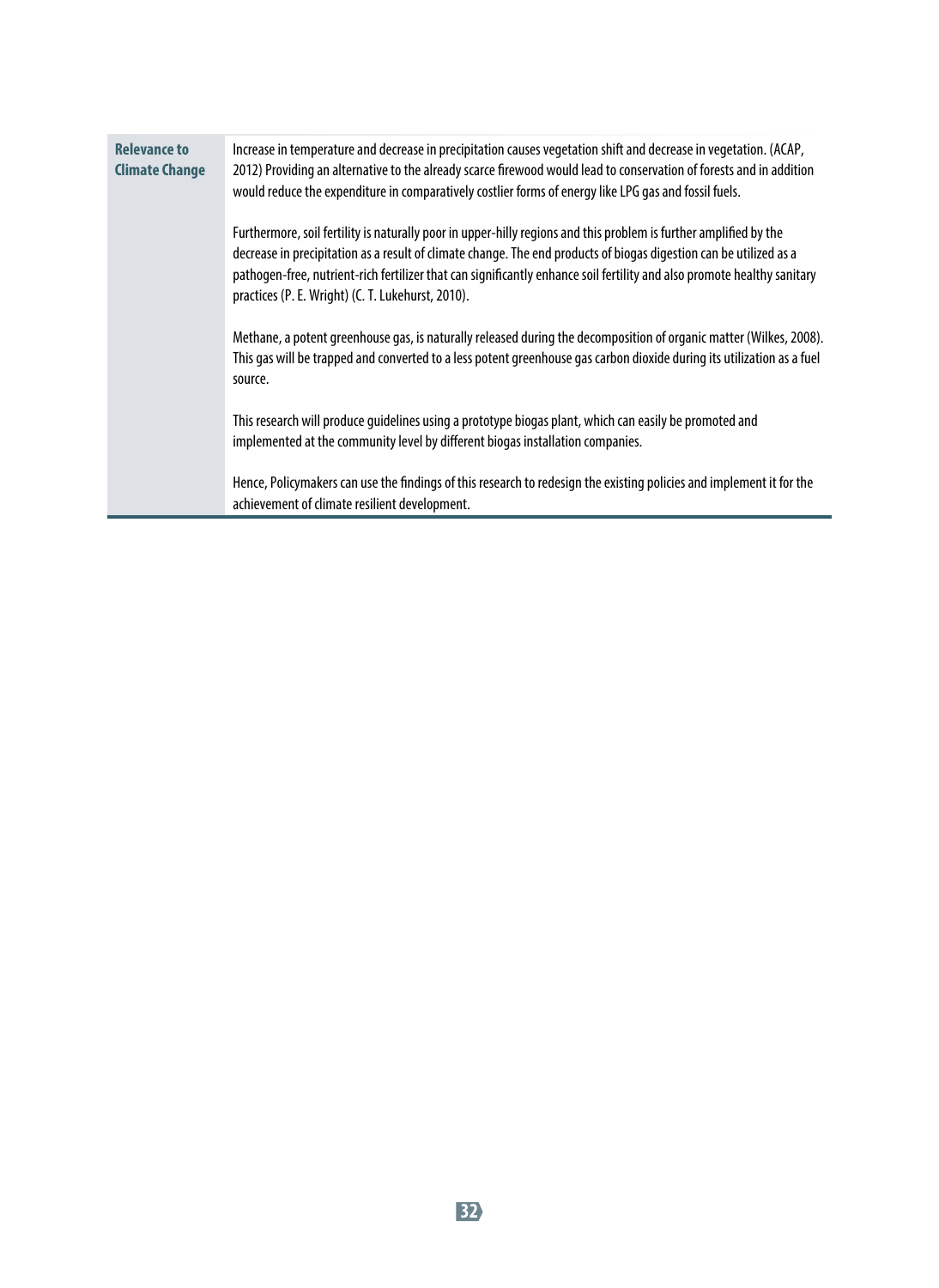| <b>Topic</b>                                 |                                                                                                                                                                                                                                                                                                                                                                                                                                                                                                                                                                                                                                                                                                                                                                                                                                       |  |
|----------------------------------------------|---------------------------------------------------------------------------------------------------------------------------------------------------------------------------------------------------------------------------------------------------------------------------------------------------------------------------------------------------------------------------------------------------------------------------------------------------------------------------------------------------------------------------------------------------------------------------------------------------------------------------------------------------------------------------------------------------------------------------------------------------------------------------------------------------------------------------------------|--|
| <b>Thematic Area</b>                         | CHARACTERIZATION OF MICROORGANISMS, FOR PRODUCTION OF BIOETHANOL FROM AGRICULTURE WASTES AND USING IT AS A BIOFUEL<br><b>Water Resources and Energy</b>                                                                                                                                                                                                                                                                                                                                                                                                                                                                                                                                                                                                                                                                               |  |
|                                              |                                                                                                                                                                                                                                                                                                                                                                                                                                                                                                                                                                                                                                                                                                                                                                                                                                       |  |
| <b>Geographic Area</b>                       | Department of Biotechnology, Kathmandu University; Sankhuwasabha, Terhathum; Panchthar, Ilam, Manang,<br>Mustang, Myagdi                                                                                                                                                                                                                                                                                                                                                                                                                                                                                                                                                                                                                                                                                                              |  |
| <b>Duration</b>                              | 18 months: February 15, 2015 to August 14, 2016                                                                                                                                                                                                                                                                                                                                                                                                                                                                                                                                                                                                                                                                                                                                                                                       |  |
| <b>Lead Researcher</b><br>and Organization   | Bhupal Govinda Shrestha, Ph.D.<br>Department of Biotechnology, Kathmandu University                                                                                                                                                                                                                                                                                                                                                                                                                                                                                                                                                                                                                                                                                                                                                   |  |
| <b>Team Members</b>                          | Genetic engineer, biotechnologist, microbiologists,                                                                                                                                                                                                                                                                                                                                                                                                                                                                                                                                                                                                                                                                                                                                                                                   |  |
| Grant                                        | USD 12,880                                                                                                                                                                                                                                                                                                                                                                                                                                                                                                                                                                                                                                                                                                                                                                                                                            |  |
| <b>Contact</b>                               | House # 68, Bhanu Chowk, Dharan - 6, Sunsari District                                                                                                                                                                                                                                                                                                                                                                                                                                                                                                                                                                                                                                                                                                                                                                                 |  |
| <b>Information</b>                           | Tel<br>025-521247                                                                                                                                                                                                                                                                                                                                                                                                                                                                                                                                                                                                                                                                                                                                                                                                                     |  |
|                                              | <b>Email</b><br>bqs@ku.edu.np                                                                                                                                                                                                                                                                                                                                                                                                                                                                                                                                                                                                                                                                                                                                                                                                         |  |
| Goal                                         | Reduce Green House gases mainly carbon dioxide and thus mitigate the adverse changes made by climate change,<br>through sequestering of carbon dioxide and reducing the usage of fossil fuel.                                                                                                                                                                                                                                                                                                                                                                                                                                                                                                                                                                                                                                         |  |
| <b>Objectives</b>                            | Isolation of robust microorganism that can convert the complex carbohydrates in lignocellulosic biomass<br>۰<br>(agriculture biomass) namely cellulose and hemicelluloses into their monomer units glucose and xylose<br>respectively, optimization of pretreatment and fermentation condition, genetic engineering of yeast so that it<br>can utilize both glucose and xylose<br><b>EXECUTE:</b> Upscale the fermentation process to 1.5 L capacity so that Ethanol can blend with gasoline and run as neat<br>alcohol.                                                                                                                                                                                                                                                                                                              |  |
| <b>Activities</b>                            | Sample Collection.<br>۰<br>Isolation of microorganisms<br>۰<br>Characterization.<br>۰<br>Activity testing.<br>۰<br>Pretreatment Optimization.<br>۰<br>Genetic Engineering.<br>۰<br>Distillation.<br>÷.<br>۰<br>Upscaling.<br>Seminar, Report Writing.<br>÷                                                                                                                                                                                                                                                                                                                                                                                                                                                                                                                                                                            |  |
| <b>Expected Result</b>                       | Utilization of endogenous microorganisms of Nepal for scarification of cellulosic biomass and then for its<br>÷.<br>fermentation to bioethanol.<br>Isolate microorganism which shows both cellulolytic and xylanolytic activity using congo red essay.<br>÷.<br>Optimize the process of pretreatment for efficient conversion of complex carbohydrate to simple sugars and<br>÷.<br>ultimately ferment the substrate to ethanol.<br>Genetic engineering of yeast will de done so that it can utilize both 5 and 6 carbon sugar<br>÷<br>Upscaling upto 1-5 L fermentor.<br>۰                                                                                                                                                                                                                                                           |  |
| <b>Relevance to</b><br><b>Climate Change</b> | One of the main reasons of climate change are greenhouse gases, mainly carbon dioxide, that are the result of<br>human activity, especially burning of gasoline. Carbon dioxide can be sequestered by agriculture production when<br>growing, contributing to reducing green house gases. Also, replacing gasoline with 10% bioethanol would help in<br>the reduction of green house gas emission, in turn helping in climate resilience development. Since, there will be<br>enforcement of 10% bioethanol mix with gasoline, in the near future, as outlined in this year's budget, the success<br>of this project would have positive policy implications. Moreover, the raw material for production of bioethanol in<br>this project is agriculture wastes and not any foodstuffs, and thus will have no effect on food security. |  |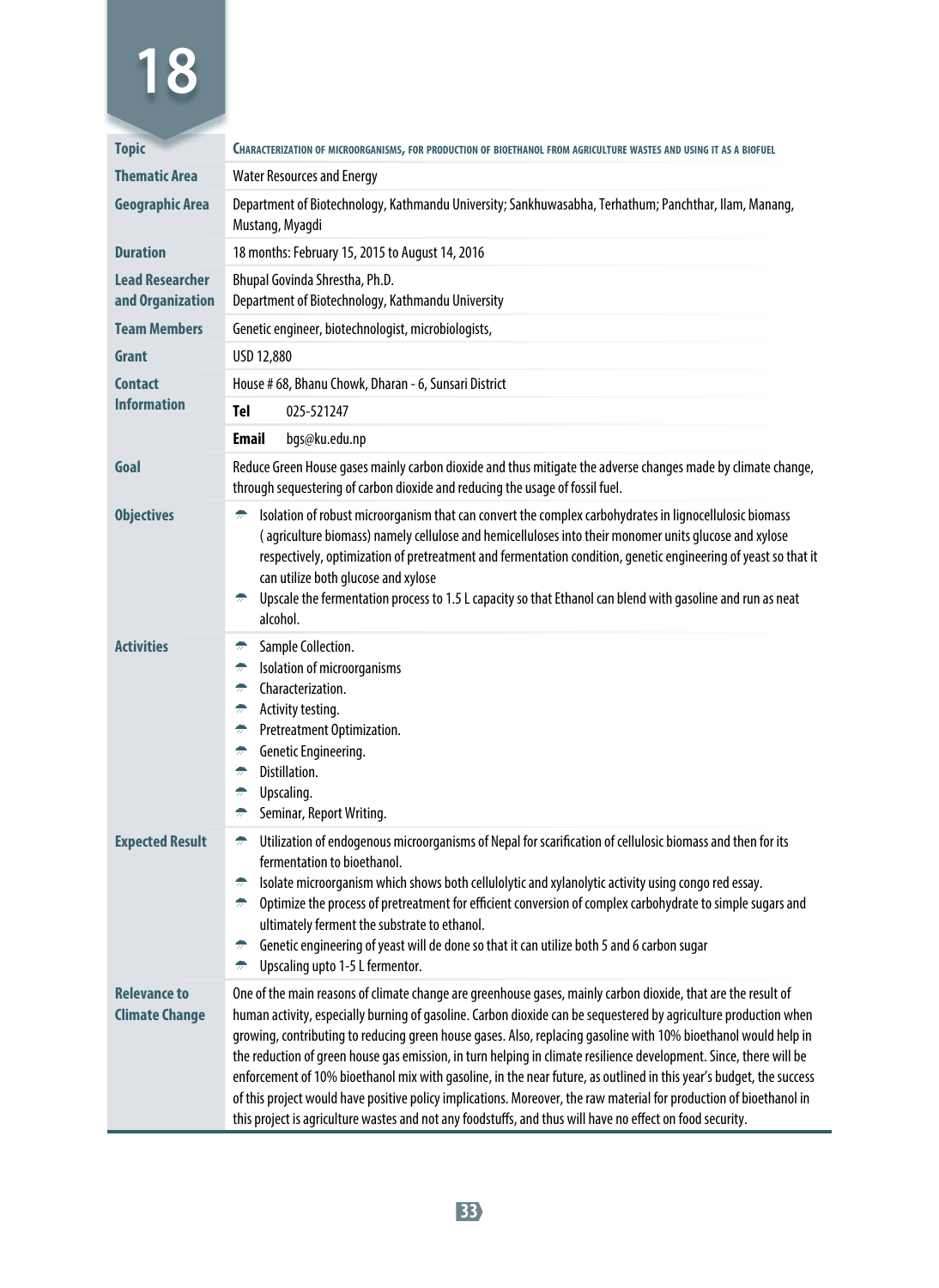| <b>Topic</b>                               | CLIMATE CHANGE IMPACT ON SPRING WATER OF MID HILLS OF NEPAL WITH SPECIAL FOCUS ON DRUDGERY OF WOMEN                                                                                                                                                                                                                                                                                                                                                                                                                                                                                                                                                                                                                                                 |  |
|--------------------------------------------|-----------------------------------------------------------------------------------------------------------------------------------------------------------------------------------------------------------------------------------------------------------------------------------------------------------------------------------------------------------------------------------------------------------------------------------------------------------------------------------------------------------------------------------------------------------------------------------------------------------------------------------------------------------------------------------------------------------------------------------------------------|--|
| <b>Thematic Area</b>                       | <b>WRE (Water Resource and Energy)</b>                                                                                                                                                                                                                                                                                                                                                                                                                                                                                                                                                                                                                                                                                                              |  |
| <b>Geographic Area</b>                     | Kiul, Helambu, Baruwa, and Bhotang VDCs of Sindhupalchok District                                                                                                                                                                                                                                                                                                                                                                                                                                                                                                                                                                                                                                                                                   |  |
| <b>Duration</b>                            | 18 months: February 15, 2015 to August 14, 2016                                                                                                                                                                                                                                                                                                                                                                                                                                                                                                                                                                                                                                                                                                     |  |
| <b>Lead Researcher</b><br>and Organization | Prem Sagar Chapagain, PhD<br>Central Department of Geography, Tribhuvan University, Kirtipur, Kathmandu                                                                                                                                                                                                                                                                                                                                                                                                                                                                                                                                                                                                                                             |  |
| <b>Team Members</b>                        | Biometricians. Gender experts, GIS experts, Sociologists,                                                                                                                                                                                                                                                                                                                                                                                                                                                                                                                                                                                                                                                                                           |  |
| Grant                                      | USD 25,208                                                                                                                                                                                                                                                                                                                                                                                                                                                                                                                                                                                                                                                                                                                                          |  |
| <b>Contact</b>                             | Dhobighat, Lalitpur Sub-metropolitan City - 4                                                                                                                                                                                                                                                                                                                                                                                                                                                                                                                                                                                                                                                                                                       |  |
| <b>Information</b>                         | <b>Tel</b><br>01 4330329 (0), 5534298 (R)                                                                                                                                                                                                                                                                                                                                                                                                                                                                                                                                                                                                                                                                                                           |  |
|                                            | <b>Email</b><br>ps.chapagain@gmail.com                                                                                                                                                                                                                                                                                                                                                                                                                                                                                                                                                                                                                                                                                                              |  |
| Goal                                       | To develop knowledge base on spring water of mid hills of Nepal for evidence-based policy making.                                                                                                                                                                                                                                                                                                                                                                                                                                                                                                                                                                                                                                                   |  |
| <b>Objectives</b>                          | To develop a digital inventory (GPS location and database) of natural springs and examine the spring water<br>potentiality (database), soil-moisture condition using Remote Sensing technology to analyze the location and<br>distribution pattern of springs with respects to geology, altitude, land-use, settlement drainage pattern and<br>slope.<br>To examine the demand and supply situation of water that will also focus on discharge measurement of<br>selected spring for future monitoring and explore the knowledge on spring conservation<br>To examine that how climate change has affected different socioeconomic groups and particularly women<br>÷.<br>because of changing situation of availability and accessibility of water. |  |
| <b>Activities</b>                          | Conduct Consultation meetings/discussions.<br>۰<br>Conduct GPS survey of natural springs.<br>۰<br>Prepare Spring Inventory.<br>۰<br>Analyze Remote Sensing data to map out natural springs and soil moisture.<br>۰<br>Develop Spring water potentiality maps.<br>۰<br>Develop a Soil Moisture Index<br>۰<br>Conduct household survey/FGDs/Informal discussions.<br>÷<br>Develop GAM and CVA indicators.<br>÷<br>Integrate of all data into a Single GIS based Database<br>۰<br>Write articles for peer reviewed journals<br>۰<br><b>Conduct Workshop and Disseminate findings</b><br>۰                                                                                                                                                              |  |
| <b>Expected Result</b>                     | The major results of the project will be the publication of at least three peer- reviewed papers in international<br>journals. Preparation of a scientific report will be another result. Finally, preparation of a spring database that is<br>compatible with other database systems will be another result of this project.                                                                                                                                                                                                                                                                                                                                                                                                                       |  |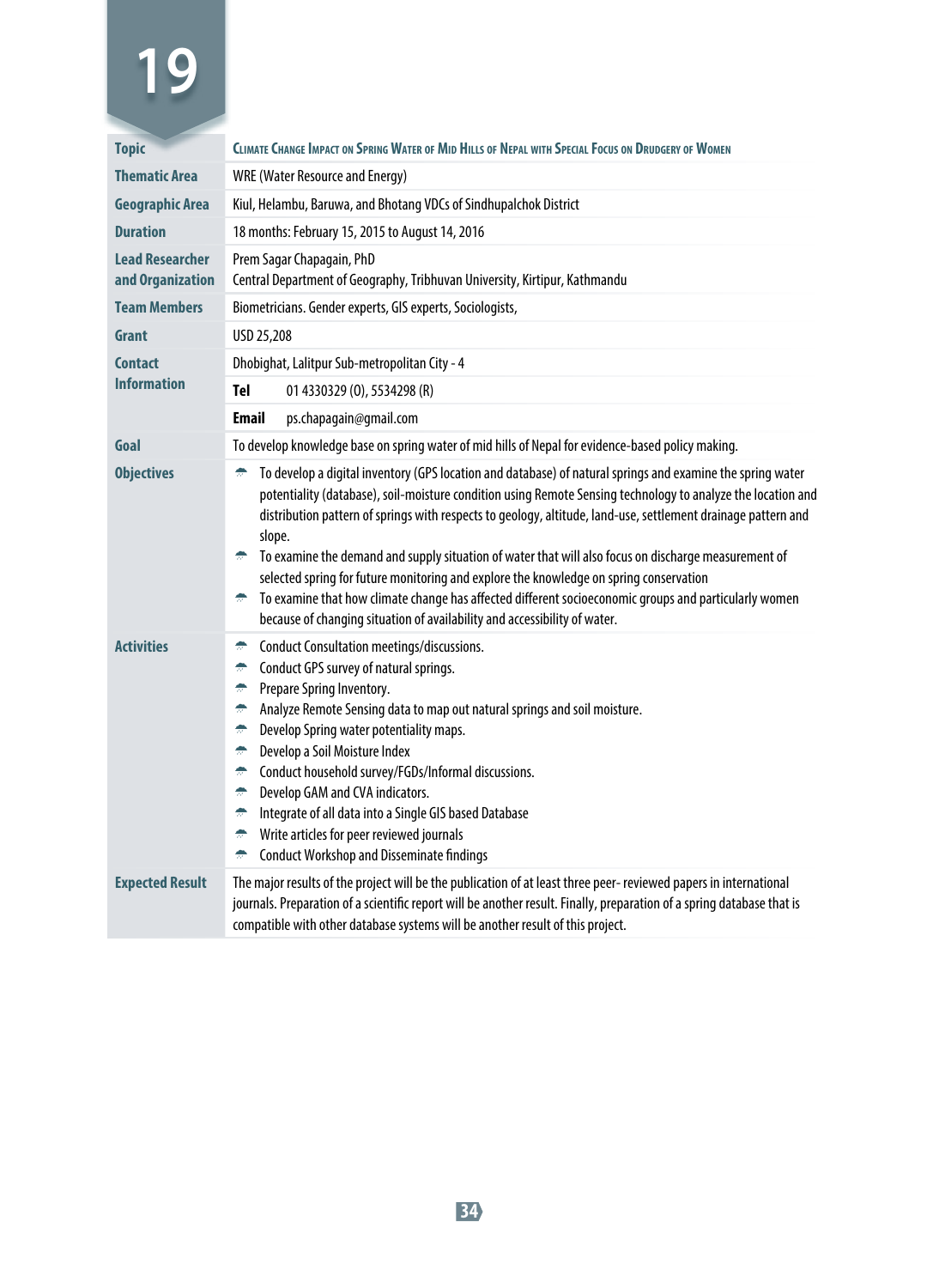| <b>Relevance to</b>   | The project is directly related to the climate resilient development process as it develops a comprehensive and       |
|-----------------------|-----------------------------------------------------------------------------------------------------------------------|
| <b>Climate Change</b> | integrated knowledge base including both local and scientific knowledge. The study's methods and techniques           |
|                       | adapted in the study will further promote and invoke researches on climate change and variability stress on the       |
|                       | spring water resources and drought conditions. The study will follow the integrated approach where it applies         |
|                       | remote sensing and GIS technology to make an inventory and a GIS database of springs, assess spring water             |
|                       | potential, soil drought conditions. The findings will lead to the examination of the water availability against the   |
|                       | present and future demand conditions as a prerequisite for developing climate resilient water policy. The proposed    |
|                       | study will cover the women, poor and disadvantaged groups for understanding their knowledge and the effect of         |
|                       | changing water patterns on them. It further sensitizes the issue from very grass root level to the national level and |
|                       | beyond.                                                                                                               |
|                       |                                                                                                                       |
|                       | The work in terms of its concept, methods and implication can be scaled up. A comprehensive digital water             |
|                       | database, which the study intends to start, could eventually be developed using the contribution of several sectors   |
|                       | (such as drinking water, irrigation, micro and small hydro power development, agriculture) thus aiding in the         |
|                       | combat against climate change.                                                                                        |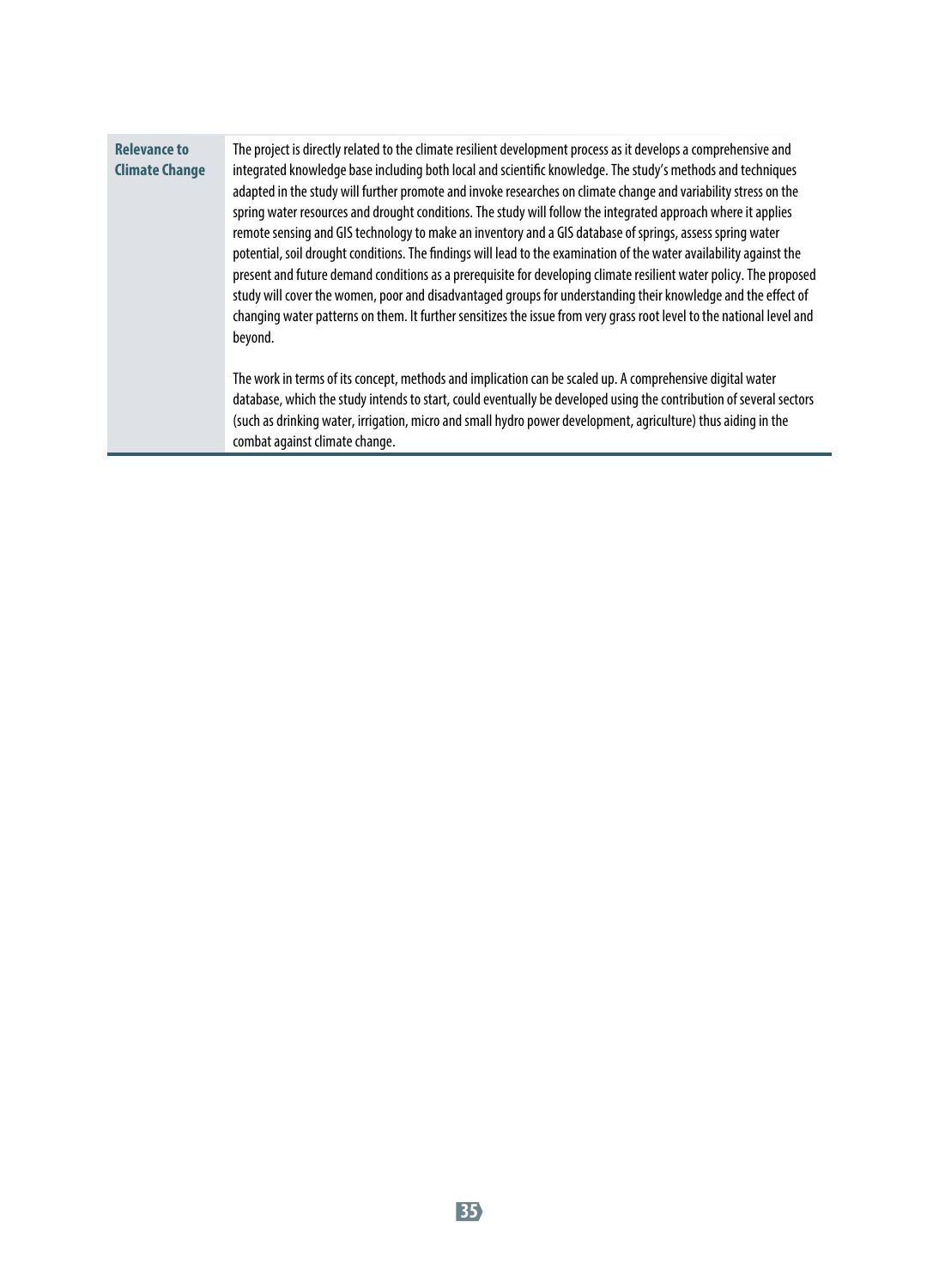| <b>Topic</b>                               | TREELINE SHIFT IN CENTRAL NEPAL HIMALAYA AND CLIMATE RECONSTRUCTION OF PAST MILLENNIA                                                                                                                                                                                                                                                                                                                                                                                                                                                                                                                                                                 |
|--------------------------------------------|-------------------------------------------------------------------------------------------------------------------------------------------------------------------------------------------------------------------------------------------------------------------------------------------------------------------------------------------------------------------------------------------------------------------------------------------------------------------------------------------------------------------------------------------------------------------------------------------------------------------------------------------------------|
| <b>Thematic Area</b>                       | <b>Forests and Biodiversity</b>                                                                                                                                                                                                                                                                                                                                                                                                                                                                                                                                                                                                                       |
| <b>Geographic Area</b>                     | Manang, Mustang and Dolpa                                                                                                                                                                                                                                                                                                                                                                                                                                                                                                                                                                                                                             |
| <b>Duration</b>                            | 18 months: February 15, 2015 to August 14, 2016                                                                                                                                                                                                                                                                                                                                                                                                                                                                                                                                                                                                       |
| <b>Lead Researcher</b><br>and Organization | Yub Raj Dhakal, Tree Ring Society of Nepal                                                                                                                                                                                                                                                                                                                                                                                                                                                                                                                                                                                                            |
| <b>Team Members</b>                        |                                                                                                                                                                                                                                                                                                                                                                                                                                                                                                                                                                                                                                                       |
| Grant                                      | USD 12.562                                                                                                                                                                                                                                                                                                                                                                                                                                                                                                                                                                                                                                            |
| <b>Contact</b>                             | Simlar Village, Simlar VDC-2, Rupandehi District                                                                                                                                                                                                                                                                                                                                                                                                                                                                                                                                                                                                      |
| <b>Information</b>                         | Tel                                                                                                                                                                                                                                                                                                                                                                                                                                                                                                                                                                                                                                                   |
|                                            | dhakalyr@gmail.com<br><b>Email</b>                                                                                                                                                                                                                                                                                                                                                                                                                                                                                                                                                                                                                    |
| Goal                                       | Study impact of climate change on high altitude vegetation and past climate reconstruction.                                                                                                                                                                                                                                                                                                                                                                                                                                                                                                                                                           |
| <b>Objectives</b>                          | To establish permanent research plots for determining the rate of climate change induced treeline shifting and<br>÷<br>its long term monitoring at selected treeline sites of Annapurna and its adjacent region (Manang, Mustang,<br>and Dolpo)<br>To assess climatic response of multiple treeline species (Abies spectabilis, Betula utilis, Juniperus<br>÷<br>sps, Rhododendron sps, etc.) and reconstruct temperature and precipitation of the region during past<br>millennia.<br>To study livelihood vulnerability of high-altitude marginal and pastoral communities to climate change and<br>÷<br>climate change induced biophysical changes. |
| <b>Activities</b>                          | Establish permanent plots for the study of treeline shifting and long term monitoring.<br>۰<br>Calculate rate of treeline shifting.<br>۰<br>Assess the response of multiple tree species to climate change.<br>÷<br>Study the vulnerability of livelihood of high-altitude marginal and pastoral subsistence people.<br>÷<br>Provide information for developing Local Climate Change Adaptation Plan.<br>۰                                                                                                                                                                                                                                            |
| <b>Expected Result</b>                     | Demarcated treeline position and calculated rate of treeline shifting.<br>۰<br>Developed at least 12 tree ring chronologies.<br>۰<br>Identified response of tree species to climate change.<br>۰<br>Reconstructed temperature and precipitation for at least the past 500 years.<br>۰<br>Listed existing livelihood dependencies on alpine resources.<br>۰<br>Published Journal Articles/Abstracts/Posters.<br>۰                                                                                                                                                                                                                                      |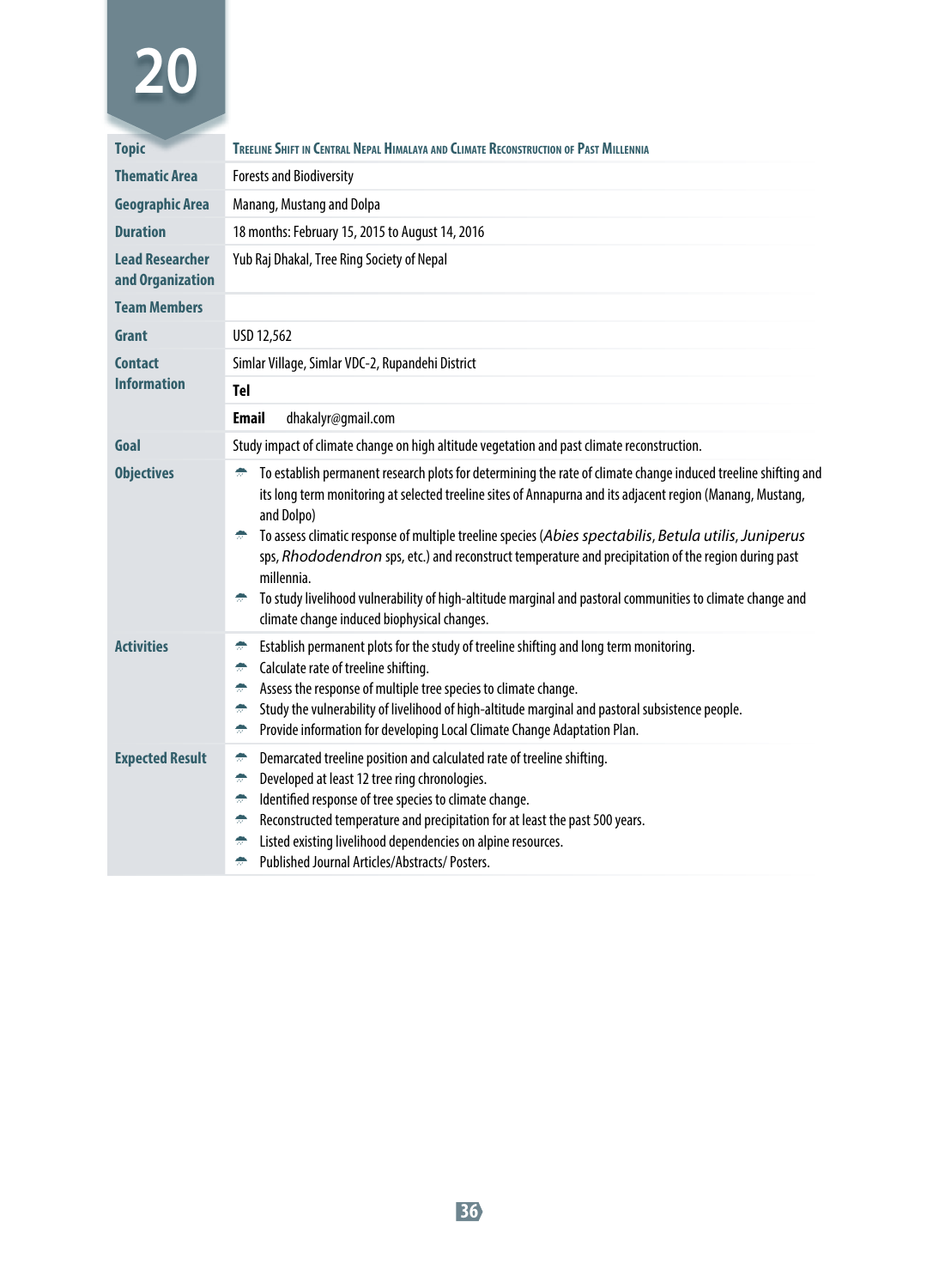| <b>Relevance to</b><br><b>Climate Change</b> | The analysis of treeline shifting rate and construction of past climate will reveal the severity of climate change in the<br>study areas. The response of different treeline species to climate change will be useful to estimate the future forest<br>and rangeland area that could support and develop a climate resilient forest and rangeland management plan.<br>Simultaneously, all treeline building species may not be able to shift upward due to genetic, ecological or climatic<br>factors. This means some tree species will be the winners and successively invade through a gradual upward shift<br>whereas others will be the losers. Therefore understanding such changes in species composition is important from<br>the perspective of forest management and ecosystem maintenance.               |
|----------------------------------------------|---------------------------------------------------------------------------------------------------------------------------------------------------------------------------------------------------------------------------------------------------------------------------------------------------------------------------------------------------------------------------------------------------------------------------------------------------------------------------------------------------------------------------------------------------------------------------------------------------------------------------------------------------------------------------------------------------------------------------------------------------------------------------------------------------------------------|
|                                              | Moreover, collection of the first hand data on different aspects of livelihood from the resource users and analysis of<br>livelihood vulnerability to climate change will be useful to identify the areas for intervention to enhance adaptive<br>capacity and reduce exposure and sensitivity of local communities. Concurrently, our current research framework<br>could be easily upscaled in other treeline sites in the Nepalese Himalaya as it follows the standard scientific method<br>for dendrochronology. Therefore, the results might be of interest to and encourage graduate students and young<br>researchers for conducting similar studies. TRSN also provides regular training sessions on dendrochronology and<br>sampling methods to motivate young researchers in conducting similar research. |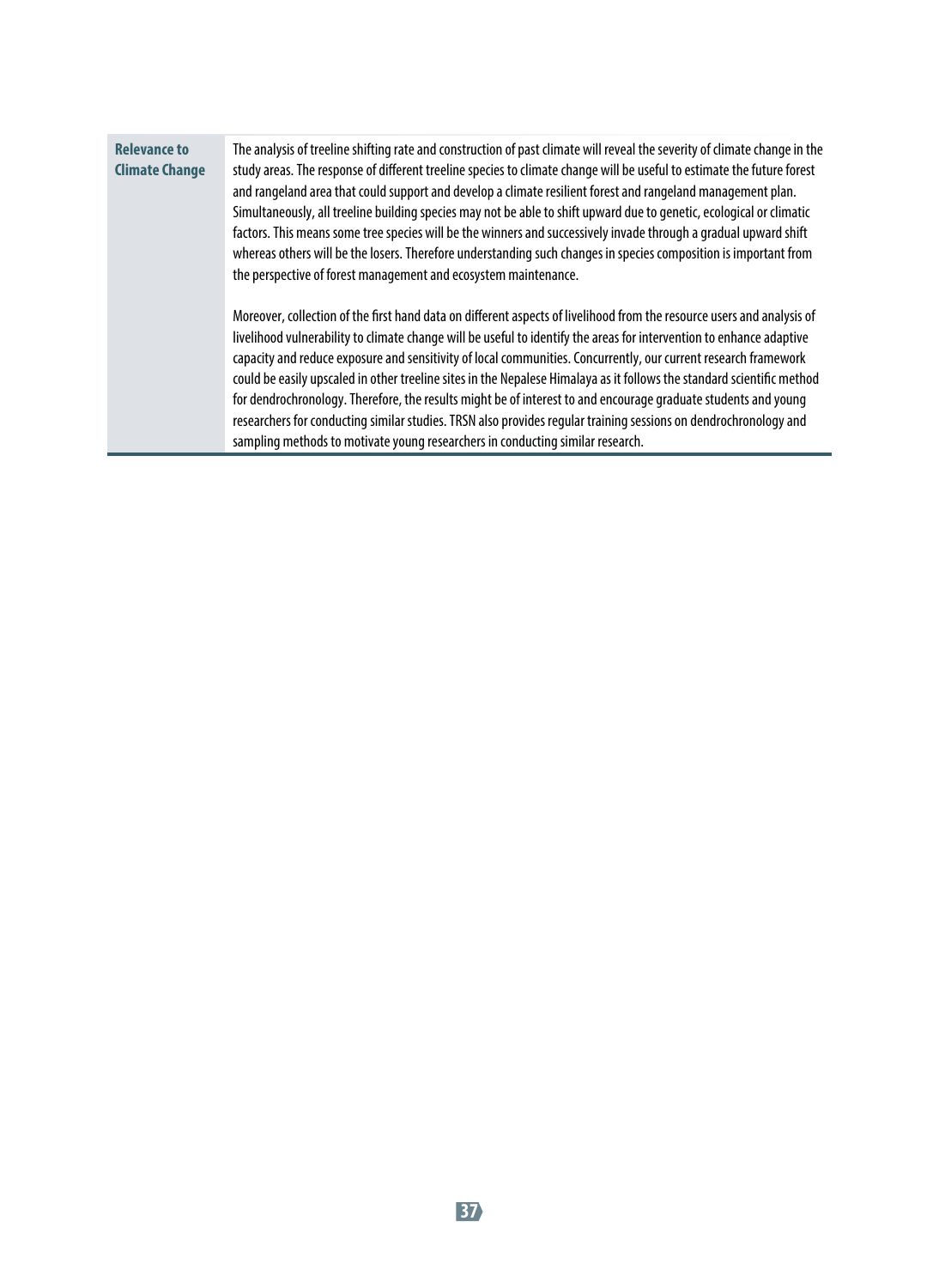| <b>Topic</b>                                 | STUDY OF THE SNOWMELT RUNOFF FOR THE SUSTAINABILITY OF HYDROPOWER PROJECTS UNDER CLIMATE CHANGE                                                                                                                                                                                                                                                                                                                                                                                                                                                                                                                                                                                                                                                                                                                                                                                                                                                                                                                                                                                                                                                                                    |  |  |
|----------------------------------------------|------------------------------------------------------------------------------------------------------------------------------------------------------------------------------------------------------------------------------------------------------------------------------------------------------------------------------------------------------------------------------------------------------------------------------------------------------------------------------------------------------------------------------------------------------------------------------------------------------------------------------------------------------------------------------------------------------------------------------------------------------------------------------------------------------------------------------------------------------------------------------------------------------------------------------------------------------------------------------------------------------------------------------------------------------------------------------------------------------------------------------------------------------------------------------------|--|--|
| <b>Thematic Area</b>                         | <b>Water Resources and Energy</b>                                                                                                                                                                                                                                                                                                                                                                                                                                                                                                                                                                                                                                                                                                                                                                                                                                                                                                                                                                                                                                                                                                                                                  |  |  |
| <b>Geographic Area</b>                       | Himalayan Region of Nepal                                                                                                                                                                                                                                                                                                                                                                                                                                                                                                                                                                                                                                                                                                                                                                                                                                                                                                                                                                                                                                                                                                                                                          |  |  |
| <b>Duration</b>                              | 18 months: February 15, 2015 to August 14, 2016                                                                                                                                                                                                                                                                                                                                                                                                                                                                                                                                                                                                                                                                                                                                                                                                                                                                                                                                                                                                                                                                                                                                    |  |  |
| <b>Lead Researcher</b><br>and Organization   | Prof. Narendra Man Shakya, Ph.D.<br><b>Engineering College, Tribhuvan University</b>                                                                                                                                                                                                                                                                                                                                                                                                                                                                                                                                                                                                                                                                                                                                                                                                                                                                                                                                                                                                                                                                                               |  |  |
| <b>Team Members</b>                          | Hydrologists, meterologists, statisticians.                                                                                                                                                                                                                                                                                                                                                                                                                                                                                                                                                                                                                                                                                                                                                                                                                                                                                                                                                                                                                                                                                                                                        |  |  |
| Grant                                        | USD 10,685                                                                                                                                                                                                                                                                                                                                                                                                                                                                                                                                                                                                                                                                                                                                                                                                                                                                                                                                                                                                                                                                                                                                                                         |  |  |
| <b>Contact</b>                               | House #13, Jwagal, Lalitpur Sub Metropolitan City-10, Lalitpur District                                                                                                                                                                                                                                                                                                                                                                                                                                                                                                                                                                                                                                                                                                                                                                                                                                                                                                                                                                                                                                                                                                            |  |  |
| <b>Information</b>                           | <b>Tel</b><br>01-5520277                                                                                                                                                                                                                                                                                                                                                                                                                                                                                                                                                                                                                                                                                                                                                                                                                                                                                                                                                                                                                                                                                                                                                           |  |  |
|                                              | <b>Email</b><br>nms@ioe.edu.np                                                                                                                                                                                                                                                                                                                                                                                                                                                                                                                                                                                                                                                                                                                                                                                                                                                                                                                                                                                                                                                                                                                                                     |  |  |
| <b>Goal / Objectives</b>                     | The goal of this project is to develop a comprehensive understanding of the snow and glacier melt water to river<br>discharge and analyze its regional characteristics under the influence of climate change.                                                                                                                                                                                                                                                                                                                                                                                                                                                                                                                                                                                                                                                                                                                                                                                                                                                                                                                                                                      |  |  |
| <b>Activities</b>                            | Collection of required hydro-smeteorological data.<br>۰<br>۰<br>Simulation of snowmelt runoff using the first principle of energy balance.<br>Validation of the snowmelt runoff by analyzing the diurnal variation in the stream-flow.<br>۰<br>Comparison of the results of the energy-balance model with the Snow Runoff Model (SRM) and optimization<br>۰<br>of the parameters of the SRM.<br>← Generation of a snowmelt runoff scenario using the optimized parameter set of the SRM for various Himalayan<br>River basins of Nepal.<br>Section 15 Use of the AR5 climate projections to determine the effects of climate change on the snowmelt runoff and its<br>possible subsequent impact on the hydropower generation during the lean/dry season.<br>Assessment of Policy Implication and issues of mainstreaming CC risk management.<br>÷                                                                                                                                                                                                                                                                                                                                 |  |  |
| <b>Expected Result</b>                       | Utilizing the understanding to propose various climate resilient modifications to the existing design plans of<br>÷<br>the various projects.<br>Regionalization of the snowmelt parameters for the SRM for various geographic and physiographic regions of<br>÷.<br>Nepal.<br>Attempt to influence the project development authorities towards giving due consideration to the impacts<br>of climate change on the energy production from hydropower plants as a result of the mutation in snow and<br>glacier dynamics.<br>→ Draft documents that can serve as guidelines for formulating climate resilient strategies.<br>Serve as a reference to the policy makers for decision-making, to the government authorities for resource<br>$\frac{1}{2}$<br>allocation and to the hydropower producers to plan the long-term sustainability of the project.<br>Influence the wider science-policy community on water-governance issues.<br>۰                                                                                                                                                                                                                                         |  |  |
| <b>Relevance to</b><br><b>Climate Change</b> | Various researches have shown that the water resources will largely be impacted by the impending anthropogenic<br>changes in the climate. These impacts are predicted to be more glaring in the Hind-Kush Region due to recession<br>of the snow line, which will bring about alterations in the seasonal hydrological patterns of the region. In this<br>context, understanding the present mechanism and dynamics of snow and glacier melt and its contribution to<br>the stream-flow, especially during the dry summer seasons when the monsoon precipitation has not yet arrived<br>and the groundwater storage of the previous year has already depleted, will help us plan the hydropower projects<br>with more confidence based upon the differences between the firm energy and secondary energy. Usually, larger<br>hydropower projects have an operational life of about 50 years and acknowledging that this is a long duration,<br>the analysis of the effects of the climate change on the snowmelt stream-flow contribution will help us towards<br>planning climate resilient hydropower projects that might be able to ensure the sustainability of such projects. |  |  |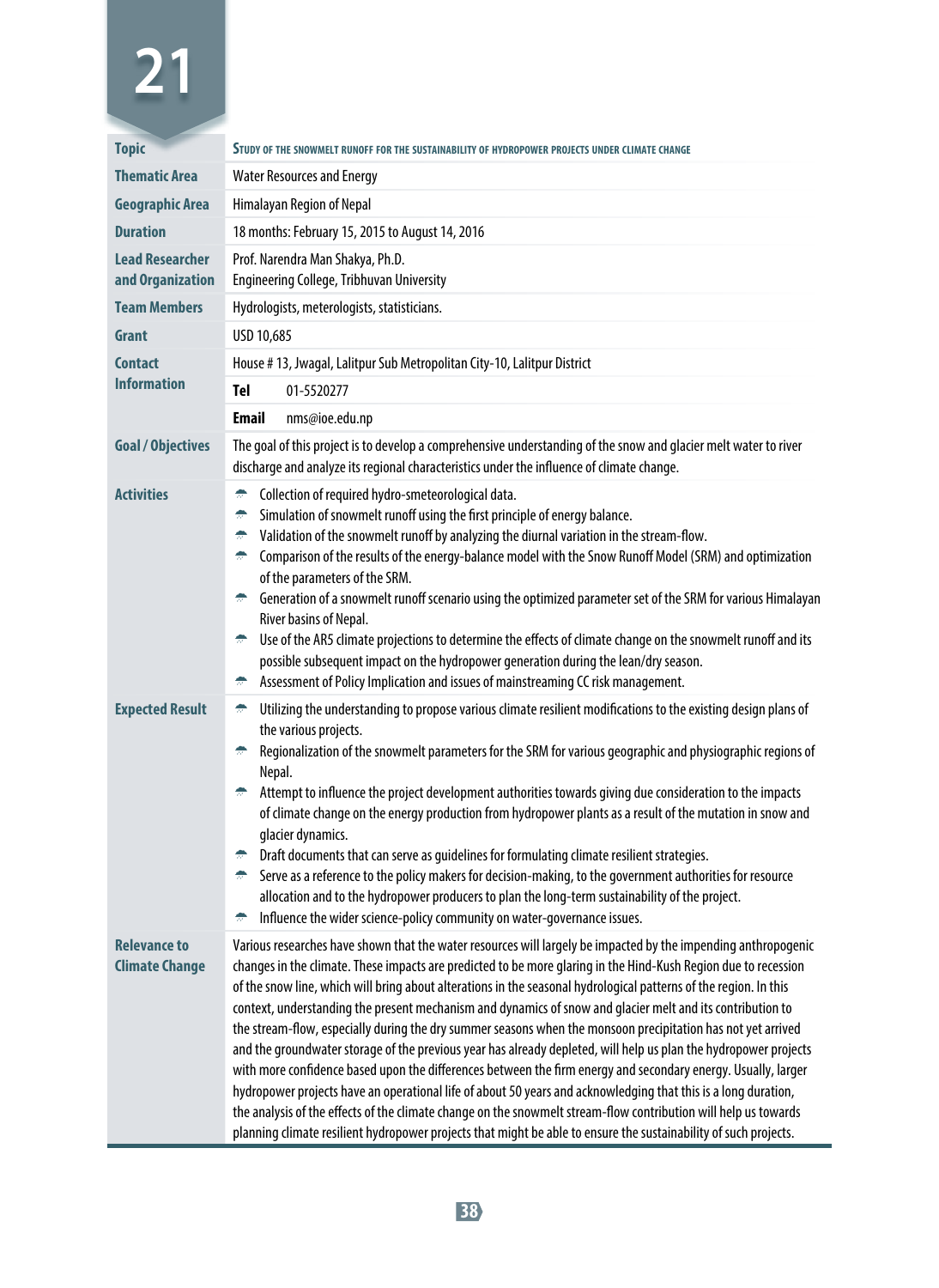| <b>Topic</b>                                 | MARSYANGDI RIVER BASIN WATER INDUCED DISASTER TRIGGERED BY CLIMATE CHANGE AND ITS PROGNOSTIC PROJECTION                                                                                                                                                                                                                                                                                                                                                                                                                                                                                                                                                                                                                                                                                                                                                                                                                                                                                                                                                                                                                                                                                                                                                                                                                                                                                                                                                                   |  |  |
|----------------------------------------------|---------------------------------------------------------------------------------------------------------------------------------------------------------------------------------------------------------------------------------------------------------------------------------------------------------------------------------------------------------------------------------------------------------------------------------------------------------------------------------------------------------------------------------------------------------------------------------------------------------------------------------------------------------------------------------------------------------------------------------------------------------------------------------------------------------------------------------------------------------------------------------------------------------------------------------------------------------------------------------------------------------------------------------------------------------------------------------------------------------------------------------------------------------------------------------------------------------------------------------------------------------------------------------------------------------------------------------------------------------------------------------------------------------------------------------------------------------------------------|--|--|
| <b>Thematic Area</b>                         | <b>CID-Climate Induced Disasters</b>                                                                                                                                                                                                                                                                                                                                                                                                                                                                                                                                                                                                                                                                                                                                                                                                                                                                                                                                                                                                                                                                                                                                                                                                                                                                                                                                                                                                                                      |  |  |
| <b>Geographic Area</b>                       | Marshyangdi River Basin in Tanahu, Gorkha, Lamjung and Manang.                                                                                                                                                                                                                                                                                                                                                                                                                                                                                                                                                                                                                                                                                                                                                                                                                                                                                                                                                                                                                                                                                                                                                                                                                                                                                                                                                                                                            |  |  |
| <b>Duration</b>                              | 18 months: February 15, 2015 to August 14, 2016                                                                                                                                                                                                                                                                                                                                                                                                                                                                                                                                                                                                                                                                                                                                                                                                                                                                                                                                                                                                                                                                                                                                                                                                                                                                                                                                                                                                                           |  |  |
| <b>Lead Researcher</b><br>and Organization   | Dinesh Pathak, Ph.D.<br>Central Department of Geology, Tribhuvan University                                                                                                                                                                                                                                                                                                                                                                                                                                                                                                                                                                                                                                                                                                                                                                                                                                                                                                                                                                                                                                                                                                                                                                                                                                                                                                                                                                                               |  |  |
| <b>Team Members</b>                          | Geologist, Hydrogeologist, Meteorologist/Climate Modeler, Hydrologist/ Water Resource Engineer, Research<br><b>Assistants</b>                                                                                                                                                                                                                                                                                                                                                                                                                                                                                                                                                                                                                                                                                                                                                                                                                                                                                                                                                                                                                                                                                                                                                                                                                                                                                                                                             |  |  |
| Grant                                        | USD 26,800                                                                                                                                                                                                                                                                                                                                                                                                                                                                                                                                                                                                                                                                                                                                                                                                                                                                                                                                                                                                                                                                                                                                                                                                                                                                                                                                                                                                                                                                |  |  |
| <b>Contact</b>                               | Sankhamul, Kathmandu Metropolitan City-34, Kathmandu District                                                                                                                                                                                                                                                                                                                                                                                                                                                                                                                                                                                                                                                                                                                                                                                                                                                                                                                                                                                                                                                                                                                                                                                                                                                                                                                                                                                                             |  |  |
| <b>Information</b>                           | Tel<br>014333085(0), 4782758 (R)                                                                                                                                                                                                                                                                                                                                                                                                                                                                                                                                                                                                                                                                                                                                                                                                                                                                                                                                                                                                                                                                                                                                                                                                                                                                                                                                                                                                                                          |  |  |
|                                              | <b>Email</b><br>dpathaktu@gmail.com                                                                                                                                                                                                                                                                                                                                                                                                                                                                                                                                                                                                                                                                                                                                                                                                                                                                                                                                                                                                                                                                                                                                                                                                                                                                                                                                                                                                                                       |  |  |
| Goal                                         | Developing resilient community in Maryangdi River Basin.                                                                                                                                                                                                                                                                                                                                                                                                                                                                                                                                                                                                                                                                                                                                                                                                                                                                                                                                                                                                                                                                                                                                                                                                                                                                                                                                                                                                                  |  |  |
| <b>Objectives</b>                            | Assess the state of community, water resources and potential water induced hazards in the Maryangdi River<br>÷<br>Basin Areas.<br>۰<br>Evaluate climate change risk based on the hazard and vulnerability in the area.                                                                                                                                                                                                                                                                                                                                                                                                                                                                                                                                                                                                                                                                                                                                                                                                                                                                                                                                                                                                                                                                                                                                                                                                                                                    |  |  |
| <b>Activities</b>                            | <b>Desk Study</b><br>۰<br>۰<br><b>Preliminary Data Analysis</b><br>÷<br>Field Study and data Collection<br>÷<br>Detail study and Analysis<br>۰<br>Prepare draft report and financial.<br>۰<br>Enhance the draft reports and submit Final Reports.<br>۰<br>Preparation of articles and submit in journal for publication.                                                                                                                                                                                                                                                                                                                                                                                                                                                                                                                                                                                                                                                                                                                                                                                                                                                                                                                                                                                                                                                                                                                                                  |  |  |
| <b>Expected Result</b>                       | Inventory of past water induced disaster in the Marshyangdi River basin: events in chronological order and<br>۰<br>respective damages spatially located on the map<br>Assessment of past climatic trend: use temperature and precipitation data for the assessment. The analysis will<br>÷<br>be made separate for the period of before 1990 and after 1990 to understand the effect of climate change<br>Preparation of climate model with the precipitation for various future period<br>۰<br>۰<br>Preparation of water induced hazard map and vulnerability with and without climate change scenario                                                                                                                                                                                                                                                                                                                                                                                                                                                                                                                                                                                                                                                                                                                                                                                                                                                                   |  |  |
| <b>Relevance to</b><br><b>Climate Change</b> | The project is expected to significantly contribute to climate resilient development and have policy implications.<br>This is principally based on the identification of past water-induced disaster locations within the basin and also<br>future projections showing hazardous locations. In addition, the risk maps prepared with climate projections can<br>be directly used for future planning leading to the implementation of various projects for carrying out mitigation<br>measures, enhancing coping capacity, improving indigenous technology and implementing adaptive capacity<br>development. These aspects can't be borrowed from the findings of other river basins as it varies from basin to basin<br>due to variations in the ethnic community, local culture and other socio-economic factors. Likewise, any further<br>development work needs to address the possible climate -induced hazard and disaster conditions within the area.<br>This type of research work would produce unbiased findings which can be considered for future planning of various<br>activities to reduce the impact of water-induced disasters (including climate change induced).<br>The research findings could be the basis for policy implementation helping local governments to understand the<br>disaster scenarios at present and projected for future so as to plan the mitigation and adaptation measures for short<br>term, mid-term and long term planning. |  |  |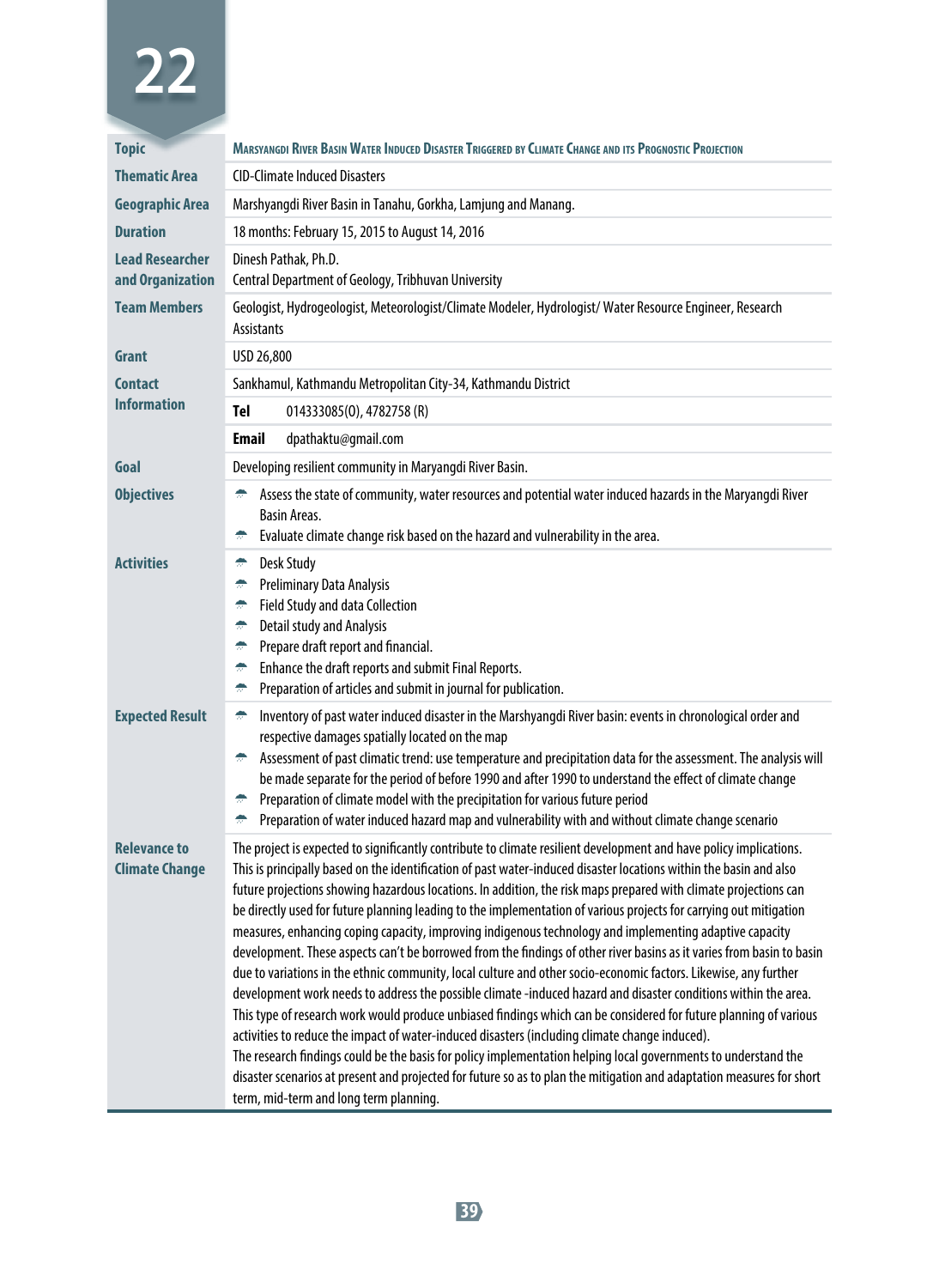| <b>Topic</b>                                 | FOSTERING CLIMATE RESILIENT CITIES THROUGH AUGMENTING THE BLUE LAND USES: A CASE OF JANAKPUR MUNICIPALITY                                                                                                                                                                                                                                                                                                                                                                                                                                                                                                                                                                                                                                                                                                                                                     |                                                                                                                                                                                                                                                                                                    |  |
|----------------------------------------------|---------------------------------------------------------------------------------------------------------------------------------------------------------------------------------------------------------------------------------------------------------------------------------------------------------------------------------------------------------------------------------------------------------------------------------------------------------------------------------------------------------------------------------------------------------------------------------------------------------------------------------------------------------------------------------------------------------------------------------------------------------------------------------------------------------------------------------------------------------------|----------------------------------------------------------------------------------------------------------------------------------------------------------------------------------------------------------------------------------------------------------------------------------------------------|--|
| <b>Thematic Area</b>                         | Urban Settlement and Infrastructure                                                                                                                                                                                                                                                                                                                                                                                                                                                                                                                                                                                                                                                                                                                                                                                                                           |                                                                                                                                                                                                                                                                                                    |  |
| <b>Geographic Area</b>                       | Janakpur Municipality                                                                                                                                                                                                                                                                                                                                                                                                                                                                                                                                                                                                                                                                                                                                                                                                                                         |                                                                                                                                                                                                                                                                                                    |  |
| <b>Duration</b>                              | 18 months: February 15, 2015 to August 14, 2016                                                                                                                                                                                                                                                                                                                                                                                                                                                                                                                                                                                                                                                                                                                                                                                                               |                                                                                                                                                                                                                                                                                                    |  |
| <b>Lead Researcher</b><br>and Organization   | Ajay Chandra Lal, Department of Architecture and Urban Planning, Pulchowk Camus Institute of Engineering (IOE),<br>TU                                                                                                                                                                                                                                                                                                                                                                                                                                                                                                                                                                                                                                                                                                                                         |                                                                                                                                                                                                                                                                                                    |  |
| <b>Team Members</b>                          |                                                                                                                                                                                                                                                                                                                                                                                                                                                                                                                                                                                                                                                                                                                                                                                                                                                               | Surveyor, GIS Expert and Hydrologist                                                                                                                                                                                                                                                               |  |
| Grant                                        | USD 10,936                                                                                                                                                                                                                                                                                                                                                                                                                                                                                                                                                                                                                                                                                                                                                                                                                                                    |                                                                                                                                                                                                                                                                                                    |  |
| <b>Contact</b>                               |                                                                                                                                                                                                                                                                                                                                                                                                                                                                                                                                                                                                                                                                                                                                                                                                                                                               | Institute of Engineering, Department of Architecture and Urban Planning, Pulchowk Campus, Lalitpur                                                                                                                                                                                                 |  |
| <b>Information</b>                           | Tel                                                                                                                                                                                                                                                                                                                                                                                                                                                                                                                                                                                                                                                                                                                                                                                                                                                           | 01 5011030 (Ktm), 44-520081 (Mahotari)                                                                                                                                                                                                                                                             |  |
|                                              | <b>Email</b>                                                                                                                                                                                                                                                                                                                                                                                                                                                                                                                                                                                                                                                                                                                                                                                                                                                  | ajay@ioe.edu.np                                                                                                                                                                                                                                                                                    |  |
| Goal                                         | To contribute in devising policies at national and local level to make cities climate resilient in general and to devise<br>strategies and model for augmenting blue land use and associated green land uses in cities for fostering cimate<br>resilience at local level in particular.                                                                                                                                                                                                                                                                                                                                                                                                                                                                                                                                                                       |                                                                                                                                                                                                                                                                                                    |  |
| <b>Objectives</b>                            | To analyze the climatic data of Janakpur and similar towns in the central Terai region to outline the trend of<br>÷<br>temperature and precipitation over the decades to establish the climate change scenarios in 2015, 2050 and<br>2100 AD.<br>To outline the impacts of climate change on city fabric and the inhabitants in Janakpur municipality along with<br>÷.<br>the prevalent urbanization process.<br>To develop an empirical relationship between ponds and climate change impacts.<br>To map the blue land uses and its associated green land uses within the municipal jurisdiction.<br>÷.<br>To outline the strategies and interventions to augment the blue land uses and associated green land uses for<br>$\bullet$<br>climate change adaptation at the local level.<br>To develop a model for implementation of the designed program.<br>۰ |                                                                                                                                                                                                                                                                                                    |  |
| <b>Activities</b>                            | ÷<br>۰<br>۰<br>÷                                                                                                                                                                                                                                                                                                                                                                                                                                                                                                                                                                                                                                                                                                                                                                                                                                              | Inform people and local institutions on Climate Change and its impact on Cities.<br>Local government and institutions implementing CCA projects.<br>Blue land use augmentation policy mainstreamed in local and national urban development policies.<br>Informed media, academia and policy makers |  |
| <b>Expected Result</b>                       | Trend and Impacts of climate change in Janakpur Municipality.<br>÷<br>Awareness Workshops.<br>۰<br>Strategic Framework for Augmenting Blue Land Uses and its surrounding area.<br>۰<br>Pilot Project Design<br>۰<br>Established relationship between water body and city climate change.<br>÷.<br>Final Report and Policy brief.<br>÷.<br>Scientific Paper, Talk Program on FM Stations and NEA.<br>۰<br>An academic module.<br>۰                                                                                                                                                                                                                                                                                                                                                                                                                             |                                                                                                                                                                                                                                                                                                    |  |
| <b>Relevance to</b><br><b>Climate Change</b> | The research will establish an empirical relationship between the pond with its surrounding ambience and climate<br>change adaptation which will lead to develop a climate resilient city. It will have policy inputs for the national as<br>well as local governments to conserve and even inject urban ponds with its surrounding green spaces in urban fabric<br>to adapt climate change. The expected output of this research is the policy and strategic framework to rearrange the<br>urban development process and enable local authorities to augment the blue land use as a strategic intervention for<br>climate change adaptations at local level. The research will come up with adaptive use of ponds in an urban context<br>and develop a mechanism to establish it as a center for urban activities.                                           |                                                                                                                                                                                                                                                                                                    |  |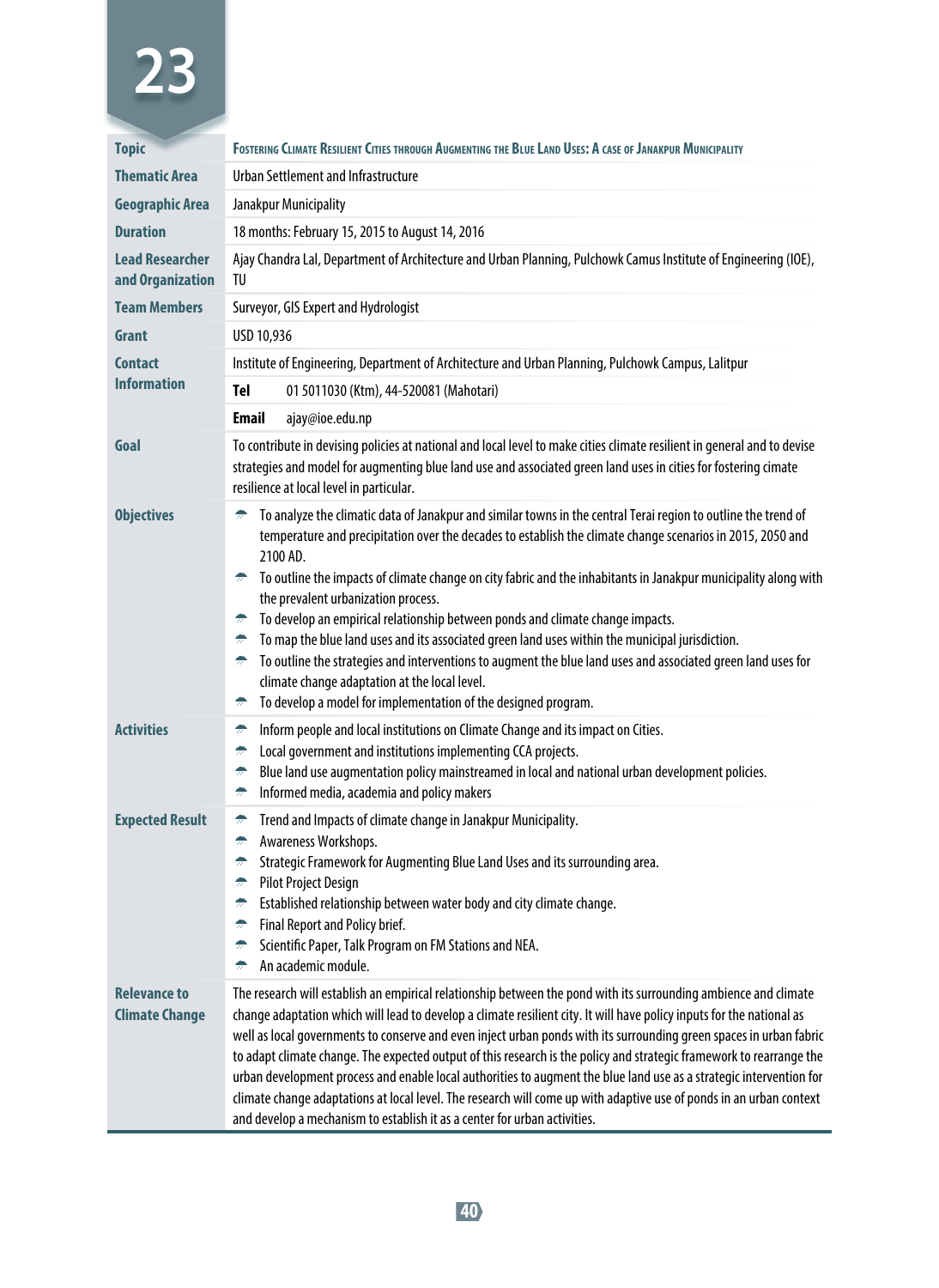| <b>Topic</b>                                 | SUSTAINABLE URBAN TRANSPORT SOLUTIONS TO MITIGATE CLIMATE CHANGE, A CASE STUDY OF KATHMANDU VALLEY, NEPAL                                                                                                                                                                                                                                                                                                                                                                                                                                                                                                                                                                                                                                                                  |  |  |
|----------------------------------------------|----------------------------------------------------------------------------------------------------------------------------------------------------------------------------------------------------------------------------------------------------------------------------------------------------------------------------------------------------------------------------------------------------------------------------------------------------------------------------------------------------------------------------------------------------------------------------------------------------------------------------------------------------------------------------------------------------------------------------------------------------------------------------|--|--|
| <b>Thematic Area</b>                         | Urban Settlement and Infrastructure                                                                                                                                                                                                                                                                                                                                                                                                                                                                                                                                                                                                                                                                                                                                        |  |  |
| <b>Geographic Area</b>                       | Kathmandu, Bhaktapur and Lalitpur districts                                                                                                                                                                                                                                                                                                                                                                                                                                                                                                                                                                                                                                                                                                                                |  |  |
| <b>Duration</b>                              | 18 months: February 15, 2015 to August 14, 2016                                                                                                                                                                                                                                                                                                                                                                                                                                                                                                                                                                                                                                                                                                                            |  |  |
| <b>Lead Researcher</b><br>and Organization   | Ashim Ratna Bajracharya, Institute of Engineering,<br>Department of Architecture and Urban Planning                                                                                                                                                                                                                                                                                                                                                                                                                                                                                                                                                                                                                                                                        |  |  |
| <b>Team Members</b>                          | Fiedl Enumerators, Statistician, Environmental expertst                                                                                                                                                                                                                                                                                                                                                                                                                                                                                                                                                                                                                                                                                                                    |  |  |
| Grant                                        | USD 13,569                                                                                                                                                                                                                                                                                                                                                                                                                                                                                                                                                                                                                                                                                                                                                                 |  |  |
| <b>Contact</b>                               | Institute of Engineering, Department of Architecture and Urban Planning, Pulchowk Campus, Lalitpur                                                                                                                                                                                                                                                                                                                                                                                                                                                                                                                                                                                                                                                                         |  |  |
| <b>Information</b>                           | <b>Tel</b><br>01-4383259                                                                                                                                                                                                                                                                                                                                                                                                                                                                                                                                                                                                                                                                                                                                                   |  |  |
|                                              | <b>Email</b><br>ashim@ioe.edu.np                                                                                                                                                                                                                                                                                                                                                                                                                                                                                                                                                                                                                                                                                                                                           |  |  |
| Goal                                         | To explore sustainable urban transport solutions to mitigate climate change.                                                                                                                                                                                                                                                                                                                                                                                                                                                                                                                                                                                                                                                                                               |  |  |
| <b>Objectives</b>                            | To study travel behavior of commuters and travel patterns prevailing in the cities of Kathmandu Valley.<br>÷<br>To study the mutual interdependency of land use and transport planning in an integrated approach for<br>÷<br>sustainable urban mobility.<br>To identify and implement models and Geo-information technology appropriate for the assessment of<br>÷<br>different scenarios.<br>To evaluate different alternative approaches, based on qualitative and quantitative criteria for sustainable<br>÷.<br>urban mobility to mitigate climate change and aid the decision support system.                                                                                                                                                                         |  |  |
| <b>Expected Result</b>                       | Current Land use and urban mobility pattern of urban areas within Kathmandu Valley.<br>÷<br>Travel behavior of a commuter.<br>۰<br>Impact of urban transport on climate change.                                                                                                                                                                                                                                                                                                                                                                                                                                                                                                                                                                                            |  |  |
| <b>Relevance to</b><br><b>Climate Change</b> | The transport sector is one of the major sectors for energy consumption and Green house gas (GHSG) emission. The<br>population of the Kathmandu valley is increasing rapidly and with it, is a steep increase in travel demand. Increased<br>travel demand results in more commuters, more vehicles and more emission. As the level of GHG increases, it will<br>have a severe impact on urban climate. So it is very crucial to promote sustainable transport development strategies<br>to minimize the climate change impacts resulting from the transport sector. The findings from this research will<br>help to provide useful information to the people and decision makers, in taking appropriate steps for achieving our<br>goal to climate resilient development. |  |  |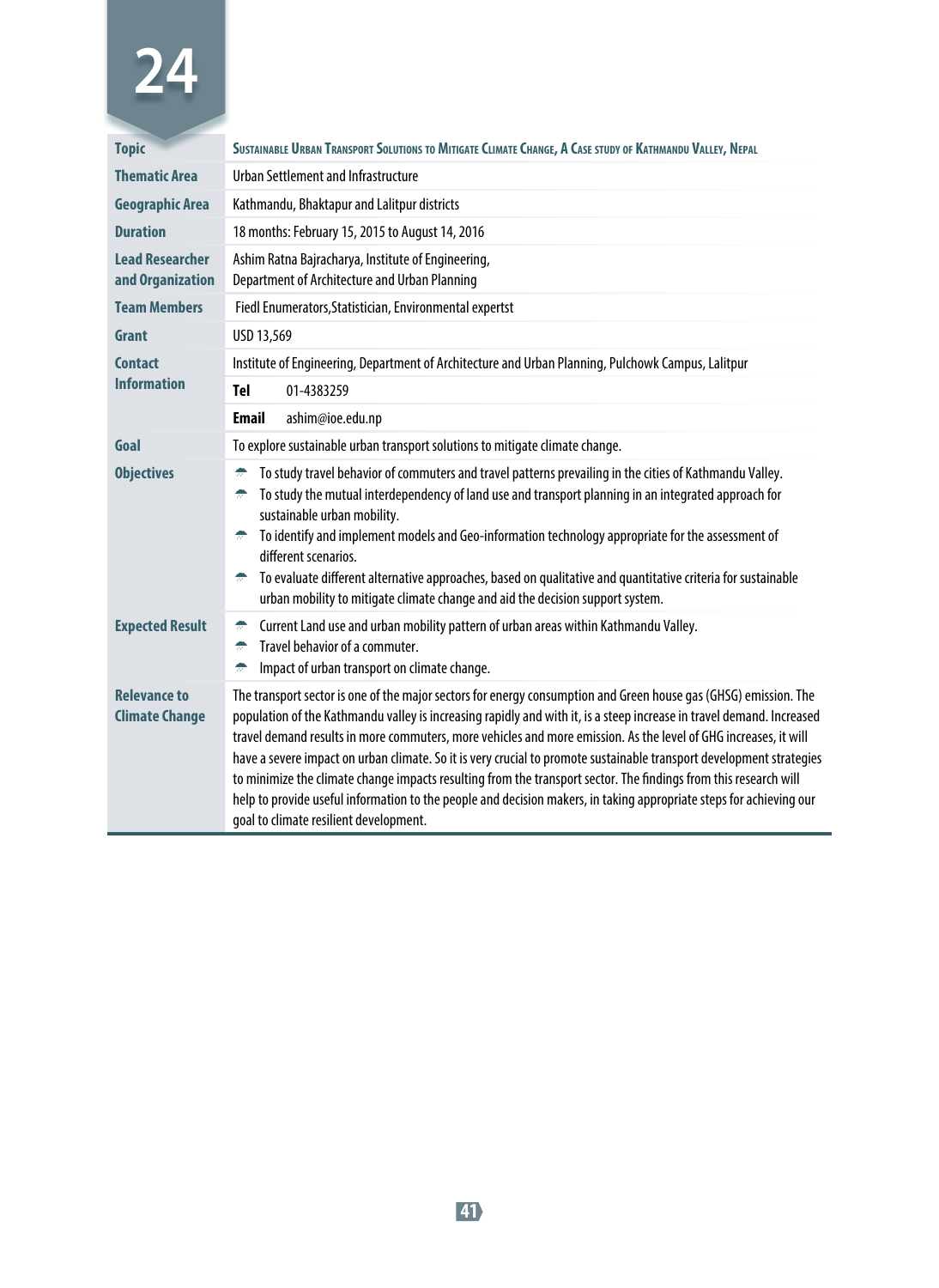| <b>Topic</b>                                 | VULNERABILITY OF LIVESTOCK FARMING SYSTEMS TO IMPACT OF CLIMATE CHANGE IN TERAI REGION OF NEPAL                                                                                                                                                                                                                                                                                                                                                                                                                                                                                                                                                                                                                                                                                                                                                                                                                                                                                                                                                                                                                                                                                                                                                                                                                                                    |  |  |
|----------------------------------------------|----------------------------------------------------------------------------------------------------------------------------------------------------------------------------------------------------------------------------------------------------------------------------------------------------------------------------------------------------------------------------------------------------------------------------------------------------------------------------------------------------------------------------------------------------------------------------------------------------------------------------------------------------------------------------------------------------------------------------------------------------------------------------------------------------------------------------------------------------------------------------------------------------------------------------------------------------------------------------------------------------------------------------------------------------------------------------------------------------------------------------------------------------------------------------------------------------------------------------------------------------------------------------------------------------------------------------------------------------|--|--|
| <b>Thematic Area</b>                         | Agriculture and Food Security: Animal Husbandry: Climate Change Adaptation, Mitigation and improved livelihoods                                                                                                                                                                                                                                                                                                                                                                                                                                                                                                                                                                                                                                                                                                                                                                                                                                                                                                                                                                                                                                                                                                                                                                                                                                    |  |  |
| <b>Geographic Area</b>                       | Chitwan, Morang, Sarlahi, Bara, Rupendehi and Banke                                                                                                                                                                                                                                                                                                                                                                                                                                                                                                                                                                                                                                                                                                                                                                                                                                                                                                                                                                                                                                                                                                                                                                                                                                                                                                |  |  |
| <b>Duration</b>                              | 18 months: February 15, 2015 to August 14, 2016                                                                                                                                                                                                                                                                                                                                                                                                                                                                                                                                                                                                                                                                                                                                                                                                                                                                                                                                                                                                                                                                                                                                                                                                                                                                                                    |  |  |
| <b>Lead Researcher</b><br>and Organization   | Shiva Chandra Dhakal, Agriculture and Forestry University, Chitwan                                                                                                                                                                                                                                                                                                                                                                                                                                                                                                                                                                                                                                                                                                                                                                                                                                                                                                                                                                                                                                                                                                                                                                                                                                                                                 |  |  |
| <b>Team Members</b>                          | Agricultural economists, Finance and administrative officers and Enumerators                                                                                                                                                                                                                                                                                                                                                                                                                                                                                                                                                                                                                                                                                                                                                                                                                                                                                                                                                                                                                                                                                                                                                                                                                                                                       |  |  |
| Grant                                        | USD 10,302                                                                                                                                                                                                                                                                                                                                                                                                                                                                                                                                                                                                                                                                                                                                                                                                                                                                                                                                                                                                                                                                                                                                                                                                                                                                                                                                         |  |  |
| <b>Contact</b>                               | Bikash Chowk, Krishnapur, Bharatpur Sub-metropolitan City-7, Chitwan District                                                                                                                                                                                                                                                                                                                                                                                                                                                                                                                                                                                                                                                                                                                                                                                                                                                                                                                                                                                                                                                                                                                                                                                                                                                                      |  |  |
| <b>Information</b>                           | Tel                                                                                                                                                                                                                                                                                                                                                                                                                                                                                                                                                                                                                                                                                                                                                                                                                                                                                                                                                                                                                                                                                                                                                                                                                                                                                                                                                |  |  |
|                                              | Email<br>nepal_dhakal@ymail.com                                                                                                                                                                                                                                                                                                                                                                                                                                                                                                                                                                                                                                                                                                                                                                                                                                                                                                                                                                                                                                                                                                                                                                                                                                                                                                                    |  |  |
| Goal                                         | Increase livelihoods of the Nepalese livestock farmers through increased production and productivity from different<br>species of livestock.                                                                                                                                                                                                                                                                                                                                                                                                                                                                                                                                                                                                                                                                                                                                                                                                                                                                                                                                                                                                                                                                                                                                                                                                       |  |  |
| <b>Objectives</b>                            | To measure climate change patterns in the Terai region of Nepal from the viewpoint of livestock sector.<br>۰<br>To determine the type and extent of adoption of climate change adaptation strategies by dairy farmers.<br>۰<br>To determine the vulnerability of the livestock production system to impacts of climate change.<br>÷<br>To assess factors affecting adoption of major climate change adaptation strategies in the livestock sector.<br>÷                                                                                                                                                                                                                                                                                                                                                                                                                                                                                                                                                                                                                                                                                                                                                                                                                                                                                            |  |  |
| <b>Activities</b>                            | Literature review.<br>۰<br>۰<br>Questionnaire and checklist preparation.<br>Pretesting of questionnaire.<br>۰<br>Orientation training to enumerators.<br>۰<br>۰<br>Household survey and group discussions.<br>۰<br>Data entry.<br>۰<br>Data management and analysis.<br>۰<br>Report writing.<br>Presentation.<br>۰<br>Publication and dissemination.<br>۰                                                                                                                                                                                                                                                                                                                                                                                                                                                                                                                                                                                                                                                                                                                                                                                                                                                                                                                                                                                          |  |  |
| <b>Expected Result</b>                       | Trend of climatic variable known<br>÷<br>۰<br>Adopted adaptation strategies and level of adoption known\<br>Vulnerability of the Terai region to climate change impact assessed<br>۰<br>Factors affecting adoption of adaptation strategies identified<br>÷                                                                                                                                                                                                                                                                                                                                                                                                                                                                                                                                                                                                                                                                                                                                                                                                                                                                                                                                                                                                                                                                                        |  |  |
| <b>Relevance to</b><br><b>Climate Change</b> | The national target for achieving growth rate in the livestock sector during the twenty years periodic plan is 6.1%<br>in 2015 from 2.9% at base year period (APP, 1995). But because the livestock sector is highly vulnerable to climate<br>change and due to other technical and institutional obstacles related to it, the target rate could not be achieved.<br>Studies on climate variability at the local level are very sporadic in spite of the accepted fact that the micro-level<br>community vulnerability and adaptation assessment is more relevant than the mega-scale. This research work aims<br>to study the effect of climate change in the regional level, especially in livestock sector. There is an urgent need<br>to determine the location-specific adaptation to climate change and different strategies to improve the adaptive<br>capacity of rural poor livestock keepers to attain improved livelihoods. This study thus aims to identify previous<br>research gaps and impact of climate change on livestock production and its effect on livelihood in specific locations<br>Identification of the impact of climate change helps to formulate appropriate coping strategies and provides<br>recommendations for policy makers to give due attention to this phenomenon in order to foster sustainable<br>farming. |  |  |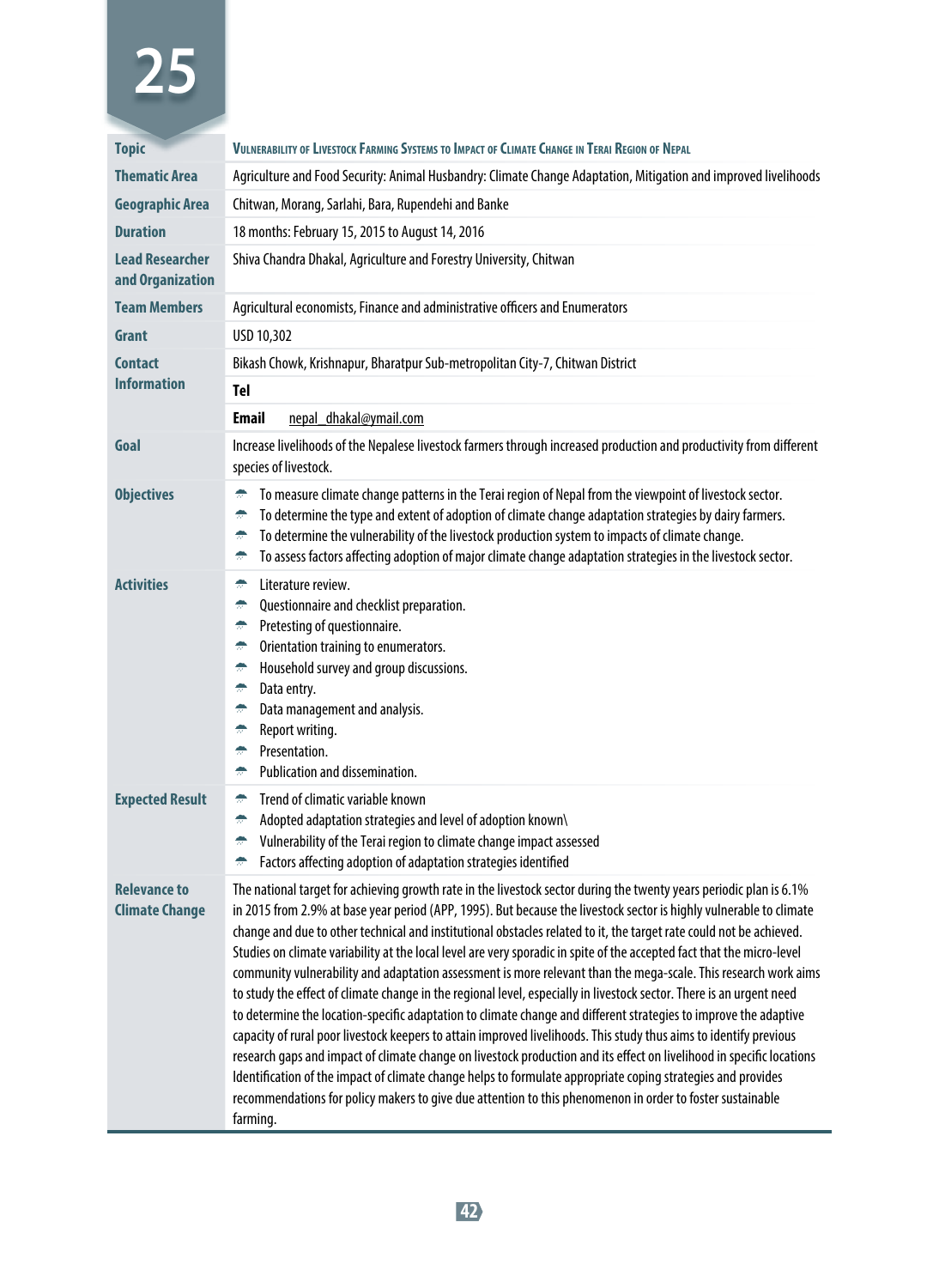| <b>Topic</b>                                 | <b>IMPACTS OF CLIMATE CHANGE ON CEREAL CROP PRODUCTION AND ON FOOD SECURITY: A CASE STUDY OF DHADING.</b>                                                                                                                                                                                                                                                                                                                                                                                                                                                                                                                                     |  |  |
|----------------------------------------------|-----------------------------------------------------------------------------------------------------------------------------------------------------------------------------------------------------------------------------------------------------------------------------------------------------------------------------------------------------------------------------------------------------------------------------------------------------------------------------------------------------------------------------------------------------------------------------------------------------------------------------------------------|--|--|
| <b>Thematic Area</b>                         | Agriculture and Food Security: Adaptation in agriculture productivity and food security and food scarcity under<br>climate change scenarios and adaptation strategies                                                                                                                                                                                                                                                                                                                                                                                                                                                                         |  |  |
| <b>Geographic Area</b>                       | Dhuwakot, Nilkatha, Sangkosh and Muralibhanjyang VDCs of Dhading District                                                                                                                                                                                                                                                                                                                                                                                                                                                                                                                                                                     |  |  |
| <b>Duration</b>                              | 18 months: February 15, 2015 to August 14, 2016                                                                                                                                                                                                                                                                                                                                                                                                                                                                                                                                                                                               |  |  |
| <b>Lead Researcher</b><br>and Organization   | Surya Mani Dhungana, Department of Agricultural Economics and Agribusiness Management Faculty of Agriculture,<br>Agriculture and Forestry University                                                                                                                                                                                                                                                                                                                                                                                                                                                                                          |  |  |
| <b>Team Members</b>                          | Agronomist, social mobilizers, statisticians                                                                                                                                                                                                                                                                                                                                                                                                                                                                                                                                                                                                  |  |  |
| Grant                                        | USD 10,511                                                                                                                                                                                                                                                                                                                                                                                                                                                                                                                                                                                                                                    |  |  |
| Contact                                      | Narayanpur, Bharatpur Municipality-14, Chitwan District                                                                                                                                                                                                                                                                                                                                                                                                                                                                                                                                                                                       |  |  |
| <b>Information</b>                           | <b>Tel</b>                                                                                                                                                                                                                                                                                                                                                                                                                                                                                                                                                                                                                                    |  |  |
|                                              | <b>Email</b><br>suryamanidhungana@qmail.com                                                                                                                                                                                                                                                                                                                                                                                                                                                                                                                                                                                                   |  |  |
| Goal                                         | Assessing the adaptive capacity and household economy of cereal crops in the context of climate change and food<br>security in mid hill of Nepal.                                                                                                                                                                                                                                                                                                                                                                                                                                                                                             |  |  |
| <b>Activities</b>                            | To study the perceptions of climate change by farming communities in the study area.<br>۰<br>To find the indicators of climate change and pattern of climate change in the study area.<br>۰<br>To assess the impacts of temperature and rainfall variation in agriculture production of major crops in the<br>۰<br>study area.<br>To examine the present food security situation and find the possible impacts on food security in the region.<br>÷.<br>To provide policy implications for better management of crop production system in the context of climate<br>÷.<br>change.                                                             |  |  |
| <b>Expected Results</b>                      | Identified the factors determining the households' adaptation capacity to climate change in different VDCs.<br>۰<br>Assessed the impact of household economy in the climate-changing scenario.<br>۰<br>Investigated farmers' coping strategy for diseases & pest prevalence and weed invasion in crop production and<br>÷<br>change in crop calendar.<br>Provided policy implications for better management of crop production system in the context to climate<br>۰<br>change.                                                                                                                                                               |  |  |
| <b>Relevance to</b><br><b>Climate Change</b> | This research will contribute to the climate resilient development process indirectly since it will provide facts,<br>figures and information to policy makers. The findings may be used for further discussion and then after will lead<br>to government intervention. This study examines the cereal crop producers perception of climate change and<br>its impact on crop production which is expected to be useful for the development of location specific adaption<br>strategies to reduce vulnerability and food security. An important data base will be generated from this study which<br>may serve as the base for future research |  |  |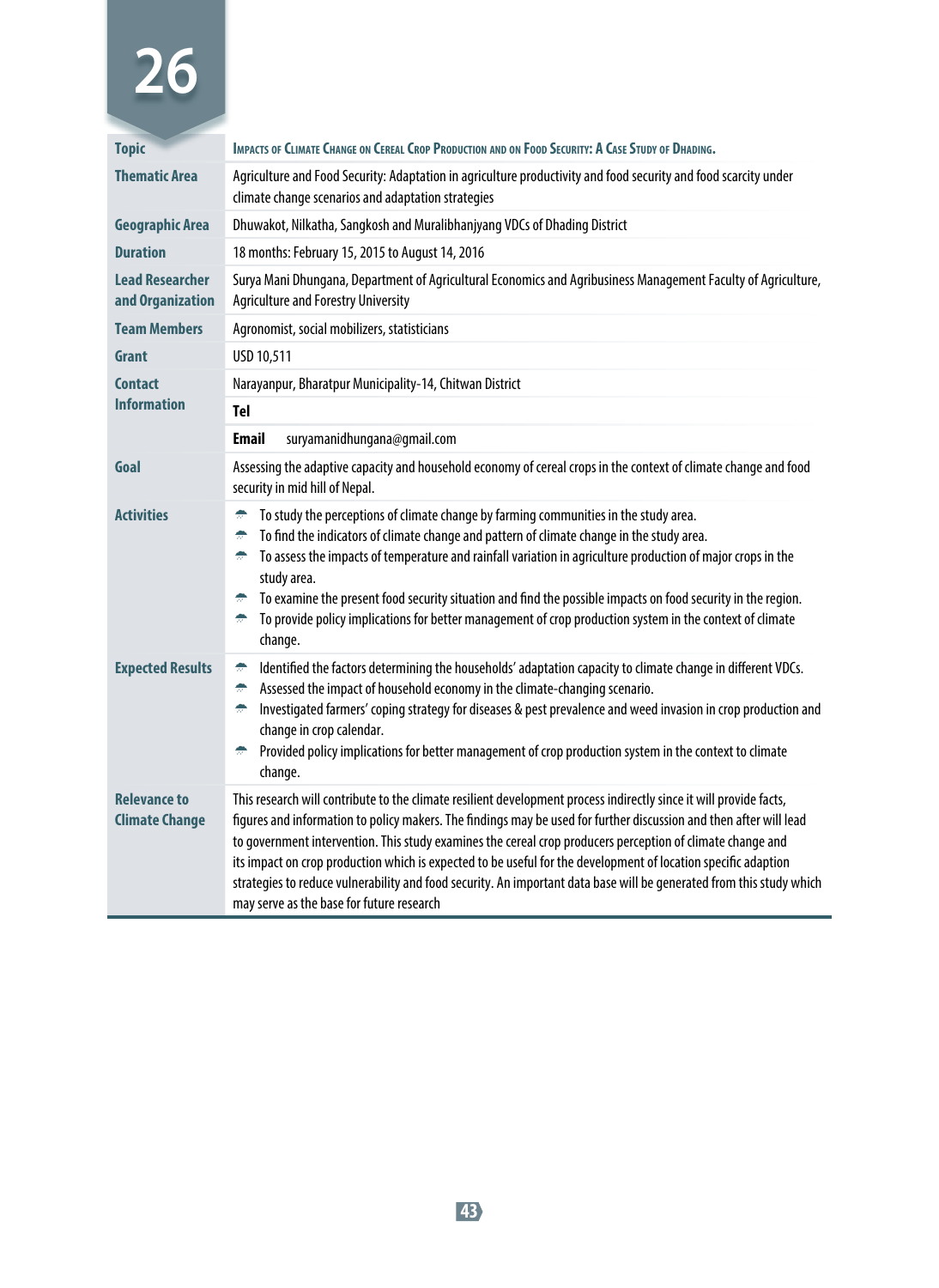| <b>Topic</b>                                 | <b>Carbon Sequestration in a Fire Ecosystem of Pine Forest</b>                                                                                                                                                                                                                                                                                                                                                                                                                                                                                                                                                                                                                                                                                                                                 |  |  |
|----------------------------------------------|------------------------------------------------------------------------------------------------------------------------------------------------------------------------------------------------------------------------------------------------------------------------------------------------------------------------------------------------------------------------------------------------------------------------------------------------------------------------------------------------------------------------------------------------------------------------------------------------------------------------------------------------------------------------------------------------------------------------------------------------------------------------------------------------|--|--|
| <b>Thematic Area</b>                         | Forest and Biodiversity (Climate Change and Forest Fires)                                                                                                                                                                                                                                                                                                                                                                                                                                                                                                                                                                                                                                                                                                                                      |  |  |
| <b>Geographic Area</b>                       | Ghatlang and Hakku VDCs of Rasuwa District                                                                                                                                                                                                                                                                                                                                                                                                                                                                                                                                                                                                                                                                                                                                                     |  |  |
| <b>Duration</b>                              | 18 months: 15 February 2015 to 14 August 2016                                                                                                                                                                                                                                                                                                                                                                                                                                                                                                                                                                                                                                                                                                                                                  |  |  |
| <b>Lead Researcher</b><br>and Organization   | Biva Aryal, Ph.D., Society of Natural Resources Conservation and Development (SoNaReCoD)                                                                                                                                                                                                                                                                                                                                                                                                                                                                                                                                                                                                                                                                                                       |  |  |
| <b>Team Members</b>                          | Ecologist, Botanist, Forester                                                                                                                                                                                                                                                                                                                                                                                                                                                                                                                                                                                                                                                                                                                                                                  |  |  |
| Grant                                        | USD 11,301                                                                                                                                                                                                                                                                                                                                                                                                                                                                                                                                                                                                                                                                                                                                                                                     |  |  |
| <b>Contact</b>                               | House # 228/116, Gangkhel Marg, Kathmandu Metropolitan City-14, Kathmandu District                                                                                                                                                                                                                                                                                                                                                                                                                                                                                                                                                                                                                                                                                                             |  |  |
| <b>Information</b>                           | Tel<br>01-4301499                                                                                                                                                                                                                                                                                                                                                                                                                                                                                                                                                                                                                                                                                                                                                                              |  |  |
|                                              | <b>Email</b><br>aryalbiva@yahoo.com                                                                                                                                                                                                                                                                                                                                                                                                                                                                                                                                                                                                                                                                                                                                                            |  |  |
| Goal                                         | The main aim of the study is to account the whole carbon flux and stock of the fire ecosystem and to provide the<br>accurate information about distribution of char in soils & its stability.                                                                                                                                                                                                                                                                                                                                                                                                                                                                                                                                                                                                  |  |  |
| <b>Objectives</b>                            | Quantification of carbon stock under various intensities and frequencies of fire-affected forest.<br>۰<br>Estimation of soil organic carbon under various soil depths of fire-affected forests.<br>۰<br>Quantification of char in soil profile, characterization and its stability.<br>۰<br>Measurement of soil CO2 flux from various fire-affected forest ecosystems.<br>۰                                                                                                                                                                                                                                                                                                                                                                                                                    |  |  |
| <b>Expected Result</b>                       | Baseline data on carbon pools of fire ecosystem.<br>÷<br>۰<br>Accurate information about the distribution of char in soil and its stability.<br>۰<br>Estimation of carbon source and sink condition of the ecosystem.<br>Quantification of sequestered carbon in the forest ecosystem and temporal<br>۰<br>carbon pools under the fire ecosystem<br>۰<br>Different fire frequencies and intensities result in a variation of the amount of carbon stored in the soil.<br>۰<br>Effects of existing forest management practices, temperature, moisture and soil properties on Soil CO2 flux.<br>۰                                                                                                                                                                                                |  |  |
| <b>Relevance to</b><br><b>Climate Change</b> | The project will help to develop baseline data on carbon dynamics of fire-affected and non fire-affected forest<br>ecosystems. The baseline data will be useful for carbon trading under the Clean Development Mechanism of the<br>Kyoto Protocol and Reducing Emission from Deforestation and Forest Degradation for Developing Countries plus<br>(REDD+) program of the United Nations Framework Convention for Climate Change.<br>The distribution and flux of carbon in different soil depths as well as in the atmosphere through soil respiration will<br>help to understand the effect of fire on alternation of carbon cycle in the forest ecosystems.<br>Furthermore, the char produced during forest fires will help to understand the long-term geological carbon sink in<br>soils. |  |  |
|                                              | Climate risks cannot be eliminated, but negative impacts on people and economies can be reduced or managed. The<br>outcome of the research will be instrumental for the development of climate resilience development policies which<br>helps to minimize the costs and consequences of climate impacts. Overall, the project output will addresses the<br>issue raised by National Adaptation Program of Action (NAPA).                                                                                                                                                                                                                                                                                                                                                                       |  |  |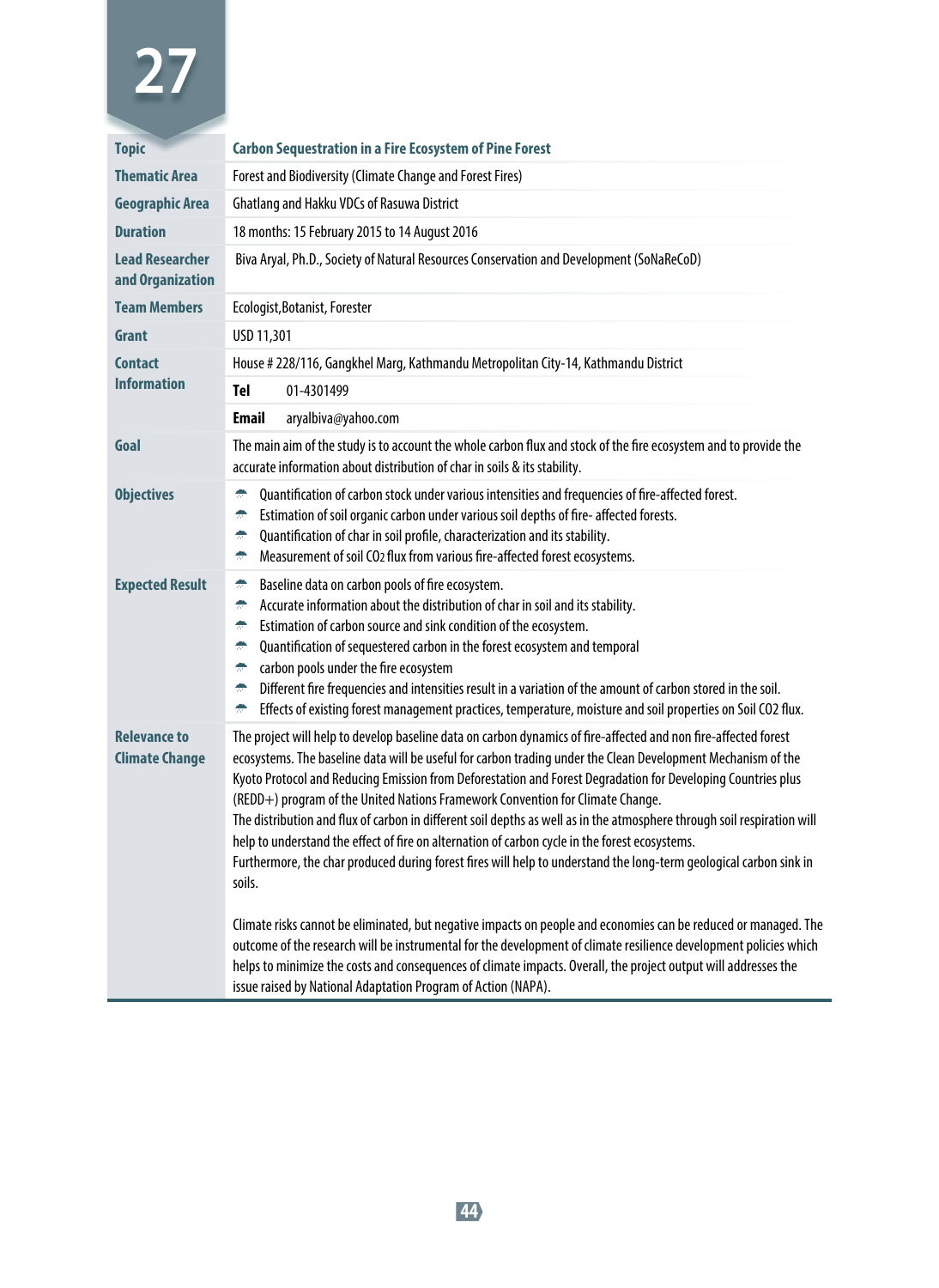| <b>Topic</b>                               | SELECTION OF THE BEST RENEWABLE ENERGY RESOURCE FOR NEPAL TO MITIGATE THE CLIMATE<br>CHANGE: AN ANALYTIC HIERARCHY PROCESS (AHP) APPROACH                                                                                                                                                                                                                                                                                                                                                                                                                                                                                                                                                                                                                      |  |  |
|--------------------------------------------|----------------------------------------------------------------------------------------------------------------------------------------------------------------------------------------------------------------------------------------------------------------------------------------------------------------------------------------------------------------------------------------------------------------------------------------------------------------------------------------------------------------------------------------------------------------------------------------------------------------------------------------------------------------------------------------------------------------------------------------------------------------|--|--|
| <b>Thematic Area</b>                       | <b>Water Resources and Energy</b>                                                                                                                                                                                                                                                                                                                                                                                                                                                                                                                                                                                                                                                                                                                              |  |  |
| <b>Geographic Area</b>                     | Jhapa, Nuwakot, Rasuwa and Kathmandu valley                                                                                                                                                                                                                                                                                                                                                                                                                                                                                                                                                                                                                                                                                                                    |  |  |
| <b>Duration</b>                            | 15 months: 15 February 2015 to 14 May 2016                                                                                                                                                                                                                                                                                                                                                                                                                                                                                                                                                                                                                                                                                                                     |  |  |
| <b>Lead Researcher</b><br>and Organization | Prabal Sapkota, Kathmandu University                                                                                                                                                                                                                                                                                                                                                                                                                                                                                                                                                                                                                                                                                                                           |  |  |
| <b>Team Members</b>                        | Hydrologist, meteorologist, statisticians                                                                                                                                                                                                                                                                                                                                                                                                                                                                                                                                                                                                                                                                                                                      |  |  |
| Grant                                      | USD 11,293                                                                                                                                                                                                                                                                                                                                                                                                                                                                                                                                                                                                                                                                                                                                                     |  |  |
| <b>Contact</b>                             | G.P.O. Box: 6009, Kathmandu Nepal                                                                                                                                                                                                                                                                                                                                                                                                                                                                                                                                                                                                                                                                                                                              |  |  |
| <b>Information</b>                         | Tel                                                                                                                                                                                                                                                                                                                                                                                                                                                                                                                                                                                                                                                                                                                                                            |  |  |
|                                            | <b>Email</b><br>prabal@ku.edu.np                                                                                                                                                                                                                                                                                                                                                                                                                                                                                                                                                                                                                                                                                                                               |  |  |
| Goal                                       | To identify the most important renewable energy resources for Nepal to solve the problem of energy crisis and<br>mitigate climate change                                                                                                                                                                                                                                                                                                                                                                                                                                                                                                                                                                                                                       |  |  |
| <b>Objectives</b>                          | To develop a model which could be a landmark for policy makers and researchers regarding energy selection to<br>÷<br>mitig; ate climate change in Nepal and also applicable to the global scenario.<br>To find out the actual energy need of Nepalese people.<br>÷<br>To identify major hurdles (actors) in the development of energy projects in Nepal.<br>۰<br>To identify various sustainable energy resources which have a positive impact on the environment and to<br>÷<br>prioritize (rank) them considering several factors and sub-factors like: impact on environment, sustainability,<br>job prospects etc.                                                                                                                                         |  |  |
| <b>Activities</b>                          | Questionnaire and procedure development for initial focus group discussion and interviews. .<br>÷<br>Identifying the energy need of local people and possible renewable energy resources.<br>۰<br>Identifying the major actors (hurdles) for the development of renewable energy in Nepal.<br>۰<br>Identifying the renewable energy alternatives to address the local needs.<br>۰<br>Analytical Hierarchy Process (AHP) Model development.<br>۰<br>Development and data collection with pair-wise comparison questionnaire.<br>۰<br>Analysis, Sharing and Finalization<br>÷                                                                                                                                                                                    |  |  |
| <b>Expected Result</b>                     | The most important renewable energy resources for Nepal to solve the problem of energy crisis and also<br>÷<br>mitigate climate change will be identified.<br>Energy sources can be prioritized as per the need of the people and its effects in the environment and also the<br>÷<br>major actors in the launching and operating energy projects will be identified.<br>Pair wise comparison using AHP theory will give the rankings of important renewable energy resources as per<br>÷.<br>their contribution to climate change mitigation and local people's need.<br>A guideline for launching and operating region specific appropriate energy projects will be provided along<br>with recommendations in policy making to develop these energy systems. |  |  |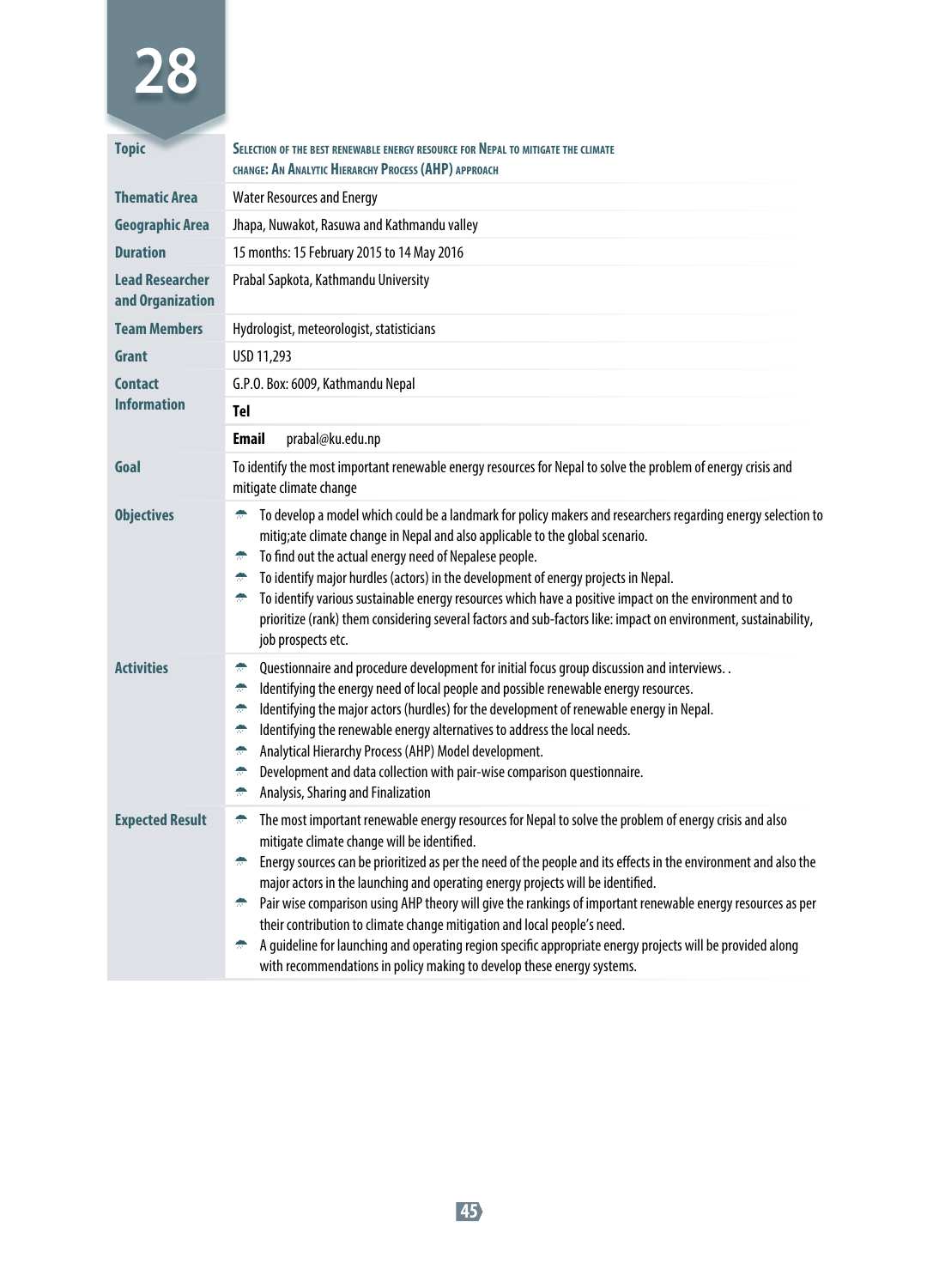#### **Relevance to Climate Change** Climate resilience is the capacity of a socio-ecological system to absorb the shocks and still maintain functions in the face of external stresses posed by climatic changes. However, another aspect of resilience focuses on the capacity for renewal, re-organization and development. There is no doubt that the climatic changes and growing global warming has caused disturbances in the socio-ecological systems. In order to settle these disturbances new opportunities are explored, new alternatives need to be searched.

This project aims to aid in enhancing the capacity of the socio-ecological system of the country to be more climate resilient by adapting and reorganizing the current energy services and developing new desirable arrangements that can improve the sustainability of the system, leaving it better prepared for future climatic changes. Further, the research considers socio-economic factors as one of the important factors during hierarchy development. With the help of sensitivity analysis, the most important renewable source to uplift socio-economic status of Nepalese people can also be obtained.

The project will search for the most appropriate renewable resources—one with the least Green house gas emissions and also most suitable for the locale of the country. Once the most important energy resource is identified, its promotion and integration in the country's energy system—from policy making to installations, can be advocated. If the interest of the concerned actors can be piqued, then substantial changes can be made and the country can mitigate the disturbances caused by climatic changes to some extent. The information provided by the results of this study could provide some insights to the policy makers and concerned authorities regarding the best choice of renewable energy for mitigating the effects of climate change and reorganizing their priorities for sustainable development.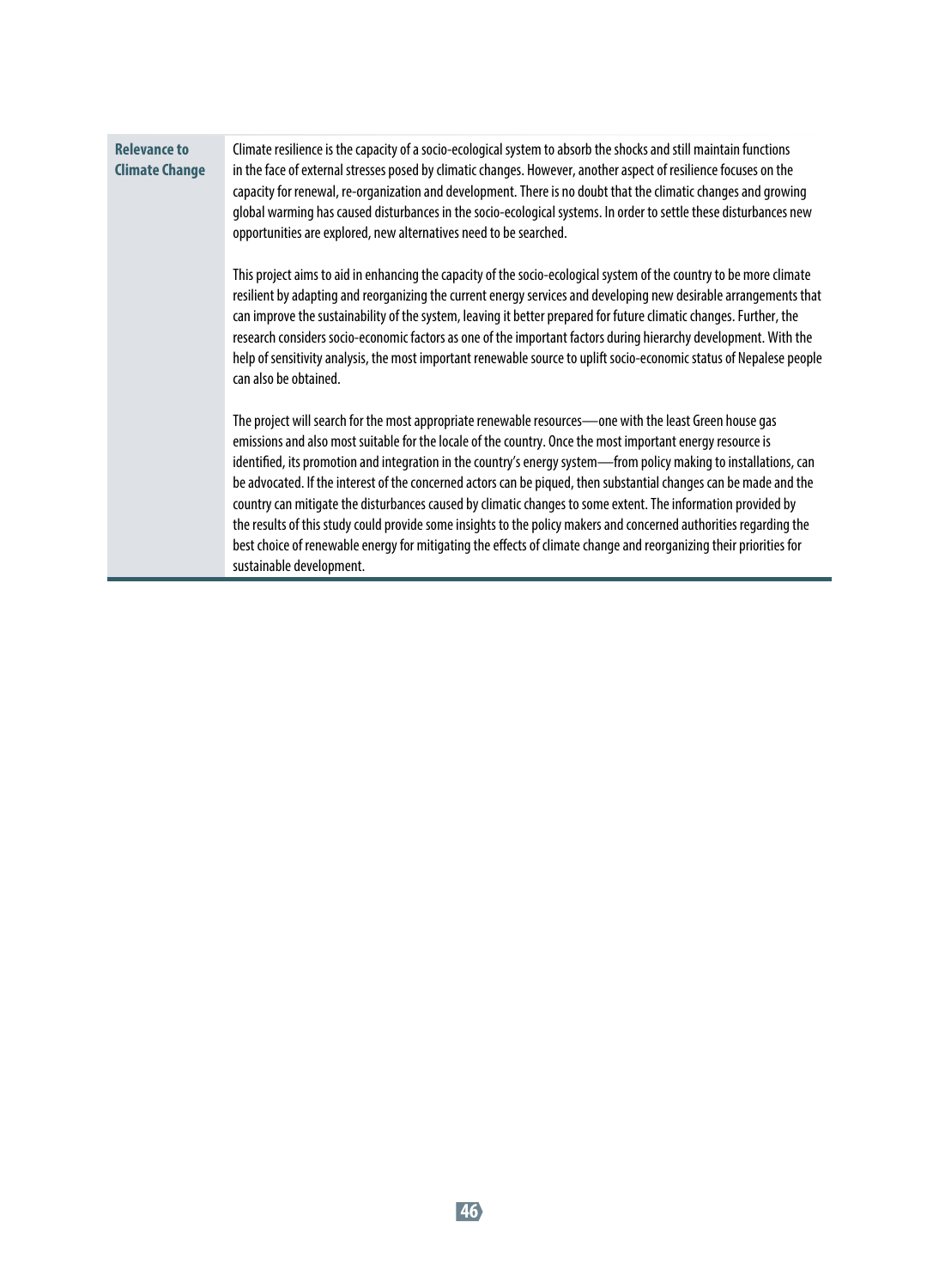| <b>Topic</b>                                                    | In vitro propagation of Paulownia tomentosa Steud. For commercial production and evaluation<br>OF ITS CARBON DIOXIDE SEQUESTRATION ABILITY IN PREVIOUSLY PLANTED PAULOWNIA TREES.                                                                                                                                                                                                                                                                                                                                                                                                                                                                                                                                                                                                                                                                                                                                                                                                                                                                                                                                                                                                                                                                                                                                                                                                                                                  |  |  |
|-----------------------------------------------------------------|------------------------------------------------------------------------------------------------------------------------------------------------------------------------------------------------------------------------------------------------------------------------------------------------------------------------------------------------------------------------------------------------------------------------------------------------------------------------------------------------------------------------------------------------------------------------------------------------------------------------------------------------------------------------------------------------------------------------------------------------------------------------------------------------------------------------------------------------------------------------------------------------------------------------------------------------------------------------------------------------------------------------------------------------------------------------------------------------------------------------------------------------------------------------------------------------------------------------------------------------------------------------------------------------------------------------------------------------------------------------------------------------------------------------------------|--|--|
| <b>Thematic Area</b>                                            | <b>Forest and Biodiversity</b>                                                                                                                                                                                                                                                                                                                                                                                                                                                                                                                                                                                                                                                                                                                                                                                                                                                                                                                                                                                                                                                                                                                                                                                                                                                                                                                                                                                                     |  |  |
| <b>Geographic Area</b>                                          | Kathmandu and Lalitpur Districts                                                                                                                                                                                                                                                                                                                                                                                                                                                                                                                                                                                                                                                                                                                                                                                                                                                                                                                                                                                                                                                                                                                                                                                                                                                                                                                                                                                                   |  |  |
| <b>Duration</b>                                                 | 16 months: 15 February 2015 to 14 June 2016                                                                                                                                                                                                                                                                                                                                                                                                                                                                                                                                                                                                                                                                                                                                                                                                                                                                                                                                                                                                                                                                                                                                                                                                                                                                                                                                                                                        |  |  |
| <b>Lead Researcher</b><br>and Organization                      | Niranjan Parajuli, Ph.D., Department of Biotechnology, National College                                                                                                                                                                                                                                                                                                                                                                                                                                                                                                                                                                                                                                                                                                                                                                                                                                                                                                                                                                                                                                                                                                                                                                                                                                                                                                                                                            |  |  |
| <b>Team Members</b>                                             | Plant Biotechnologist, Environmentalist, Lab technician, Economist, Field coordinator,                                                                                                                                                                                                                                                                                                                                                                                                                                                                                                                                                                                                                                                                                                                                                                                                                                                                                                                                                                                                                                                                                                                                                                                                                                                                                                                                             |  |  |
| Grant                                                           | USD 11,917                                                                                                                                                                                                                                                                                                                                                                                                                                                                                                                                                                                                                                                                                                                                                                                                                                                                                                                                                                                                                                                                                                                                                                                                                                                                                                                                                                                                                         |  |  |
| <b>Contact</b>                                                  | Basukinagar Marg, House No. 67 Koteshwor, Kathmandu-35                                                                                                                                                                                                                                                                                                                                                                                                                                                                                                                                                                                                                                                                                                                                                                                                                                                                                                                                                                                                                                                                                                                                                                                                                                                                                                                                                                             |  |  |
| <b>Information</b>                                              | <b>Tel</b><br>01-4360096                                                                                                                                                                                                                                                                                                                                                                                                                                                                                                                                                                                                                                                                                                                                                                                                                                                                                                                                                                                                                                                                                                                                                                                                                                                                                                                                                                                                           |  |  |
|                                                                 | <b>Email</b><br>parajuliniranjan@yahoo.com<br>biotech_nist@yahoo.com                                                                                                                                                                                                                                                                                                                                                                                                                                                                                                                                                                                                                                                                                                                                                                                                                                                                                                                                                                                                                                                                                                                                                                                                                                                                                                                                                               |  |  |
| Goal                                                            | Develop new techniques for improved propagation of moisture-retaining and carbon storage vegetation that can be grown<br>in urban areas.                                                                                                                                                                                                                                                                                                                                                                                                                                                                                                                                                                                                                                                                                                                                                                                                                                                                                                                                                                                                                                                                                                                                                                                                                                                                                           |  |  |
| Objectives,<br><b>Activities and</b><br><b>Expected Results</b> | In vitro mass propagation of the Paulownia species and hardening of in vitro.<br>1.<br>1.<br>Regenerated plants into the field trials.<br>To optimize the protocol to produce as much healthy plantlets as possible since the present protocol is not effective to<br>1.<br>produce a maximum number of healthy surviving plants.<br>To estimate the potential of the carbon sequestration of the Paulownia species that have been acclimatized in the<br>1.<br>forest trial or community.<br>Enhancing livelihood options for the poor community that are dependent upon the forest resources.<br>1.                                                                                                                                                                                                                                                                                                                                                                                                                                                                                                                                                                                                                                                                                                                                                                                                                              |  |  |
| <b>Relevance to</b><br><b>Climate Change</b>                    | Efforts to increase terrestrial carbon sequestration are based on the principle that reforestation adds to the planet's net<br>carbon storage and helps to mitigate the effect of global warming by slowing the growth of carbon emissions in the<br>atmosphere.<br>This project mainly focuses on reducing the amount of CO2. It will contribute a lot to helping polluted urban areas. Urban<br>areas are highly populated where larger quantities of energy are consumed every day. As a result CO2 gas is released in a<br>greater amount. CO2 is one of the major GHG. Therefore reducing the level of CO2 in the atmosphere is a major concern.<br>Moreover, the Paulowina species used in this project have many other environmental benefits. For instance, the wide<br>spreading roots of this plant can absorb large amounts of water keeping the area moist and cool. This phenomenon retains<br>moisture and serves to provide a suitable habitat for different plants and animals and also to some microbes.<br>The project work is primarily focused on micro propagation of Paulowina species. This is a powerful technique in<br>producing disease-free plants. The adaptation ability of the plant is higher (as it can grow in wide range of temperature) and<br>the adult plant obtained through this technique is equally beneficial to the community people as well as to maintain the<br>balanced ecosystem. |  |  |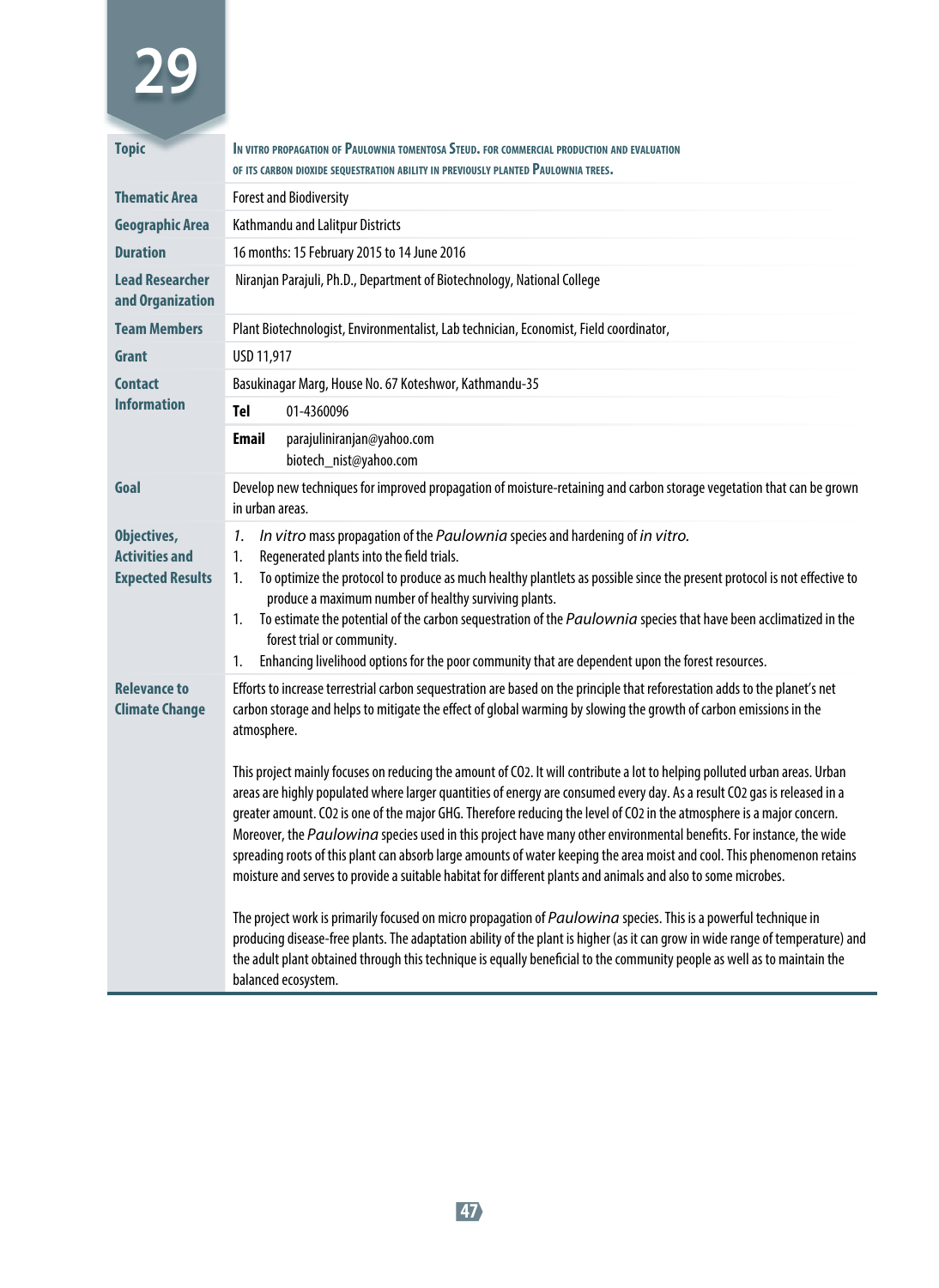| <b>Topic</b>                                 | ASSESSING THE IMPACTS OF CLIMATE CHANGE INDUCED DISPLACEMENT FROM A GENDERED<br>PERSPECTIVE IN DARCHULA DISTRICT, FAR WESTERN REGION                                                                                                                                                                                                                                                                                                                                                                                                                                                                                                                                                                                                                                                                                                                                                                                                                                                                                                                                                                                                                                                                                                                                                                                                                                                                                                                                                            |                                                                                                                                                                  |  |
|----------------------------------------------|-------------------------------------------------------------------------------------------------------------------------------------------------------------------------------------------------------------------------------------------------------------------------------------------------------------------------------------------------------------------------------------------------------------------------------------------------------------------------------------------------------------------------------------------------------------------------------------------------------------------------------------------------------------------------------------------------------------------------------------------------------------------------------------------------------------------------------------------------------------------------------------------------------------------------------------------------------------------------------------------------------------------------------------------------------------------------------------------------------------------------------------------------------------------------------------------------------------------------------------------------------------------------------------------------------------------------------------------------------------------------------------------------------------------------------------------------------------------------------------------------|------------------------------------------------------------------------------------------------------------------------------------------------------------------|--|
| <b>Thematic Area</b>                         | Climate Induced Disasters: Assessments of climate change and disaster vulnerable groups, their livelihoods and<br>adaptation priorities                                                                                                                                                                                                                                                                                                                                                                                                                                                                                                                                                                                                                                                                                                                                                                                                                                                                                                                                                                                                                                                                                                                                                                                                                                                                                                                                                         |                                                                                                                                                                  |  |
| <b>Geographic Area</b>                       | Darchula District                                                                                                                                                                                                                                                                                                                                                                                                                                                                                                                                                                                                                                                                                                                                                                                                                                                                                                                                                                                                                                                                                                                                                                                                                                                                                                                                                                                                                                                                               |                                                                                                                                                                  |  |
| <b>Duration</b>                              |                                                                                                                                                                                                                                                                                                                                                                                                                                                                                                                                                                                                                                                                                                                                                                                                                                                                                                                                                                                                                                                                                                                                                                                                                                                                                                                                                                                                                                                                                                 | 29 March 2015 to 28 June 2016                                                                                                                                    |  |
| <b>Lead Researcher</b><br>and Organization   | Sushila C. Nepali, Ph.D.<br>Institutional Forum of Natural Resource Managers (FONAREM)                                                                                                                                                                                                                                                                                                                                                                                                                                                                                                                                                                                                                                                                                                                                                                                                                                                                                                                                                                                                                                                                                                                                                                                                                                                                                                                                                                                                          |                                                                                                                                                                  |  |
| <b>Team Members</b>                          |                                                                                                                                                                                                                                                                                                                                                                                                                                                                                                                                                                                                                                                                                                                                                                                                                                                                                                                                                                                                                                                                                                                                                                                                                                                                                                                                                                                                                                                                                                 | Natural resource based management expert, Ecologist, GIS expert, Financial assistance                                                                            |  |
| Grant                                        | USD 11,990                                                                                                                                                                                                                                                                                                                                                                                                                                                                                                                                                                                                                                                                                                                                                                                                                                                                                                                                                                                                                                                                                                                                                                                                                                                                                                                                                                                                                                                                                      |                                                                                                                                                                  |  |
| Contact                                      |                                                                                                                                                                                                                                                                                                                                                                                                                                                                                                                                                                                                                                                                                                                                                                                                                                                                                                                                                                                                                                                                                                                                                                                                                                                                                                                                                                                                                                                                                                 | Lazimpat, Kathmandu District                                                                                                                                     |  |
| <b>Information</b>                           | Tel                                                                                                                                                                                                                                                                                                                                                                                                                                                                                                                                                                                                                                                                                                                                                                                                                                                                                                                                                                                                                                                                                                                                                                                                                                                                                                                                                                                                                                                                                             | 01 4270907                                                                                                                                                       |  |
|                                              | Email                                                                                                                                                                                                                                                                                                                                                                                                                                                                                                                                                                                                                                                                                                                                                                                                                                                                                                                                                                                                                                                                                                                                                                                                                                                                                                                                                                                                                                                                                           | sushinep@gmail.com   fobarem99@gmail.com                                                                                                                         |  |
| Goal                                         |                                                                                                                                                                                                                                                                                                                                                                                                                                                                                                                                                                                                                                                                                                                                                                                                                                                                                                                                                                                                                                                                                                                                                                                                                                                                                                                                                                                                                                                                                                 | To analyze the impact of climate change induced displacement based on gendered perspective by analyzing the<br>vulnerability, livelihoods and coping strategies. |  |
| <b>Objectives</b>                            | To assess the vulnerabilities of the communities from a gender perspective of related climate-induced disasters<br>in the study area.<br>To identify men and women's particular skills and capacities in various aspects of their household livelihood<br>÷<br>strategies and natural resource management that lend themselves to mitigation and adaptation.<br>To review the existing structures for people displaced or vulnerable to displacement from climate change<br>disasters in the study area.                                                                                                                                                                                                                                                                                                                                                                                                                                                                                                                                                                                                                                                                                                                                                                                                                                                                                                                                                                                        |                                                                                                                                                                  |  |
| <b>Activities</b>                            | Conduct literature review.<br>۰<br>۰<br>Conduct group discussions to identify the vulnerability of both men and women.<br>Identification of livelihood strategies through interviews.<br>۰<br>Develop GIS protocols for land use change.<br>÷<br>Conduct consultation meetings and group discussions for developing coping strategies.<br>÷                                                                                                                                                                                                                                                                                                                                                                                                                                                                                                                                                                                                                                                                                                                                                                                                                                                                                                                                                                                                                                                                                                                                                     |                                                                                                                                                                  |  |
| <b>Expected Result</b>                       | A document containing a detailed description and analysis of vulnerabilities and adaptive responses in relation<br>÷<br>to different genders and socio-economic strata shall be the major output of this research.<br>The skills and knowledge based on men and women's capacities based on climate change impact adaptation<br>and mitigation approaches will be documented.<br>Finally this research will help to find out the structural state of the displaced persons and role of government<br>$\frac{1}{2}$<br>to address their needs and mitigate resource conflicts.                                                                                                                                                                                                                                                                                                                                                                                                                                                                                                                                                                                                                                                                                                                                                                                                                                                                                                                   |                                                                                                                                                                  |  |
| <b>Relevance to</b><br><b>Climate Change</b> | Looking at the disaster caused in Mahakali, Paudel, et.al 2013 highlighted that the disaster impact was due to not<br>having preparedness and response plans and not having water induced disaster risk mitigation action plans both<br>in Nepal or India. Some adaptation to current climate variability is taking place; however, this may be insufficient<br>for coping with future changes in climate. Lack of awareness in policy change for climate resilient development<br>needs to pursue a sustainable development path that can reduce vulnerability to climate change by enhancing<br>adaptive capacities and increasing resilience. Women and gender experts should ensure that they are well informed<br>about the gendered dimensions of climate sensitive sectors, particularly the existing inequalities between men and<br>women and how climate change can exacerbate these inequalities. Nepal has developed the climate resilient pilot<br>project strategies having the aims to address the highest priority risks identified during the preparation process and<br>through consultation with vulnerable communities. These are (i) quantity and quality of water, (ii) food security,<br>and (iii) eco-system health. This study will try to focus in all these aspects and look at the development of National<br>Adaptation Program of Action (NAPA) to Local Adaptation Program of Action (LAPA) and further enhance the<br>knowledge gaps in future policy planning. |                                                                                                                                                                  |  |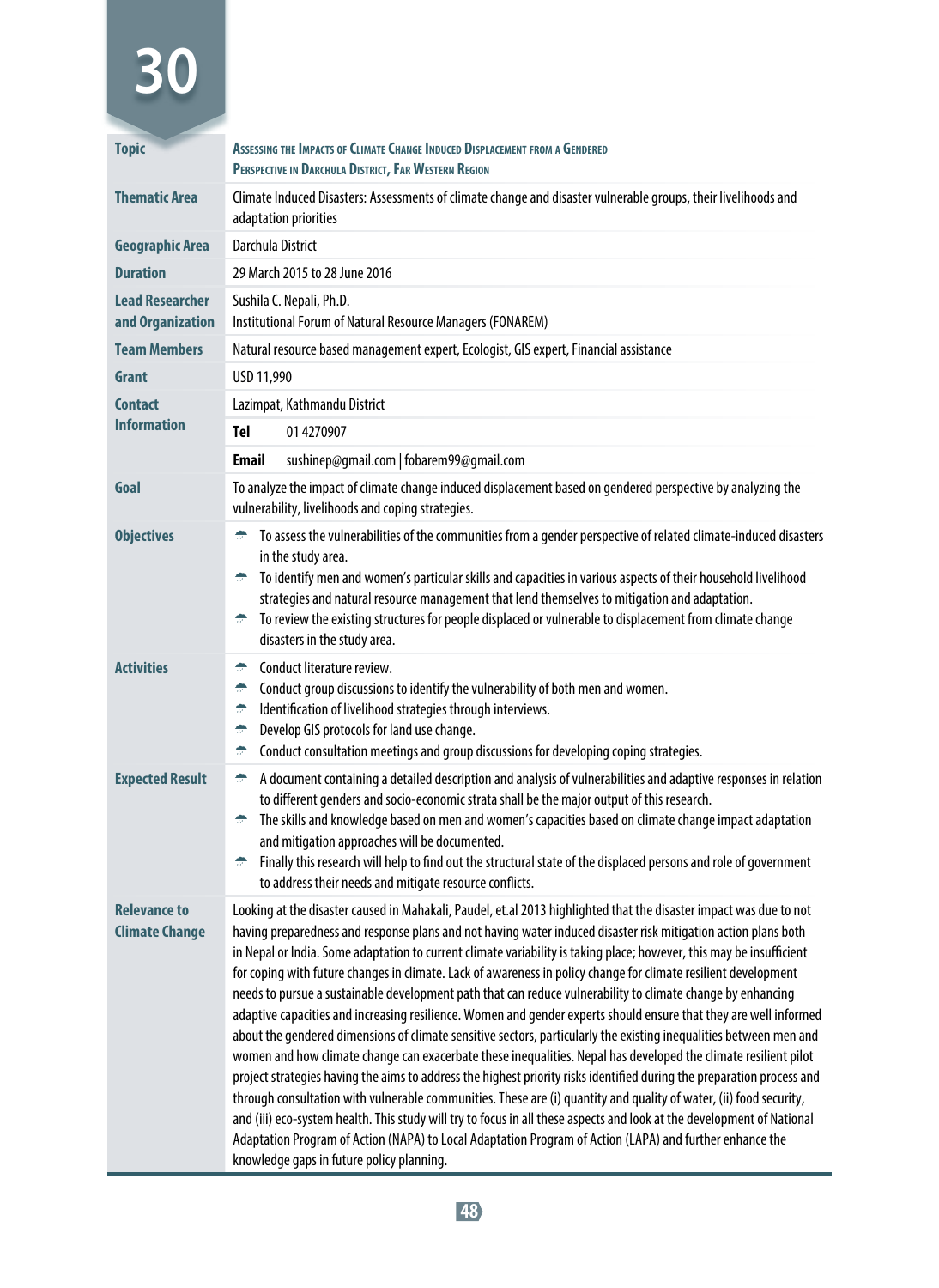| <b>Topic</b>                                 | UNDERSTANDING CLIMATE CHANGE ADAPTATION BY FARMERS IN CROPS VARIETY IN NEPAL                                                                                                                                                                                                                                                                                                                                                                                                                                                                                                                                                                                                                                                                                                                                                                                                                                                                                                                                                                                                                                                                                                                                                                                                                                                                                                        |  |  |
|----------------------------------------------|-------------------------------------------------------------------------------------------------------------------------------------------------------------------------------------------------------------------------------------------------------------------------------------------------------------------------------------------------------------------------------------------------------------------------------------------------------------------------------------------------------------------------------------------------------------------------------------------------------------------------------------------------------------------------------------------------------------------------------------------------------------------------------------------------------------------------------------------------------------------------------------------------------------------------------------------------------------------------------------------------------------------------------------------------------------------------------------------------------------------------------------------------------------------------------------------------------------------------------------------------------------------------------------------------------------------------------------------------------------------------------------|--|--|
| <b>Thematic Area</b>                         | Agriculture and Food Security: Food Scarcity under Climate Change Scenarios and Adaptation Strategies                                                                                                                                                                                                                                                                                                                                                                                                                                                                                                                                                                                                                                                                                                                                                                                                                                                                                                                                                                                                                                                                                                                                                                                                                                                                               |  |  |
| <b>Geographic Area</b>                       | Jhapa, Sindhuli, Kalikot districts                                                                                                                                                                                                                                                                                                                                                                                                                                                                                                                                                                                                                                                                                                                                                                                                                                                                                                                                                                                                                                                                                                                                                                                                                                                                                                                                                  |  |  |
| <b>Duration</b>                              | 12 months: 15 February 2015 to 14 February 2016                                                                                                                                                                                                                                                                                                                                                                                                                                                                                                                                                                                                                                                                                                                                                                                                                                                                                                                                                                                                                                                                                                                                                                                                                                                                                                                                     |  |  |
| <b>Lead Researcher</b><br>and Organization   | <b>Madhav Dhital</b><br>Made Nepal, Chitwan                                                                                                                                                                                                                                                                                                                                                                                                                                                                                                                                                                                                                                                                                                                                                                                                                                                                                                                                                                                                                                                                                                                                                                                                                                                                                                                                         |  |  |
| <b>Team Members</b>                          | Horticulturist, Sustainable Agriculture Specialist,                                                                                                                                                                                                                                                                                                                                                                                                                                                                                                                                                                                                                                                                                                                                                                                                                                                                                                                                                                                                                                                                                                                                                                                                                                                                                                                                 |  |  |
| Grant                                        | USD 11,990                                                                                                                                                                                                                                                                                                                                                                                                                                                                                                                                                                                                                                                                                                                                                                                                                                                                                                                                                                                                                                                                                                                                                                                                                                                                                                                                                                          |  |  |
| <b>Contact</b>                               | Shukranagar-3, Chitwan District                                                                                                                                                                                                                                                                                                                                                                                                                                                                                                                                                                                                                                                                                                                                                                                                                                                                                                                                                                                                                                                                                                                                                                                                                                                                                                                                                     |  |  |
| <b>Information</b>                           | Tel                                                                                                                                                                                                                                                                                                                                                                                                                                                                                                                                                                                                                                                                                                                                                                                                                                                                                                                                                                                                                                                                                                                                                                                                                                                                                                                                                                                 |  |  |
|                                              | <b>Email</b><br>madhav.dhital021@qmail.com                                                                                                                                                                                                                                                                                                                                                                                                                                                                                                                                                                                                                                                                                                                                                                                                                                                                                                                                                                                                                                                                                                                                                                                                                                                                                                                                          |  |  |
| Goal                                         | Improved livelihoods and resilience of farmers, poor, disadvantaged and excluded communities in Nepal.                                                                                                                                                                                                                                                                                                                                                                                                                                                                                                                                                                                                                                                                                                                                                                                                                                                                                                                                                                                                                                                                                                                                                                                                                                                                              |  |  |
| <b>Objectives</b>                            | To assess the overall food scarcity situation across three different ecological zones of the country.<br>۰<br>To explore the impacts of climate change and adaptation strategies in agriculture crop varieties.<br>÷<br>To explore and recommend the potential policy and intervention options to improve the present and future<br>÷<br>situations in the country.                                                                                                                                                                                                                                                                                                                                                                                                                                                                                                                                                                                                                                                                                                                                                                                                                                                                                                                                                                                                                 |  |  |
| <b>Activities</b>                            | The adoption of climate change on crop varieties in Nepal explored.<br>۰<br>The impacts of climate change on agriculture sector and existing adoption strategy studied.<br>۰<br>۰<br>Climate change adoption based potential policy and intervention options properly investigated.<br>The result of this research study among wide range of stakeholders and end users widely disseminated.<br>۰                                                                                                                                                                                                                                                                                                                                                                                                                                                                                                                                                                                                                                                                                                                                                                                                                                                                                                                                                                                   |  |  |
| <b>Expected Result</b>                       | ۰<br>Vulnerability assessment of agriculture sector in target areas.<br>Tested adaptation measures that have information allowing farmers and agriculture officials to transition<br>۰<br>towards more adaptive strategies.<br>Potential strategies for farmers to adopt crops that had a market demand to diversify their cash generation<br>۰<br>options.<br>Improved techniques to develop crops that offer potential opportunities for cash returns.                                                                                                                                                                                                                                                                                                                                                                                                                                                                                                                                                                                                                                                                                                                                                                                                                                                                                                                            |  |  |
| <b>Relevance to</b><br><b>Climate Change</b> | Climate change is becoming one of the major environmental issues in Nepal. There is evidence that climate change<br>is already affecting the agriculture and weakening the livelihood assets of poor and marginalized communities.<br>Losses and damage resulting from climate risks are attributed to insufficient public awareness, lack of (or<br>inadequate)preparedness, lack of proactive risk management practices, low level of technical expertise and skills in<br>adaptation to climate change (CC), and lack of reliable data and information, all of which enhance the vulnerability<br>of agriculture-dependent livelihood activities to climate risks. Traditional farming system management practices<br>and farmers' innovations are clearly a key element in local adaptation to climate change.<br>Climate change cannot be divorced from sustainable land and resource management as sustainable management<br>is a crucial dimension of climate change adaptation and impacts and may be the most effective way to frame the<br>mitigation question. Incorporating local knowledge into climate change policies can lead to the development of<br>effective, cost-effective, participatory, and sustainable adaptation strategies. Therefore, this study aims to explore<br>farmer's perceptions and experiences of climate change on crop varieties in Nepal. |  |  |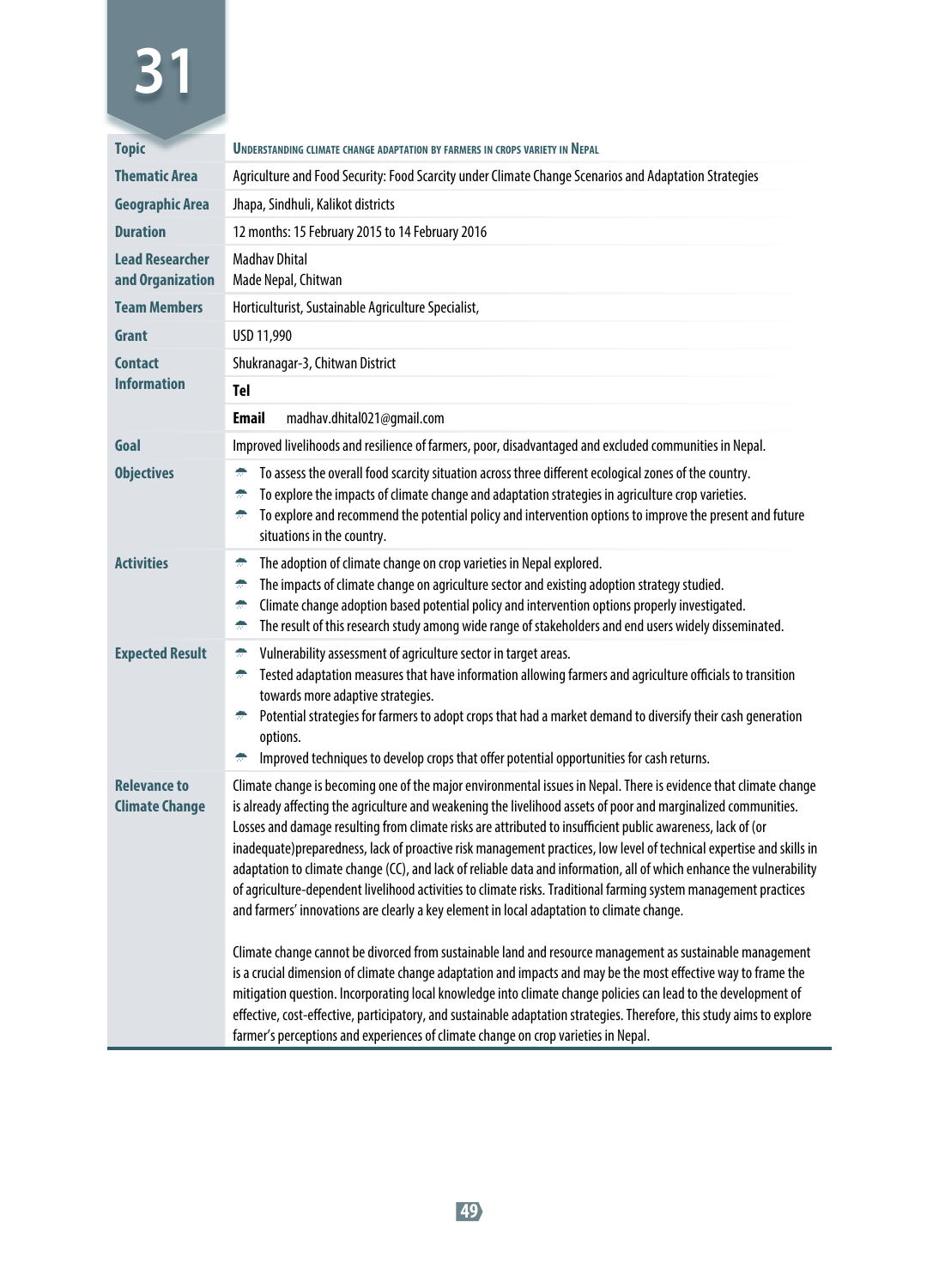| <b>Topic</b>                                 | ASSESSMENT OF CLIMATE CHANGE IMPACTS ON HELAMBU SUB-WATERSHED                                                                                                                                                                                                                                                                                                                                                                                                                                                                                                                                                                                                                                                                                                                                                                                                                                                                                                                                                                                 |                                                                                                                                                                                                                                                                                                                                                                                                                                                                                                                                                                                                                                                                           |  |
|----------------------------------------------|-----------------------------------------------------------------------------------------------------------------------------------------------------------------------------------------------------------------------------------------------------------------------------------------------------------------------------------------------------------------------------------------------------------------------------------------------------------------------------------------------------------------------------------------------------------------------------------------------------------------------------------------------------------------------------------------------------------------------------------------------------------------------------------------------------------------------------------------------------------------------------------------------------------------------------------------------------------------------------------------------------------------------------------------------|---------------------------------------------------------------------------------------------------------------------------------------------------------------------------------------------------------------------------------------------------------------------------------------------------------------------------------------------------------------------------------------------------------------------------------------------------------------------------------------------------------------------------------------------------------------------------------------------------------------------------------------------------------------------------|--|
| <b>Thematic Area</b>                         | Water resources and energy: i) Drinking water sources, accessibility and quality under project climate change<br>impacts; ii) Climate change impact on watershed services.                                                                                                                                                                                                                                                                                                                                                                                                                                                                                                                                                                                                                                                                                                                                                                                                                                                                    |                                                                                                                                                                                                                                                                                                                                                                                                                                                                                                                                                                                                                                                                           |  |
| Geographic Area                              | Helambu VDC, Sindhupalchok district                                                                                                                                                                                                                                                                                                                                                                                                                                                                                                                                                                                                                                                                                                                                                                                                                                                                                                                                                                                                           |                                                                                                                                                                                                                                                                                                                                                                                                                                                                                                                                                                                                                                                                           |  |
| <b>Duration</b>                              | January 2015 to June 2016                                                                                                                                                                                                                                                                                                                                                                                                                                                                                                                                                                                                                                                                                                                                                                                                                                                                                                                                                                                                                     |                                                                                                                                                                                                                                                                                                                                                                                                                                                                                                                                                                                                                                                                           |  |
| <b>Lead Researcher</b><br>and Organization   | Lachana Shresthacharya                                                                                                                                                                                                                                                                                                                                                                                                                                                                                                                                                                                                                                                                                                                                                                                                                                                                                                                                                                                                                        |                                                                                                                                                                                                                                                                                                                                                                                                                                                                                                                                                                                                                                                                           |  |
| <b>Team Members</b>                          | Project Advisor, Researcher, Statistician, GIS Expert, Finance and Admin Officer, Field Researchers, Key community<br>members and Stakeholder representatives                                                                                                                                                                                                                                                                                                                                                                                                                                                                                                                                                                                                                                                                                                                                                                                                                                                                                 |                                                                                                                                                                                                                                                                                                                                                                                                                                                                                                                                                                                                                                                                           |  |
| Grant                                        | USD 21,965                                                                                                                                                                                                                                                                                                                                                                                                                                                                                                                                                                                                                                                                                                                                                                                                                                                                                                                                                                                                                                    |                                                                                                                                                                                                                                                                                                                                                                                                                                                                                                                                                                                                                                                                           |  |
| <b>Contact</b>                               |                                                                                                                                                                                                                                                                                                                                                                                                                                                                                                                                                                                                                                                                                                                                                                                                                                                                                                                                                                                                                                               | 303/25 Nakhya Galli, Teku, Kathmandu Metropolitan City-12, Kathmandu                                                                                                                                                                                                                                                                                                                                                                                                                                                                                                                                                                                                      |  |
| <b>Information</b>                           | Tel                                                                                                                                                                                                                                                                                                                                                                                                                                                                                                                                                                                                                                                                                                                                                                                                                                                                                                                                                                                                                                           | 014246259                                                                                                                                                                                                                                                                                                                                                                                                                                                                                                                                                                                                                                                                 |  |
|                                              | Email                                                                                                                                                                                                                                                                                                                                                                                                                                                                                                                                                                                                                                                                                                                                                                                                                                                                                                                                                                                                                                         | lachanasthapit@gmail.com                                                                                                                                                                                                                                                                                                                                                                                                                                                                                                                                                                                                                                                  |  |
| Goal                                         |                                                                                                                                                                                                                                                                                                                                                                                                                                                                                                                                                                                                                                                                                                                                                                                                                                                                                                                                                                                                                                               | Develop community resilience towards climate change in Helambu sub-watershed area.                                                                                                                                                                                                                                                                                                                                                                                                                                                                                                                                                                                        |  |
| <b>Objectives</b>                            | ÷<br>۰                                                                                                                                                                                                                                                                                                                                                                                                                                                                                                                                                                                                                                                                                                                                                                                                                                                                                                                                                                                                                                        | To develop a watershed vulnerability assessment model for water and irrigation sectors in the Helambu sub-<br>watershed.<br>To study the effectiveness of current coping strategies in poor and well- off communities and recommend                                                                                                                                                                                                                                                                                                                                                                                                                                       |  |
|                                              | ÷.<br>÷.<br>$\bullet$ .                                                                                                                                                                                                                                                                                                                                                                                                                                                                                                                                                                                                                                                                                                                                                                                                                                                                                                                                                                                                                       | adaptation strategies for the future courses of action against climate change impacts in the region.<br>Piloting of climate change resilient techniques. like drip irrigation, introduction of cash crops, crop rotation and<br>improved irrigation practices For policy recommendation based on suitability<br>To conduct capacity building workshop as well as preparation of guidelines for easier dissemination and<br>sensitization.<br>To provide a replicable basis for area of intervention in the Strategic Program for Climate Resilience (SPCR).<br>To assess the responsibilities of local government and other agencies in preparation and implementation of |  |
| <b>Activities</b>                            | ۰<br>۰<br>÷<br>۰<br>۰                                                                                                                                                                                                                                                                                                                                                                                                                                                                                                                                                                                                                                                                                                                                                                                                                                                                                                                                                                                                                         | Local Adaptation Program of Action (LAPA).<br>Preparatory planning.<br>Baseline survey (understanding climate change issues in context of project area)<br>Preparation of adaptation strategy.<br>Piloting of adaptation strategy.<br>Dissemination.                                                                                                                                                                                                                                                                                                                                                                                                                      |  |
| <b>Expected Result</b>                       | Development of a vulnerability assessment model suitable for the watershed and replicable for other similar<br>۰<br>ecological systems.<br>Development of adaptation strategies.<br>Increased Awareness to mainstream climate change adaptation at local level.<br>÷                                                                                                                                                                                                                                                                                                                                                                                                                                                                                                                                                                                                                                                                                                                                                                          |                                                                                                                                                                                                                                                                                                                                                                                                                                                                                                                                                                                                                                                                           |  |
| <b>Relevance to</b><br><b>Climate Change</b> | Awareness building and consultation are key elements for development of climate change resilience. (MoEnv,<br>2011) Until now assessment and resilience development to climate change impacts on various sectors are limited<br>to short term studies without sustained focus on replicable strategies and local level involvement (CDKN, 2013).<br>The targets of this project closely relates to these issues as it is designed to develop a framework for assessment of<br>vulnerabilities seen in a sensitive ecological system and conduct adaptation planning to develop climate resilience<br>strategies. Furthermore, the implementation program employs adoption of adaptation strategies created in<br>collaboration with local communities on the field level. It is an exercise in building knowledge and capacities of<br>communities to limit the impacts on its valuable resources. The observations and results will be an overall validation<br>of the planning and climate change research in mountainous ecology in Nepal. |                                                                                                                                                                                                                                                                                                                                                                                                                                                                                                                                                                                                                                                                           |  |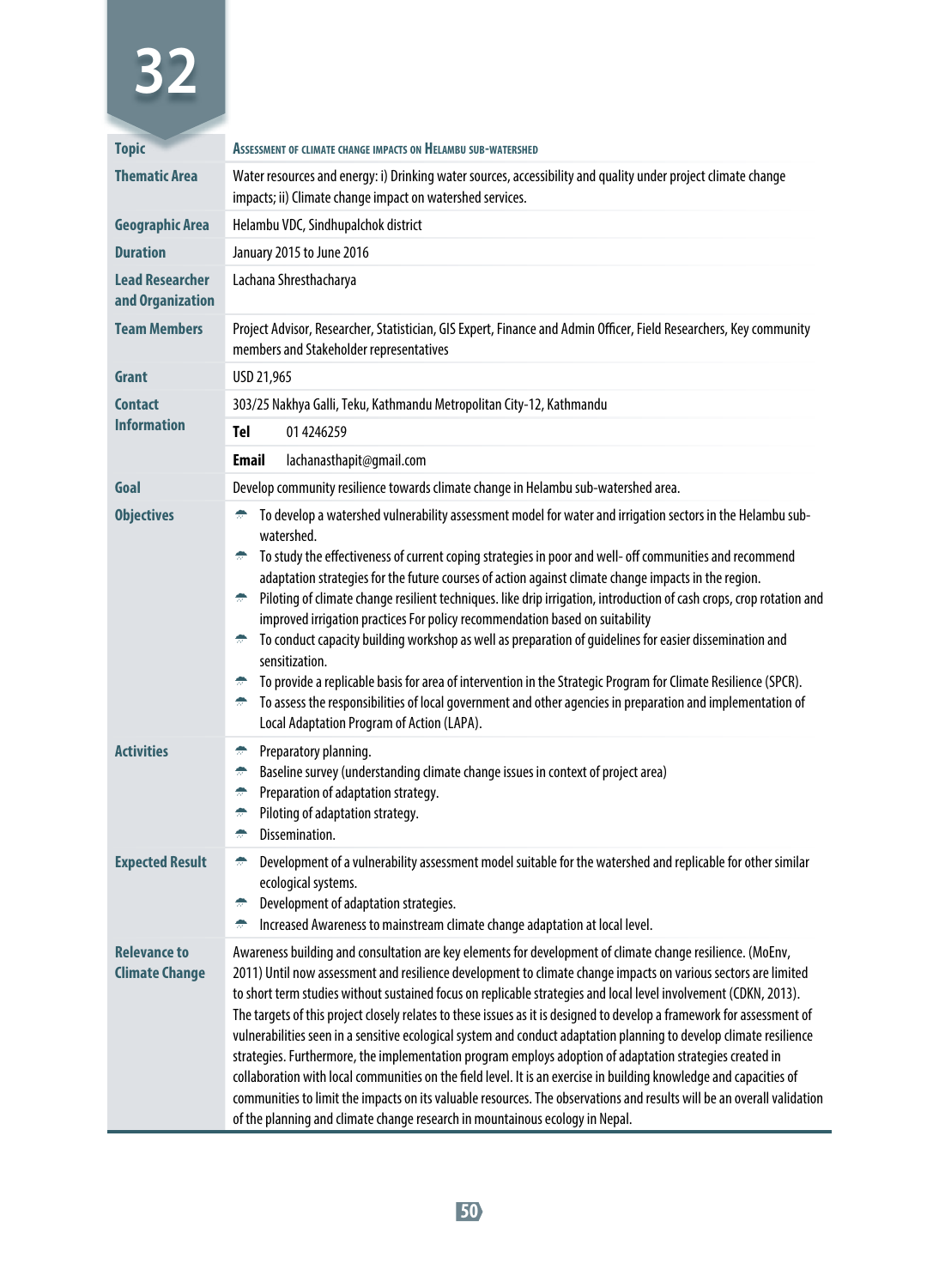| <b>Topic</b>                                 | AN ASSESSMENT OF ECONOMIC LOSS DUE TO MAHAKALI FLOOD DISASTER OF 2013<br>IN DARCHULA IN RELATION WITH THE CLIMATE CHANGE IMPACT                                                                                                                                                                                                                                                                                                                                                                                                                                                                                                                       |                                                                                                                                                                                                                                                                                                                                                                                                                                                                                                                                                                                                                                                                      |  |
|----------------------------------------------|-------------------------------------------------------------------------------------------------------------------------------------------------------------------------------------------------------------------------------------------------------------------------------------------------------------------------------------------------------------------------------------------------------------------------------------------------------------------------------------------------------------------------------------------------------------------------------------------------------------------------------------------------------|----------------------------------------------------------------------------------------------------------------------------------------------------------------------------------------------------------------------------------------------------------------------------------------------------------------------------------------------------------------------------------------------------------------------------------------------------------------------------------------------------------------------------------------------------------------------------------------------------------------------------------------------------------------------|--|
| <b>Thematic Area</b>                         | Water Resources and Energy: Water-induced disasters                                                                                                                                                                                                                                                                                                                                                                                                                                                                                                                                                                                                   |                                                                                                                                                                                                                                                                                                                                                                                                                                                                                                                                                                                                                                                                      |  |
| <b>Geographic Area</b>                       | Darchula District                                                                                                                                                                                                                                                                                                                                                                                                                                                                                                                                                                                                                                     |                                                                                                                                                                                                                                                                                                                                                                                                                                                                                                                                                                                                                                                                      |  |
| <b>Duration</b>                              | 18 months: 15 February 2015 to 14 August 2016                                                                                                                                                                                                                                                                                                                                                                                                                                                                                                                                                                                                         |                                                                                                                                                                                                                                                                                                                                                                                                                                                                                                                                                                                                                                                                      |  |
| <b>Lead Researcher</b><br>and Organization   | Mahendra Bahadur Gurung, The Small Earth Nepal (SEN)                                                                                                                                                                                                                                                                                                                                                                                                                                                                                                                                                                                                  |                                                                                                                                                                                                                                                                                                                                                                                                                                                                                                                                                                                                                                                                      |  |
| <b>Team Members</b>                          | Water engineer, Environmental engineer, Economist, Environmental scientist                                                                                                                                                                                                                                                                                                                                                                                                                                                                                                                                                                            |                                                                                                                                                                                                                                                                                                                                                                                                                                                                                                                                                                                                                                                                      |  |
| Grant                                        | USD 15,700                                                                                                                                                                                                                                                                                                                                                                                                                                                                                                                                                                                                                                            |                                                                                                                                                                                                                                                                                                                                                                                                                                                                                                                                                                                                                                                                      |  |
| <b>Contact</b>                               | Nayabaneshwor, Kathmandu, PO Box 20533, Kathmandu, Nepal                                                                                                                                                                                                                                                                                                                                                                                                                                                                                                                                                                                              |                                                                                                                                                                                                                                                                                                                                                                                                                                                                                                                                                                                                                                                                      |  |
| <b>Information</b>                           | <b>Tel</b>                                                                                                                                                                                                                                                                                                                                                                                                                                                                                                                                                                                                                                            | 014782738                                                                                                                                                                                                                                                                                                                                                                                                                                                                                                                                                                                                                                                            |  |
|                                              | <b>Email</b>                                                                                                                                                                                                                                                                                                                                                                                                                                                                                                                                                                                                                                          | info@smallearth.org.np<br>mabq1954@yahoo.com                                                                                                                                                                                                                                                                                                                                                                                                                                                                                                                                                                                                                         |  |
| Goal                                         | To estimate the economic loss due to the Mahakali Flood Disaster of 2013 in Darchula in relation with the Climate<br>Change impact.                                                                                                                                                                                                                                                                                                                                                                                                                                                                                                                   |                                                                                                                                                                                                                                                                                                                                                                                                                                                                                                                                                                                                                                                                      |  |
| <b>Objectives</b>                            | Carry out research work within the scope provided by the employer in Mahakali river at Darchula Khalanga, the<br>capital of Darchula district.<br>erage Identify the types of water-induced disasters that took place during the 2013 monsoon and the types and<br>scales of damages impacted by the disasters.<br>Determine the physical losses due to the damages, destructions and lost lives.<br>÷.<br>÷.<br>Make an economic assessment of those losses considering various parameters and methods, and<br>۰<br>Prepare a standard report in such a way that it can be published in a journal of international stature.                          |                                                                                                                                                                                                                                                                                                                                                                                                                                                                                                                                                                                                                                                                      |  |
| <b>Activities</b>                            | ÷.<br>۰<br>۰<br>۰                                                                                                                                                                                                                                                                                                                                                                                                                                                                                                                                                                                                                                     | Collect secondary data from archives.<br>Carry out Survey and Interviews to collect primary data.<br>Data analysis and report preparation.<br>Publication and dissemination of findings.                                                                                                                                                                                                                                                                                                                                                                                                                                                                             |  |
| <b>Expected Result</b>                       | Project will provide useful guidelines for evaluating loss of natural damage due to climate induced disasters for<br>future reference which can be replicated with necessary modification to other regions and areas. Damage and loss<br>adaptive or restoration options for the future and suggestions for finding and calculating them will also be made.                                                                                                                                                                                                                                                                                           |                                                                                                                                                                                                                                                                                                                                                                                                                                                                                                                                                                                                                                                                      |  |
| <b>Relevance to</b><br><b>Climate Change</b> | Climate resilience is generally defined as the capacity for socio-ecological systems that can absorb stresses<br>and maintain function in the face of external stresses imposed upon it by climate change and that can adapt,<br>reorganize, and evolve into more desirable configurations that improve the sustainability of the system, leaving it<br>better prepared for future climate change impacts. Thus a climate resilient development process is a process that<br>can absorb the stresses coming from the impacts of climate change and not only maintaining it, but also adapt,<br>reorganize and evolve into more a sustainable process. |                                                                                                                                                                                                                                                                                                                                                                                                                                                                                                                                                                                                                                                                      |  |
|                                              |                                                                                                                                                                                                                                                                                                                                                                                                                                                                                                                                                                                                                                                       | The research project will contribute to the climate resilient development process a number of ways. As the rising<br>number of water induced disasters is also an outcome of the climate change impact, the outcome of the assessment<br>of losses will contribute to the policy update process at the national level. This research, although of an individual<br>and small scale, can have a contribution of an integrated nature. This research project will provide a pragmatic<br>guide for the local planning and programming agencies. This research project will more specifically enhance the<br>institutional capacity of the local implementing agencies. |  |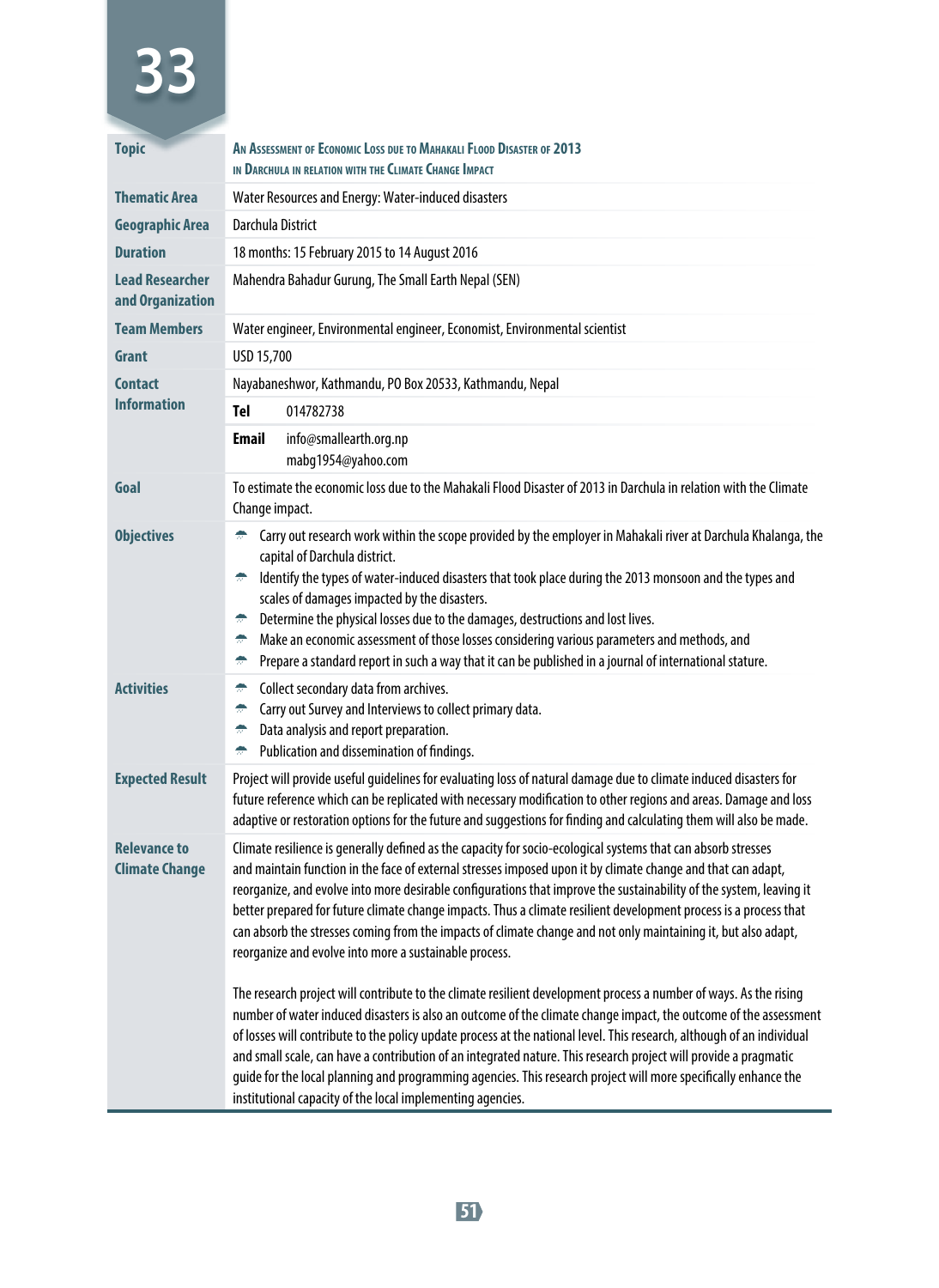| <b>Topic</b>                               | CLIMATE CHANGE IMPACTS ON LIVESTOCK RAISING AND HOUSEHOLD ECONOMY IN THE MUSTANG DISTRICT                                                                                                                                                                                                                                                                                                                                                                                                                                                                                                                                                                                                                                                                                      |                                                                                                                                                                                                                                                                                                                                                                                                                                                                                                                                                                                                                                                                                                                                                                                                                                                                                                                                  |  |  |
|--------------------------------------------|--------------------------------------------------------------------------------------------------------------------------------------------------------------------------------------------------------------------------------------------------------------------------------------------------------------------------------------------------------------------------------------------------------------------------------------------------------------------------------------------------------------------------------------------------------------------------------------------------------------------------------------------------------------------------------------------------------------------------------------------------------------------------------|----------------------------------------------------------------------------------------------------------------------------------------------------------------------------------------------------------------------------------------------------------------------------------------------------------------------------------------------------------------------------------------------------------------------------------------------------------------------------------------------------------------------------------------------------------------------------------------------------------------------------------------------------------------------------------------------------------------------------------------------------------------------------------------------------------------------------------------------------------------------------------------------------------------------------------|--|--|
| <b>Thematic Area</b>                       | <b>Agriculture and Food Security</b>                                                                                                                                                                                                                                                                                                                                                                                                                                                                                                                                                                                                                                                                                                                                           |                                                                                                                                                                                                                                                                                                                                                                                                                                                                                                                                                                                                                                                                                                                                                                                                                                                                                                                                  |  |  |
| <b>Geographic Area</b>                     | Lomathan VDC, Kagbeni VDC, Kunjo VDC of Mustang District                                                                                                                                                                                                                                                                                                                                                                                                                                                                                                                                                                                                                                                                                                                       |                                                                                                                                                                                                                                                                                                                                                                                                                                                                                                                                                                                                                                                                                                                                                                                                                                                                                                                                  |  |  |
| <b>Duration</b>                            |                                                                                                                                                                                                                                                                                                                                                                                                                                                                                                                                                                                                                                                                                                                                                                                | December 2014 to June 2016                                                                                                                                                                                                                                                                                                                                                                                                                                                                                                                                                                                                                                                                                                                                                                                                                                                                                                       |  |  |
| <b>Lead Researcher</b><br>and Organization | Shreeram P Neopane, Ph.D., Himalayan College of Agricultural Sciences and Technology (HICAST)                                                                                                                                                                                                                                                                                                                                                                                                                                                                                                                                                                                                                                                                                  |                                                                                                                                                                                                                                                                                                                                                                                                                                                                                                                                                                                                                                                                                                                                                                                                                                                                                                                                  |  |  |
| <b>Team Members</b>                        | Veterinary Doctors,, statisticians, agronomist, environmental experts                                                                                                                                                                                                                                                                                                                                                                                                                                                                                                                                                                                                                                                                                                          |                                                                                                                                                                                                                                                                                                                                                                                                                                                                                                                                                                                                                                                                                                                                                                                                                                                                                                                                  |  |  |
| Grant                                      | USD 21,417                                                                                                                                                                                                                                                                                                                                                                                                                                                                                                                                                                                                                                                                                                                                                                     |                                                                                                                                                                                                                                                                                                                                                                                                                                                                                                                                                                                                                                                                                                                                                                                                                                                                                                                                  |  |  |
| <b>Contact</b>                             | PO Box 25535, Kalanki, Kathmandu                                                                                                                                                                                                                                                                                                                                                                                                                                                                                                                                                                                                                                                                                                                                               |                                                                                                                                                                                                                                                                                                                                                                                                                                                                                                                                                                                                                                                                                                                                                                                                                                                                                                                                  |  |  |
| <b>Information</b>                         | Tel                                                                                                                                                                                                                                                                                                                                                                                                                                                                                                                                                                                                                                                                                                                                                                            | 01-4273341                                                                                                                                                                                                                                                                                                                                                                                                                                                                                                                                                                                                                                                                                                                                                                                                                                                                                                                       |  |  |
|                                            | Fax                                                                                                                                                                                                                                                                                                                                                                                                                                                                                                                                                                                                                                                                                                                                                                            | 01-4273341                                                                                                                                                                                                                                                                                                                                                                                                                                                                                                                                                                                                                                                                                                                                                                                                                                                                                                                       |  |  |
|                                            | <b>Email</b>                                                                                                                                                                                                                                                                                                                                                                                                                                                                                                                                                                                                                                                                                                                                                                   | spneopane@hicast.edu.np; spneopane04@yahoo.com                                                                                                                                                                                                                                                                                                                                                                                                                                                                                                                                                                                                                                                                                                                                                                                                                                                                                   |  |  |
| Goal                                       | To increase the household economy by promoting adaptability measures for sustainable livestock rearing at the<br>local level with livestock adaptation in the changing climate in Mustang District.                                                                                                                                                                                                                                                                                                                                                                                                                                                                                                                                                                            |                                                                                                                                                                                                                                                                                                                                                                                                                                                                                                                                                                                                                                                                                                                                                                                                                                                                                                                                  |  |  |
| <b>Objectives</b>                          | Develop and generate better awareness, skills, capacities and services for resilience of climate change impact<br>to livestock.<br>Involve men and women farmers in livestock related income generating programs like promoting goat for<br>÷.<br>pashmina and meat, sheep for wool and meat, and yak for wool and hides.<br>Promote rangeland productivity through an integrated management system combining pastures<br>÷.<br>improvement, rotational grazing and animal pooling systems.<br>Identification of grasses on the pasture and range land which can tolerate adverse climatic conditions.<br>÷<br>Identifying of the forage and fodder storage technique in adverse climatic conditions.<br>$\bullet$<br>Educate farmers about different livestock diseases.<br>۰ |                                                                                                                                                                                                                                                                                                                                                                                                                                                                                                                                                                                                                                                                                                                                                                                                                                                                                                                                  |  |  |
| <b>Activities</b>                          | ÷.<br>۰<br>۰<br>÷<br>÷.<br>÷.<br>₩.<br>÷.<br>÷.<br>÷.<br>÷.<br>÷.<br>$\bullet$<br>÷<br>۰<br>₩.<br>₩.<br>۰<br>÷                                                                                                                                                                                                                                                                                                                                                                                                                                                                                                                                                                                                                                                                 | Site selection.<br>Formation of reference groups<br>Baseline survey.<br>Key Informant Interview (KII)<br>Meteorological data collection.<br>Data entry, analysis and reporting.<br><b>Focus Group Discussions</b><br>Ranking of adaptive strategies.<br>Case studies.<br>Identification of adaptive strategies.<br>Training on livestock rearing and management including diseases (Sheep, goat and yak-diseases).<br>Training on management of rangelands [toxic plants, rotational grazing].<br>Introduce suitable forage species [fodder conservation].<br>Fodder and forage nursery establishment.<br>Action Research [Evaluation of suitable forage under apple orchard, fecal examination for validation, analysis<br>of toxic plant]<br>Strengthening reference groups for technical services and interventions.<br>Data analysis and reporting.<br>Workshops [District and national level]<br>Completion of final report |  |  |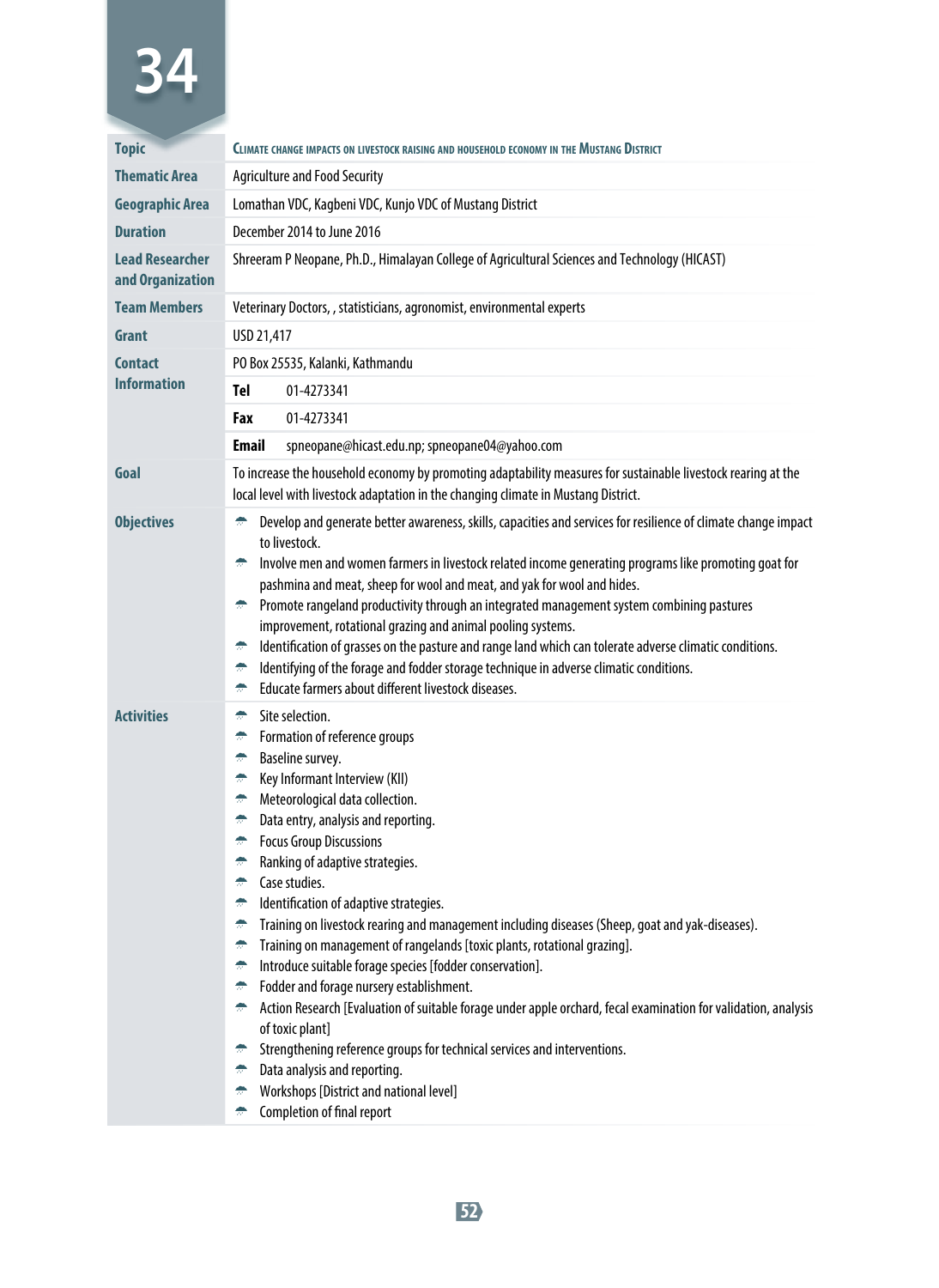| <b>Expected Result</b>                       | The impact of climate change on livestock production and livelihoods in the mid and high mountains will be<br>assessed through recognizing the community perception and validating with observed situations.                                                                                                                                                                                                                                                                                                                                                                                                      |
|----------------------------------------------|-------------------------------------------------------------------------------------------------------------------------------------------------------------------------------------------------------------------------------------------------------------------------------------------------------------------------------------------------------------------------------------------------------------------------------------------------------------------------------------------------------------------------------------------------------------------------------------------------------------------|
| <b>Relevance to</b><br><b>Climate Change</b> | The knowledge generated from this research will contribute to establish the relationship amongst livestock,<br>livelihoods and climate change in the district. The perception of the community on the occurrence of climate change<br>and its effect on livestock production will be assessed. The strategies employed by the community to mitigate the<br>effect of climate change will be validated and appropriate technologies and findings will be upscaled to similar<br>areas in the country. These findings will contribute to mainstream climate change adaptation into development<br>agenda and plans. |
|                                              | The up scaling and dissemination to wider areas will be made through publications, workshop, trainings and<br>other necessary means. The local resource persons developed in the form of reference groups will play a key role in<br>dissemination of the findings within the district. The public sectors institutions (DLSO, DADO) will do the job in the<br>country.<br>The collaboration with DLSO during implementation and the permanent linkage with DLSO, entrepreneurs and with<br>other farmer groups by demonstrating activities will also help to uptake the outputs.                                 |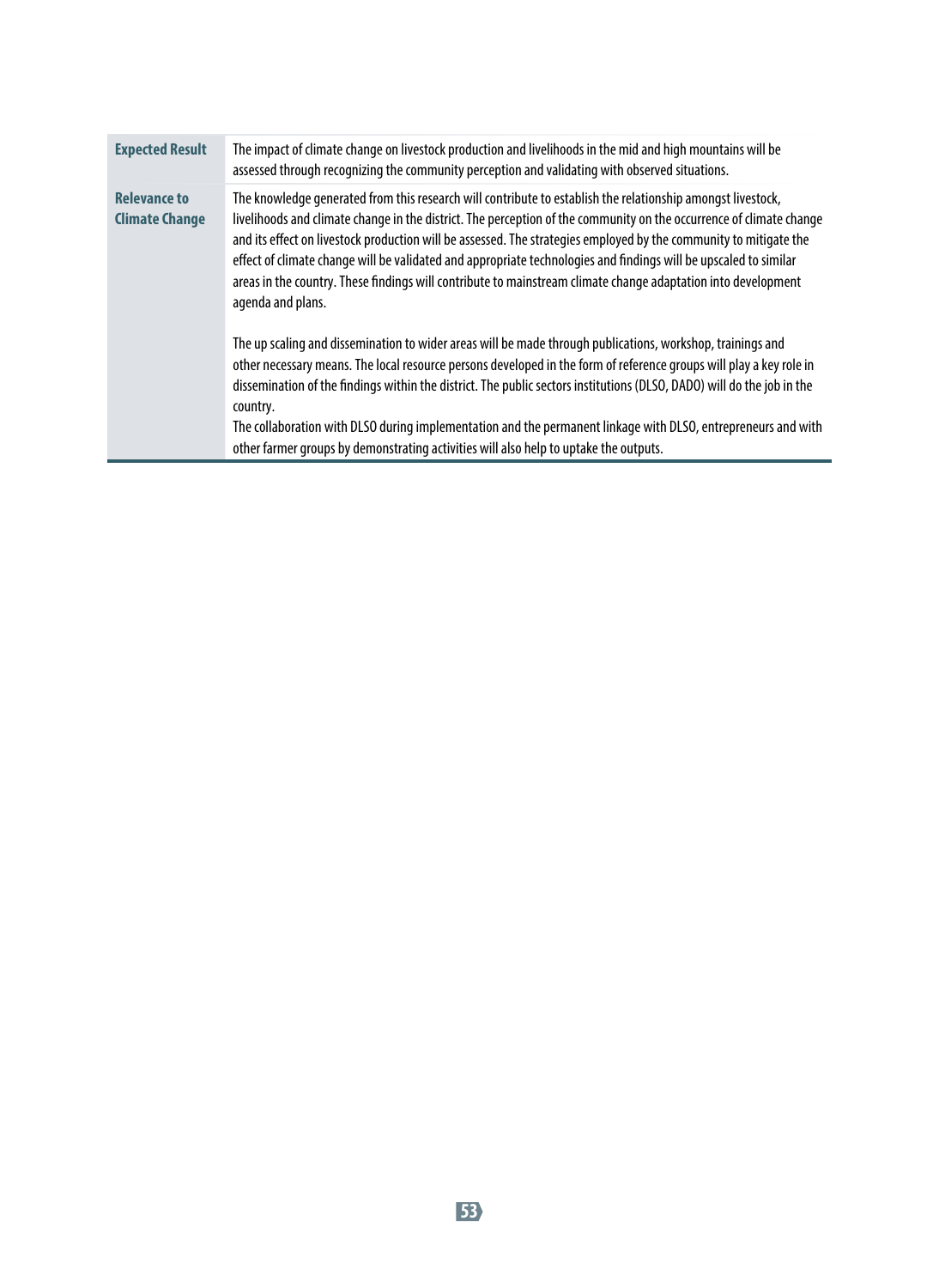| <b>Topic</b>                                 | REGENERATION AND DISTRIBUTION MODELING OF LARIX SPP, UNDER CLIMATE CHANGE SCENARIOS IN NEPAL HIMALAYA                                                                                                                                                                                                                                                                                                                                                                                                                                                                                           |  |  |
|----------------------------------------------|-------------------------------------------------------------------------------------------------------------------------------------------------------------------------------------------------------------------------------------------------------------------------------------------------------------------------------------------------------------------------------------------------------------------------------------------------------------------------------------------------------------------------------------------------------------------------------------------------|--|--|
| <b>Thematic Area</b>                         | <b>Forests and Biodiversity</b>                                                                                                                                                                                                                                                                                                                                                                                                                                                                                                                                                                 |  |  |
| <b>Geographic Area</b>                       | Kanchenjunga Conservation Area (Taplejung), Sagarmatha National Park (Solukhumbul) and Langtang National<br>Park (Rasuwa).                                                                                                                                                                                                                                                                                                                                                                                                                                                                      |  |  |
| <b>Duration</b>                              | 15 months: 15 February 2015 to 14 May 2016                                                                                                                                                                                                                                                                                                                                                                                                                                                                                                                                                      |  |  |
| <b>Lead Researcher</b><br>and Organization   | Prakash Chandra Aryal, Golden Gate International College                                                                                                                                                                                                                                                                                                                                                                                                                                                                                                                                        |  |  |
| <b>Team Members</b>                          | Environmental Science/Ecology/ Botany, Environmental Science/GIS-RS Expert                                                                                                                                                                                                                                                                                                                                                                                                                                                                                                                      |  |  |
| Grant                                        | USD 10,295                                                                                                                                                                                                                                                                                                                                                                                                                                                                                                                                                                                      |  |  |
| <b>Contact</b>                               | Dansing, Turang VDC-5, Gulmi District                                                                                                                                                                                                                                                                                                                                                                                                                                                                                                                                                           |  |  |
| <b>Information</b>                           | Tel<br>01 442 3761                                                                                                                                                                                                                                                                                                                                                                                                                                                                                                                                                                              |  |  |
|                                              | <b>Email</b><br>arc.prakash@qmail.com                                                                                                                                                                                                                                                                                                                                                                                                                                                                                                                                                           |  |  |
| Goal                                         | Species distribution modeling under climatic change scenarios and analyzing regeneration pattern of Larix spp.                                                                                                                                                                                                                                                                                                                                                                                                                                                                                  |  |  |
| <b>Objectives</b>                            | To study population status, productivity and regeneration pattern of the targeted species.<br>÷<br>To identify geo-climatically suitable areas for current and future climatic scenarios.<br>۰<br>To predict risk for species and population through land use change analysis.<br>÷                                                                                                                                                                                                                                                                                                             |  |  |
| <b>Outputs</b>                               | Population status, productivity and regeneration patterns.<br>۰<br>Identification of a geo-climatically suitable area for current and future climatic scenarios.<br>÷<br>Change in geo-climatically suitable areas in two climatic scenarios.<br>÷                                                                                                                                                                                                                                                                                                                                              |  |  |
| <b>Expected Result</b>                       | Population status, productivity and regeneration patterns.<br>÷<br>Identification of a geo-climatically suitable area for current and future climatic scenarios.<br>÷<br>Change in geo-climatically suitable areas in two climatic scenarios.<br>÷                                                                                                                                                                                                                                                                                                                                              |  |  |
| <b>Relevance to</b><br><b>Climate Change</b> | Studies on the regeneration patterns of targeted species are sought in order to generate the information on the<br>impact of climate change in the temperate belt of Nepal Himalaya which will be useful in developing conservation<br>strategies of important other species in Nepal and other mountain areas. The outputs of the proposed project will<br>give insights into climate-resilient development policy formulation. Policy/decision makers will have new and<br>better insights into the ground realities regarding resource use and impacts of climate change at the local level. |  |  |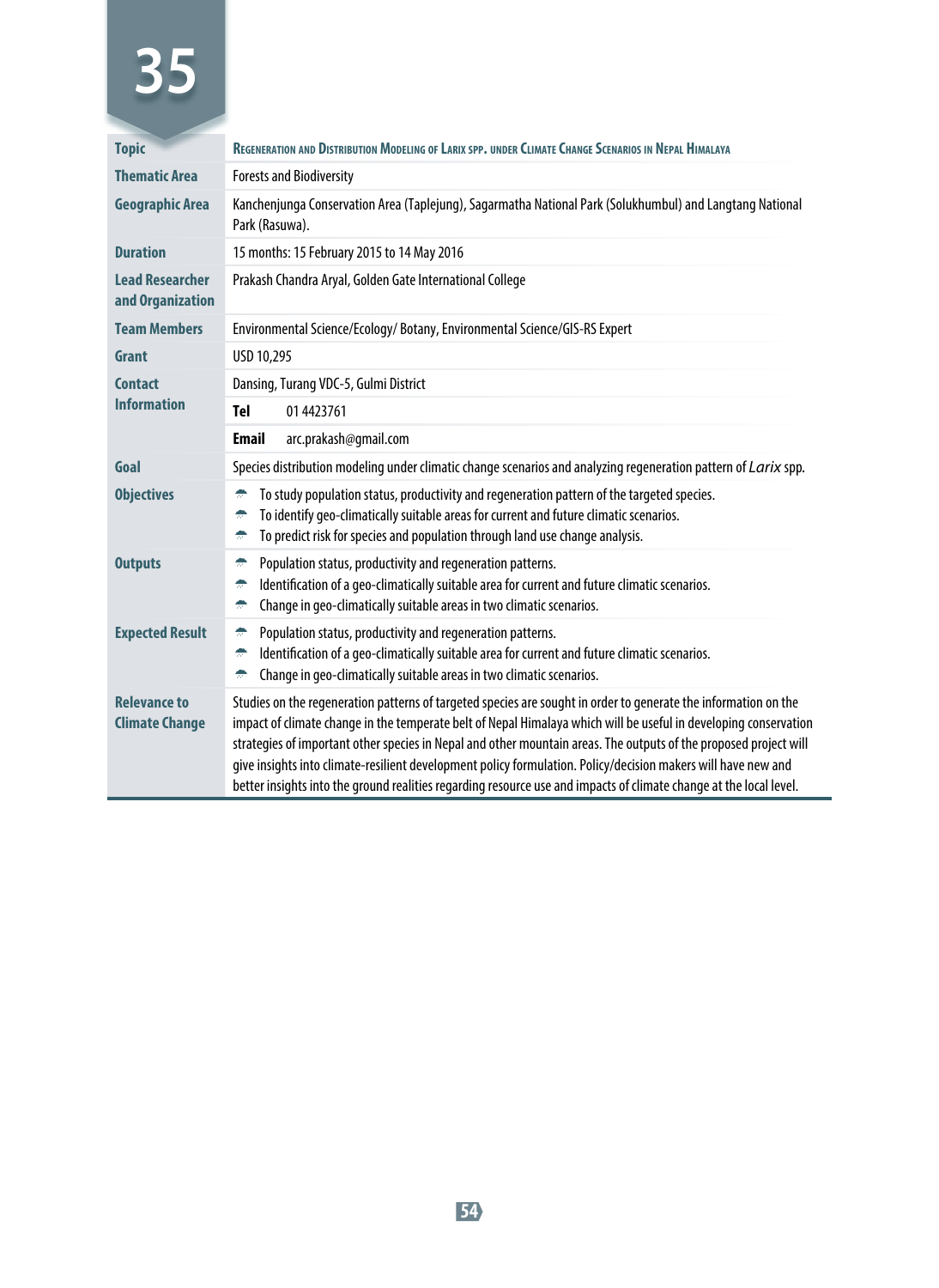| <b>Topic</b>                                 | <b>EFFECT OF CLIMATE CHANGE ON SECONDARY METABOLITE PRODUCTION IN LICHEN OF NEPAL</b>                                                                                                                                                                                                                                                                                                                                                                                                                                                                                                                                                                                                                                                                                                                                                                                                                                                                                                                                                                                                                                                                                                                                                                                                                                             |  |  |  |  |
|----------------------------------------------|-----------------------------------------------------------------------------------------------------------------------------------------------------------------------------------------------------------------------------------------------------------------------------------------------------------------------------------------------------------------------------------------------------------------------------------------------------------------------------------------------------------------------------------------------------------------------------------------------------------------------------------------------------------------------------------------------------------------------------------------------------------------------------------------------------------------------------------------------------------------------------------------------------------------------------------------------------------------------------------------------------------------------------------------------------------------------------------------------------------------------------------------------------------------------------------------------------------------------------------------------------------------------------------------------------------------------------------|--|--|--|--|
| <b>Thematic Area</b>                         | Forests and Biodiversity: Climate change impact on habitat of key flag species                                                                                                                                                                                                                                                                                                                                                                                                                                                                                                                                                                                                                                                                                                                                                                                                                                                                                                                                                                                                                                                                                                                                                                                                                                                    |  |  |  |  |
| <b>Geographic Area</b>                       | Landhruk, Ghandruk, Sikles, Parche, Lumle, Taprang, Kimrung, Chhumrung, and Pokhara valley of Kaski District                                                                                                                                                                                                                                                                                                                                                                                                                                                                                                                                                                                                                                                                                                                                                                                                                                                                                                                                                                                                                                                                                                                                                                                                                      |  |  |  |  |
| <b>Duration</b>                              | 18 months: 15 February 2015 to 14 August 2016                                                                                                                                                                                                                                                                                                                                                                                                                                                                                                                                                                                                                                                                                                                                                                                                                                                                                                                                                                                                                                                                                                                                                                                                                                                                                     |  |  |  |  |
| <b>Lead Researcher</b><br>and Organization   | <b>Bishnu Prasad Neupane</b><br>School of Health Sciences, Pokhara University                                                                                                                                                                                                                                                                                                                                                                                                                                                                                                                                                                                                                                                                                                                                                                                                                                                                                                                                                                                                                                                                                                                                                                                                                                                     |  |  |  |  |
| <b>Team Members</b>                          | Chemist, Botanist, Statistician and Climate change scientist                                                                                                                                                                                                                                                                                                                                                                                                                                                                                                                                                                                                                                                                                                                                                                                                                                                                                                                                                                                                                                                                                                                                                                                                                                                                      |  |  |  |  |
| Grant                                        | USD 10,741                                                                                                                                                                                                                                                                                                                                                                                                                                                                                                                                                                                                                                                                                                                                                                                                                                                                                                                                                                                                                                                                                                                                                                                                                                                                                                                        |  |  |  |  |
| <b>Contact</b>                               | Pragartinagar, Sicktahan VDC-6, Rupandehi                                                                                                                                                                                                                                                                                                                                                                                                                                                                                                                                                                                                                                                                                                                                                                                                                                                                                                                                                                                                                                                                                                                                                                                                                                                                                         |  |  |  |  |
| <b>Information</b>                           | Tel                                                                                                                                                                                                                                                                                                                                                                                                                                                                                                                                                                                                                                                                                                                                                                                                                                                                                                                                                                                                                                                                                                                                                                                                                                                                                                                               |  |  |  |  |
|                                              | <b>Email</b><br>bnsudesh8@gmail.com                                                                                                                                                                                                                                                                                                                                                                                                                                                                                                                                                                                                                                                                                                                                                                                                                                                                                                                                                                                                                                                                                                                                                                                                                                                                                               |  |  |  |  |
| Goal                                         | To establish the lichen as a climate change indicator.                                                                                                                                                                                                                                                                                                                                                                                                                                                                                                                                                                                                                                                                                                                                                                                                                                                                                                                                                                                                                                                                                                                                                                                                                                                                            |  |  |  |  |
| <b>Objective</b>                             | Examine how lichens respond to different climate conditions by evaluating the concentration of usnic acid and<br>salazinic acid.                                                                                                                                                                                                                                                                                                                                                                                                                                                                                                                                                                                                                                                                                                                                                                                                                                                                                                                                                                                                                                                                                                                                                                                                  |  |  |  |  |
| <b>Activities</b>                            | Sample collection<br>۰<br>Voucher specimens of the both lichen species are collected and deposited.<br>۰<br>Raw extracts, TLC and HPLC chromatograms.<br>۰<br>Project report, publications (Journal articles, leaflets)<br>۰                                                                                                                                                                                                                                                                                                                                                                                                                                                                                                                                                                                                                                                                                                                                                                                                                                                                                                                                                                                                                                                                                                      |  |  |  |  |
| <b>Expected Result</b>                       | Evaluating the bio indicator values of chemical signatures in lichens and explaining the impact of climatic<br>۰<br>factors on the synthesis of usnic acid and salazinic acid.                                                                                                                                                                                                                                                                                                                                                                                                                                                                                                                                                                                                                                                                                                                                                                                                                                                                                                                                                                                                                                                                                                                                                    |  |  |  |  |
| <b>Relevance to</b><br><b>Climate Change</b> | Lichen communities have long been used as biological monitors, providing an inexpensive and effective means<br>of assessing environmental change. They have been used to monitor air quality, forest health, and more recently,<br>climate change. This project includes a series of experiments examining how lichens respond to different climate<br>conditions by evaluating the concentration of usnic acid and salazinic acid. These compounds are known for their<br>sensitivity to environmental temperature and climate change. Increases in temperature may require the increase<br>of secondary metabolites such as salazinic acid and usnic acid to mitigate the effects of higher temperatures on<br>lichen biology. A positive relationship has been found between temperature and production of these (Christopher<br>et al., 2007). Therefore, the findings of project will contribute to predict the effect of climate change at different<br>altitudinal gradients which would be an effective means of monitoring for climate resilient development process<br>and policy makers. However the term climate-resilient development implies that adaptation to climate change<br>should not be seen as a separate process, but a continuous and integrated one that addresses present and future<br>climate risks. |  |  |  |  |
|                                              | Promotion pathways: researchers will find a link up with neighboring universities and research center labs where<br>works in similar field are undergoing. More often students will have friends in these neighboring teams and<br>departments so the connections can be established. Similarly, research findings will be presented in national and<br>international conferences for its promotion.                                                                                                                                                                                                                                                                                                                                                                                                                                                                                                                                                                                                                                                                                                                                                                                                                                                                                                                              |  |  |  |  |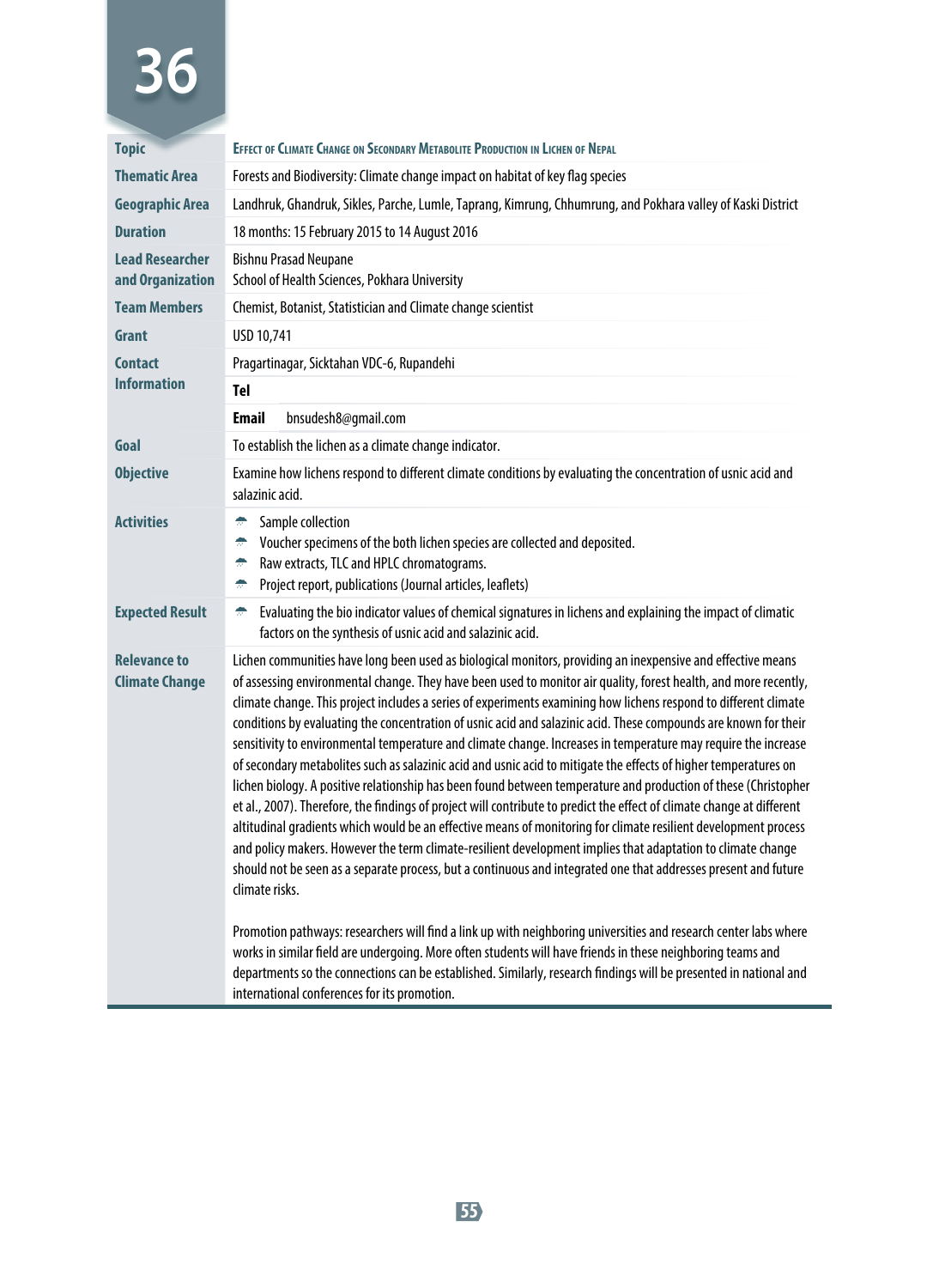